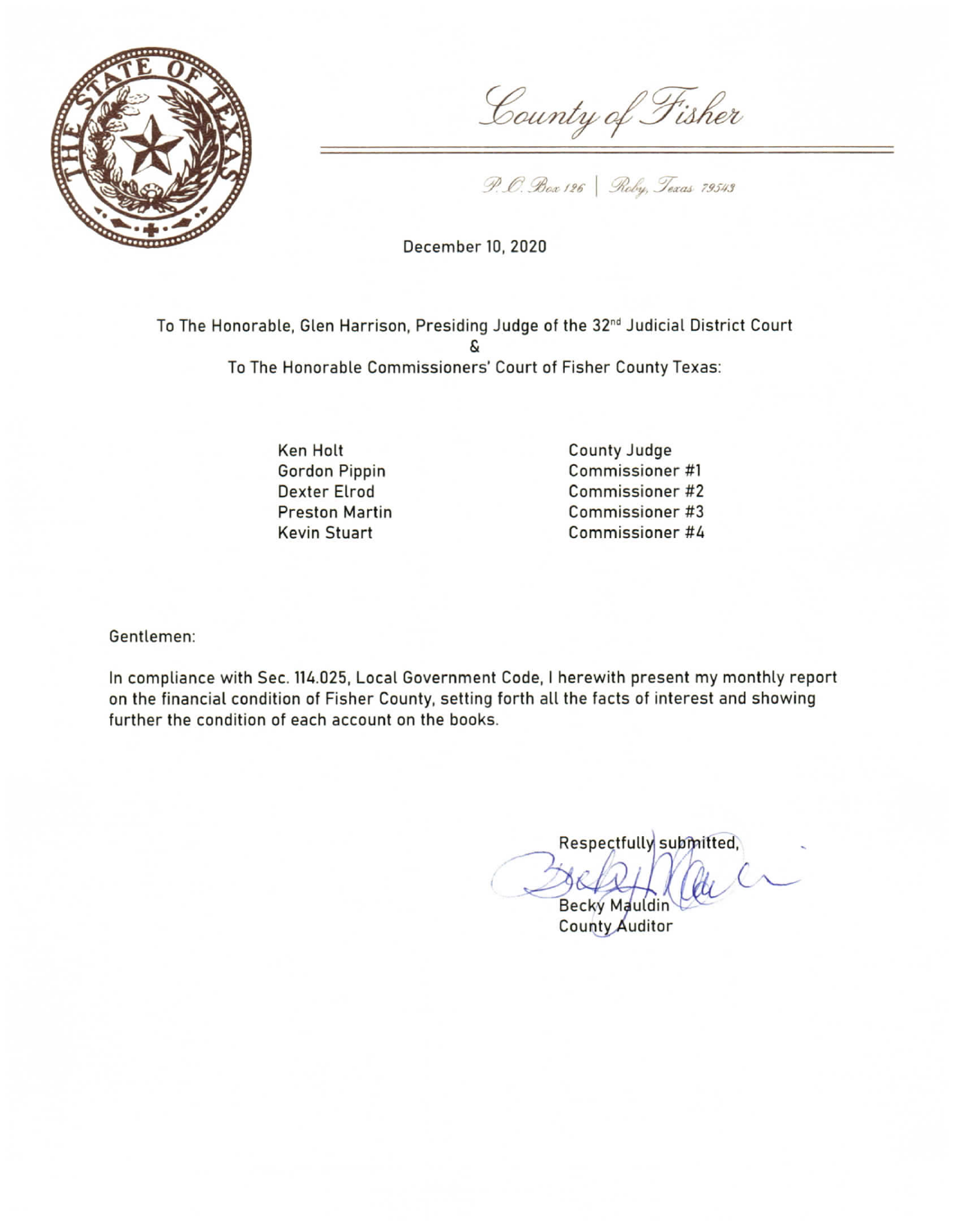

# **FISHER COUNTY**

## **State of Financial Condition**

## **December 14, 2020**

## **COUNTY JUDGE**

*KEN HOLT*

**COMMISSIONERS**

- *PRECINCT#1 GORDON PIPPIN*
- *PRECINCT#2 DEXTER ELROD*
- *PRECINCT#3 PRESTON MARTIN*
- *PRECINCT#4 KEVIN STUART*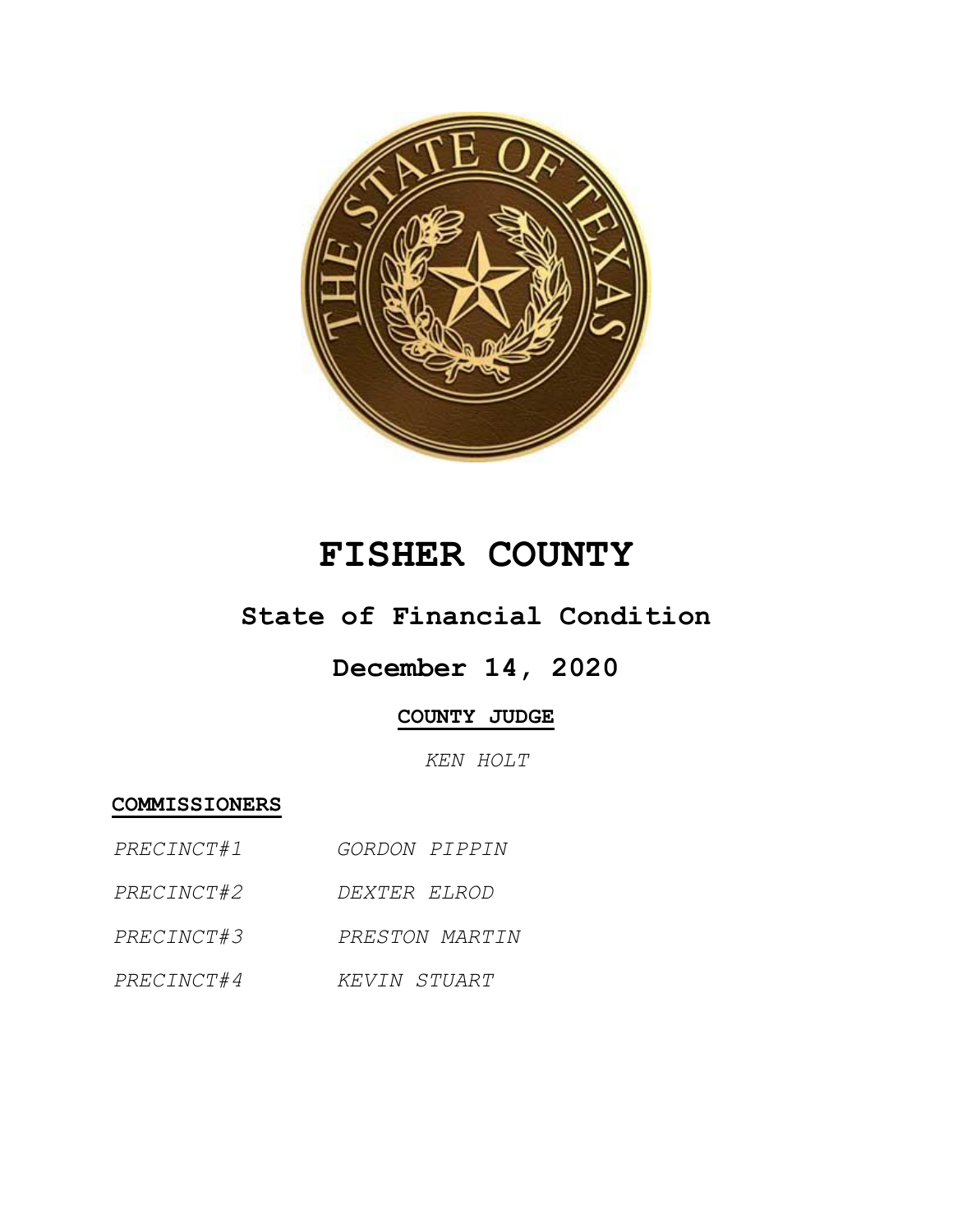|                       | ACCOUNT NO ACCOUNT-TITLE                                                                                                                            | ORIGINAL          | AMENDED<br>BUDGET-AMOUNT BUDGET-AMOUNT YEAR-TO-DATE YEAR-TO-DATE MONTH-TO-DATE | ENCUMBERED ACTIVITY |            | ACTIVITY            | <b>CURRENT USED</b><br>BALANCE PCT |                |
|-----------------------|-----------------------------------------------------------------------------------------------------------------------------------------------------|-------------------|--------------------------------------------------------------------------------|---------------------|------------|---------------------|------------------------------------|----------------|
|                       | REPORTING FUND: 0010 GENERAL FUND                                                                                                                   |                   |                                                                                |                     |            |                     | EFFECTIVE MONTH - 12               |                |
| 0100 CASH ACCOUNTS    |                                                                                                                                                     |                   |                                                                                |                     |            |                     |                                    |                |
|                       |                                                                                                                                                     |                   |                                                                                |                     |            |                     |                                    |                |
|                       | 10-100-100 CFC: GENERAL FUND                                                                                                                        |                   |                                                                                |                     | 91,638.01  | 126,633.02          | 1,811,662.09                       |                |
|                       | 10-100-130 MONEY MARKET CHECKING                                                                                                                    |                   |                                                                                |                     | 58.08      | 0.00                | 231,799.76                         |                |
| 10-100-140            | GRANT FUND CHECKING                                                                                                                                 |                   |                                                                                |                     | 0.00       | 0.00                | 0.40                               |                |
|                       | 10-100-150 DRUG FORFEITURE CHECKING                                                                                                                 |                   |                                                                                |                     | 0.00       | 0.00                | 0.00                               |                |
|                       | 10-100-185 DUE FROM I&S FUND                                                                                                                        |                   |                                                                                |                     | 0.00       | 0.00                | 133,602.02                         |                |
|                       | 10-100-201 CERTIFICATE OF DEPOSIT - 1                                                                                                               |                   |                                                                                |                     | 76.62      | 0.00                | 156,384.02                         |                |
|                       | 10-100-202 CERTIFICATE OF DEPOSIT - 2                                                                                                               |                   |                                                                                |                     | 76.62      | 0.00                | 156,384.02                         |                |
|                       | 10-100-203 CERTIFICATE OF DEPOSIT - 3                                                                                                               |                   |                                                                                |                     | 76.62      | 0.00                | 156,384.02                         |                |
|                       | 10-100-204 CERTIFICATE OF DEPOSIT - 4                                                                                                               |                   |                                                                                |                     | 76.62      | 0.00                | 156,384.02                         |                |
|                       |                                                                                                                                                     |                   |                                                                                |                     |            |                     |                                    |                |
|                       | 10-100-205 CERTIFICATE OF DEPOSIT - 5                                                                                                               |                   |                                                                                |                     | 76.62      | 0.00                | 156,384.02                         |                |
|                       | 10-100-206 CERTIFICATE OF DEPOSIT - 6                                                                                                               |                   |                                                                                |                     | 90.53      | 0.00                | 258,015.78                         |                |
|                       | 10-100-211 REIMBURSEMENT CLEARING                                                                                                                   |                   |                                                                                |                     | 0.00       | 0.00                | 4.00                               |                |
|                       | 10-100-230 DISTRICT CLERK EFILE                                                                                                                     |                   |                                                                                |                     | 197.32     | 0.00                | 247.32                             |                |
|                       | 10-100-231 COUNTY CLERK EFILE                                                                                                                       |                   |                                                                                |                     | 1,788.15   | 411.20              | 1,788.15                           |                |
|                       | 10-100-232 JP CREDIT CARD                                                                                                                           |                   |                                                                                |                     | 3,535.62   | 600.37              | 3,535.62                           |                |
|                       | 10-100-280 DELINQUENT TAXES RECEIVABLE                                                                                                              |                   |                                                                                |                     | 0.00       | 0.00                | 108,436.19                         |                |
|                       | 10-100-285 ALLOWANCE-UNCOLLETABLE TAXES                                                                                                             |                   |                                                                                |                     | 0.00       | 0.00                | 23,734.89-                         |                |
|                       | 10-100-290 DUE FROM APPRAISAL DISTRICT                                                                                                              |                   |                                                                                |                     | 0.00       | 0.00                | 0.00                               |                |
|                       |                                                                                                                                                     |                   |                                                                                |                     |            |                     | -------------                      |                |
|                       | CASH ACCOUNTS                                                                                                                                       |                   |                                                                                |                     | 97,690.81  |                     | 127,644.59 3,307,276.54            |                |
|                       | 0300 GENERAL REVENUE ACCOUNTS                                                                                                                       |                   |                                                                                |                     |            |                     |                                    |                |
|                       |                                                                                                                                                     |                   | 2,482,523.00                                                                   |                     |            |                     |                                    |                |
|                       | 10-300-100 ADVALOREM TAXES                                                                                                                          | 2,482,523.00      |                                                                                |                     | 436,899.01 | 190,815.03          | 2,045,623.99                       | 18             |
| 10-300-104 TDEM GRANT |                                                                                                                                                     | 0.00              | 0.00                                                                           |                     | 0.00       | 0.00                | 0.00                               |                |
|                       | 10-300-105 DELINQUENT ADVALOREM TAXES                                                                                                               | 0.00              | 0.00                                                                           |                     | 0.00       | 0.00                | 0.00                               |                |
|                       | 10-300-106 DC EFILE CLEARING ACCOUNT                                                                                                                | 0.00              | 0.00                                                                           |                     | 0.00       | 0.00                | 0.00                               |                |
|                       | 10-300-107 CC EFILE CLEARING ACCOUNT                                                                                                                | 0.00              | 0.00                                                                           |                     | 0.00       | 0.00                | 0.00                               |                |
|                       | 10-300-108 JP C-CARD CLEARING ACCOUNT                                                                                                               | 0.00              | 0.00                                                                           |                     | 0.00       | 0.00                | 0.00                               |                |
| 10-300-109            | CREDIT CARD INTEREST EARNED                                                                                                                         | 150.00            | 150.00                                                                         |                     | 1.58       | 0.00                | 148.42                             | 01             |
|                       | 10-300-149 APPRAISAL DIST EXCESS REFUND                                                                                                             | 0.00              | 0.00                                                                           |                     | 0.00       | 0.00                | 0.00                               |                |
| $10 - 300 - 150$      | OTHER INCOME                                                                                                                                        | 100.00            | 100.00                                                                         |                     | 0.00       | 0.00                | 100.00                             | 00             |
|                       | 10-300-151 TAX COLLECTOR ANNUAL SALES TAX COMM                                                                                                      | 7,200.00          | 7,200.00                                                                       |                     | 0.00       | 0.00                | 7,200.00                           | 00             |
|                       | 10-300-152 MISC REIMBURSEMENTS                                                                                                                      | 300.00            | 300.00                                                                         | 43.26               | 93.60      | 0.00                | 163.14                             | 46             |
| 10-300-153            | DPS REIMBURSEMENTS/PHONE& INTERNET                                                                                                                  | 2,000.00          | 2,000.00                                                                       |                     | 0.00       | 0.00                | 2,000.00                           | 00             |
|                       |                                                                                                                                                     |                   |                                                                                |                     |            |                     |                                    |                |
| $10 - 300 - 155$      | DRUG FOR REIMBURSING GF JAIL ASSIST                                                                                                                 | 0.00              | 0.00                                                                           |                     | 0.00       | 0.00                | 0.00                               |                |
| $10 - 300 - 156$      | DRUG FOR REIMBURSING FICA                                                                                                                           | 0.00              | 0.00                                                                           |                     | 0.00       | 0.00                | 0.00                               |                |
| 10-300-157            | DRUG FOR REIMBURSING RETIREMENT                                                                                                                     | 0.00              | 0.00                                                                           |                     | 0.00       | 0.00                | 0.00                               |                |
| $10 - 300 - 180$      | <b>INTEREST EARNED</b>                                                                                                                              | 24,500.00         | 24,500.00                                                                      |                     | 590.65     | 1.10                | 23,909.35                          | 02             |
| $10 - 300 - 185$      | INSURANCE PROCEEDS                                                                                                                                  | 0.00              | 0.00                                                                           |                     | 0.00       | 0.00                | 0.00                               |                |
| $10 - 300 - 190$      | INTEREST EARNED CD'S                                                                                                                                | 10,400.00         | 10,400.00                                                                      |                     | 473.63     | 0.00                | 9,926.37                           | 05             |
| $10 - 300 - 195$      | INSURANCE REMIBURSEMENTS                                                                                                                            | 1,000.00          | 1,000.00                                                                       |                     | 0.00       | 0.00                | 1,000.00                           | 0 <sub>0</sub> |
| $10 - 300 - 200$      | COUNTY RESTITUTION INCOME                                                                                                                           | 1,600.00          | 1,600.00                                                                       |                     | 0.00       | 0.00                | 1,600.00                           | 00             |
| $10 - 300 - 202$      | DRUG PROG CCP - 10% COUNTY                                                                                                                          | 300.00            | 300.00                                                                         |                     | $6.68-$    | 0.00                | 306.68                             | 02             |
| $10 - 300 - 204$      | OIL & GAS INCOME                                                                                                                                    | 500.00            | 500.00                                                                         |                     | 48.86      | 0.00                | 451.14                             | 10             |
|                       |                                                                                                                                                     |                   |                                                                                |                     |            |                     |                                    |                |
| $10 - 300 - 205$      | GAS PIPELINE INCOME                                                                                                                                 | 0.00              | 0.00                                                                           |                     | 0.00       | 0.00                | 0.00                               |                |
| 10-300-206 NSF INCOME |                                                                                                                                                     | 0.00              | 0.00                                                                           |                     | 0.00       | 0.00                | 0.00                               |                |
|                       | 10-300-212 HEALTHY COUNTY INCOME                                                                                                                    | 0.00              | 0.00                                                                           |                     | 0.00       | 0.00                | 0.00                               |                |
|                       | 10-300-214 COURT APPT ATTY - C & D CLERK 2,600.00                                                                                                   |                   | 2,600.00                                                                       |                     | 0.00       | 0.00                | 2,600.00                           | 00             |
|                       | 10-300-216 JUROR REIMBURSEMENT                                                                                                                      | 408.00            | 408.00                                                                         |                     | 340.00     | 0.00                | 68.00                              | 83             |
|                       | 10-300-218 TX-TF-IND DEFENSE GRANT 2019                                                                                                             | 7,000.00          | 7,000.00                                                                       |                     | 0.00       | 0.00                | 7,000.00                           | 00             |
|                       | 10-300-222 AD LITEM TAX SUIT T REES                                                                                                                 |                   | 55.00                                                                          |                     | 0.00       | 0.00                | 55.00                              | 00             |
|                       | 10-300-224 OUT OF COUNTY SHERIFF CITATIONS                                                                                                          | $55.00$<br>$0.00$ | 0.00                                                                           |                     | 0.00       | 0.00                | 0.00                               |                |
|                       | 10-300-225 OUT OF COUNTY SHERIFF SERVICE                                                                                                            | 400.00            | 400.00                                                                         |                     | 0.00       | 0.00                | 400.00                             | 00             |
|                       | 10-300-226 INSURANCE BUILDING REPAIRS                                                                                                               | 0.00              | 0.00                                                                           |                     | 0.00       | 0.00                | 0.00                               |                |
|                       | 10-300-228 UNCLAIMED PROPERTY REFUND                                                                                                                | 0.00              | 0.00                                                                           |                     | 0.00       | 0.00                | 0.00                               |                |
|                       |                                                                                                                                                     |                   |                                                                                |                     |            |                     |                                    |                |
|                       | 10-300-229 VOL FIRE DEPT REIMBURSEMENTS                                                                                                             | 0.00              | 0.00                                                                           |                     | 0.00       | 0.00                | 0.00                               |                |
|                       | 10-300-230 TOBACCO SETTLEMENT INCOME                                                                                                                | 43.00             | 43.00                                                                          |                     | 0.00       | 0.00                | 43.00                              | 00             |
|                       | 10-300-231 FISHER COUNTY SHERIFF'S POSSE<br>10 - 300 - 231 FISHER COUNTY SHERIFF'S POSSE 1.00<br>10 - 300 - 232 WIND FARM TAX ABATEMENTS 581,735.00 | 1.00              | 1.00                                                                           |                     | 0.00       | 0.00                | 1.00                               | 00             |
|                       |                                                                                                                                                     |                   | 581,735.00                                                                     |                     | 0.00       | 0.00                | 581,735.00                         | 00             |
|                       | 10-300-234 SHERIFF - DRUG FORF REIMBURSEMENT 0.00                                                                                                   |                   | 0.00                                                                           |                     | 0.00       | 0.00                | 0.00                               |                |
|                       | 10-300-236 SHERIFF - MISC INCOME                                                                                                                    | 15,140.00         | 15,140.00                                                                      |                     | 5.00       | 5.00                | 15,135.00                          | 00             |
|                       | 10-300-237 SHERIFF BODY ARMOR GRANT                                                                                                                 | 0.00              | 0.00                                                                           |                     | 0.00       | 0.00                | 0.00                               |                |
|                       | 10-300-239 SB1849 PRISONER SAFETY FUND GRANT                                                                                                        | 0.00              | 0.00                                                                           |                     | 0.00       | 0.00                | 0.00                               |                |
|                       | 10-300-241 SHERIFF SALE INCOME                                                                                                                      | 930.00            | 930.00                                                                         |                     | 0.00       | 0.00                | 930.00 00                          |                |
|                       | 10-300-242 NEW AG BARN 2020                                                                                                                         | 0.00              | 0.00                                                                           |                     | 0.00       | 0.00                | 0.00                               |                |
|                       |                                                                                                                                                     |                   |                                                                                |                     | 0.00       |                     |                                    |                |
|                       | 10-300-245 HAVA CARES ACT - 2020                                                                                                                    | 0.00              | 0.00                                                                           |                     |            | 0.00                | 0.00                               |                |
|                       | 10-300-250 HAVA SECURITY GRANT                                                                                                                      | 0.00              | 0.00                                                                           |                     | 0.00       | 0.00                | 0.00                               |                |
|                       | 10-300-713 BUILDING RENT                                                                                                                            | 10.00             | 10.00                                                                          |                     | 0.00       | 0.00                | 10.00 00                           |                |
|                       | GENERAL REVENUE ACCOUNTS 3,138,895.00 3,138,895.00 43.26 438,445.65 190,821.13 2,700,406.09 14                                                      |                   |                                                                                |                     |            |                     |                                    |                |
| 0310 FEES OF OFFICE   |                                                                                                                                                     |                   |                                                                                |                     |            |                     |                                    |                |
|                       |                                                                                                                                                     |                   | 100.00 100.00                                                                  |                     |            | 18.00 6.00 82.00 18 |                                    |                |
|                       | 10-310-400 FEES - COUNTY JUDGE                                                                                                                      |                   |                                                                                |                     |            |                     |                                    |                |

12-10-2020\*\*BUDGET ANALYSIS USAGE REPORT \*\* ASSET, INCOME, & EXPENSE ACCOUNTS PAGE 1 TIME: $11:08$  AM - EFFECTIVE MONTH: $12$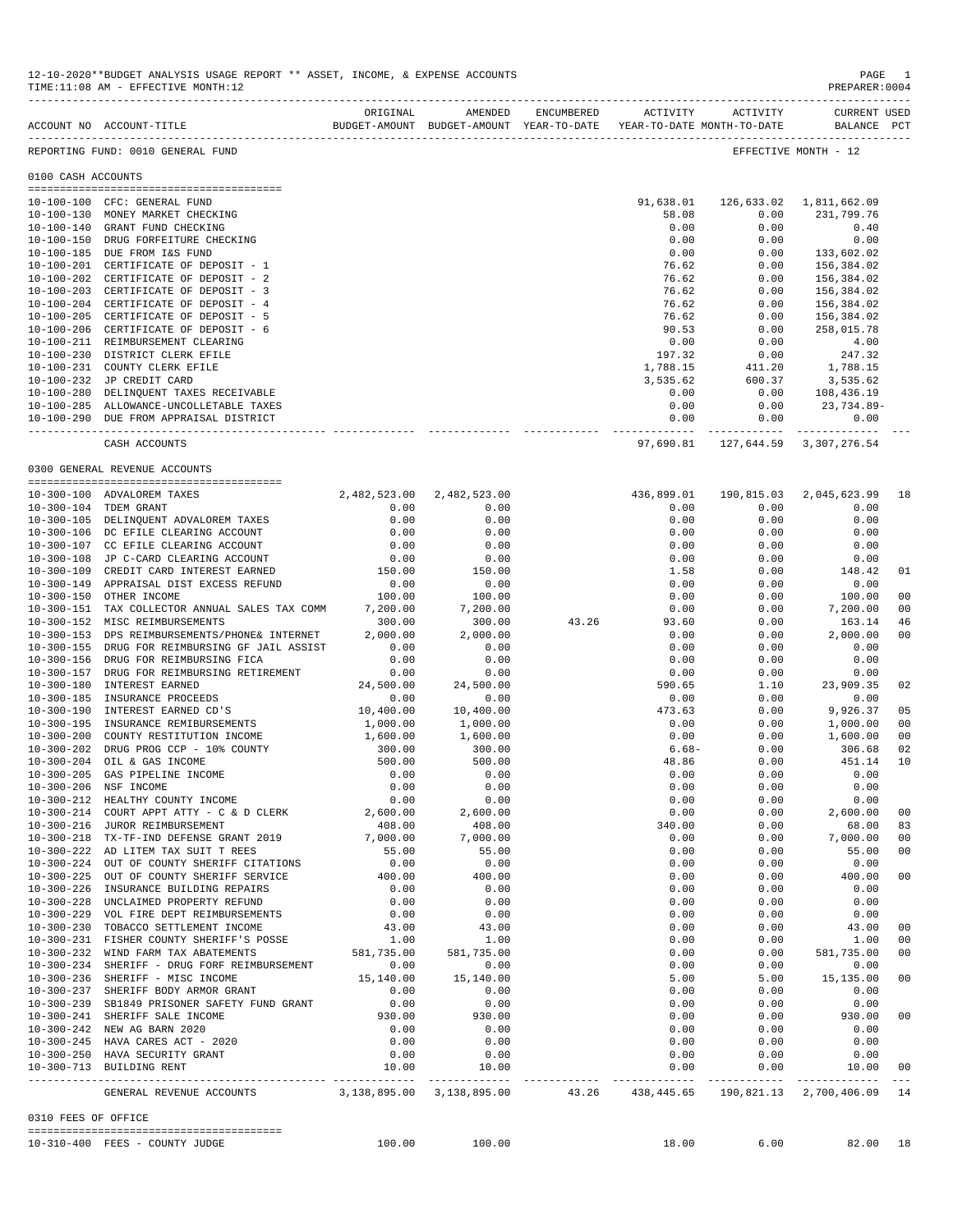| 12-10-2020**BUDGET ANALYSIS USAGE REPORT ** ASSET, INCOME, & EXPENSE ACCOUNTS | PAGE           |
|-------------------------------------------------------------------------------|----------------|
| TIME:11:08 AM - EFFECTIVE MONTH:12                                            | PREPARER: 0004 |

|                     | ACCOUNT NO ACCOUNT-TITLE                                                 | ORIGINAL              | AMENDED<br>BUDGET-AMOUNT BUDGET-AMOUNT YEAR-TO-DATE | ENCUMBERED              | ACTIVITY                | ACTIVITY<br>YEAR-TO-DATE MONTH-TO-DATE | CURRENT USED<br>BALANCE        | $_{\rm PCT}$   |
|---------------------|--------------------------------------------------------------------------|-----------------------|-----------------------------------------------------|-------------------------|-------------------------|----------------------------------------|--------------------------------|----------------|
|                     | REPORTING FUND: 0010 GENERAL FUND                                        |                       |                                                     |                         |                         |                                        | EFFECTIVE MONTH - 12           |                |
|                     | 10-310-410 FEES - COUNTY CLERK                                           | 65,000.00             | 65,000.00                                           |                         | 14,799.46               | 2,484.87                               | 50,200.54                      | 23             |
| $10 - 310 - 420$    | FEES - COUNTY & DISTRICT COURT                                           | 500.00                | 500.00                                              |                         | 65.00                   | 0.00                                   | 435.00                         | 13             |
|                     | 10-310-425 FEES - DISTRICT CLERK                                         | 9,800.00              | 9,800.00                                            |                         | 1,517.81                | 0.00                                   | 8,282.19                       | 15             |
|                     | 10-310-426 FEES - DIST CLERK TAX RESEARCH                                | 700.00                | 700.00                                              |                         | 250.20                  | 0.00                                   | 449.80                         | 36             |
| 10-310-427          | REPAYMENT OF REWARD FINE                                                 | 0.00                  | 0.00                                                |                         | 0.00                    | 0.00                                   | 0.00                           |                |
|                     | 10-310-430 FEES - JP #1                                                  | 40,000.00             | 40,000.00                                           |                         | 3,505.60                | 602.26                                 | 36,494.40                      | 09             |
|                     | 10-310-432 FEES - JP ATTY DELINQUENT COL                                 | 400.00                | 400.00                                              |                         | 76.62                   | 0.00                                   | 323.38                         | 19             |
| $10 - 310 - 433$    | FEES - JP WRIT OF POSSESS                                                | 0.00                  | 0.00                                                |                         | 0.00                    | 0.00                                   | 0.00                           |                |
| $10 - 310 - 440$    | FEES - COUNTY ATTORNEY                                                   | 600.00                | 600.00                                              |                         | 89.63                   | 13.33                                  | 510.37                         | 15             |
| $10 - 310 - 445$    | FEES - TAX COLLECTOR                                                     | 7,500.00              | 7,500.00                                            |                         | 1,627.25                | 195.15                                 | 5,872.75                       | 22             |
|                     | $10-310-447$ FEES - TITLE<br>10-310-448<br>FEES - LIQUOR LICENSE         | 2,200.00              | 2,200.00                                            |                         | 690.00                  | 60.00                                  | 1,510.00                       | 31             |
|                     |                                                                          | 500.00                | 500.00                                              |                         | 0.00                    | 0.00                                   | 500.00                         | 00             |
|                     | 10-310-450 FEES - FAMILY PROTECTION                                      | 0.00                  | 0.00                                                |                         | 0.00                    | 0.00                                   | 0.00                           |                |
|                     | 10-310-451 FEES - CHILD CARE                                             | 0.00                  | 0.00                                                |                         | 0.00                    | 0.00                                   | 0.00                           |                |
|                     | 10-310-455 FEES - SHERIFF<br>10-310-465 FEES - COUNTY COURT AT LAW JUDGE | 3,400.00<br>0.00      | 3,400.00                                            |                         | 2,356.16                | 305.00<br>0.00                         | 1,043.84<br>0.00               | 69             |
|                     |                                                                          | ---------             | 0.00                                                |                         | 0.00<br>----------      | ---------                              | ----------                     |                |
|                     | FEES OF OFFICE                                                           | 130,700.00            | 130,700.00                                          | 0.00                    | 24,995.73               | 3,666.61                               | 105,704.27 19                  |                |
|                     | 0320 STATE SUPPLEMENTS                                                   |                       |                                                     |                         |                         |                                        |                                |                |
|                     | 10-320-405 SUPPLEMENT - COUNTY JUDGE                                     | 25,200.00             | 25,200.00                                           |                         | 5,132.09                | 0.00                                   | 20,067.91                      | 20             |
|                     | 10-320-420 SUPPLEMENT - COUNTY ATTORNEY                                  | 23, 333.00            | 23,333.00                                           |                         | 23,333.00               | 0.00                                   | 0.00 100                       |                |
|                     |                                                                          |                       |                                                     |                         |                         |                                        |                                |                |
|                     | STATE SUPPLEMENTS                                                        | 48,533.00             | 48,533.00                                           | 0.00                    | 28,465.09               | 0.00                                   | 20,067.91                      | 59             |
| 0400 COUNTY JUDGE   |                                                                          |                       |                                                     |                         |                         |                                        |                                |                |
|                     |                                                                          |                       |                                                     |                         |                         |                                        |                                |                |
|                     | 10-400-100 SALARY - COUNTY JUDGE                                         | 43,080.00             | 43,080.00                                           | 0.00                    |                         | 6,982.73 1,656.92                      | 36,097.27                      | 16             |
|                     | 10-400-105 COUNTY JUDGE - STATE SUPPLEMENT                               | 25,200.00             | 25,200.00                                           | 0.00                    | 4,846.15                | 969.23                                 | 20, 353.85                     | 19             |
|                     | 10-400-110 SALARY - ADMINISTRATIVE ASSISTANT                             | 29,058.00             | 29,058.00                                           | 0.00                    | 4,720.38                | 1,128.08                               | 24,337.62                      | 16             |
|                     | 10-400-115 LONGEVITY PAY                                                 | 1,350.00              | 1,350.00                                            | 0.00                    | 0.00                    | 0.00                                   | 1,350.00                       | 0 <sub>0</sub> |
|                     | 10-400-200 FICA EXPENSE                                                  | 7,550.00              | 7,550.00                                            | 0.00                    | 1,257.74                | 285.54                                 | 6,292.26                       | 17             |
|                     | 10-400-202 TCDRS GROUP TERM LIFE                                         | 0.00                  | 0.00                                                | 0.00                    | 114.18                  | 25.90                                  | 114.18-                        | 17             |
| $10 - 400 - 205$    | RETIREMENT<br>10-400-210 MEDICAL INSURANCE                               | 8,122.00<br>20,520.00 | 8,122.00<br>20,520.00                               | 0.00<br>0.00            | 1,362.00<br>4,272.30    | 308.97<br>854.46                       | 6,760.00<br>16,247.70          | 21             |
| $10 - 400 - 300$    | TRAVEL & SCHOOL                                                          | 2,500.00              | 2,500.00                                            | 0.00                    | 0.00                    | 0.00                                   | 2,500.00                       | 0 <sup>0</sup> |
| $10 - 400 - 305$    | SUPPLIES                                                                 | 2,000.00              | 2,000.00                                            | 0.00                    | 58.58                   | 0.00                                   | 1,941.42                       | 03             |
| $10 - 400 - 310$    | COMMUNICATIONS                                                           | 700.00                | 700.00                                              | 0.00                    | 63.02                   | 45.84                                  | 636.98                         | 09             |
|                     | 10-400-315 BONDS & NOTARY                                                | 1,420.00              | 1,420.00                                            | 0.00                    | 0.00                    | 0.00                                   | 1,420.00                       | 00             |
| $10 - 400 - 320$    | COMPUTER REPAIRS & MAINTENANCE                                           | 0.00                  | 0.00                                                | 0.00                    | 0.00                    | 0.00                                   | 0.00                           |                |
|                     | 10-400-325 SCHOOL & DUES                                                 | 475.00                | 475.00                                              | 200.00                  | 200.00                  | 0.00                                   | 75.00                          | 84             |
|                     | 10-400-333 LAST YEARS BILLS 2019                                         | 0.00                  | 0.00                                                | 0.00                    | 0.00                    | 0.00                                   | 0.00                           |                |
|                     | 10-400-334 LAST YEARD BILLS 2020                                         |                       |                                                     |                         | 0.00                    | 0.00                                   | 0.00                           |                |
|                     | COUNTY JUDGE                                                             |                       |                                                     |                         | ----------<br>23,877.08 |                                        | 5, 274.94 117, 897.92 17       |                |
|                     |                                                                          |                       |                                                     |                         |                         |                                        |                                |                |
| 0410 COUNTY CLERK   |                                                                          |                       |                                                     |                         |                         |                                        |                                |                |
|                     | 10-410-100 SALARY - COUNTY CLERK                                         | 41,080.00             | 41,080.00                                           | 0.00                    | 6,658.57                | 1,580.00                               | 34, 421.43                     | 16             |
|                     | 10-410-105 LONGEVITY PAY                                                 | 3,150.00              | 3,150.00                                            | 0.00                    | 0.00                    | 0.00                                   | 3,150.00                       | 00             |
|                     | 10-410-110 SALARY - ADMINISTRATIVE ASSISTANT                             | 26,978.00             | 26,978.00                                           | 0.00                    | 4,372.76                | 1,037.60                               | 22,605.24 16                   |                |
|                     | 10-410-115 PHONE ALLOWANCE                                               | 360.00                | 360.00                                              | 0.00                    | 58.33                   | 13.84                                  | 301.67 16                      |                |
|                     | 10-410-200 FICA EXPENSE                                                  | 5,448.00              | 5,448.00                                            | 0.00                    | 835.69                  | 198.36                                 | 4,612.31                       | 15             |
|                     | 10-410-202 TCDRS GROUP TERM LIFE                                         | 0.00                  | 0.00                                                | 0.00                    | 76.50                   | 18.15                                  | $76.50 -$                      |                |
|                     | 10-410-205 RETIREMENT                                                    | 5,861.00              | 5,861.00                                            | 0.00                    | 912.64                  | 216.56                                 | 4,948.36                       | 16             |
|                     | 10-410-210 MEDICAL INSURANCE                                             | 20,520.00             | 20,520.00                                           | 0.00                    | 4,208.10                | 841.62                                 | 16, 311.90                     | 21             |
| $10 - 410 - 300$    | TRAVEL & SCHOOL                                                          | 2,500.00              | 2,500.00                                            | 39.10                   | 200.00                  | 0.00                                   | 2,260.90                       | 10             |
| 10-410-305 SUPPLIES |                                                                          | 3,000.00              | 3,000.00                                            | 0.00                    | 17.38                   | 0.00                                   | 2,982.62                       | 01             |
|                     | 10-410-310 COMMUNICATONS                                                 | 0.00                  | 0.00                                                | 0.00                    | 0.00                    | 0.00                                   | 0.00                           |                |
| 10-410-315 BONDS    |                                                                          | 100.00                | 100.00                                              | 0.00                    | 0.00                    | 0.00                                   | 100.00                         | 0 <sub>0</sub> |
|                     | 10-410-320 COPY MACHINE                                                  | 0.00                  | 0.00                                                | 0.00                    | 0.00                    | 0.00                                   | 0.00                           |                |
|                     | 10-410-325 ELECTION SCHOOL                                               | 1,500.00              | 1,500.00                                            | 0.00                    | 0.00                    | 0.00                                   | 1,500.00 00                    |                |
|                     | 10-410-330 SOFTWARE MAINTENANCE                                          | 10,140.00             | 10,140.00                                           | 845.00                  | 1,690.00                | 0.00                                   | 7,605.00                       | 25             |
|                     | 10-410-334 LAST YEARS BILLS 2020                                         | 0.00                  | 0.00                                                | 26.38                   | 376.84                  | 0.00                                   | 403.22-                        |                |
|                     | 10-410-335 SUPPL GUAR FUND EXPENSE<br>10-410-340 RESTITUTION EXPENSE     | 0.00<br>0.00          | 0.00<br>0.00                                        | 0.00<br>0.00            | 0.00<br>0.00            | 0.00<br>0.00                           | 0.00<br>0.00                   |                |
|                     | COUNTY CLERK                                                             | 120,637.00            | 120,637.00                                          | -------------<br>910.48 | 19,406.81               | 3,906.13                               | ------------<br>100, 319.71 17 |                |
|                     |                                                                          |                       |                                                     |                         |                         |                                        |                                |                |
| 0420 DISTRICT CLERK |                                                                          |                       |                                                     |                         |                         |                                        |                                |                |
|                     | 10-420-100 SALARY - DISTRICT CLERK                                       | 41,080.00             | 41,080.00                                           | 0.00                    | 6,658.57                | 1,580.00                               | 34, 421. 43 16                 |                |
|                     | 10-420-120 SALARY - ADMINISTRATIVE ASSISTANT                             | 10,000.00             | 10,000.00                                           | 0.00                    | 1,487.50                | 342.50                                 | 8,512.50 15                    |                |
|                     | 10-420-200 FICA EXPENSE                                                  | 3,908.00              | 3,908.00                                            | 0.00                    | 602.26                  | 142.48                                 | 3,305.74 15                    |                |
|                     | 10-420-202 TCDRS GROUP TERM LIFE                                         | 0.00                  | 0.00                                                | 0.00                    | 56.21                   | 13.26                                  | $56.21 -$                      |                |
|                     | 10-420-205 RETIREMENT                                                    | 4,204.00              | 4,204.00                                            | 0.00                    | 670.41                  | 158.22                                 | 3,533.59 16                    |                |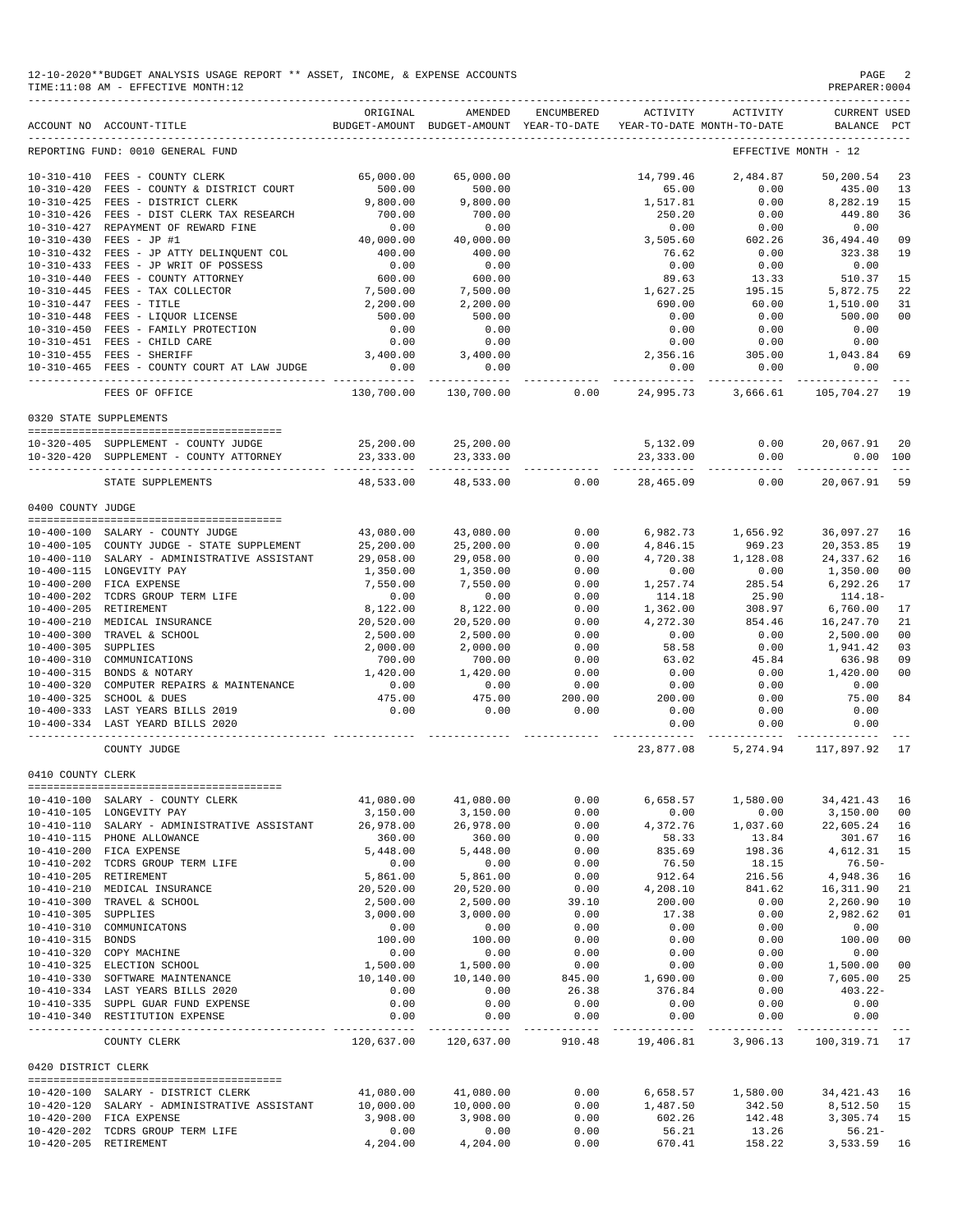|                        | 12-10-2020**BUDGET ANALYSIS USAGE REPORT ** ASSET, INCOME, & EXPENSE ACCOUNTS<br>TIME:11:08 AM - EFFECTIVE MONTH:12 |                            |                                                                                |                         |                     |                                      | PAGE<br>PREPARER: 0004                 | $\overline{\phantom{a}}$                                                                                                                                                                                                                                                                                                                                                                           |
|------------------------|---------------------------------------------------------------------------------------------------------------------|----------------------------|--------------------------------------------------------------------------------|-------------------------|---------------------|--------------------------------------|----------------------------------------|----------------------------------------------------------------------------------------------------------------------------------------------------------------------------------------------------------------------------------------------------------------------------------------------------------------------------------------------------------------------------------------------------|
|                        | ACCOUNT NO ACCOUNT-TITLE<br>-------------------------------                                                         | ORIGINAL                   | AMENDED<br>BUDGET-AMOUNT BUDGET-AMOUNT YEAR-TO-DATE YEAR-TO-DATE MONTH-TO-DATE | ENCUMBERED              | ACTIVITY            | ACTIVITY                             | <b>CURRENT USED</b><br>BALANCE PCT     |                                                                                                                                                                                                                                                                                                                                                                                                    |
|                        | REPORTING FUND: 0010 GENERAL FUND                                                                                   |                            |                                                                                |                         |                     |                                      | EFFECTIVE MONTH - 12                   |                                                                                                                                                                                                                                                                                                                                                                                                    |
|                        | 10-420-210 MEDICAL INSURANCE                                                                                        | 10,260.00                  | 10,260.00                                                                      | 0.00                    | 2,136.15            | 427.23                               | 8,123.85                               | -21                                                                                                                                                                                                                                                                                                                                                                                                |
| $10 - 420 - 300$       | TRAVEL/SCHOOL/TUITION/DUES                                                                                          | 2,500.00                   | 2,500.00                                                                       | 0.00                    | 0.00                | 0.00                                 | 2,500.00                               | 00                                                                                                                                                                                                                                                                                                                                                                                                 |
| 10-420-305 SUPPLIES    |                                                                                                                     | 2,000.00                   | 2,000.00                                                                       | 140.31                  | 224.62              | 0.00                                 | 1,635.07                               | 18                                                                                                                                                                                                                                                                                                                                                                                                 |
|                        | 10-420-310 COMMUNICATIONS                                                                                           | 0.00                       | 0.00                                                                           | 0.00                    | 0.00                | 0.00                                 | 0.00                                   |                                                                                                                                                                                                                                                                                                                                                                                                    |
| 10-420-315 BONDS       |                                                                                                                     | 250.00                     | 250.00                                                                         | 110.08                  | 0.00                | 0.00                                 | 139.92                                 | 44                                                                                                                                                                                                                                                                                                                                                                                                 |
|                        | 10-420-320 SOFTWARE MAINTENANCE<br>10-420-333 LAST YEARS BILLS 2019                                                 | 3,960.00<br>0.00           | 3,960.00<br>0.00                                                               | 330.00<br>0.00          | 660.00<br>0.00      | 0.00<br>0.00                         | 2,970.00<br>0.00                       | 25                                                                                                                                                                                                                                                                                                                                                                                                 |
|                        | 10-420-334 LAST YEARS BILLS 2020                                                                                    | 0.00                       | 0.00                                                                           | 0.00                    | 0.00                | 0.00                                 | 0.00                                   |                                                                                                                                                                                                                                                                                                                                                                                                    |
|                        | 10-420-345 TAX RESEARCH FEE                                                                                         | 0.00                       | 0.00                                                                           |                         | 0.00                | 0.00                                 | 0.00                                   |                                                                                                                                                                                                                                                                                                                                                                                                    |
|                        | ----------------------------<br>DISTRICT CLERK                                                                      |                            | 78,162.00- 78,162.00-                                                          | 580.39                  | 12,495.72           | ----------- ------------             | ------------<br>2,663.69 65,085.89+ 17 |                                                                                                                                                                                                                                                                                                                                                                                                    |
|                        | 0430 JUSTICE OF THE PEACE #1                                                                                        |                            |                                                                                |                         |                     |                                      |                                        |                                                                                                                                                                                                                                                                                                                                                                                                    |
|                        |                                                                                                                     |                            |                                                                                |                         |                     |                                      |                                        |                                                                                                                                                                                                                                                                                                                                                                                                    |
|                        | 10-430-100 SALARY - JUSTICE OF THE PEACE #1                                                                         | 41,080.00                  | 41,080.00                                                                      | 0.00                    | 6,658.57            | 1,580.00                             | 34,421.43                              | 16                                                                                                                                                                                                                                                                                                                                                                                                 |
|                        | 10-430-105 LONGEVITY PAY                                                                                            | 600.00                     | 600.00                                                                         | 0.00                    | 0.00                | 0.00                                 | 600.00                                 | 00                                                                                                                                                                                                                                                                                                                                                                                                 |
|                        | 10-430-110 SALARY - ADMINISTRATIVE ASSISTANT                                                                        | 26,978.00                  | 26,978.00                                                                      | 0.00                    | 4,372.76            | 1,037.61                             | 22,605.24                              | 16                                                                                                                                                                                                                                                                                                                                                                                                 |
|                        | 10-430-200 FICA EXPENSE                                                                                             | 5,253.00<br>0.00           | 5,253.00<br>0.00                                                               | 0.00                    | 832.71              | 198.01                               | 4,420.29                               | 16                                                                                                                                                                                                                                                                                                                                                                                                 |
| 10-430-205 RETIREMENT  | 10-430-202 TCDRS GROUP TERM LIFE                                                                                    | 5,651.00                   | 5,651.00                                                                       | 0.00<br>0.00            | 76.11<br>907.85     | 18.06<br>215.43                      | $76.11-$<br>4,743.15                   | 16                                                                                                                                                                                                                                                                                                                                                                                                 |
|                        | 10-430-210 MEDICAL INSURANCE                                                                                        | 20,520.00                  | 20,520.00                                                                      | 0.00                    | 4,272.30            | 854.46                               | 16,247.70                              | 21                                                                                                                                                                                                                                                                                                                                                                                                 |
|                        | 10-430-300 TRAVEL/SCHOOL/TUITION/DUES                                                                               | 2,500.00                   | 2,500.00                                                                       | 0.00                    | 60.00               | 0.00                                 | 2,440.00                               | 02                                                                                                                                                                                                                                                                                                                                                                                                 |
| 10-430-305 SUPPLIES    |                                                                                                                     | 2,000.00                   | 2,000.00                                                                       | 0.00                    | 0.00                | 0.00                                 | 2,000.00                               | 00                                                                                                                                                                                                                                                                                                                                                                                                 |
|                        | 10-430-310 COMMUNICATIONS                                                                                           | 0.00                       | 700.00                                                                         | 0.00                    | 63.02               | 45.84                                | 636.98                                 | 09                                                                                                                                                                                                                                                                                                                                                                                                 |
| 10-430-315 BONDS       |                                                                                                                     | 200.00                     | 200.00                                                                         | 92.50                   | 0.00                | 0.00                                 | 107.50                                 | 46                                                                                                                                                                                                                                                                                                                                                                                                 |
|                        | 10-430-320 VIDEO MAGISTRATE OR LAW BOOKS                                                                            | 4,000.00                   | 4,000.00                                                                       | 0.00                    | 0.00                | 0.00                                 | 4,000.00                               | 00                                                                                                                                                                                                                                                                                                                                                                                                 |
|                        | 10-430-330 SOFTWARE MAINTENANCE                                                                                     | 5,100.00                   | 5,100.00                                                                       | 250.00                  | 500.00              | 0.00                                 | 4,350.00                               | 15                                                                                                                                                                                                                                                                                                                                                                                                 |
|                        | 10-430-333 LAST YEARS BILLS 2019                                                                                    | 0.00                       | 0.00                                                                           | 0.00                    | 0.00                | 0.00                                 | 0.00                                   |                                                                                                                                                                                                                                                                                                                                                                                                    |
|                        | 10-430-334 LAST YEARS BILLS 2020                                                                                    | 0.00                       | 0.00                                                                           | 135.39                  | 44.52               | 0.00                                 | 179.91-                                |                                                                                                                                                                                                                                                                                                                                                                                                    |
|                        | 10-430-350 OUT OF COUNTY SHERIFF CITATIONS                                                                          | 200.00<br>0.00             | 200.00                                                                         | 0.00<br>0.00            | 0.00<br>0.00        | 0.00                                 | 200.00                                 | 00                                                                                                                                                                                                                                                                                                                                                                                                 |
|                        | 10-430-355 PERMANENT RECORDS BINDERS<br>10-430-360 JUVENILE TRUANCY REINBURSE EXPENSE                               | 0.00                       | 0.00<br>0.00                                                                   | 0.00                    | 0.00                | 0.00<br>0.00                         | 0.00<br>0.00                           |                                                                                                                                                                                                                                                                                                                                                                                                    |
|                        | ---------------------------------<br>JUSTICE OF THE PEACE #1                                                        | ------------<br>114,082.00 | ______________<br>114,782.00                                                   | _____________<br>477.89 | 17,787.84           | ----------- ------------<br>3,949.41 | ______________<br>96,516.27            | 16                                                                                                                                                                                                                                                                                                                                                                                                 |
| 0450 DISTRICT ATTORNEY |                                                                                                                     |                            |                                                                                |                         |                     |                                      |                                        |                                                                                                                                                                                                                                                                                                                                                                                                    |
|                        |                                                                                                                     |                            |                                                                                |                         |                     |                                      |                                        |                                                                                                                                                                                                                                                                                                                                                                                                    |
|                        | 10-450-105 D.A. - STATE SUPPLEMENT                                                                                  | 2,628.00                   | 2,628.00                                                                       | 0.00                    | 425.81              | 101.04                               | 2,202.19                               | 16                                                                                                                                                                                                                                                                                                                                                                                                 |
|                        | 10-450-110 SALARY - ASSISTANT D.A.                                                                                  | 11,403.00                  | 11,403.00                                                                      | 0.00                    | 1,219.39            | 292.35                               | 10,183.61                              | 11                                                                                                                                                                                                                                                                                                                                                                                                 |
|                        | 10-450-130 SALARY - D.A. SECRETARY                                                                                  | 6,066.00                   | 6,066.00                                                                       | 0.00                    | 995.77              | 233.28                               | 5,070.23                               | 16                                                                                                                                                                                                                                                                                                                                                                                                 |
|                        | 10-450-132 SALARY - ASST D.A. SECRETARY                                                                             | 6,066.00                   | 6,066.00                                                                       | 0.00                    | 983.11              | 233.28                               | 5,082.89                               | 16                                                                                                                                                                                                                                                                                                                                                                                                 |
|                        | 10-450-134 SALARY - D.A. INVESTIGATOR                                                                               | 7,264.00                   | 7,264.00                                                                       | 0.00                    | 1,177.39            | 279.38                               | 6,086.61                               | 16                                                                                                                                                                                                                                                                                                                                                                                                 |
|                        | 10-450-200 FICA EXPENSE                                                                                             | 2,267.00                   | 2,267.00                                                                       | 0.00                    | 367.26              | 87.15                                | 1,899.74                               | 16                                                                                                                                                                                                                                                                                                                                                                                                 |
| 10-450-205 RETIREMENT  | 10-450-202 TCDRS GROUP TERM LIFE                                                                                    | 0.00<br>2,438.00           | 0.00<br>2,438.00                                                               | 0.00<br>0.00            | 33.15<br>395.17     | 7.87<br>93.77                        | $33.15-$<br>2,042.83                   | 16                                                                                                                                                                                                                                                                                                                                                                                                 |
|                        | 10-450-210 MEDICAL INSURANCE                                                                                        | 6,700.00                   | 6,700.00                                                                       | 0.00                    | 0.00                | 0.00                                 | 6,700.00                               | 00                                                                                                                                                                                                                                                                                                                                                                                                 |
| 10-450-300 TRAVEL      |                                                                                                                     | 1,200.00                   | 1,200.00                                                                       | 0.00                    | 0.00                | 0.00                                 | 1,200.00 00                            |                                                                                                                                                                                                                                                                                                                                                                                                    |
| 10-450-305 SUPPLIES    |                                                                                                                     | 1,128.00                   | 1,128.00                                                                       | 0.00                    | 0.00                | 0.00                                 | 1,128.00                               | 00                                                                                                                                                                                                                                                                                                                                                                                                 |
|                        | 10-450-308 COURT TRANSCRIPTS                                                                                        | 0.00                       | 0.00                                                                           | 0.00                    | 0.00                | 0.00                                 | 0.00                                   |                                                                                                                                                                                                                                                                                                                                                                                                    |
|                        | 10-450-310 COMMUNICATIONS                                                                                           | 0.00                       | 0.00                                                                           | 0.00                    | 0.00                | 0.00                                 | 0.00                                   |                                                                                                                                                                                                                                                                                                                                                                                                    |
|                        | 10-450-365 CRIME VICTIMS EXPENSE                                                                                    | 1,400.00                   | 1,400.00                                                                       | 0.00                    | 0.00                | 0.00                                 | 1,400.00                               | 00                                                                                                                                                                                                                                                                                                                                                                                                 |
|                        | 10-450-538 LEGAL STATEMENTS OF FACT                                                                                 | 7,500.00                   | 7,500.00<br>--------------                                                     | 0.00<br>_____________   | 0.00<br>----------- | 0.00<br>------------                 | 7,500.00<br>______________             | 00<br>$\frac{1}{2} \frac{1}{2} \frac{1}{2} \frac{1}{2} \frac{1}{2} \frac{1}{2} \frac{1}{2} \frac{1}{2} \frac{1}{2} \frac{1}{2} \frac{1}{2} \frac{1}{2} \frac{1}{2} \frac{1}{2} \frac{1}{2} \frac{1}{2} \frac{1}{2} \frac{1}{2} \frac{1}{2} \frac{1}{2} \frac{1}{2} \frac{1}{2} \frac{1}{2} \frac{1}{2} \frac{1}{2} \frac{1}{2} \frac{1}{2} \frac{1}{2} \frac{1}{2} \frac{1}{2} \frac{1}{2} \frac{$ |
|                        | DISTRICT ATTORNEY                                                                                                   | 56,060.00                  | 56,060.00                                                                      | 0.00                    | 5,597.05            | 1,328.12                             | 50,462.95                              | 10                                                                                                                                                                                                                                                                                                                                                                                                 |
| 0460 COUNTY ATTORNEY   |                                                                                                                     |                            |                                                                                |                         |                     |                                      |                                        |                                                                                                                                                                                                                                                                                                                                                                                                    |
|                        | 10-460-100 SALARY - COUNTY ATTORNEY                                                                                 | 41,080.00                  | 41,080.00                                                                      | 0.00                    | 6,658.57            | 1,580.00                             | 34, 421. 43 16                         |                                                                                                                                                                                                                                                                                                                                                                                                    |
|                        | 10-460-105 COUNTY ATTY - STATE SUPPLEMENT                                                                           | 23, 333.00                 | 23, 333.00                                                                     | 0.00                    | 4,487.10            | 897.42                               | 18,845.90 19                           |                                                                                                                                                                                                                                                                                                                                                                                                    |
|                        | 10-460-110 SALARY - ADMINISTRATIVE ASSISTANT                                                                        | 10,000.00                  | 10,000.00                                                                      | 0.00                    | 1,615.00            | 0.00                                 | 8,385.00 16                            |                                                                                                                                                                                                                                                                                                                                                                                                    |
|                        | 10-460-200 FICA EXPENSE                                                                                             | 5,693.00                   | 5,693.00                                                                       | 0.00                    | 963.38              | 186.96                               | 4,729.62 17                            |                                                                                                                                                                                                                                                                                                                                                                                                    |
|                        | 10-460-202 TCDRS GROUP TERM LIFE                                                                                    | 0.00                       | 0.00                                                                           | 0.00                    | 88.03               | 17.09                                | $88.03-$                               |                                                                                                                                                                                                                                                                                                                                                                                                    |
| 10-460-205 RETIREMENT  |                                                                                                                     | 6, 125.00                  | 6, 125.00                                                                      | 0.00                    | 1,050.19            | 203.89                               | 5,074.81                               | 17                                                                                                                                                                                                                                                                                                                                                                                                 |
|                        | 10-460-210 MEDICAL INSURANCE                                                                                        | 10,260.00                  | 10,260.00                                                                      | 0.00                    | 2,136.15            | 427.23                               | 8,123.85                               | 21                                                                                                                                                                                                                                                                                                                                                                                                 |
|                        | 10-460-300 TRAVEL/SCHOOL/TUITION                                                                                    | 2,500.00                   | 2,500.00                                                                       | 0.00                    | 0.00                | 0.00                                 | 2,500.00                               | 00                                                                                                                                                                                                                                                                                                                                                                                                 |
| 10-460-305 SUPPLIES    |                                                                                                                     | 2,000.00                   | 2,000.00                                                                       | 0.00                    | 18.13               | 0.00                                 | 1,981.87                               | 01                                                                                                                                                                                                                                                                                                                                                                                                 |
| 10-460-315 BONDS       | 10-460-310 COMMUNICATIONS                                                                                           | 700.00<br>250.00           | 700.00<br>250.00                                                               | 0.00<br>177.50          | 63.02<br>0.00       | 45.84<br>0.00                        | 636.98<br>72.50                        | 09<br>71                                                                                                                                                                                                                                                                                                                                                                                           |
|                        | 10-460-330 COMPUTER SOFTWARE & MAINTENCE                                                                            | 0.00                       | 0.00                                                                           | 0.00                    | 0.00                | 0.00                                 | 0.00                                   |                                                                                                                                                                                                                                                                                                                                                                                                    |
|                        | 10-460-333 LAST YEARS BILLS 2019                                                                                    | 0.00                       | 0.00                                                                           | 0.00                    | 0.00                | 0.00                                 | 0.00                                   |                                                                                                                                                                                                                                                                                                                                                                                                    |
|                        | 10-460-334 LAST YEARS BILLS 2020                                                                                    | 0.00                       | 0.00                                                                           | 0.00                    | 0.00                | 0.00                                 | 0.00                                   |                                                                                                                                                                                                                                                                                                                                                                                                    |
|                        | 10-460-370 ELECTRONIC FORMS/ LEGAL RESEARCH                                                                         | 2,000.00                   | 2,000.00                                                                       | 168.00                  | 336.00              | 0.00                                 | 1,496.00                               | 25                                                                                                                                                                                                                                                                                                                                                                                                 |
|                        | COUNTY ATTORNEY                                                                                                     | 103,941.00                 | 103,941.00                                                                     | 345.50                  | 17,415.57           | 3,358.43                             | 86, 179. 93 17                         |                                                                                                                                                                                                                                                                                                                                                                                                    |

0470 MAINTENANCE - BUILDING & GROUNDS

========================================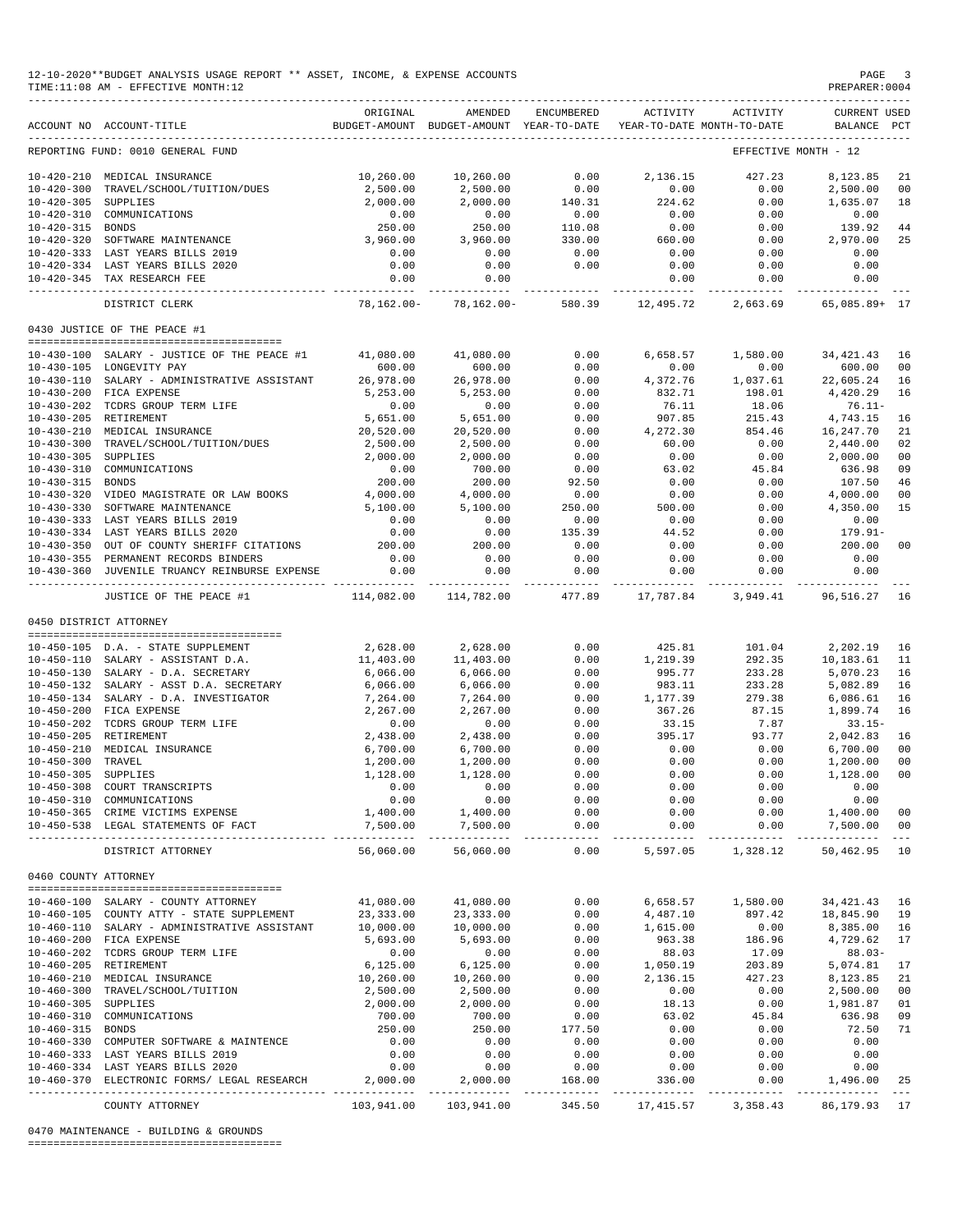|                       | 12-10-2020**BUDGET ANALYSIS USAGE REPORT ** ASSET, INCOME, & EXPENSE ACCOUNTS<br>TIME:11:08 AM - EFFECTIVE MONTH:12 |                         |                                    |                                                     |                                                                                 |                                      | PAGE<br>PREPARER: 0004                                                                                               |          |
|-----------------------|---------------------------------------------------------------------------------------------------------------------|-------------------------|------------------------------------|-----------------------------------------------------|---------------------------------------------------------------------------------|--------------------------------------|----------------------------------------------------------------------------------------------------------------------|----------|
|                       | ACCOUNT NO ACCOUNT-TITLE                                                                                            | ORIGINAL                | AMENDED                            | ENCUMBERED                                          | ACTIVITY<br>BUDGET-AMOUNT BUDGET-AMOUNT YEAR-TO-DATE YEAR-TO-DATE MONTH-TO-DATE | ACTIVITY                             | <b>CURRENT USED</b><br>BALANCE PCT                                                                                   |          |
|                       | REPORTING FUND: 0010 GENERAL FUND                                                                                   |                         |                                    |                                                     |                                                                                 |                                      | EFFECTIVE MONTH - 12                                                                                                 |          |
| 10-470-305 SUPPLIES   |                                                                                                                     | 6,000.00                | 6,000.00                           | 79.00                                               | 321.28                                                                          | 0.00                                 | 5,599.72                                                                                                             | 07       |
|                       | 6,000.00<br>0.00<br>20,000.00 ENANCE<br>10-470-333 LAST YEARS BILL                                                  |                         | 0.00                               | 0.00                                                | 0.00                                                                            | $0.00$<br>500.00                     | 0.00                                                                                                                 |          |
|                       | 10-470-375 COURTHOUSE MAINTENANCE                                                                                   |                         | 20,000.00                          | 0.00                                                | 1,303.77                                                                        |                                      | 18,696.23                                                                                                            | 07       |
|                       | 10-470-376 EXTERMINATOR SERVICES                                                                                    | 5,000.00                | 5,000.00                           | $350.00$<br>0.00                                    | 350.00                                                                          | 0.00                                 | 4,300.00                                                                                                             | 14       |
| 10-470-380 UTILITIES  |                                                                                                                     | 35,000.00               | 35,000.00                          |                                                     | 4,507.36                                                                        | 496.73                               | 30,492.64                                                                                                            | 13       |
|                       | $10-470-385$ REPAIRS - BUILDINGS<br>10-470-387 REPAIRS - AC AND HEATING                                             | 10,000.00<br>15,000.00  | 10,000.00                          | 0.00<br>0.00                                        | 715.00<br>0.00                                                                  | 0.00<br>0.00                         | 9,285.00<br>15,000.00                                                                                                | 07<br>00 |
|                       | 10-470-390 REPAIRS - FC LAW ENFORCEMENT CENTER 2,000.00                                                             |                         | 15,000.00<br>2,000.00              | 0.00                                                | 0.00                                                                            | 0.00                                 | 2,000.00                                                                                                             | 00       |
|                       | 10-470-392 REPAIRS - EXTENSION SERVICES                                                                             | 1,000.00                |                                    |                                                     | 0.00                                                                            | 0.00                                 | 1,000.00                                                                                                             | 00       |
|                       | 10-470-395 REPAIRS - YARD SERVICES<br>10-470-397 REPAIRS - HISTORICAL SOCIETY                                       | 8,400.00                | 1,000.00<br>8,400.00<br>2,000.00   | $\begin{array}{c} 0.00 \\ 0.00 \\ 0.00 \end{array}$ | 1,600.00                                                                        | 500.00                               | 6,800.00                                                                                                             | 19       |
|                       |                                                                                                                     | 2,000.00                |                                    |                                                     | 0.00                                                                            | 0.00                                 | 2,000.00                                                                                                             | 00       |
|                       | 10-470-398 REPAIRS TO DAMAGED ELECTRIC LINES                                                                        | 0.00                    | 0.00                               | 0.00                                                | 0.00                                                                            | 0.00                                 | 0.00                                                                                                                 |          |
|                       | 10-470-399 REPAIRS TO CH ELECTRIC BOXES                                                                             | 0.00<br>.               | 0.00                               | 0.00<br>-------------                               | 0.00                                                                            | 0.00                                 | 0.00<br>-----------                                                                                                  |          |
|                       | MAINTENANCE - BUILDING & GROUNDS 104,400.00                                                                         |                         | 104,400.00                         | 429.00                                              |                                                                                 | 8,797.41 1,496.73                    | 95, 173.59                                                                                                           | 09       |
| 0480 COUNTY AUDITOR   |                                                                                                                     |                         |                                    |                                                     |                                                                                 |                                      |                                                                                                                      |          |
|                       | 10-480-100 SALARY - COUNTY AUDITOR                                                                                  | 43,680.00               | 43,680.00                          | 0.00                                                | 7,079.96 1,679.99 36,600.04                                                     |                                      |                                                                                                                      | 16       |
|                       | 10-480-105 PHONE ALLOWANCE                                                                                          | 360.00                  | 360.00                             | 0.00                                                | 58.33                                                                           | 13.84                                | 301.67                                                                                                               | 16       |
|                       | 10-480-110 SALARY - ASSISTANT AUDITOR 27,233.00                                                                     |                         | 27, 233.00                         | 0.00                                                |                                                                                 | $4,409.83$ $1,046.40$                | 22,823.17                                                                                                            | 16       |
|                       | 10-480-115 LONGEVITY PAY                                                                                            | 600.00                  | 600.00                             | 0.00                                                | 0.00                                                                            | 0.00                                 | 600.00                                                                                                               | 00       |
|                       | 10-480-200 FICA EXPENSE                                                                                             | 5,499.00                | 5,499.00                           | 0.00                                                | 883.40                                                                          | 209.62                               | 4,615.60                                                                                                             | 16       |
|                       | 10-480-200 FICA EXPENSE<br>10-480-202 TCDRS GROUP TERM LIFE 0.00<br>10-480-205 RETIREMENT 5,916.00                  |                         | 0.00                               | 0.00                                                | 79.69                                                                           | 18.91                                | 79.69-                                                                                                               |          |
|                       | 10-480-210 MEDICAL INSURANCE                                                                                        | 20,520.00               | 5,916.00                           | 0.00                                                | 950.41                                                                          |                                      | $\begin{array}{ccc} 18.91 & & & 9.69- \\ 225.52 & & 4.965.59 \\ 854.46 & & 16.247.70 \\ 0.00 & 2.500.00 \end{array}$ | 16<br>21 |
|                       |                                                                                                                     | 2,500.00                | 20,520.00<br>2,500.00              | 0.00<br>0.00                                        | 4,272.30<br>0.00                                                                | 0.00                                 | 2,500.00                                                                                                             | 00       |
| 10-480-305 SUPPLIES   | 10-480-300 TRAVEL/TUITION/DUES<br>10-480-300 TRAVEL/TUITION/DUES<br>10-480-305 SUPPLIES                             | 2,000.00                | 2,000.00                           | 0.00                                                | 158.46                                                                          | 16.49                                | 1,841.54                                                                                                             | 08       |
|                       | 10-480-310 COMMUNICATIONS - IPAD EXPENSE                                                                            | 500.00                  | 500.00                             | 0.00                                                | 75.98                                                                           | 0.00                                 | 424.02                                                                                                               | 15       |
|                       | 10-480-315 BONDS & NOTARY                                                                                           | 150.00                  | 150.00                             | 50.00                                               | 0.00                                                                            | 0.00                                 | 100.00                                                                                                               | 33       |
|                       | 10-480-320 COMPUTER SOFTWARE & MAINTENANCE                                                                          | 0.00                    | 0.00                               | 0.00                                                | 0.00                                                                            | 0.00                                 | 0.00                                                                                                                 |          |
|                       | 10-480-333 LAST YEARS BILLS 2019                                                                                    | 0.00                    | $0.00$<br>$0.00$                   | 0.00                                                | 0.00                                                                            | 0.00                                 | 0.00                                                                                                                 |          |
|                       | 10-480-334 LAST YEARS BILLS 2020                                                                                    | 0.00                    |                                    | 75.05                                               | 0.00                                                                            | 0.00                                 | $75.05 -$<br>$0.00 \qquad \qquad 0.00 \qquad \qquad 1,000.00 \qquad \qquad 00$                                       |          |
|                       | 10-480-400 NEW EQUIPMENT                                                                                            |                         | 1,000.00 1,000.00                  | 0.00                                                |                                                                                 |                                      |                                                                                                                      |          |
|                       | COUNTY AUDITOR                                                                                                      |                         | 109,958.00 109,958.00              |                                                     | 125.05 17,968.36 4,065.23 91,864.59                                             |                                      |                                                                                                                      | 16       |
| 0490 COUNTY TREASURER |                                                                                                                     |                         |                                    |                                                     |                                                                                 |                                      |                                                                                                                      |          |
|                       | 10-490-100 SALARY - COUNTY TREASURER                                                                                | 41,080.00               | 41,080.00                          | 0.00                                                |                                                                                 | 6,658.57 1,580.00                    | 34, 421. 43 16                                                                                                       |          |
|                       | 10-490-105 LONGEVITY PAY                                                                                            | 0.00                    | 0.00                               | 0.00                                                | 0.00                                                                            | 0.00                                 | 0.00                                                                                                                 |          |
|                       | 10-490-110 SALARY - ADMINISTRATIVE ASSISTANT                                                                        | 10,000.00               | 10,000.00                          | 0.00                                                | 1,570.00                                                                        | 287.50                               | 8,430.00 16                                                                                                          |          |
|                       | 10-490-200 FICA EXPENSE                                                                                             | 3,908.00                | $3,908.00$<br>0.00                 | 0.00                                                | 629.50                                                                          |                                      | 142.87 3,278.50<br>12.88 56.77-                                                                                      | 16       |
|                       | 10-490-202 TCDRS GROUP TERM LIFE                                                                                    | 0.00                    |                                    | 0.00                                                | 56.77                                                                           |                                      |                                                                                                                      |          |
| 10-490-205 RETIREMENT |                                                                                                                     |                         | $4,204.00$ $4,204.00$<br>10,260.00 | 0.00<br>0.00                                        | 677.18<br>2,136.15                                                              | 153.69                               | 3,526.82 16                                                                                                          | 21       |
|                       | 10-490-210 MEDICAL INSURANCE<br>10-490-300 TRAVEL/SCHOOL/TUITIONS/DUES                                              | 10,260.00<br>2,500.00   | 2,500.00                           | 0.00                                                | 0.00                                                                            | 427.23<br>0.00                       | 8,123.85<br>2,500.00 00                                                                                              |          |
| 10-490-305 SUPPLIES   |                                                                                                                     | 2,000.00                | 2,000.00                           | 0.00                                                | 0.00                                                                            | 0.00                                 | 2,000.00                                                                                                             | 00       |
|                       | 10-490-310 COMMUNICATIONS                                                                                           | 0.00                    | 0.00                               | 0.00                                                | 0.00                                                                            | 0.00                                 | 0.00                                                                                                                 |          |
| 10-490-315 BONDS      |                                                                                                                     | 200.00                  | 200.00                             | 0.00                                                | 0.00                                                                            | 0.00                                 | 200.00                                                                                                               | 00       |
|                       | 10-490-320 COMPUTER SOFTWARE & MAINTENANCE                                                                          | 0.00                    | 0.00                               | 0.00                                                | 0.00                                                                            | 0.00                                 | 0.00                                                                                                                 |          |
|                       | 10-490-333 LAST YEARS BILLS 2019                                                                                    | 0.00                    | 0.00                               | 0.00                                                | 0.00                                                                            | 0.00                                 | 0.00                                                                                                                 |          |
|                       | 10-490-334 LAST YEARS BILLS 2020                                                                                    | 0.00                    | 0.00                               | 46.38                                               | 0.00                                                                            | 0.00                                 | $46.38-$                                                                                                             |          |
|                       | 10-490-400 NEW EQUIPMENT                                                                                            | 1,000.00<br>----------- | 1,000.00<br>______________         | 0.00<br>----------                                  | 0.00                                                                            | 0.00                                 | 1,000.00                                                                                                             | 00       |
|                       | COUNTY TREASURER                                                                                                    | 75,152.00               | 75,152.00                          |                                                     | 46.38 11,728.17 2,604.17                                                        |                                      | 63, 377. 45 16                                                                                                       |          |
|                       | 0500 TAX ASSESSOR/COLLECTOR                                                                                         |                         |                                    |                                                     |                                                                                 |                                      |                                                                                                                      |          |
|                       | 10-500-100 SALARY - TAX COLLECTOR                                                                                   | 41,080.00               | 41,080.00                          | 0.00                                                | 6,658.57                                                                        | 1,580.00                             | 34, 421. 43 16                                                                                                       |          |
|                       | 10-500-105 LONGEVITY PAY                                                                                            | 4,500.00                | 4,500.00                           | 0.00                                                | 0.00                                                                            | 0.00                                 | 4,500.00 00                                                                                                          |          |
|                       | 10-500-110 SALARY - ADMINISTRATIVE ASSISTANT                                                                        | 26,978.00               | 26,978.00                          | 0.00                                                | 4,372.75                                                                        | 1,037.60                             | 22,605.25 16                                                                                                         |          |
|                       | 10-500-115 VOTER REGISTRAR                                                                                          | 350.00                  | 350.00                             | 0.00                                                | 338.55                                                                          | 0.00                                 | 11.45 97                                                                                                             |          |
|                       | 10-500-200 FICA EXPENSE                                                                                             | 5,551.00                | 5,551.00                           | 0.00                                                | 843.91                                                                          | 200.25                               | 4,707.09 15                                                                                                          |          |
|                       | 10-500-202 TCDRS GROUP TERM LIFE                                                                                    | 0.00                    | 0.00                               | 0.00                                                | 76.11                                                                           | 18.06                                | $76.11 -$                                                                                                            |          |
| 10-500-205 RETIREMENT |                                                                                                                     | 5,972.00                | 5,972.00                           | 0.00                                                | 907.84                                                                          | 215.42                               | 5,064.16 15                                                                                                          |          |
| 10-500-300 TRAVEL     | 10-500-210 MEDICAL INSURANCE                                                                                        | 20,520.00<br>2,500.00   | 20,520.00<br>2,500.00              | 0.00<br>0.00                                        | 4,272.30<br>511.40                                                              | 854.46<br>0.00                       | 16,247.70<br>1,988.60 20                                                                                             | 21       |
| 10-500-305 SUPPLIES   |                                                                                                                     | 1,500.00                | 1,500.00                           | 0.00                                                | 162.73                                                                          | 0.00                                 | 1,337.27 11                                                                                                          |          |
|                       | 10-500-310 COMMUNICATIONS                                                                                           | 0.00                    | 0.00                               | 0.00                                                | 0.00                                                                            | 0.00                                 | 0.00                                                                                                                 |          |
| 10-500-315 BONDS      |                                                                                                                     | 450.00                  | 450.00                             | 337.25                                              | 0.00                                                                            | 0.00                                 | 112.75                                                                                                               | 75       |
|                       | 10-500-334 LAST YEARS BILLS 2020                                                                                    | 0.00                    | 0.00                               | 0.00                                                | 0.00                                                                            | 0.00                                 | 0.00                                                                                                                 |          |
|                       | TAX ASSESSOR/COLLECTOR                                                                                              | 109,401.00              | -------------<br>109,401.00        | -----------<br>337.25                               | 18, 144. 16                                                                     | ----------- ------------<br>3,905.79 | -------------<br>90,919.59 17                                                                                        | $  -$    |

### 0530 NON DEPARTMENTAL

========================================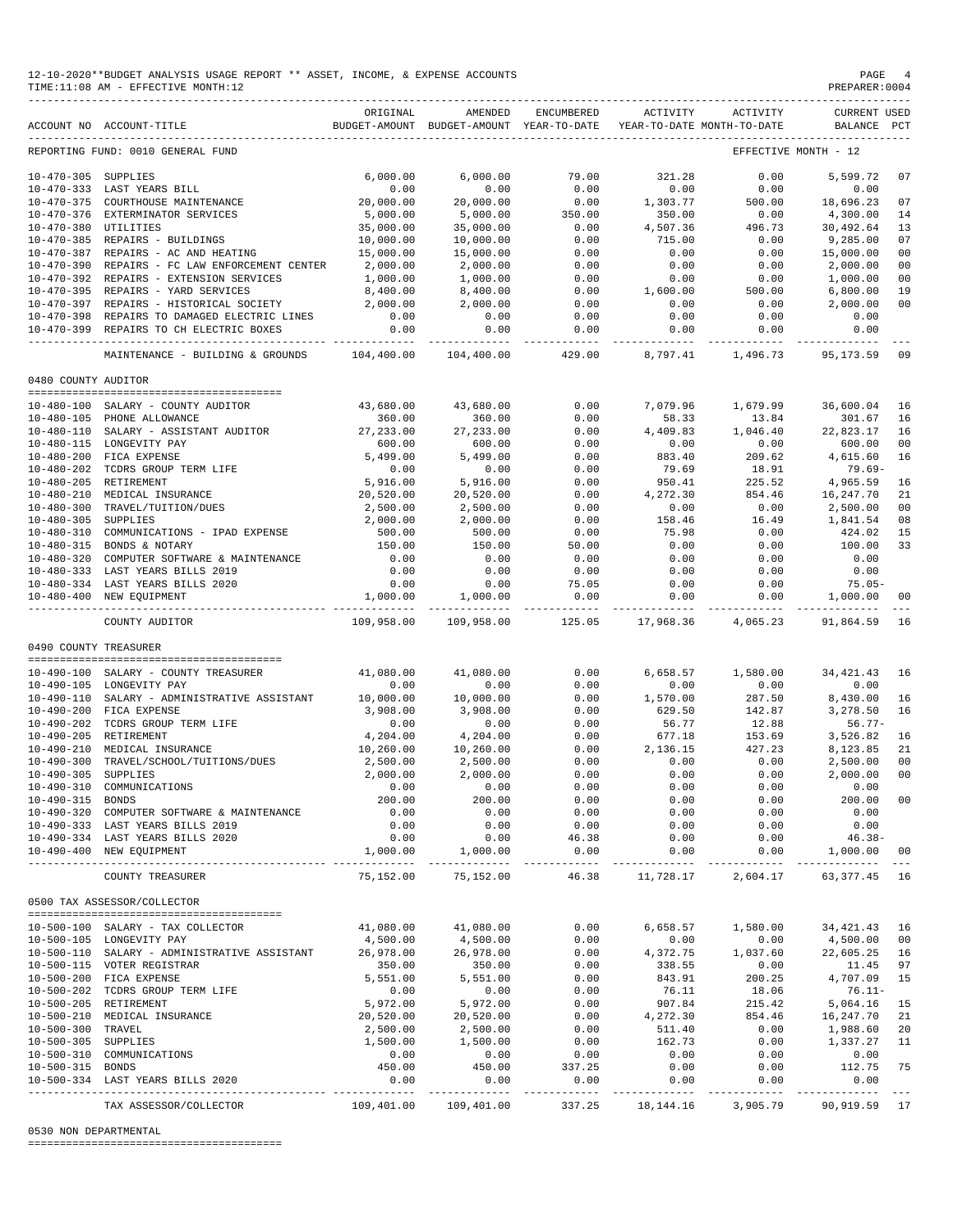| 12-10-2020**BUDGET ANALYSIS USAGE REPORT ** ASSET, INCOME, & EXPENSE ACCOUNTS | PAGE           |
|-------------------------------------------------------------------------------|----------------|
| TIME:11:08 AM - EFFECTIVE MONTH:12                                            | PREPARER: 0004 |

|                       | BUDGET-AMOUNT BUDGET-AMOUNT YEAR-TO-DATE<br>ACCOUNT NO ACCOUNT-TITLE | ORIGINAL   | AMENDED                  | ENCUMBERED                | ACTIVITY  | ACTIVITY<br>YEAR-TO-DATE MONTH-TO-DATE | <b>CURRENT USED</b><br>BALANCE | PCT                                                                                                                                                                                                                                                                                                                                                                                          |
|-----------------------|----------------------------------------------------------------------|------------|--------------------------|---------------------------|-----------|----------------------------------------|--------------------------------|----------------------------------------------------------------------------------------------------------------------------------------------------------------------------------------------------------------------------------------------------------------------------------------------------------------------------------------------------------------------------------------------|
|                       | REPORTING FUND: 0010 GENERAL FUND                                    |            |                          |                           |           |                                        | EFFECTIVE MONTH - 12           |                                                                                                                                                                                                                                                                                                                                                                                              |
|                       |                                                                      | 120.00     | 120.00                   | 0.00                      | 251.37    | 0.00                                   | 131.37-209                     |                                                                                                                                                                                                                                                                                                                                                                                              |
|                       |                                                                      | 0.00       |                          |                           |           |                                        |                                |                                                                                                                                                                                                                                                                                                                                                                                              |
|                       | 10-530-202 TCDRS GROUP TERM LIFE<br>10-530-205 RETIREMENT            |            | 0.00                     | 0.00                      | 8.58      | 0.00                                   | $8.58 -$                       |                                                                                                                                                                                                                                                                                                                                                                                              |
|                       |                                                                      | 125.00     | 125.00                   | 0.00                      | 102.34    | 0.00                                   | 22.66                          | 82                                                                                                                                                                                                                                                                                                                                                                                           |
| $10 - 530 - 210$      | MEDICAL INSURANCE                                                    | 0.00       | 0.00                     | 0.00                      | 0.00      | 0.00                                   | 0.00<br>2,222.21               |                                                                                                                                                                                                                                                                                                                                                                                              |
| $10 - 530 - 305$      | SUPPLIES                                                             | 2,500.00   | 2,500.00                 | 260.42                    | 17.37     | 0.00<br>6,527.04<br>1,396.66           |                                | 11                                                                                                                                                                                                                                                                                                                                                                                           |
| $10 - 530 - 306$      | CORONAVIRUS EXPENSE 2020 TDEM                                        | 20,000.00  | 0.00                     | 897.97                    | 66,521.04 |                                        | $67, 419.01 -$                 |                                                                                                                                                                                                                                                                                                                                                                                              |
|                       | 10-530-310 COMMUNICATIONS                                            | 55,000.00  | 55,000.00                | 0.00                      | 8,402.18  |                                        | 46,597.82                      | 15                                                                                                                                                                                                                                                                                                                                                                                           |
|                       | 10-530-311 SOFTWARE FOR AUDITOR & TREASURER                          | 40,000.00  | 40,000.00                | 0.00                      | 0.00      | 0.00                                   | 40,000.00                      | 0 <sup>0</sup>                                                                                                                                                                                                                                                                                                                                                                               |
|                       | 10-530-333 LAST YEARS BILLS 2019                                     | 0.00       | 0.00                     | 0.00                      | 0.00      | 0.00                                   | 0.00                           |                                                                                                                                                                                                                                                                                                                                                                                              |
|                       | 10-530-334 LAST YEARS BILLS 2020                                     | 0.00       | 0.00                     | $379.63 -$                | 1,395.72  | 0.00                                   | $1,016.09-$                    |                                                                                                                                                                                                                                                                                                                                                                                              |
| $10 - 530 - 415$      | MISCELLANEOUS REIMBURSEMENTS                                         | 300.00     | 300.00                   | 0.00                      | 0.00      | 0.00                                   | 300.00                         | 00                                                                                                                                                                                                                                                                                                                                                                                           |
| 10-530-418            | MISCELLANEOUS EXPENSE                                                | 800.00     | 800.00                   | 127.63                    | 0.00      | 270.98                                 | 672.37                         | 16                                                                                                                                                                                                                                                                                                                                                                                           |
| $10 - 530 - 419$      | IRS TAX PENALTY                                                      | 0.00       | 0.00                     | 0.00                      | 0.00      | 0.00                                   | 0.00                           |                                                                                                                                                                                                                                                                                                                                                                                              |
| $10 - 530 - 420$      | EMPLOYEE INSURANCE EXPENSE                                           | 0.00       | 0.00                     | 0.00                      | 0.00      | 0.00                                   | 0.00                           |                                                                                                                                                                                                                                                                                                                                                                                              |
| $10 - 530 - 425$      | HEALTHY COUNTY EXPENSE                                               | 0.00       | 0.00                     | 0.00                      | 0.00      | 0.00                                   | 0.00                           |                                                                                                                                                                                                                                                                                                                                                                                              |
| $10 - 530 - 426$      | COUNTY RESTITUTION EXPENSE                                           | 89.00      | 89.00                    | 0.00                      | 0.00      | 0.00                                   | 89.00                          | 00                                                                                                                                                                                                                                                                                                                                                                                           |
| $10 - 530 - 427$      | TAX COLLECTOR REG FEE REFUND                                         | 56.00      | 56.00                    | 0.00                      | 0.00      | 0.00                                   | 56.00                          | 00                                                                                                                                                                                                                                                                                                                                                                                           |
| $10 - 530 - 430$      | <b>BANK CHARGES</b>                                                  | 100.00     | 100.00                   | 0.00                      | 0.00      | 0.00                                   | 100.00                         | 0 <sub>0</sub>                                                                                                                                                                                                                                                                                                                                                                               |
| $10 - 530 - 435$      | ELECTION SUPPLIES/BOXES/JUDGES                                       | 25,000.00  | 25,000.00                | 467.91                    | 7,749.59  | 0.00                                   | 16,782.50                      | 33                                                                                                                                                                                                                                                                                                                                                                                           |
| $10 - 530 - 436$      | REDISTRICTING CENUS                                                  | 10,000.00  | 10,000.00                | 0.00                      | 0.00      | 0.00                                   | 10,000.00                      | 0 <sub>0</sub>                                                                                                                                                                                                                                                                                                                                                                               |
| $10 - 530 - 445$      | PAPER & POSTAGE                                                      | 10,000.00  | 10,000.00                | 467.47                    | 642.92    | 0.00                                   | 8,889.61                       | 11                                                                                                                                                                                                                                                                                                                                                                                           |
| $10 - 530 - 450$      | ANIMAL CONTROL                                                       | 250.00     | 250.00                   | 0.00                      | 0.00      | 0.00                                   | 250.00                         | 0 <sup>0</sup>                                                                                                                                                                                                                                                                                                                                                                               |
|                       | 10-530-455 LEGAL FEES                                                | 4,500.00   | 4,500.00                 | 0.00                      | 0.00      | 0.00                                   | 4,500.00                       | 00                                                                                                                                                                                                                                                                                                                                                                                           |
| $10 - 530 - 457$      | SAFETY PROGRAM                                                       | 0.00       | 0.00                     | 0.00                      | 0.00      | 0.00                                   | 0.00                           |                                                                                                                                                                                                                                                                                                                                                                                              |
| $10 - 530 - 458$      | GAME WARDEN TRAINING                                                 | 500.00     | 500.00                   | 0.00                      | 0.00      | 0.00                                   |                                | 00                                                                                                                                                                                                                                                                                                                                                                                           |
|                       |                                                                      |            |                          |                           |           |                                        | 500.00<br>6,000.00             |                                                                                                                                                                                                                                                                                                                                                                                              |
| $10 - 530 - 460$      | EMERGENCY MANAGEMENT COORDINATOR                                     | 6,000.00   | 6,000.00                 | 0.00                      | 0.00      | 0.00                                   |                                | 00                                                                                                                                                                                                                                                                                                                                                                                           |
| $10 - 530 - 462$      | NSF EXPENSE                                                          | 150.00     | 150.00                   | 0.00                      | 0.00      | 0.00                                   | 150.00                         | 00                                                                                                                                                                                                                                                                                                                                                                                           |
| $10 - 530 - 467$      | SUPPLEMENTAL DEATH BENEFITS                                          | 10,000.00  | 10,000.00                | $0.00$<br>5,496.00        | 0.00      | 0.00                                   | 10,000.00                      | 00                                                                                                                                                                                                                                                                                                                                                                                           |
| $10 - 530 - 470$      | WORKERS COMP INSURANCE                                               | 25,000.00  | 25,000.00                |                           | 0.00      | 0.00                                   | 19,504.00                      | 22                                                                                                                                                                                                                                                                                                                                                                                           |
| $10 - 530 - 472$      | UNEMPLOYMENT INSURANCE                                               | 5,000.00   | 5,000.00                 | 0.00                      | 821.74    | 0.00                                   | 4,178.26                       | 16                                                                                                                                                                                                                                                                                                                                                                                           |
| $10 - 530 - 475$      | COPY MACHINE/SUPPLIES/TONER                                          | 0.00       | 0.00                     | 0.00                      | 0.00      | 0.00                                   | 0.00                           |                                                                                                                                                                                                                                                                                                                                                                                              |
| $10 - 530 - 477$      | OUTSIDE AUDITOR                                                      | 28,000.00  | 28,000.00                | 0.00                      | 0.00      | 0.00                                   | 28,000.00                      | 00                                                                                                                                                                                                                                                                                                                                                                                           |
| $10 - 530 - 480$      | DUES & FEES - COG MATCH                                              | 6,000.00   | 6,000.00                 | 35.00                     | 0.00      | 0.00                                   | 5,965.00                       | 01                                                                                                                                                                                                                                                                                                                                                                                           |
|                       | 10-530-482 LIABILITY INSURANCE                                       | 60,000.00  | 60,000.00                | 29,608.00                 | 0.00      | 0.00                                   | 30,392.00                      | 49                                                                                                                                                                                                                                                                                                                                                                                           |
| $10 - 530 - 485$      | LEGAL ADS                                                            | 2,700.00   | 2,700.00                 | 863.30                    | 192.40    | 0.00                                   | 1,644.30                       | 39                                                                                                                                                                                                                                                                                                                                                                                           |
| $10 - 530 - 486$      | RURAL FIRE DEPT FUEL EXPENSE                                         | 10,500.00  | 10,500.00                | 32.95                     | 217.52    | 0.00                                   | 10,249.53                      | 02                                                                                                                                                                                                                                                                                                                                                                                           |
| $10 - 530 - 487$      | RURAL FIRE EQUIPMENT                                                 | 13,000.00  | 13,000.00                | 0.00                      | 2,480.85  | 0.00                                   | 10,519.15                      | 19                                                                                                                                                                                                                                                                                                                                                                                           |
| $10 - 530 - 488$      | RURAL FIRE SCHOOL                                                    | 2,500.00   | 2,500.00                 | 0.00                      | 0.00      | 0.00                                   | 2,500.00                       | 00                                                                                                                                                                                                                                                                                                                                                                                           |
| $10 - 530 - 489$      | RURAL FIRE INSURANCE TRUCKS                                          | 5,000.00   | 5,000.00                 | 0.00                      | 0.00      | 0.00                                   | 5,000.00                       | 00                                                                                                                                                                                                                                                                                                                                                                                           |
| $10 - 530 - 490$      | COUNTY LIBRARIES                                                     | 5,000.00   | 5,000.00                 | 0.00                      | 5,000.00  | 0.00                                   | 0.00                           | 100                                                                                                                                                                                                                                                                                                                                                                                          |
| $10 - 530 - 492$      | INTERLOCAL AGREEMENTS-LUBBOCK                                        | 1,000.00   | 1,000.00                 | 0.00                      | 1,000.00  | 0.00                                   | 0.00                           | 100                                                                                                                                                                                                                                                                                                                                                                                          |
|                       | 10-530-495 D.A. LEGAL STATEMENT OF FACTS                             | 5,000.00   | 5,000.00                 | 0.00                      | 0.00      | 0.00                                   | 5,000.00                       | 00                                                                                                                                                                                                                                                                                                                                                                                           |
|                       | 10-530-497 CASH MATCH SENIOR CITIZENS                                | 36,000.00  | 36,000.00                | 2,719.74                  | 0.00      | 0.00                                   | 33,280.26                      | 08                                                                                                                                                                                                                                                                                                                                                                                           |
| $10 - 530 - 500$      | DRUG & ALCOHOL TESTING                                               | 2,000.00   | 2,000.00                 | 0.00                      | 0.00      | 0.00                                   | 2,000.00                       | 00                                                                                                                                                                                                                                                                                                                                                                                           |
|                       |                                                                      |            |                          | ______   ______________   | .         |                                        |                                | $\frac{1}{2} \frac{1}{2} \frac{1}{2} \frac{1}{2} \frac{1}{2} \frac{1}{2} \frac{1}{2} \frac{1}{2} \frac{1}{2} \frac{1}{2} \frac{1}{2} \frac{1}{2} \frac{1}{2} \frac{1}{2} \frac{1}{2} \frac{1}{2} \frac{1}{2} \frac{1}{2} \frac{1}{2} \frac{1}{2} \frac{1}{2} \frac{1}{2} \frac{1}{2} \frac{1}{2} \frac{1}{2} \frac{1}{2} \frac{1}{2} \frac{1}{2} \frac{1}{2} \frac{1}{2} \frac{1}{2} \frac{$ |
|                       | NON DEPARTMENTAL                                                     | 392,190.00 | 372,190.00               | 40,596.76 94,803.62       |           | 8,194.68                               | 236,789.62                     | 36                                                                                                                                                                                                                                                                                                                                                                                           |
|                       | 0540 COUNTY & DISTRICT COURT                                         |            |                          |                           |           |                                        |                                |                                                                                                                                                                                                                                                                                                                                                                                              |
|                       |                                                                      |            |                          |                           |           |                                        |                                |                                                                                                                                                                                                                                                                                                                                                                                              |
|                       | 10-540-310 COMMUNICATIONS                                            | 0.00       | 0.00                     | 0.00                      | 0.00      | 0.00                                   | 0.00                           |                                                                                                                                                                                                                                                                                                                                                                                              |
|                       | 10-540-502 AD LITEM TAX SUITS - T REES                               | 1,000.00   | 1,000.00                 | 0.00                      | 0.00      | 0.00                                   | 1,000.00                       | 00                                                                                                                                                                                                                                                                                                                                                                                           |
|                       | 10-540-504 ADULT PROBATION SUPPLIES                                  | 200.00     | 200.00                   | 0.00                      | 0.00      | 0.00                                   | 200.00                         | 00                                                                                                                                                                                                                                                                                                                                                                                           |
|                       | 10-540-506 JUVENILE OFFICER EXPENSES                                 | 19,460.00  | 19,460.00                | 5,040.89                  | 0.00      | 0.00                                   | 14, 419.11                     | 26                                                                                                                                                                                                                                                                                                                                                                                           |
|                       | 10-540-508 GRAND JURY                                                | 3,000.00   | 3,000.00                 | 0.00                      | 0.00      | 0.00                                   | 3,000.00                       | 00                                                                                                                                                                                                                                                                                                                                                                                           |
| 10-540-510 PETIT JURY |                                                                      | 3,000.00   | 3,000.00                 | 0.00                      | 0.00      | 0.00                                   | 3,000.00                       | 00                                                                                                                                                                                                                                                                                                                                                                                           |
| 10-540-512 J.P. JURY  |                                                                      | 100.00     | 100.00                   | 0.00                      | 0.00      | 0.00                                   | 100.00                         | 00                                                                                                                                                                                                                                                                                                                                                                                           |
|                       | 10-540-513 J.P. ATTORNEY COLLECTIONS                                 | 2,000.00   | 2,000.00                 | 0.00                      | 1,142.45  | 0.00                                   | 857.55                         | 57                                                                                                                                                                                                                                                                                                                                                                                           |
|                       | 10-540-514 JURY LODGING & MEALS                                      | 600.00     | 600.00                   | 0.00                      | 0.00      | 0.00                                   | 600.00                         | 00                                                                                                                                                                                                                                                                                                                                                                                           |
|                       | 10-540-516 JURY COMMISSION                                           | 200.00     | 200.00                   | 0.00                      | 0.00      | 0.00                                   | 200.00                         | 00                                                                                                                                                                                                                                                                                                                                                                                           |
|                       | 10-540-517 COUNTY COURT VISTING COURT REPORTER                       | 1,000.00   | 1,000.00                 | 0.00                      | 0.00      | 0.00                                   | 1,000.00                       | 00                                                                                                                                                                                                                                                                                                                                                                                           |
|                       | 10-540-518 COURT APPOINTED ATTORNEY                                  | 25,000.00  | 25,000.00                | 3,730.50                  | 3,300.00  | 0.00                                   | 17,969.50                      | 28                                                                                                                                                                                                                                                                                                                                                                                           |
|                       | 10-540-520 INTERPRETOR                                               | 250.00     | 250.00                   | 0.00                      | 0.00      | 0.00                                   | 250.00                         | 00                                                                                                                                                                                                                                                                                                                                                                                           |
|                       | 10-540-522 PSYCHIATRIC EVALUATION                                    | 2,500.00   | 2,500.00                 | 3,000.00                  | 0.00      | 0.00                                   | $500.00 - 120$                 |                                                                                                                                                                                                                                                                                                                                                                                              |
|                       | 10-540-524 JUVENILE DETENTION                                        | 5,000.00   | 5,000.00                 | 0.00                      | 0.00      | 0.00                                   | 5,000.00                       | 00                                                                                                                                                                                                                                                                                                                                                                                           |
|                       | 10-540-525 OUT OF COUNTY CITATIONS                                   | 180.00     | 180.00                   | 0.00                      | 0.00      | 0.00                                   | 180.00                         | 00                                                                                                                                                                                                                                                                                                                                                                                           |
|                       | 10-540-526 DA & CA DRUG TESTING                                      | 5,000.00   | 5,000.00                 | 0.00                      | 0.00      | 0.00                                   | 5,000.00                       | 00                                                                                                                                                                                                                                                                                                                                                                                           |
|                       | COUNTY & DISTRICT COURT                                              | 68,490.00  | -----------<br>68,490.00 | ------------<br>11,771.39 | 4,442.45  | -------<br>0.00                        | 52,276.16                      | $\sim$ $\sim$ $\sim$<br>24                                                                                                                                                                                                                                                                                                                                                                   |
|                       |                                                                      |            |                          |                           |           |                                        |                                |                                                                                                                                                                                                                                                                                                                                                                                              |
| 0550 32ND JUDICIAL    |                                                                      |            |                          |                           |           |                                        |                                |                                                                                                                                                                                                                                                                                                                                                                                              |
|                       | 10-550-100 SALARY - DIST COURT ADMINISTRATOR                         | 8,553.00   | 8,553.00                 | 0.00                      | 1,386.21  | 328.93                                 | 7,166.79                       | 16                                                                                                                                                                                                                                                                                                                                                                                           |
|                       | 10-550-105 DIST JUDGE - STATE SUPPLEMENT                             | 2,628.00   | 2,628.00                 | 0.00                      | 425.81    | 101.04                                 | 2,202.19 16                    |                                                                                                                                                                                                                                                                                                                                                                                              |
|                       | 10-550-117 SALARY - COURT REPORTER                                   | 13,106.00  | 13,106.00                | 0.00                      | 2,124.25  | 504.06                                 | 10,981.75                      | 16                                                                                                                                                                                                                                                                                                                                                                                           |
|                       | 10-550-200 FICA EXPENSE                                              | 1,858.00   | 1,858.00                 | 0.00                      | 301.11    | 71.45                                  | 1,556.89                       | 16                                                                                                                                                                                                                                                                                                                                                                                           |
|                       | 10-550-202 TCDRS GROUP TERM LIFE                                     | 0.00       | 0.00                     | 0.00                      | 27.19     | 6.45                                   | $27.19-$                       |                                                                                                                                                                                                                                                                                                                                                                                              |
| 10-550-205 RETIREMENT |                                                                      | 1,999.00   | 1,999.00                 | 0.00                      | 323.95    | 76.87                                  | 1,675.05 16                    |                                                                                                                                                                                                                                                                                                                                                                                              |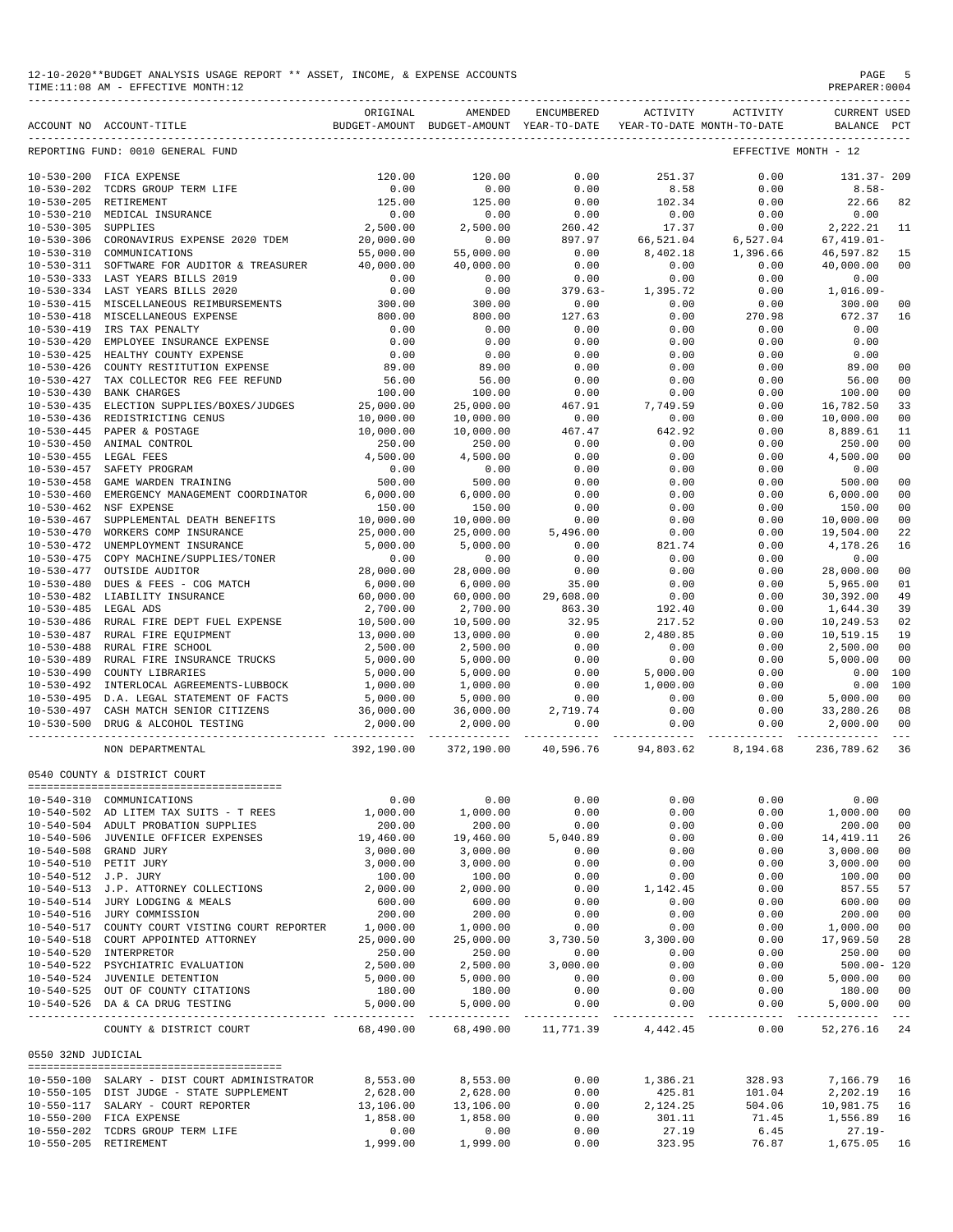| 12-10-2020**BUDGET ANALYSIS USAGE REPORT ** ASSET, INCOME, & EXPENSE ACCOUNTS | PAGE           |
|-------------------------------------------------------------------------------|----------------|
| TIME:11:08 AM - EFFECTIVE MONTH:12                                            | PREPARER: 0004 |

|                       | BUDGET-AMOUNT BUDGET-AMOUNT YEAR-TO-DATE<br>ACCOUNT NO ACCOUNT-TITLE | ORIGINAL     | AMENDED      | ENCUMBERED               | ACTIVITY                    | ACTIVITY<br>YEAR-TO-DATE MONTH-TO-DATE | <b>CURRENT USED</b><br>BALANCE PCT |                |
|-----------------------|----------------------------------------------------------------------|--------------|--------------|--------------------------|-----------------------------|----------------------------------------|------------------------------------|----------------|
|                       | REPORTING FUND: 0010 GENERAL FUND                                    |              |              |                          |                             |                                        | EFFECTIVE MONTH - 12               |                |
|                       | 10-550-210 MEDICAL INSURANCE                                         | 2,000.00     | 2,000.00     | 0.00                     | 0.00                        | 0.00                                   | 2,000.00                           | 0 <sub>0</sub> |
| 10-550-300 TRAVEL     |                                                                      | 1,000.00     | 1,000.00     | 0.00                     | 0.00                        | 0.00                                   | 1,000.00                           | 00             |
| 10-550-305 SUPPLIES   |                                                                      | 1,127.00     | 1,127.00     | 0.00                     | 0.00                        | 0.00                                   | 1,127.00                           | 0 <sub>0</sub> |
|                       | 10-550-310 COMMUNICATIONS                                            | 0.00         | 0.00         | 0.00                     | 0.00                        | 0.00                                   | 0.00                               |                |
|                       | 10-550-530 7TH ADM REGION ASSESSMENT                                 | 669.00       | 669.00       | 0.00                     | 668.42                      | 0.00                                   | $0.58$ 100                         |                |
|                       | 10-550-532 COURT REPORTER INSURANCE                                  | 1,300.00     | 1,300.00     | 0.00                     | 0.00                        | 0.00                                   | 1,300.00                           | 0 <sub>0</sub> |
|                       | 10-550-534 LUNACY COMMITMENT                                         | 3,500.00     | 3,500.00     | 0.00                     | 0.00                        | 0.00                                   | 3,500.00                           | 0 <sub>0</sub> |
|                       | 10-550-536 VISITING JUDGE/COURT REPORTER                             | 2,000.00     | 2,000.00     | 79.35                    | 0.00                        | 0.00                                   | 1,920.65                           | 04             |
|                       | 10-550-538 D.J. LEGAL STATEMENT OF FACTS                             | 7,900.00     | 7,900.00     | 0.00                     | 0.00                        | 0.00                                   | 7,900.00                           | 00             |
|                       |                                                                      |              |              | -----------              |                             | ----------                             | . _ _ _ _ _ _ _ _ _ _ _ _          |                |
|                       | 32ND JUDICIAL                                                        | 47,640.00    | 47,640.00    | 79.35                    |                             | 5,256.94 1,088.80                      | 42,303.71                          | 11             |
| 0560 INDIGENT WELFARE |                                                                      |              |              |                          |                             |                                        |                                    |                |
|                       | 10-560-560 CHILD CARE                                                | 500.00       | 500.00       | 0.00                     | 0.00                        | 0.00                                   | 500.00                             | 0 <sub>0</sub> |
|                       | 10-560-562 DOCTOR'S SERVICES                                         | 5,000.00     | 5,000.00     | 0.00                     | 0.00                        | 0.00                                   | 5,000.00                           | 00             |
|                       | 10-560-563 OUT OF COUNTY COURT COST                                  | 400.00       | 400.00       | 0.00                     | 0.00                        | 0.00                                   | 400.00                             | 00             |
| 10-560-564 BURIALS    |                                                                      | 5,000.00     | 5,000.00     | 0.00                     | 0.00                        | 0.00                                   | 5,000.00                           | 0 <sub>0</sub> |
|                       | 10-560-566 EMERGENCY AID                                             | 100.00       | 100.00       | 0.00                     | 0.00                        | 0.00                                   | 100.00                             | 0 <sub>0</sub> |
| 10-560-568 CLOTHING   |                                                                      | 100.00       | 100.00       | 0.00                     | 0.00                        | 0.00                                   | 100.00                             | 00             |
|                       | 10-560-570 MEALS, ROOM, CARE                                         | 100.00       | 100.00       | 0.00                     | 0.00                        | 0.00                                   | 100.00                             | 0 <sub>0</sub> |
| 10-560-572 HOSPITAL   |                                                                      | 100.00       | 100.00       | 0.00                     | 0.00                        | 0.00                                   | 100.00                             | 0 <sub>0</sub> |
|                       | 10-560-574 MEDICAL BILLS                                             | 100.00       | 100.00       | 0.00                     | 0.00                        | 0.00                                   | 100.00                             | 0 <sub>0</sub> |
|                       | 10-560-576 MEDICAL SUPPLIES                                          | 100.00       |              | 0.00                     | 0.00                        | 0.00                                   |                                    | 0 <sub>0</sub> |
|                       | 10-560-579 AUTOPSY EXPENSE                                           | 7,500.00     | 100.00       | 402.50                   |                             | 0.00                                   | 100.00                             | 05             |
|                       |                                                                      |              | 7,500.00     |                          | 0.00                        |                                        | 7,097.50                           |                |
|                       | INDIGENT WELFARE                                                     | 19,000.00    | 19,000.00    | 402.50                   | 0.00                        | 0.00                                   | 18,597.50                          | 02             |
| 0580 COUNTY SHERIFF   |                                                                      |              |              |                          |                             |                                        |                                    |                |
|                       | 10-580-100 SALARY - SHERIFF                                          | 48,485.00    | 48,485.00    | 0.00                     | 7,858.84                    | 1,864.81                               | 40,626.16                          | 16             |
|                       | 10-580-105 LONGEVITY PAY                                             | 1,500.00     | 1,500.00     | 0.00                     | 0.00                        | 0.00                                   | 1,500.00                           | 0 <sub>0</sub> |
|                       | 10-580-108 SALARY - CHIEF DEPUTY                                     | 45,950.00    | 45,950.00    | 0.00                     | 7,192.50                    | 1,767.30                               | 38,757.50                          | 16             |
|                       | 10-580-110 SALARY - FULL TIME DEPUTIES                               | 128,257.00   | 128,257.00   | 0.00                     | 15, 133. 48                 | 4,627.04                               | 113, 123.52                        | 12             |
|                       | 10-580-115 PHONE ALLOWANCE                                           | 1,500.00     | 1,500.00     | 0.00                     | 188.83                      | 55.36                                  | 1,311.17                           | 13             |
|                       | 10-580-120 SALARY - PART TIME DEPUTIES                               | 10,000.00    | 10,000.00    | 0.00                     | 229.44                      | 0.00                                   | 9,770.56                           | 02             |
|                       | 10-580-145 SALARY - OVERTIME CHIEF DEPUTY                            | 0.00         | 0.00         | 0.00                     | 3,052.17                    | 3,052.17                               | $3,052.17-$                        |                |
| 10-580-146            | SALARY - OVER TIME                                                   |              |              |                          |                             |                                        |                                    |                |
|                       |                                                                      | 0.00         | 0.00         | 0.00                     | 1,981.79                    | $1,588.80-$                            | 1,981.79-                          |                |
| $10 - 580 - 160$      | SALARY - HOLIDAYS CHIEF DEPUTY                                       | 3,206.00     | 3,206.00     | 0.00                     | 698.70                      | 369.90                                 | 2,507.30                           | 22             |
| $10 - 580 - 161$      | SALARY - HOLIDAYS DEPUTIES FT                                        | 13,000.00    | 13,000.00    | 0.00                     | 2,294.40                    | 1,376.64                               | 10,705.60                          | 18             |
| $10 - 580 - 200$      | FICA EXPENSE                                                         | 19,000.00    | 19,000.00    | 0.00                     | 2,955.24                    | 881.62                                 | 16,044.76                          | 16             |
| $10 - 580 - 202$      | TCDRS GROUP TERM LIFE                                                | 0.00         | 0.00         | 0.00                     | 266.54                      | 79.52                                  | $266.54-$                          |                |
| $10 - 580 - 205$      | RETIREMENT                                                           | 23,082.00    | 23,082.00    | 0.00                     | 3,179.27                    | 948.46                                 | 19,902.73                          | 14             |
| $10 - 580 - 210$      | MEDICAL INSURANCE                                                    | 41,300.00    | 41,300.00    | 0.00                     | 6,431.10                    | 1,286.22                               | 34,868.90                          | 16             |
| 10-580-212            | CHILD SUPPORT                                                        | 0.00         | 0.00         | 0.00                     | 0.00                        | 0.00                                   | 0.00                               |                |
| $10 - 580 - 300$      | TRAVEL                                                               | 2,500.00     | 2,500.00     | 0.00                     | 19.00                       | 0.00                                   | 2,481.00                           | 01             |
| $10 - 580 - 305$      | SUPPLIES                                                             | 2,000.00     | 2,000.00     | 50.00                    | 0.00                        | 0.00                                   | 1,950.00                           | 03             |
| $10 - 580 - 310$      | COMMUNICATIONS                                                       | 1,200.00     | 1,200.00     | 0.00                     | 270.13                      | 45.84                                  | 929.87                             | 23             |
|                       | 10-580-315 BONDS & NOTARY                                            | 200.00       | 200.00       | 0.00                     | 355.00                      | 0.00                                   | 155.00- 178                        |                |
| $10 - 580 - 320$      | COMPUTER SOFTWARE & REPAIRS                                          | 0.00         | 0.00         | 0.00                     | 0.00                        | 0.00                                   | 0.00                               |                |
|                       | 10-580-333 LAST YEARS BILLS 2019                                     | 0.00         | 0.00         | 0.00                     | 0.00                        | 0.00                                   | 0.00                               |                |
|                       | 10-580-334 LAST YEARS BILLS 2020                                     | 0.00         | 0.00         | 0.00                     | 797.98                      | 0.00                                   | $797.98 -$                         |                |
|                       | 10-580-475 COPY MACHINE EXPENSE                                      | 0.00         | 0.00         | 0.00                     | 0.00                        | 0.00                                   | 0.00                               |                |
|                       | 10-580-602 REIMBURSEMENT DRUG FORFEITURE EXPEN                       | 0.00         | 0.00         | 0.00                     | 0.00                        | 0.00                                   | 0.00                               |                |
|                       | 10-580-603 SANE TEST CRIM VICTIMS EXPENSE                            | 0.00         | 0.00         | 0.00                     | 0.00                        | 0.00                                   | 0.00                               |                |
|                       | 10-580-604 NEW HIRE PSYCHIATRIC TESTING                              | 0.00         | 0.00         | 0.00                     | 0.00                        | 0.00                                   | 0.00                               |                |
|                       | 10-580-608 VEHICLE EXPENSE                                           | 10,000.00    | 10,000.00    | 364.99                   | 874.00                      | 0.00                                   | 8,761.01                           | 12             |
|                       | 10-580-609 NEW VEHICLES                                              | 105,000.00   | 105,000.00   | 0.00                     | 0.00                        | 0.00                                   | 105,000.00                         | 0 <sub>0</sub> |
|                       | 10-580-615 BODY ARMOUR GRANT 3511801 2018                            | 0.00         | 0.00         | 0.00                     | 0.00                        | 0.00                                   | 0.00                               |                |
|                       | 10-580-616 VEHICLE GAS                                               | 30,000.00    | 30,000.00    | 1,388.62                 | 3, 477.35                   | 0.00                                   | 25, 134.03                         | 16             |
|                       |                                                                      |              |              |                          |                             |                                        |                                    |                |
|                       | 10-580-618 VEHICLE TIRES<br>10-580-625 BUILDING INSURANCE            | 0.00<br>0.00 | 0.00<br>0.00 | 0.00<br>0.00             | 0.00<br>0.00                | 0.00<br>0.00                           | 0.00<br>0.00                       |                |
|                       | COUNTY SHERIFF                                                       | 486,180.00   | 486,180.00   | ____________<br>1,803.61 | --------------<br>57,255.76 | -------------<br>14,766.08             | ______________<br>427,120.63       | 12             |
|                       | 0585 FC LAW ENFORCEMENT CENTER                                       |              |              |                          |                             |                                        |                                    |                |
|                       | 10-585-105 LONGEVITY PAY                                             | 0.00         | 0.00         | 0.00                     | 0.00                        | 0.00                                   | 0.00                               |                |
|                       | 10-585-110 SALARY - JAIL ADMINISTRATOR                               | 34,480.00    | 34,480.00    | 0.00                     | 4,857.30                    | 1,017.72                               | 29,622.70                          | 14             |
|                       |                                                                      |              |              |                          |                             |                                        |                                    |                |
|                       | 10-585-111 SALARY - LEC COOK                                         | 27,325.00    | 27,325.00    | 0.00                     | 0.00                        | 0.00                                   | 27,325.00                          | 0 <sub>0</sub> |
|                       | 10-585-115 PHONE ALLOWANCE                                           | 360.00       | 360.00       | 0.00                     | 58.33                       | 13.84                                  | 301.67                             | 16             |
|                       | 10-585-142 SALARY - FULL TIME JAILERS                                | 323,326.00   | 323, 326.00  | 0.00                     | 31,804.77                   | 8,625.39                               | 291,521.23                         | 10             |
|                       | 10-585-144 SALARY - PART TIME JAILERS                                | 15,600.00    | 15,600.00    | 0.00                     | 0.00                        | 0.00                                   | 15,600.00                          | 0 <sub>0</sub> |
|                       | 10-585-145 OVERTIME - JAIL ADMINISTRATOR                             | 0.00         | 0.00         | 0.00                     | 0.00                        | 0.00                                   | 0.00                               |                |
|                       | 10-585-146 SALARY - OVER TIME                                        | 7,900.00     | 7,900.00     | 0.00                     | 553.10                      | 271.13                                 | 7,346.90                           | 07             |
|                       | 10-585-160 SALARY - HOLIDAY PAY JAIL ADMIN                           | 1,396.00     | 1,396.00     | 0.00                     | 555.12                      | 277.56                                 | 840.88                             | 40             |

10-585-161 SALARY - HOLIDAY PAY FT JAILERS 15,551.00 15,551.00 0.00 5,032.08 3,296.88 10,518.92 32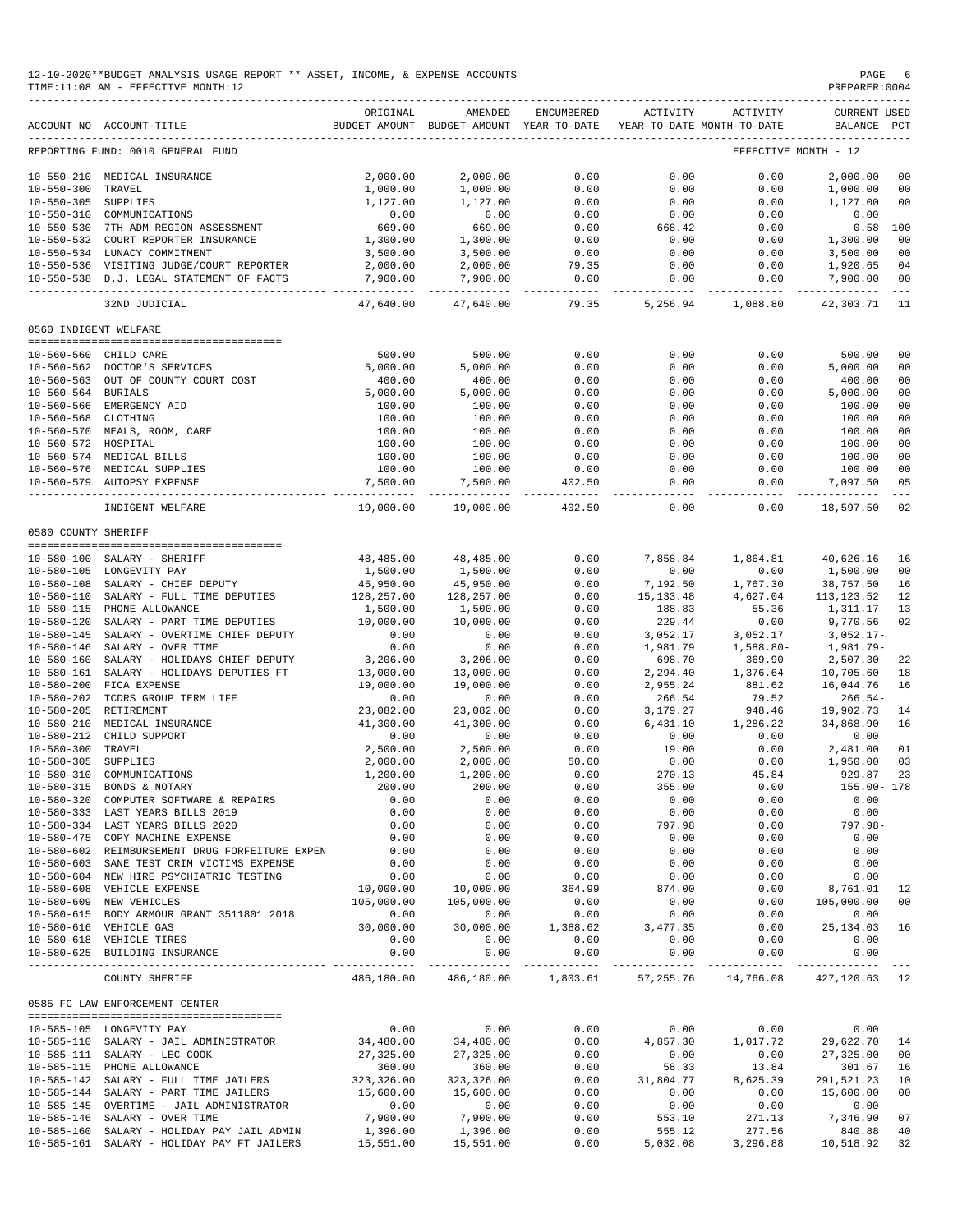| 12-10-2020**BUDGET ANALYSIS USAGE REPORT ** ASSET, INCOME, & EXPENSE ACCOUNTS | PAGE           |
|-------------------------------------------------------------------------------|----------------|
| TIME:11:08 AM - EFFECTIVE MONTH:12                                            | PREPARER: 0004 |

|                      | ACCOUNT NO ACCOUNT-TITLE                                                                                 | ORIGINAL                    | AMENDED<br>BUDGET-AMOUNT BUDGET-AMOUNT YEAR-TO-DATE | ENCUMBERED                                  | ACTIVITY              | ACTIVITY<br>YEAR-TO-DATE MONTH-TO-DATE | CURRENT USED<br>BALANCE      | PCT                  |
|----------------------|----------------------------------------------------------------------------------------------------------|-----------------------------|-----------------------------------------------------|---------------------------------------------|-----------------------|----------------------------------------|------------------------------|----------------------|
|                      | REPORTING FUND: 0010 GENERAL FUND                                                                        |                             |                                                     |                                             |                       |                                        | EFFECTIVE MONTH - 12         |                      |
|                      | 10-585-200 FICA EXPENSE<br>10-585-202 TCDRS GROUP TERM LIFE<br>ישר המה המה המה המה המה המה המה המה המה ה |                             | 29,248.00 29,248.00                                 |                                             |                       | $0.00$ $3,262.14$ $983.12$             | 25,985.86 11                 |                      |
|                      |                                                                                                          | 0.00                        | 0.00                                                | 0.00                                        | 295.76                | 88.99                                  | 295.76-                      |                      |
|                      |                                                                                                          | 33,873.00                   | 33,873.00                                           | 0.00                                        | 3,527.45              | 1,061.29                               | 30, 345.55                   | 10                   |
| 10-585-210           | MEDICAL INSURANCE                                                                                        | 112,860.00                  | 112,860.00                                          | 0.00                                        |                       | 14,953.05 3,845.07                     | 97,906.95                    | 13                   |
| $10 - 585 - 300$     | TRAVEL                                                                                                   | 3,000.00                    | 3,000.00                                            | $0.00$<br>462.31                            | 0.00                  | 0.00                                   | 3,000.00                     | 00                   |
| 10-585-305 SUPPLIES  |                                                                                                          | 5,500.00                    | 5,500.00                                            |                                             | 793.35                | 7.49                                   | 4,244.34                     | 23                   |
| 10-585-310           | COMMUNICATIONS                                                                                           | 16,000.00                   | 16,000.00                                           | 0.00                                        | 1,886.43              | 38.40                                  | 14,113.57                    | 12                   |
| 10-585-313           | INSPECTIONS & MAINTENCE<br>10-585-315 BONDS FOR EMPLOYEES                                                | 1,500.00<br>500.00          | 1,500.00                                            | 0.00                                        | 1,175.75              | 0.00                                   | 324.25                       | 78                   |
| $10 - 585 - 320$     | COMPUTER SOFTWARE & MAINTENCE                                                                            | 12,060.00                   | 500.00<br>12,060.00                                 | 0.00<br>0.00                                | 0.00<br>0.00          | 0.00<br>0.00                           | 500.00<br>12,060.00          | 00<br>00             |
| $10 - 585 - 325$     | CERT TRAINING FOR JAIL STAFF                                                                             | 2,000.00                    | 2,000.00                                            | 0.00                                        | 0.00                  | 0.00                                   | 2,000.00                     | 00                   |
| 10-585-326           | TELECOMMUNICATIONS SCHOOL                                                                                | 0.00                        | 0.00                                                | 0.00                                        | 0.00                  | 0.00                                   | 0.00                         |                      |
|                      |                                                                                                          |                             | 0.00                                                | 0.00                                        | 0.00                  | 0.00                                   | 0.00                         |                      |
|                      | 10-585-334 LAST YEARS BILLS 2019<br>10-585-334 LAST YEARS BILLS 2020<br>10-585-380 UPILEMENT --          | $0.00$<br>0.00<br>35,000.00 | 0.00                                                | 0.00                                        | 2,310.25              | 0.00                                   | $2,310.25-$                  |                      |
|                      | UTILITIES FOR LAW CENTER                                                                                 |                             | 35,000.00                                           | 0.00                                        | 6,097.88              | 383.64                                 | 28,902.12                    | 17                   |
|                      | 10-585-385 LAW CENTER REPAIRS                                                                            | 5,000.00                    | 5,000.00                                            | $\begin{array}{c} 0.00 \\ 0.00 \end{array}$ | 2,343.00              | 0.00                                   | 2,657.00                     | 47                   |
| $10 - 585 - 475$     | COPY EXPENSE FOR LAW CENTER                                                                              | 3,600.00                    | 3,600.00                                            |                                             | 0.00                  | 0.00                                   | 3,600.00                     | 00                   |
|                      | 10-585-604 NEW HIRE PSYCHIATRIC TESTING                                                                  | 4,200.00                    | 4,200.00                                            | $0.00$<br>6,320.00                          | 0.00                  | 0.00                                   | 4,200.00                     | 00                   |
| 10-585-605           | OUT OF COUNTY HOUSING                                                                                    | 10,000.00                   | 10,000.00                                           |                                             | 8,320.00              | 0.00                                   | 4,640.00- 146                |                      |
|                      | 10-585-612 INMATE EXPENSE                                                                                | 25,000.00                   | 25,000.00                                           | 142.98                                      | 285.96                | 0.00                                   | 24,571.06                    | 02                   |
|                      | 10-585-614 INMATE MEDICAL<br>10-585-625 LAW CENTER BUILDING INSURANCE 20,000.00                          | 15,000.00                   | 15,000.00                                           | 159.16                                      | 555.96                | 0.00                                   | 14,284.88                    | 05                   |
|                      | 10-585-626 SB1849 PRISONER SAFETY FUND GRANT                                                             | 0.00                        | 20,000.00<br>0.00                                   | 0.00<br>0.00                                | 0.00<br>0.00          | 0.00<br>0.00                           | 20,000.00<br>0.00            | 0 <sup>0</sup>       |
|                      | 10-585-627 NIBRS GRANT                                                                                   | 0.00                        | 0.00                                                | 0.00                                        | 0.00                  | 0.00                                   | 0.00                         |                      |
|                      | FC LAW ENFORCEMENT CENTER                                                                                | 760,279.00                  | -----------<br>760,279.00                           | -----------<br>7,084.45                     | . _ _ _ _ _ _ _ _ _   | 88,667.68 19,910.52                    | 664,526.87 13                |                      |
| 0590 EXTENSION AGENT |                                                                                                          |                             |                                                     |                                             |                       |                                        |                              |                      |
|                      |                                                                                                          |                             |                                                     |                                             |                       |                                        |                              |                      |
|                      | 10-590-100 SALARY - CEA-AG                                                                               |                             | $16, 224.00$ $16, 224.00$                           |                                             | $0.00$ 2,629.71       | 624.00                                 | 13,594.29                    | 16                   |
|                      | 10-590-110 SALARY - ADMINISTRATIVE ASSISTANT                                                             | 10,000.00                   | 10,000.00                                           | 0.00                                        | 617.50                | 230.00                                 | 9,382.50                     | 06                   |
|                      | 10-590-200 FICA EXPENSE                                                                                  | 2,007.00                    | 2,007.00                                            | 0.00                                        | 248.44                | 65.34                                  | 1,758.56                     | 12                   |
|                      | 10-590-202 TCDRS GROUP TERM LIFE                                                                         | 0.00                        | $0.00$<br>2,159.00                                  | 0.00                                        | 4.26                  | 1.59                                   | $4.26-$                      |                      |
| 10-590-305           | 10-590-205 RETIREMENT<br>SUPPLIES                                                                        | 2,159.00<br>2,750.00        | 2,750.00                                            | 0.00                                        | 50.82<br>0.00         | 18.93<br>0.00                          | 2,108.18<br>2,750.00         | 02<br>0 <sup>0</sup> |
|                      | 10-590-310 COMMUNICATIONS                                                                                | 0.00                        | 0.00                                                | 0.00<br>0.00                                | 0.00                  | 0.00                                   | 0.00                         |                      |
|                      | 10-590-333 LAST YEARS BILLS 2019                                                                         | 0.00                        | 0.00                                                | 0.00                                        | 0.00                  | 0.00                                   | 0.00                         |                      |
|                      | 10-590-334 LAST YEARS BILLS 2020                                                                         | 0.00                        | 0.00                                                | 0.00                                        | 0.00                  | 0.00                                   | 0.00                         |                      |
|                      | 10-590-640 CAR ALLOWANCE                                                                                 | $6,000.00$<br>6,000.00      | 6,000.00                                            | 0.00                                        | 684.36                | 0.00                                   | 5, 315.64                    | 11                   |
|                      | 10-590-642 STOCK SHOW EXPENSE                                                                            |                             | 6,000.00                                            | 0.00                                        | 343.74                | 0.00                                   | 5,656.26                     | 06                   |
|                      | 10-590-646 CONCESSION STAND                                                                              | 0.00                        | 0.00                                                | 0.00                                        | 0.00                  | 0.00                                   | 0.00                         |                      |
|                      | EXTENSION AGENT                                                                                          |                             | 45,140.00 45,140.00                                 | 0.00                                        |                       |                                        | 4,578.83 939.86 40,561.17 10 |                      |
|                      | 0600 APPRAISAL DISTRICT                                                                                  |                             |                                                     |                                             |                       |                                        |                              |                      |
|                      | 10-600-644 APPRAISAL DISTRICT FEES                                                                       | 173,529.00                  | 173,529.00                                          | 42,389.82                                   | 0.00                  | 0.00                                   | 131,139.18                   | 24                   |
|                      | 10-600-645 APPRAISAL DISTRICT TAX REFUND                                                                 | 0.00                        | 0.00                                                | 0.00                                        | 0.00                  | 0.00                                   | 0.00                         |                      |
|                      | APPRAISAL DISTRICT                                                                                       | 173,529.00                  | 173,529.00                                          | 42,389.82                                   | 0.00                  | 0.00                                   | 131,139.18                   | -24                  |
| 0605 GRANTS          |                                                                                                          |                             |                                                     |                                             |                       |                                        |                              |                      |
|                      |                                                                                                          |                             |                                                     |                                             |                       |                                        |                              |                      |
|                      | 10-605-646 HOMELAND SECURITY GRANT EXPENSE                                                               | 0.00                        | 0.00                                                | 0.00                                        | 0.00                  | 0.00                                   | 0.00                         |                      |
|                      | 10-605-648 HAVA CARES ACT                                                                                | 0.00                        | 0.00                                                | 0.00<br>5,026.00                            | 0.00                  | 0.00                                   | 0.00                         |                      |
|                      | 10-605-649 HAVA SECURITY GRANT<br>10-605-650 SECO-(EECBG) GRANT EXPENSE                                  | 0.00<br>0.00                | 0.00<br>0.00                                        | 0.00                                        | 0.00<br>0.00          | 0.00<br>0.00                           | $5,026.00 -$<br>0.00         |                      |
|                      | 10-605-652 SAFE COMMUNITY GRANT EXPENSE                                                                  | 0.00                        | 0.00                                                | 0.00                                        | 0.00                  | 0.00                                   | 0.00                         |                      |
|                      |                                                                                                          | -----                       | $- - - - - -$                                       |                                             | $- - - -$             | -----                                  |                              |                      |
|                      | <b>GRANTS</b>                                                                                            | 0.00                        | 0.00                                                | 5,026.00                                    | 0.00                  | 0.00                                   | $5,026.00 -$                 |                      |
|                      | 0610 COUNTY COURT AT LAW                                                                                 |                             |                                                     |                                             |                       |                                        |                              |                      |
|                      | 10-610-654 COUNTY COURT AT LAW JUDGE EXPENSE                                                             | 11,000.00                   | 11,000.00                                           | 0.00                                        | 0.00<br>------------- | 0.00<br>___________                    | 11,000.00<br>______________  | 00                   |
|                      | COUNTY COURT AT LAW                                                                                      | 11,000.00                   | 11,000.00                                           | 0.00                                        | 0.00                  | 0.00                                   | 11,000.00                    | 0 <sub>0</sub>       |
|                      | <b>GENERAL FUND</b>                                                                                      |                             |                                                     |                                             |                       |                                        |                              |                      |
|                      | INCOME TOTALS                                                                                            |                             | 3, 318, 128.00 3, 318, 128.00                       | 43.26                                       | 491,906.47            |                                        | 194,487.74 2,826,178.27      | 15                   |

EXPENSE TOTALS 3,017,216.00 2,997,916.00 112,605.82 408,223.45 77,452.58 2,477,086.73 17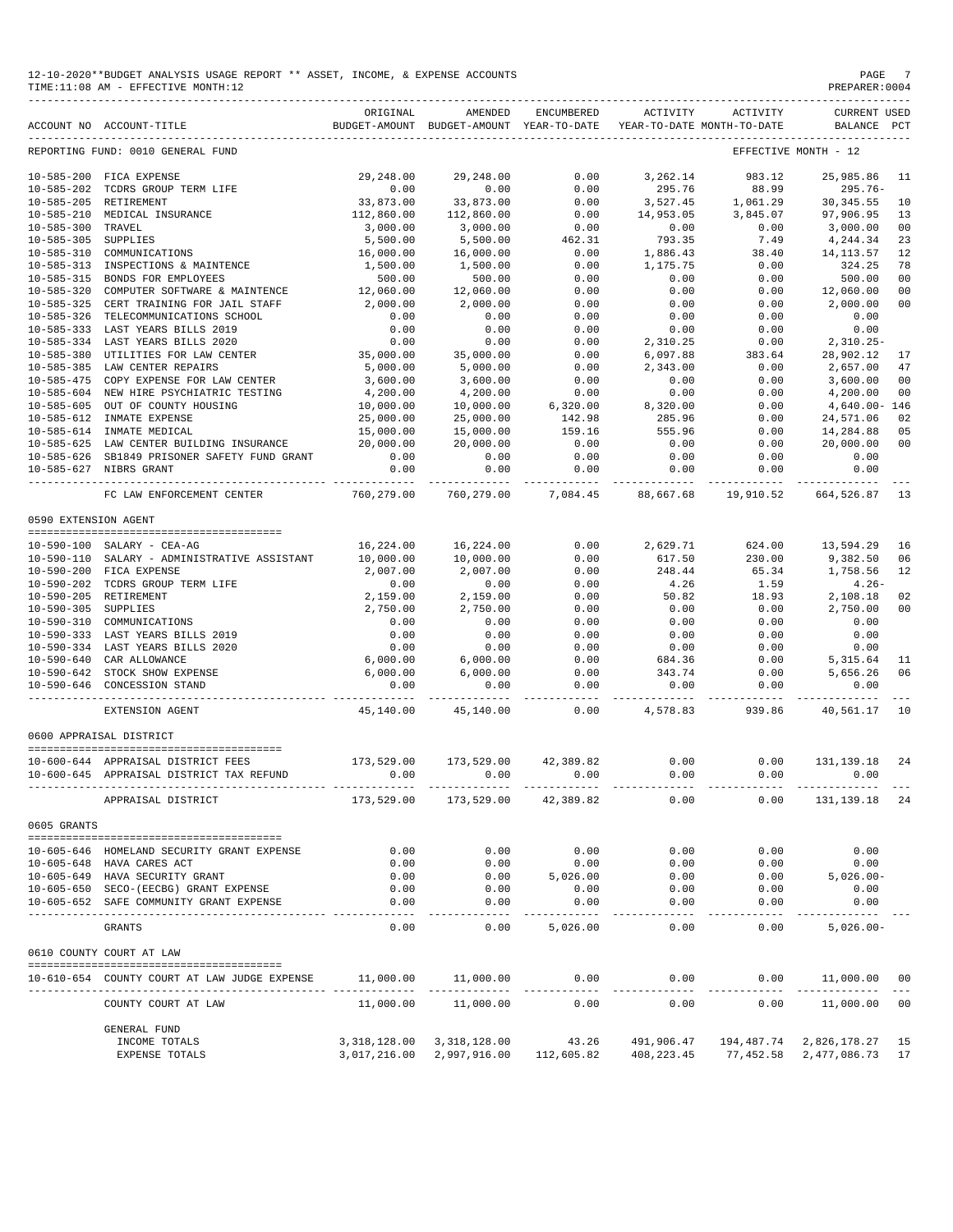|                       | 12-10-2020**BUDGET ANALYSIS USAGE REPORT ** ASSET, INCOME, & EXPENSE ACCOUNTS<br>TIME:11:08 AM - EFFECTIVE MONTH:12 |                                                                                 |                                       |                                 |                            |                     | PAGE<br>PREPARER: 0004                            | 8              |
|-----------------------|---------------------------------------------------------------------------------------------------------------------|---------------------------------------------------------------------------------|---------------------------------------|---------------------------------|----------------------------|---------------------|---------------------------------------------------|----------------|
|                       | ACCOUNT NO ACCOUNT-TITLE                                                                                            | ORIGINAL<br>BUDGET-AMOUNT BUDGET-AMOUNT YEAR-TO-DATE YEAR-TO-DATE MONTH-TO-DATE | AMENDED                               | ENCUMBERED                      |                            | ACTIVITY ACTIVITY   | <b>CURRENT USED</b><br>BALANCE PCT                |                |
|                       | REPORTING FUND: 0011 ROAD & BRIDGE PRECINCT 1                                                                       |                                                                                 |                                       |                                 |                            |                     | EFFECTIVE MONTH - 12                              |                |
| 0100 CASH ACCOUNTS    |                                                                                                                     |                                                                                 |                                       |                                 |                            |                     |                                                   |                |
|                       | 11-100-100 CFC: ROAD & BRIDGE PRECINCT 1                                                                            |                                                                                 |                                       |                                 | 2,856.16                   |                     | 2,990.14- 93,517.44                               |                |
|                       | 11-100-185 DUE FROM I&S FUND                                                                                        |                                                                                 |                                       |                                 | 0.00                       | 0.00                | 0.00                                              |                |
|                       | 11-100-197 DUE FROM GENERAL FUND                                                                                    |                                                                                 |                                       |                                 | 0.00                       | 0.00                | 0.00                                              |                |
|                       | 11-100-280 DELINQUENT TAXES RECEIVABLE                                                                              |                                                                                 |                                       |                                 | 0.00                       | 0.00                | 2,998.17                                          |                |
|                       | 11-100-285 ALLOWANCE-UNCOLLECTABLE TAXES                                                                            |                                                                                 |                                       |                                 | 0.00                       | 0.00                | 655.69-                                           |                |
|                       | 11-100-290 DUE FROM APPRAISAL DISTRICT                                                                              |                                                                                 |                                       |                                 | 0.00                       | 0.00                | 0.00                                              |                |
|                       | CASH ACCOUNTS                                                                                                       |                                                                                 |                                       |                                 | --------------<br>2,856.16 |                     | ----------- --------------<br>2,990.14- 95,859.92 |                |
|                       | 0311 REVENUE ACCOUNTS                                                                                               |                                                                                 |                                       |                                 |                            |                     |                                                   |                |
|                       | 11-311-100 ADVALOREM TAXES                                                                                          | 170,000.00                                                                      | 170,000.00                            |                                 | 0.00                       | 0.00                | 170,000.00                                        | 0 <sub>0</sub> |
|                       | 11-311-105 ROAD & BRIDGE                                                                                            | 26,767.00                                                                       | 26,767.00                             |                                 | 3,687.00                   | 1,613.13            | 23,080.00                                         | 14             |
|                       | 11-311-110 MOTOR VEHICLE REGISTRATION                                                                               | 47,000.00                                                                       | 47,000.00                             |                                 | 9,023.23                   | 1,324.19            | 37,976.77                                         | 19             |
|                       | 11-311-120 GROSS WEIGHT AND AXLE FEES                                                                               | 14,000.00                                                                       | 14,000.00                             |                                 | 6,246.85                   | 0.00                | 7,753.15                                          | 45             |
|                       | 11-311-125 I&S REVENUE FOR COMM DEB                                                                                 | 19,343.00                                                                       | 19,343.00                             |                                 | 0.00                       | 0.00                | 19,343.00                                         | 0 <sub>0</sub> |
|                       | 11-311-130 LONG TERM FINANCING INCOME                                                                               | 0.00                                                                            | 0.00                                  |                                 | 0.00                       | 0.00                | 0.00                                              |                |
|                       | 11-311-140 BRIDGE REPAIR INSURANCE                                                                                  | 0.00                                                                            | 0.00                                  |                                 | 0.00                       | 0.00                | 0.00                                              |                |
|                       | 11-311-145 RESERVE FEMA FUNDS                                                                                       | 0.00                                                                            | 0.00                                  |                                 | 0.00                       | 0.00                | 0.00                                              |                |
|                       | 11-311-150 OTHER INCOME                                                                                             | 0.00                                                                            | 0.00                                  |                                 | 0.00                       | 0.00                | 0.00                                              |                |
|                       | 11-311-155 RESERVE FUNDS                                                                                            | 0.00                                                                            | 0.00                                  |                                 | 0.00                       | 0.00                | 0.00                                              |                |
|                       | 11-311-160 SALE OF FIXED ASSETS                                                                                     | 0.00                                                                            | 0.00                                  |                                 | 0.00                       | 0.00                | 0.00                                              |                |
|                       | 11-311-165 RESERVE CERTZ FUNDS<br>11-311-170 INSURANCE PROCEEDS                                                     | 0.00<br>0.00                                                                    | 0.00<br>0.00                          |                                 | 0.00<br>36,500.00          | 0.00<br>0.00        | 0.00<br>$36,500.00+$                              |                |
|                       | 11-311-180 INTEREST EARNED                                                                                          | 0.00                                                                            | 0.00                                  |                                 | 0.00                       | 0.00                | 0.00                                              |                |
|                       | REVENUE ACCOUNTS                                                                                                    | -------------                                                                   | ------------<br>277,110.00 277,110.00 | 0.00                            | ----------- -<br>55,457.08 | 2,937.32            | ----------- -------------<br>221,652.92           | -20            |
|                       |                                                                                                                     |                                                                                 |                                       |                                 |                            |                     |                                                   |                |
| 0611 EXPENSE ACCOUNTS |                                                                                                                     |                                                                                 |                                       |                                 |                            |                     |                                                   |                |
|                       | 11-611-100 SALARY - COMMISSIONER PCT 1                                                                              | 37,415.00                                                                       | 37,415.00                             | 0.00                            | 6,066.97                   | 1,439.62            | 31,348.03                                         | 16             |
|                       | 11-611-105 LONGEVITY PAY                                                                                            | 3,750.00                                                                        | 3,750.00                              | 0.00                            | 0.00                       | 0.00                | 3,750.00                                          | 00             |
|                       | 11-611-110 SALARY - ROAD FOREMAN                                                                                    | 37,216.00                                                                       | 37,216.00                             | 0.00                            | 5,912.90                   | 1,431.35            | 31,303.10                                         | 16             |
|                       | 11-611-112 SALARY - ROAD HAND                                                                                       | 31,221.00                                                                       | 31,221.00                             | 0.00                            | 4,953.30                   | 1,200.80            | 26, 267.70                                        | 16             |
|                       | 11-611-115 PHONE ALLOWANCE                                                                                          | 720.00                                                                          | 720.00                                | 0.00                            | 116.66                     | 27.68               | 603.34                                            | 16             |
|                       | 11-611-120 SALARY - OVERTIME & PART TIME                                                                            | 10,000.00                                                                       | 10,000.00                             | 0.00                            | 0.00                       | 0.00                | 10,000.00                                         | 0 <sub>0</sub> |
|                       | 11-611-200 FICA EXPENSE                                                                                             | 9,205.00                                                                        | 9,205.00                              | 0.00                            | 1,297.07                   | 312.16              | 7,907.93                                          | 14             |
|                       | 11-611-202 TCDRS GROUP TERM LIFE                                                                                    | 0.00                                                                            | 0.00                                  | 0.00                            | 117.62                     | 28.28               | 117.62-                                           |                |
|                       | 11-611-205 RETIREMENT                                                                                               | 9,903.00                                                                        | 9,903.00                              | 0.00                            | 1,403.19                   | 337.38              | 8,499.81                                          | 14             |
|                       | 11-611-210 MEDICAL INSURANCE<br>11-611-212 CHILD SUPPORT                                                            | 30,780.00<br>0.00                                                               | 30,780.00<br>0.00                     | 0.00<br>0.00                    | 6,408.45<br>0.00           | 1,281.69<br>0.00    | 24, 371.55<br>0.00                                | 21             |
|                       | 11-611-300 TRAVEL & SCHOOL                                                                                          | 2,500.00                                                                        | 2,500.00                              | 0.00                            | 0.00                       | 0.00                | 2,500.00                                          | 0 <sub>0</sub> |
| 11-611-305 SUPPLIES   |                                                                                                                     | 8,600.00                                                                        | 8,600.00                              | 715.00                          | 1,476.00                   | 0.00                | 6,409.00                                          | 25             |
|                       | 11-611-310 COMMUNICATIONS                                                                                           | 500.00                                                                          | 500.00                                | 0.00                            | 75.98                      | 0.00                | 424.02                                            | 15             |
| 11-611-315 BONDS      |                                                                                                                     | 200.00                                                                          | 200.00                                | 177.50                          | 0.00                       | 0.00                | 22.50                                             | 89             |
|                       | 11-611-320 REPAIRS & MAINTENANCE                                                                                    | 30,000.00                                                                       | 30,000.00                             | 745.55                          | 3,138.80                   | 0.00                | 26, 115.65 13                                     |                |
|                       | 11-611-333 LAST YEARS BILLS 2019                                                                                    | 0.00                                                                            | 0.00                                  | 0.00                            | 0.00                       | 0.00                | 0.00                                              |                |
|                       | 11-611-334 LAST YEARS BILLS 2020                                                                                    | 0.00                                                                            | 0.00                                  | 800.00                          | 375.00                     | 0.00                | $1, 175.00 -$                                     |                |
| 11-611-380 UTILITIES  |                                                                                                                     | 2,100.00                                                                        | 2,100.00                              | 0.00                            | 432.81                     | 81.37               | 1,667.19                                          | 21             |
|                       | 11-611-620 CAPITAL OUTLAY UNIT COST                                                                                 | 0.00                                                                            | 0.00                                  | 0.00                            | 17,445.42                  | 0.00                | 17,445.42-                                        |                |
|                       | 11-611-622 DEBT SERVICE - EQUIPMENT PRINCIPAL                                                                       | 16,590.00                                                                       | 16,590.00                             | 0.00                            | 0.00                       | 0.00                | 16,590.00                                         | 0 <sub>0</sub> |
|                       | 11-611-624 DEBT SERVICE - EQUIPMENT INTEREST                                                                        | 2,753.00                                                                        | 2,753.00                              | 0.00                            | 1,895.81                   | 0.00                | 857.19                                            | 69             |
|                       | 11-611-625 NEW EQUIPMENT<br>11-611-700 DIESEL, OIL, AND GASOLINE                                                    | 0.00<br>25,000.00                                                               | 0.00<br>25,000.00                     | 27,950.00<br>1,599.90           | 0.00<br>1,912.58           | 0.00<br>0.00        | $27,950.00 -$                                     | 14             |
|                       | 11-611-705 ROAD MATERIAL & CONSTRUCTION                                                                             | 13,000.00                                                                       | 13,000.00                             | 0.00                            | 0.00                       | 0.00                | 21,487.52<br>13,000.00                            | 0 <sub>0</sub> |
|                       | 11-611-710 LOCAL MATCHING CETRZ GT                                                                                  | 0.00                                                                            | 0.00                                  | 0.00                            | 0.00                       | 0.00                | 0.00                                              |                |
|                       | 11-611-715 FEE REIMBURSEMENT                                                                                        | 0.00                                                                            | 0.00                                  | 0.00                            | 0.00                       | 0.00                | 0.00                                              |                |
|                       | 11-611-720 BRIDGE REPAIR                                                                                            | 0.00                                                                            | 0.00                                  | 0.00                            | 0.00                       | 0.00                | 0.00                                              |                |
|                       | 11-611-725 TIRES & TUBES                                                                                            | 8,000.00                                                                        | 8,000.00                              | 0.00                            | 267.50                     | 0.00                | 7,732.50                                          | 03             |
|                       | 11-611-730 RESERVE MONEY                                                                                            | 0.00                                                                            | 0.00                                  | 0.00                            | 0.00                       | 0.00                | 0.00                                              |                |
|                       | 11-611-735 CERTZ RESERVE                                                                                            | 0.00                                                                            | 0.00                                  | 0.00                            | 0.00                       | 0.00                | 0.00                                              |                |
|                       | 11-611-740 FEMA RESERVE                                                                                             | 0.00                                                                            | 0.00<br>------------                  | 0.00<br>. _ _ _ _ _ _ _ _ _ _ _ | 0.00<br>.                  | 0.00<br>$- - - - -$ | 0.00<br>---------                                 |                |
|                       | EXPENSE ACCOUNTS                                                                                                    | 279,453.00                                                                      | 279,453.00                            | 31,987.95                       | 53,296.06                  | 6,140.33            | 194,168.99                                        | 31             |
|                       | ROAD & BRIDGE PRECINCT 1                                                                                            |                                                                                 |                                       |                                 |                            |                     |                                                   |                |
|                       | INCOME TOTALS                                                                                                       | 277,110.00                                                                      | 277,110.00                            |                                 | 55,457.08                  | 2,937.32            | 221,652.92                                        | 20             |
|                       | EXPENSE TOTALS                                                                                                      | 279,453.00                                                                      | 279,453.00                            | 31,987.95                       | 53,296.06                  | 6,140.33            | 194,168.99                                        | 31             |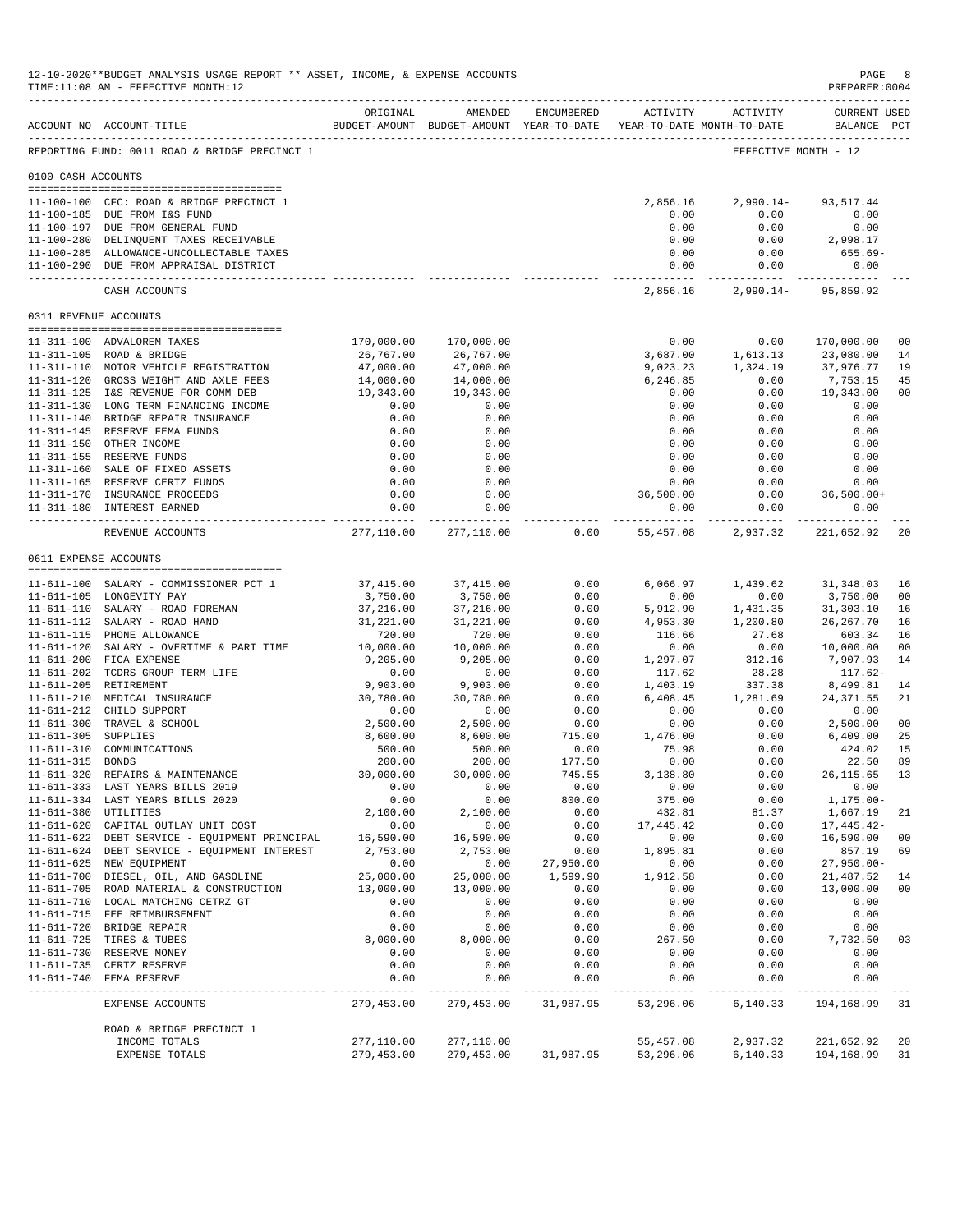| 12-10-2020**BUDGET ANALYSIS USAGE REPORT ** ASSET, INCOME, & EXPENSE ACCOUNTS<br>PREPARER: 0004<br>TIME:11:08 AM - EFFECTIVE MONTH:12 |                                                                                      |                                                                                 |                            |              |                              |                                                         |                                             |                      |
|---------------------------------------------------------------------------------------------------------------------------------------|--------------------------------------------------------------------------------------|---------------------------------------------------------------------------------|----------------------------|--------------|------------------------------|---------------------------------------------------------|---------------------------------------------|----------------------|
|                                                                                                                                       | ACCOUNT NO ACCOUNT-TITLE                                                             | ORIGINAL<br>BUDGET-AMOUNT BUDGET-AMOUNT YEAR-TO-DATE YEAR-TO-DATE MONTH-TO-DATE | AMENDED                    | ENCUMBERED   | ACTIVITY                     | ACTIVITY                                                | <b>CURRENT USED</b><br>BALANCE PCT          |                      |
|                                                                                                                                       | REPORTING FUND: 0012 ROAD & BRIDGE PRECINCT 2                                        |                                                                                 |                            |              |                              |                                                         | EFFECTIVE MONTH - 12                        |                      |
| 0100 CASH ACCOUNTS                                                                                                                    |                                                                                      |                                                                                 |                            |              |                              |                                                         |                                             |                      |
|                                                                                                                                       | 12-100-100 CFC: ROAD & BRIDGE PRECINCT 2                                             |                                                                                 |                            |              |                              | $46,614.49 - 1,528.48 -$                                | 101,843.19                                  |                      |
|                                                                                                                                       | 12-100-185 DUE FROM I&S FUND                                                         |                                                                                 |                            |              | 0.00                         | 0.00                                                    | 0.00                                        |                      |
|                                                                                                                                       | 12-100-186 DUE FROM GENERAL FUND                                                     |                                                                                 |                            |              | 0.00                         | 0.00                                                    | 0.00                                        |                      |
|                                                                                                                                       | 12-100-280 DELINQUENT TAXES RECEIVABLE                                               |                                                                                 |                            |              | 0.00                         | 0.00                                                    | 2,998.17                                    |                      |
|                                                                                                                                       | 12-100-285 ALLOWANCE-UNCOLLECTABLE TAXES                                             |                                                                                 |                            |              | 0.00                         | 0.00                                                    | 655.70-                                     |                      |
|                                                                                                                                       | 12-100-290 DUE FROM APPRAISAL DISTRICT                                               |                                                                                 |                            |              | 0.00                         | 0.00                                                    | 0.00                                        |                      |
|                                                                                                                                       | CASH ACCOUNTS                                                                        |                                                                                 |                            |              | ------------ ------------- - | ------------<br>46, 614. 49 - 1, 528. 48 - 104, 185. 66 | --------------                              |                      |
|                                                                                                                                       | 0312 REVENUE ACCOUNTS                                                                |                                                                                 |                            |              |                              |                                                         |                                             |                      |
|                                                                                                                                       |                                                                                      |                                                                                 |                            |              |                              |                                                         |                                             |                      |
|                                                                                                                                       | 12-312-100 ADVALOREM TAXES<br>12-312-105 ROAD & BRIDGE                               | 170,000.00<br>26,767.00                                                         | 170,000.00<br>26,767.00    |              | 0.00<br>3,686.97             | 0.00<br>1,613.12                                        | 170,000.00<br>23,080.03                     | 0 <sub>0</sub><br>14 |
|                                                                                                                                       | 12-312-110 MOTOR VEHICLE REGISTRATION                                                | 47,000.00                                                                       | 47,000.00                  |              | 9,023.25                     | 1,324.19                                                | 37,976.75                                   | 19                   |
|                                                                                                                                       | 12-312-120 GROSS WEIGHT AND AXLE FEES                                                | 14,000.00                                                                       | 14,000.00                  |              | 6,246.86                     | 0.00                                                    | 7,753.14                                    | 45                   |
|                                                                                                                                       | 12-312-125 I&S REVENUE FOR COMM DEB                                                  | 39,896.00                                                                       | 39,896.00                  |              | 0.00                         | 0.00                                                    | 39,896.00                                   | 0 <sub>0</sub>       |
|                                                                                                                                       | 12-312-130 LONG TERM FINANCING INCOME                                                | 0.00                                                                            | 0.00                       |              | 0.00                         | 0.00                                                    | 0.00                                        |                      |
|                                                                                                                                       | 12-312-140 BRIDGE REPAIR INSURANCE                                                   | 0.00                                                                            | 0.00                       |              | 0.00                         | 0.00                                                    | 0.00                                        |                      |
|                                                                                                                                       | 12-312-145 RESERVE FEMA FUNDS                                                        | 24,710.66                                                                       | 24,710.66                  |              | 0.00                         | 0.00                                                    | 24,710.66                                   | 0 <sub>0</sub>       |
|                                                                                                                                       | 12-312-150 OTHER INCOME                                                              | 0.00                                                                            | 0.00                       |              | 0.00                         | 0.00                                                    | 0.00                                        |                      |
|                                                                                                                                       | 12-312-155 RESERVE FUNDS                                                             | 0.00                                                                            | 0.00                       |              | 0.00                         | 0.00                                                    | 0.00                                        |                      |
|                                                                                                                                       | 12-312-160 SALE OF FIXED ASSETS<br>12-312-165 RESERVE CERTZ FUNDS                    | 0.00<br>0.00                                                                    | 0.00<br>0.00               |              | 0.00<br>0.00                 | 0.00<br>0.00                                            | 0.00<br>0.00                                |                      |
|                                                                                                                                       | 12-312-170 INSURANCE PROCEEDS                                                        | 0.00                                                                            | 0.00                       |              | 0.00                         | 0.00                                                    | 0.00                                        |                      |
|                                                                                                                                       | 12-312-180 INTEREST EARNED                                                           | 0.00                                                                            | 0.00                       |              | 0.00                         | 0.00                                                    | 0.00                                        |                      |
|                                                                                                                                       | REVENUE ACCOUNTS                                                                     | . _ _ _ _ _ _ _ _ _ _ _ _<br>322,373.66                                         | ------------<br>322,373.66 | 0.00         | .<br>18,957.08               | ---------- -                                            | 2,937.31 303,416.58                         | 06                   |
|                                                                                                                                       | 0612 EXPENSE ACCOUNTS                                                                |                                                                                 |                            |              |                              |                                                         |                                             |                      |
|                                                                                                                                       |                                                                                      |                                                                                 |                            |              |                              |                                                         |                                             |                      |
|                                                                                                                                       | 12-612-100 SALARY - COMMISSIONER PCT 2<br>12-612-105 LONGEVITY PAY                   | 37,415.00<br>0.00                                                               | 37, 415.00<br>0.00         | 0.00<br>0.00 | 6,066.97<br>0.00             | 1,439.62<br>0.00                                        | 31, 348.03<br>0.00                          | 16                   |
|                                                                                                                                       | 12-612-110 SALARY - ROAD FOREMAN                                                     | 37,216.00                                                                       | 37,216.00                  | 0.00         | 5,912.90                     | 1,431.35                                                | 31,303.10                                   | 16                   |
|                                                                                                                                       | 12-612-112 SALARY - ROAD HAND                                                        | 31,221.00                                                                       | 31,221.00                  | 0.00         | 2,551.70                     | 0.00                                                    | 28,669.30                                   | 08                   |
|                                                                                                                                       | 12-612-115 PHONE ALLOWANCE                                                           | 720.00                                                                          | 720.00                     | 0.00         | 88.98                        | 13.84                                                   | 631.02                                      | 12                   |
|                                                                                                                                       | 12-612-120 SALARY - OVERTIME & PART TIME                                             | 10,000.00                                                                       | 10,000.00                  | 0.00         | 510.00                       | 360.00                                                  | 9,490.00                                    | 05                   |
|                                                                                                                                       | 12-612-200 FICA EXPENSE                                                              | 8,946.00                                                                        | 8,946.00                   | 0.00         | 1,157.50                     | 248.23                                                  | 7,788.50                                    | 13                   |
|                                                                                                                                       | 12-612-202 TCDRS GROUP TERM LIFE                                                     | 0.00                                                                            | 0.00                       | 0.00         | 104.38                       | 22.38                                                   | $104.38-$                                   |                      |
|                                                                                                                                       | 12-612-205 RETIREMENT                                                                | 9,624.00                                                                        | 9,624.00                   | 0.00         | 1,245.25                     | 267.05                                                  | 8,378.75                                    | 13                   |
|                                                                                                                                       | 12-612-210 MEDICAL INSURANCE                                                         | 30,780.00                                                                       | 30,780.00                  | 0.00         | 5,553.99                     | 854.46                                                  | 25, 226.01                                  | 18                   |
|                                                                                                                                       | 12-612-212 CHILD SUPPORT<br>12-612-300 TRAVEL & SCHOOL                               | 0.00<br>2,500.00                                                                | 0.00<br>2,500.00           | 0.00<br>0.00 | 0.00<br>18.80                | 0.00<br>0.00                                            | 0.00<br>2,481.20                            | 01                   |
| 12-612-305 SUPPLIES                                                                                                                   |                                                                                      | 8,600.00                                                                        | 8,600.00                   | 592.15       | 15.80                        | 0.00                                                    | 7,992.05                                    | 07                   |
|                                                                                                                                       | 12-612-310 COMMUNICATIONS                                                            | 500.00                                                                          | 500.00                     | 0.00         | 75.98                        | 0.00                                                    | 424.02                                      | 15                   |
| 12-612-315 BONDS                                                                                                                      |                                                                                      | 200.00                                                                          | 200.00                     | 0.00         | 0.00                         | 0.00                                                    | 200.00                                      | 0 <sub>0</sub>       |
|                                                                                                                                       | 12-612-320 REPAIRS & MAINTENANCE                                                     | 30,000.00                                                                       | 30,000.00                  | 3,092.82     | 795.67                       | 0.00                                                    | 26, 111.51 13                               |                      |
|                                                                                                                                       | 12-612-333 LAST YEARS BILLS 2019                                                     | 0.00                                                                            | 0.00                       | 0.00         | 0.00                         | 0.00                                                    | 0.00                                        |                      |
|                                                                                                                                       | 12-612-334 LAST YEARS BILLS 2020                                                     | 0.00                                                                            | 0.00                       | 0.00         | 428.08                       | 0.00                                                    | $428.08 -$                                  |                      |
|                                                                                                                                       | 12-612-380 UTILITIES                                                                 | 2,550.00                                                                        | 2,550.00                   | 0.00         | 493.29                       | 169.14                                                  | 2,056.71                                    | 19                   |
|                                                                                                                                       | 12-612-620 CAPITAL OUTLAY UNIT COST<br>12-612-622 DEBT SERVICE - EQUIPMENT PRINICPAL | 0.00<br>39,896.00                                                               | 0.00<br>39,896.00          | 0.00<br>0.00 | 0.00<br>38, 227.65           | 0.00<br>0.00                                            | 0.00<br>1,668.35                            | 96                   |
|                                                                                                                                       | 12-612-624 DEBT SERVICE - EQUIPMENT INTEREST                                         | 0.00                                                                            | 0.00                       | 0.00         | 1,197.61                     | 0.00                                                    | $1,197.61-$                                 |                      |
|                                                                                                                                       | 12-612-625 NEW EQUIPMENT                                                             | 0.00                                                                            | 0.00                       | 0.00         | 0.00                         | 0.00                                                    | 0.00                                        |                      |
|                                                                                                                                       | 12-612-700 DIESEL, OIL, AND GASOLINE                                                 | 25,000.00                                                                       | 25,000.00                  | 1,738.73     | 1,473.76                     | 0.00                                                    | 21,787.51                                   | 13                   |
|                                                                                                                                       | 12-612-705 ROAD MATERIAL & CONSTRUCTION                                              | 12,000.00                                                                       | 12,000.00                  | 1,106.00     | 0.00                         | 0.00                                                    | 10,894.00                                   | 09                   |
|                                                                                                                                       | 12-612-710 LOCAL MATCHING CETRZ GT                                                   | 0.00                                                                            | 0.00                       | 0.00         | 0.00                         | 0.00                                                    | 0.00                                        |                      |
|                                                                                                                                       | 12-612-715 FEE REIMBURSEMENT                                                         | 0.00                                                                            | 0.00                       | 0.00         | 0.00                         | 0.00                                                    | 0.00                                        |                      |
|                                                                                                                                       | 12-612-720 BRIDGE REPAIR                                                             | 0.00                                                                            | 0.00                       | 0.00         | 0.00                         | 0.00                                                    | 0.00                                        |                      |
|                                                                                                                                       | 12-612-725 TIRES & TUBES                                                             | 8,000.00                                                                        | 8,000.00                   | 1,318.00     | 0.00                         | 0.00                                                    | 6,682.00                                    | 16                   |
|                                                                                                                                       | 12-612-730 RESERVE MONEY                                                             | 0.00<br>0.00                                                                    | 0.00<br>0.00               | 0.00<br>0.00 | 0.00<br>0.00                 | 0.00                                                    | 0.00<br>0.00                                |                      |
|                                                                                                                                       | 12-612-735 CERTZ RESERVE<br>12-612-740 FEMA RESERVE                                  | 24,710.66                                                                       | 24,710.66                  | 0.00         | 0.00                         | 0.00<br>0.00                                            | 24,710.66                                   | 0 <sub>0</sub>       |
|                                                                                                                                       | EXPENSE ACCOUNTS                                                                     | 319,878.66                                                                      | 319,878.66                 | 7,847.70     | -------------<br>65,918.31   | 4,806.07                                                | ------------- ---------------<br>246,112.65 | $- - -$<br>23        |
|                                                                                                                                       | ROAD & BRIDGE PRECINCT 2                                                             |                                                                                 |                            |              |                              |                                                         |                                             |                      |
|                                                                                                                                       | INCOME TOTALS                                                                        | 322, 373.66                                                                     | 322,373.66                 |              | 18,957.08                    | 2,937.31                                                | 303,416.58                                  | 06                   |
|                                                                                                                                       | EXPENSE TOTALS                                                                       | 319,878.66                                                                      | 319,878.66                 | 7,847.70     | 65,918.31                    | 4,806.07                                                | 246,112.65                                  | 23                   |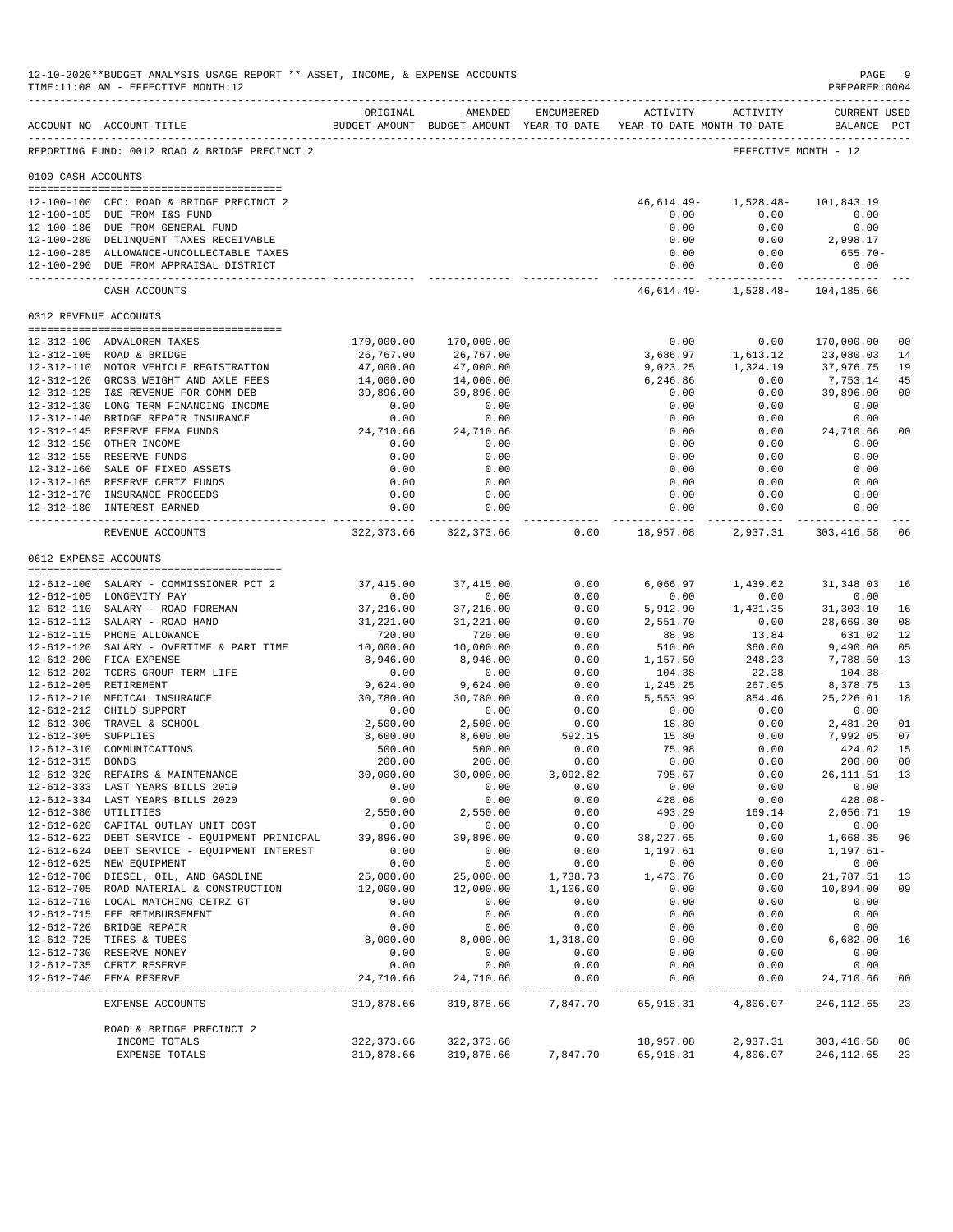|                       | 12-10-2020**BUDGET ANALYSIS USAGE REPORT ** ASSET, INCOME, & EXPENSE ACCOUNTS<br>TIME:11:08 AM - EFFECTIVE MONTH:12 |                        |                                                                                |                  |                          |                             | PAGE 10<br>PREPARER: 0004             |                      |
|-----------------------|---------------------------------------------------------------------------------------------------------------------|------------------------|--------------------------------------------------------------------------------|------------------|--------------------------|-----------------------------|---------------------------------------|----------------------|
|                       | ACCOUNT NO ACCOUNT-TITLE                                                                                            | ORIGINAL               | AMENDED<br>BUDGET-AMOUNT BUDGET-AMOUNT YEAR-TO-DATE YEAR-TO-DATE MONTH-TO-DATE | ENCUMBERED       | ACTIVITY                 | ACTIVITY                    | <b>CURRENT USED</b><br>BALANCE PCT    |                      |
|                       | REPORTING FUND: 0013 ROAD & BRIDGE PRECINCT 3                                                                       |                        |                                                                                |                  |                          |                             | EFFECTIVE MONTH - 12                  |                      |
| 0100 CASH ACCOUNTS    |                                                                                                                     |                        |                                                                                |                  |                          |                             |                                       |                      |
|                       | 13-100-100 CFC: ROAD & BRIDGE PRECINCT 3                                                                            |                        |                                                                                |                  | 11,710.08-               | 2,797.47-                   | 74,302.33                             |                      |
|                       | 13-100-185 DUE FROM I&S FUND                                                                                        |                        |                                                                                |                  | 0.00                     | 0.00                        | 0.00                                  |                      |
|                       | 13-100-186 DUE TO GENERAL FUND<br>13-100-280 DELINQUENT TAXES RECEIVABLE                                            |                        |                                                                                |                  | 0.00<br>0.00             | 0.00<br>0.00                | 0.00<br>2,998.17                      |                      |
|                       | 13-100-285 ALLOWANCE-UNCOLLECTABLE TAXES                                                                            |                        |                                                                                |                  | 0.00                     | 0.00                        | 655.70-                               |                      |
|                       | 13-100-290 DUE FROM APPRAISAL DISTRICT                                                                              |                        |                                                                                |                  | 0.00<br>________________ | 0.00                        | 0.00<br>------------ --------------   |                      |
|                       | CASH ACCOUNTS                                                                                                       |                        |                                                                                |                  | 11,710.08-               |                             | 2,797.47- 76,644.80                   |                      |
|                       | 0313 REVENUE ACCOUNTS                                                                                               |                        |                                                                                |                  |                          |                             |                                       |                      |
|                       | 13-313-100 ADVALOREM TAXES                                                                                          | 170,000.00             | 170,000.00                                                                     |                  | 0.00                     | 0.00                        | 170,000.00                            | 0 <sub>0</sub>       |
|                       | 13-313-105 ROAD & BRIDGE                                                                                            | 26,767.00              | 26,767.00                                                                      |                  | 3,686.96                 | 1,613.12                    | 23,080.04                             | 14                   |
|                       | 13-313-110 MOTOR VEHICLE REGISTRATION                                                                               | 47,000.00              | 47,000.00                                                                      |                  | 9,023.24                 | 1,324.19                    | 37,976.76                             | 19                   |
|                       | 13-313-120 GROSS WEIGHT AND AXLE FEES<br>13-313-125 I&S REVENUE FOR COMM DEB                                        | 14,000.00<br>54,484.00 | 14,000.00                                                                      |                  | 6,246.86                 | 0.00                        | 7,753.14                              | 45                   |
|                       | 13-313-130 LONG TERM FINANCING INCOME                                                                               | 0.00                   | 54,484.00<br>0.00                                                              |                  | 0.00<br>0.00             | 0.00<br>0.00                | 54,484.00<br>0.00                     | 0 <sub>0</sub>       |
|                       | 13-313-140 BRIDGE REPAIR INSURANCE                                                                                  | 0.00                   | 0.00                                                                           |                  | 0.00                     | 0.00                        | 0.00                                  |                      |
|                       | 13-313-145 RESERVE FEMA FUNDS                                                                                       | 0.00                   | 0.00                                                                           |                  | 0.00                     | 0.00                        | 0.00                                  |                      |
|                       | 13-313-150 OTHER INCOME                                                                                             | 0.00                   | 0.00                                                                           |                  | 0.00                     | 0.00                        | 0.00                                  |                      |
|                       | 13-313-155 RESERVE FUNDS<br>13-313-160 SALE OF FIXED ASSETS                                                         | 0.00<br>0.00           | 0.00<br>0.00                                                                   |                  | 0.00<br>59,292.50        | 0.00<br>0.00                | 0.00<br>$59, 292.50+$                 |                      |
|                       | 13-313-165 RESERVE CERTZ FUNDS                                                                                      | 0.00                   | 0.00                                                                           |                  | 0.00                     | 0.00                        | 0.00                                  |                      |
|                       | 13-313-170 INSURANCE PROCEEDS                                                                                       | 0.00                   | 0.00                                                                           |                  | 0.00                     | 0.00                        | 0.00                                  |                      |
|                       | 13-313-180 INTEREST EARNED                                                                                          | 0.00                   | 0.00                                                                           |                  | 0.00                     | 0.00                        | 0.00                                  |                      |
|                       | 13-313-185 PIPELINE INCOME                                                                                          | 0.00                   | 0.00                                                                           |                  | 0.00<br>.                | 0.00                        | 0.00<br>_____________________________ |                      |
|                       | REVENUE ACCOUNTS                                                                                                    | 312,251.00             | 312,251.00                                                                     | 0.00             | 78,249.56                | 2,937.31                    | 234,001.44                            | 25                   |
| 0613 EXPENSE ACCOUNTS |                                                                                                                     |                        |                                                                                |                  |                          |                             |                                       |                      |
|                       | 13-613-100 SALARY - COMMISSIONER PCT 3                                                                              | 37,415.00              | 37,415.00                                                                      | 0.00             |                          | 6,066.97 1,439.62 31,348.03 |                                       | 16                   |
|                       | 13-613-105 LONGEVITY PAY                                                                                            | 3,300.00               | 3,300.00                                                                       | 0.00             | 0.00                     | 0.00                        | 3,300.00                              | 0 <sub>0</sub>       |
|                       | 13-613-110 SALARY - ROAD FOREMAN                                                                                    | 37,216.00              | 37,216.00                                                                      | 0.00             | 5,912.90                 | 1,431.35                    | 31,303.10                             | 16                   |
|                       | 13-613-112 SALARY - ROAD HAND<br>13-613-115 PHONE ALLOWANCE                                                         | 31,221.00<br>720.00    | 31,221.00<br>720.00                                                            | 0.00<br>0.00     | 4,953.30<br>116.66       | 1,200.80<br>27.68           | 26, 267.70<br>603.34                  | 16<br>16             |
|                       | 13-613-120 SALARY - OVERTIME & PART TIME                                                                            | 3,000.00               | 3,000.00                                                                       | 0.00             | 0.00                     | 0.00                        | 3,000.00                              | 0 <sub>0</sub>       |
|                       | 13-613-200 FICA EXPENSE                                                                                             | 9,143.00               | 9,143.00                                                                       | 0.00             | 1,293.81                 | 311.51                      | 7,849.19                              | 14                   |
|                       | 13-613-202 TCDRS GROUP TERM LIFE                                                                                    | 0.00                   | 0.00                                                                           | 0.00             | 117.62                   | 28.28                       | 117.62-                               |                      |
|                       | 13-613-205 RETIREMENT<br>13-613-210 MEDICAL INSURANCE                                                               | 9,836.00<br>30,780.00  | 9,836.00<br>30,780.00                                                          | 0.00<br>0.00     | 1,403.19<br>6,408.45     | 337.38<br>1,281.69          | 8,432.81<br>24, 371.55                | 14<br>21             |
|                       | 13-613-212 CHILD SUPPORT                                                                                            | 0.00                   | 0.00                                                                           | 0.00             | 0.00                     | 0.00                        | 0.00                                  |                      |
|                       | 13-613-300 TRAVEL & SCHOOL                                                                                          | 2,500.00               | 2,500.00                                                                       | 0.00             | 268.80                   | 0.00                        | 2,231.20                              | 11                   |
| 13-613-305 SUPPLIES   |                                                                                                                     | 15,600.00              | 15,600.00                                                                      | 212.42           | 67.06                    | 0.00                        | 15,320.52                             | 02                   |
| $13 - 613 - 310$      | COMMUNICATIONS                                                                                                      | 500.00<br>200.00       | 500.00                                                                         | 0.00             | 75.98                    | 0.00                        | 424.02                                | 15                   |
| 13-613-315 BONDS      | 13-613-320 REPAIRS & MAINTENANCE                                                                                    | 30,000.00              | 200.00<br>30,000.00                                                            | 0.00<br>3,331.51 | 0.00<br>69.99            | 0.00<br>0.00                | 200.00<br>26,598.50                   | 0 <sub>0</sub><br>11 |
|                       | 13-613-333 LAST YEARS BILLS 2019                                                                                    | 0.00                   | 0.00                                                                           | 0.00             | 0.00                     | 0.00                        | 0.00                                  |                      |
|                       | 13-613-334 LAST YEARS BILLS 2020                                                                                    | 0.00                   | 0.00                                                                           | 2,281.23         | 6,067.06                 | 0.00                        | $8,348.29-$                           |                      |
| 13-613-380 UTILITIES  |                                                                                                                     | 1,500.00               | 1,500.00                                                                       | 0.00             | 156.21                   | 32.00                       | 1,343.79                              | 10                   |
|                       | 13-613-620 CAPITAL OUTLAY UNIT COST<br>13-613-622 DEBT SERVICE - EQUIPMENT PRINICIPAL                               | 0.00<br>52,052.00      | 0.00<br>52,052.00                                                              | 0.00<br>0.00     | 0.00<br>52,747.14        | 0.00<br>0.00                | 0.00<br>695.14- 101                   |                      |
|                       | 13-613-624 DEBT SERVICE - EQUIPMENT INTEREST                                                                        | 2,432.00               | 2,432.00                                                                       | 0.00             | 1,550.63                 | 0.00                        | 881.37                                | 64                   |
|                       | 13-613-625 NEW EQUIPMENT                                                                                            | 0.00                   | 0.00                                                                           | 0.00             | 0.00                     | 0.00                        | 0.00                                  |                      |
|                       | 13-613-700 DIESEL, OIL, AND GASOLINE                                                                                | 25,000.00              | 25,000.00                                                                      | 1,489.61         | 3,262.49                 | 0.00                        | 20, 247.90                            | 19                   |
|                       | 13-613-705 ROAD MATERIAL & CONSTRUCTION<br>13-613-710 LOCAL MATCHING CETRZ GT                                       | 12,000.00<br>0.00      | 12,000.00<br>0.00                                                              | 0.00<br>0.00     | 0.00<br>0.00             | 0.00<br>0.00                | 12,000.00<br>0.00                     | 0 <sub>0</sub>       |
|                       | 13-613-715 FEE REIMBURSEMENT                                                                                        | 0.00                   | 0.00                                                                           | 0.00             | 0.00                     | 0.00                        | 0.00                                  |                      |
|                       | 13-613-720 BRIDGE REPAIR                                                                                            | 0.00                   | 0.00                                                                           | 0.00             | 0.00                     | 0.00                        | 0.00                                  |                      |
|                       | 13-613-725 TIRES & TUBES                                                                                            | 8,000.00               | 8,000.00                                                                       | 0.00             | 70.00                    | 0.00                        | 7,930.00                              | 01                   |
|                       | 13-613-730 RESERVE MONEY                                                                                            | 0.00                   | 0.00                                                                           | 0.00             | 0.00                     | 0.00                        | 0.00                                  |                      |
|                       | 13-613-735 CERTZ RESERVE<br>13-613-740 FEMA RESERVE                                                                 | 0.00<br>0.00           | 0.00<br>0.00                                                                   | 0.00<br>0.00     | 0.00<br>0.00             | 0.00<br>0.00                | 0.00<br>0.00                          |                      |
|                       | EXPENSE ACCOUNTS                                                                                                    | 312,415.00             | 312,415.00                                                                     | 7,314.77         | 90,608.26                | 6,090.31                    | 214, 491.97                           | 31                   |
|                       |                                                                                                                     |                        |                                                                                |                  |                          |                             |                                       |                      |
|                       | ROAD & BRIDGE PRECINCT 3<br>INCOME TOTALS                                                                           | 312,251.00             |                                                                                |                  | 78,249.56                | 2,937.31                    | 234,001.44                            | 25                   |
|                       | EXPENSE TOTALS                                                                                                      | 312,415.00             | 312,251.00<br>312,415.00                                                       | 7,314.77         | 90,608.26                | 6,090.31                    | 214,491.97                            | 31                   |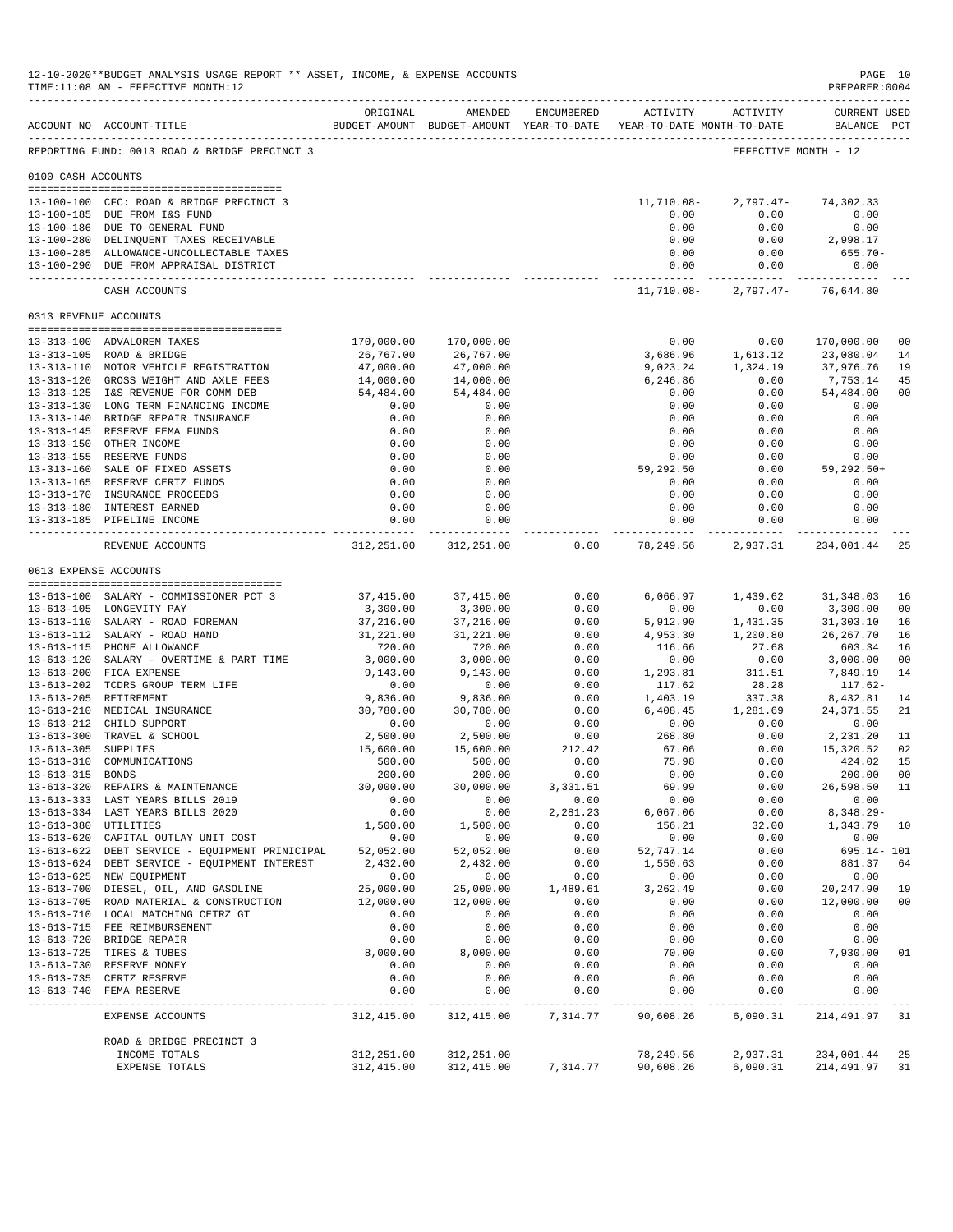| 12-10-2020**BUDGET ANALYSIS USAGE REPORT ** ASSET, INCOME, & EXPENSE ACCOUNTS<br>TIME:11:08 AM - EFFECTIVE MONTH:12 |                                                                                    |                       |                                                                                |                  |                      |                                                   |                                           | PAGE 11<br>PREPARER: 0004 |
|---------------------------------------------------------------------------------------------------------------------|------------------------------------------------------------------------------------|-----------------------|--------------------------------------------------------------------------------|------------------|----------------------|---------------------------------------------------|-------------------------------------------|---------------------------|
|                                                                                                                     | ACCOUNT NO ACCOUNT-TITLE                                                           | ORIGINAL              | AMENDED<br>BUDGET-AMOUNT BUDGET-AMOUNT YEAR-TO-DATE YEAR-TO-DATE MONTH-TO-DATE | ENCUMBERED       | ACTIVITY             | ACTIVITY                                          | <b>CURRENT USED</b><br>BALANCE PCT        |                           |
|                                                                                                                     | REPORTING FUND: 0014 ROAD & BRIDGE PRECINCT 4                                      |                       |                                                                                |                  |                      |                                                   | EFFECTIVE MONTH - 12                      |                           |
| 0100 CASH ACCOUNTS                                                                                                  |                                                                                    |                       |                                                                                |                  |                      |                                                   |                                           |                           |
|                                                                                                                     | 14-100-100 CFC: ROAD & BRIDGE PRECINCT 4                                           |                       |                                                                                |                  | 31,905.54-           | $2,866.81-$                                       | 45,787.51                                 |                           |
|                                                                                                                     | 14-100-185 DUE FROM I&S FUND                                                       |                       |                                                                                |                  | 0.00                 | 0.00                                              | 0.00                                      |                           |
|                                                                                                                     | 14-100-186 DUE FROM GENERAL FUND                                                   |                       |                                                                                |                  | 0.00                 | 0.00                                              | 0.00                                      |                           |
|                                                                                                                     | 14-100-280 DELINQUENT TAXES RECEIVABLE                                             |                       |                                                                                |                  | 0.00                 | 0.00                                              | 2,998.17                                  |                           |
|                                                                                                                     | 14-100-285 ALLOWANCE-UNCOLLECTABLE TAXES<br>14-100-290 DUE FROM APPRAISAL DISTRICT |                       |                                                                                |                  | 0.00<br>0.00         | 0.00<br>0.00                                      | 655.70-<br>0.00                           |                           |
|                                                                                                                     | ------------------------------<br>CASH ACCOUNTS                                    |                       |                                                                                |                  | ------------- .      | -----------<br>$31,905.54 - 2,866.81 - 48,129.98$ | -------------                             |                           |
|                                                                                                                     | 0314 REVENUE ACCOUNTS                                                              |                       |                                                                                |                  |                      |                                                   |                                           |                           |
|                                                                                                                     | 14-314-100 ADVALOREM TAXES                                                         | 170,000.00            | 170,000.00                                                                     |                  | 0.00                 | 0.00                                              | 170,000.00                                | 0 <sub>0</sub>            |
|                                                                                                                     | 14-314-105 ROAD & BRIDGE                                                           | 26,767.00             | 26,767.00                                                                      |                  | 3,686.97             | 1,613.12                                          | 23,080.03                                 | 14                        |
|                                                                                                                     | 14-314-110 MOTOR VEHICLE REGISTRATION                                              | 47,000.00             | 47,000.00                                                                      |                  | 9,023.24             | 1,324.19                                          | 37,976.76                                 | 19                        |
|                                                                                                                     | 14-314-120 GROSS WEIGHT AND AXLE FEES                                              | 14,000.00             | 14,000.00                                                                      |                  | 6,246.86             | 0.00                                              | 7,753.14                                  | 45                        |
|                                                                                                                     | 14-314-125 I&S REVENUE FOR COMM DEB                                                | 43,151.00             | 43,151.00                                                                      |                  | 0.00                 | 0.00                                              | 43,151.00                                 | 0 <sub>0</sub>            |
|                                                                                                                     | 14-314-130 LONG TERM FINANCING INCOME<br>14-314-140 BRIDGE REPAIR INSURANCE        | 0.00<br>0.00          | 0.00<br>0.00                                                                   |                  | 0.00<br>0.00         | 0.00<br>0.00                                      | 0.00<br>0.00                              |                           |
|                                                                                                                     | 14-314-145 RESERVE FEMA FUNDS                                                      | 33,984.49             | 33,984.49                                                                      |                  | 0.00                 | 0.00                                              | 33,984.49                                 | 0 <sub>0</sub>            |
|                                                                                                                     | 14-314-150 OTHER INCOME                                                            | 0.00                  | 0.00                                                                           |                  | 180.00               | 0.00                                              | 180.00+                                   |                           |
|                                                                                                                     | 14-314-155 RESERVE FUNDS                                                           | 0.00                  | 0.00                                                                           |                  | 0.00                 | 0.00                                              | 0.00                                      |                           |
|                                                                                                                     | 14-314-160 SALE OF FIXED ASSETS                                                    | 0.00                  | 0.00                                                                           |                  | 24,836.25            | 0.00                                              | $24,836.25+$                              |                           |
|                                                                                                                     | 14-314-165 RESERVE CERTZ FUNDS<br>14-314-170 INSURANCE PROCEEDS                    | 0.00                  | 0.00                                                                           |                  | 0.00                 | 0.00                                              | 0.00                                      |                           |
|                                                                                                                     | 14-314-180 INTEREST EARNED                                                         | 0.00<br>0.00          | 0.00<br>0.00                                                                   |                  | 0.00<br>0.00         | 0.00<br>0.00                                      | 0.00<br>0.00                              |                           |
|                                                                                                                     |                                                                                    | . <u>.</u>            | ------------                                                                   |                  | ----------- .        | .                                                 | ____________                              |                           |
|                                                                                                                     | REVENUE ACCOUNTS                                                                   |                       | 334,902.49 334,902.49                                                          | 0.00             | 43,973.32            | 2,937.31                                          | 290,929.17                                | -13                       |
|                                                                                                                     | 0614 EXPENSE ACCOUNTS                                                              |                       |                                                                                |                  |                      |                                                   |                                           |                           |
|                                                                                                                     | 14-614-100 SALARY - COMMISSIONER PCT 4                                             | 37,415.00             | 37, 415.00                                                                     | 0.00             | 6,066.97             | 1,439.62                                          | 31, 348.03                                | 16                        |
|                                                                                                                     | 14-614-105 LONGEVITY PAY                                                           | 600.00                | 600.00                                                                         | 0.00             | 0.00                 | 0.00                                              | 600.00                                    | 00                        |
|                                                                                                                     | 14-614-110 SALARY - ROAD FOREMAN                                                   | 37,216.00             | 37,216.00                                                                      | 0.00             | 5,912.90             | 1,431.35                                          | 31,303.10                                 | 16                        |
|                                                                                                                     | 14-614-112 SALARY - ROAD HAND                                                      | 31,221.00             | 31,221.00                                                                      | 0.00             | 4,953.30             | 1,200.80                                          | 26, 267.70                                | 16                        |
|                                                                                                                     | 14-614-115 PHONE ALLOWANCE<br>14-614-120 SALARY - OVERTIME & PART TIME             | 720.00                | 720.00                                                                         | 0.00             | 116.66               | 27.68                                             | 603.34                                    | 16                        |
|                                                                                                                     | 14-614-200 FICA EXPENSE                                                            | 3,000.00<br>8,992.00  | 3,000.00<br>8,992.00                                                           | 0.00<br>0.00     | 0.00<br>1,304.32     | 0.00<br>313.61                                    | 3,000.00<br>7,687.68                      | 0 <sub>0</sub><br>15      |
|                                                                                                                     | 14-614-202 TCDRS GROUP TERM LIFE                                                   | 0.00                  | 0.00                                                                           | 0.00             | 117.62               | 28.28                                             | 117.62-                                   |                           |
|                                                                                                                     | 14-614-205 RETIREMENT                                                              | 9,673.00              | 9,673.00                                                                       | 0.00             | 1,403.19             | 337.38                                            | 8,269.81                                  | 15                        |
|                                                                                                                     | 14-614-210 MEDICAL INSURANCE                                                       | 30,780.00             | 30,780.00                                                                      | 0.00             | 6,408.45             | 1,281.69                                          | 24, 371.55                                | 21                        |
|                                                                                                                     | 14-614-212 CHILD SUPPORT                                                           | 0.00                  | 0.00                                                                           | 0.00             | 0.00                 | 0.00                                              | 0.00                                      |                           |
| 14-614-305 SUPPLIES                                                                                                 | 14-614-300 TRAVEL & SCHOOL                                                         | 2,500.00<br>15,600.00 | 2,500.00<br>15,600.00                                                          | 0.00<br>230.67   | 18.80<br>254.29      | 0.00<br>0.00                                      | 2,481.20<br>15,115.04                     | 01<br>03                  |
|                                                                                                                     | 14-614-310 COMMUNICATIONS                                                          | 500.00                | 500.00                                                                         | 0.00             | 75.98                | 0.00                                              | 424.02                                    | 15                        |
| 14-614-315                                                                                                          | BONDS                                                                              | 200.00                | 200.00                                                                         | 0.00             | 0.00                 | 0.00                                              | 200.00                                    | 0 <sub>0</sub>            |
|                                                                                                                     | 14-614-320 REPAIRS & MAINTENANCE                                                   | 30,000.00             | 30,000.00                                                                      | 2,256.58         | 1,827.42             | 0.00                                              | 25,916.00 14                              |                           |
|                                                                                                                     | 14-614-333 LAST YEARS BILLS 2019                                                   | 0.00                  | 0.00                                                                           | 0.00             | 0.00                 | 0.00                                              | 0.00                                      |                           |
|                                                                                                                     | 14-614-334 LAST YEARS BILLS 2020<br>14-614-380 UTILITIES                           | 0.00<br>1,500.00      | 0.00<br>1,500.00                                                               | 7,000.00<br>0.00 | 2,077.33<br>244.33   | 0.00<br>104.10                                    | $9,077.33-$<br>1,255.67 16                |                           |
|                                                                                                                     | 14-614-620 CAPITAL OUTLAY UNIT COST                                                | 0.00                  | 0.00                                                                           | 0.00             | 0.00                 | 0.00                                              | 0.00                                      |                           |
|                                                                                                                     | 14-614-622 DEBT SERVICE - EQUIPMENT PRINICIPAL                                     | 40,844.00             | 40,844.00                                                                      | 0.00             | 40,844.00            | 0.00                                              |                                           | 0.00 100                  |
|                                                                                                                     | 14-614-624 DEBT SERVICE - EQUIPMENT INTEREST                                       | 2,307.00              | 2,307.00                                                                       | 0.00             | 2,306.15             | 0.00                                              |                                           | $0.85$ 100                |
|                                                                                                                     | 14-614-625 NEW EQUIPMENT                                                           | 0.00                  | 0.00                                                                           | 0.00             | 0.00                 | 0.00                                              | 0.00                                      |                           |
|                                                                                                                     | 14-614-700 DIESEL, OIL, AND GASOLINE                                               | 25,000.00             | 25,000.00                                                                      | 387.42           | 1,602.48<br>1,000.80 | 0.00                                              | 23,010.10                                 | 08                        |
|                                                                                                                     | 14-614-705 ROAD MATERIAL & CONSTRUCTION<br>14-614-710 LOCAL MATCHING CETRZ GT      | 12,000.00<br>0.00     | 12,000.00<br>0.00                                                              | 2,000.00<br>0.00 | 0.00                 | 0.00<br>0.00                                      | 8,999.20<br>0.00                          | 25                        |
|                                                                                                                     | 14-614-715 FEE REIMBURSEMENT                                                       | 0.00                  | 0.00                                                                           | 0.00             | 0.00                 | 0.00                                              | 0.00                                      |                           |
|                                                                                                                     | 14-614-720 BRIDGE REPAIR                                                           | 0.00                  | 0.00                                                                           | 0.00             | 0.00                 | 0.00                                              | 0.00                                      |                           |
|                                                                                                                     | 14-614-725 TIRES & TUBES                                                           | 8,000.00              | 8,000.00                                                                       | 797.98           | 20.00                | 0.00                                              | 7,182.02                                  | 10                        |
|                                                                                                                     | 14-614-735 CERTZ RESERVE                                                           | 0.00                  | 0.00                                                                           | 0.00             | 0.00                 | 0.00                                              | 0.00                                      |                           |
|                                                                                                                     | 14-614-740 FEMA RESERVE                                                            | 33,984.49             | 33,984.49                                                                      | 0.00             | 0.00                 | 0.00                                              | 33,984.49<br>------------ --------------- | 0 <sub>0</sub>            |
|                                                                                                                     | EXPENSE ACCOUNTS                                                                   |                       | 332,052.49 332,052.49 12,672.65                                                |                  | 76,554.99            | 6,164.51                                          | 242,824.85 27                             |                           |
|                                                                                                                     | ROAD & BRIDGE PRECINCT 4                                                           |                       |                                                                                |                  |                      |                                                   |                                           |                           |
|                                                                                                                     | INCOME TOTALS                                                                      | 334,902.49            | 334,902.49                                                                     |                  | 43,973.32            | 2,937.31                                          | 290, 929. 17 13                           |                           |
|                                                                                                                     | EXPENSE TOTALS                                                                     |                       | 332,052.49 332,052.49 12,672.65 76,554.99 6,164.51                             |                  |                      |                                                   | 242,824.85                                | 27                        |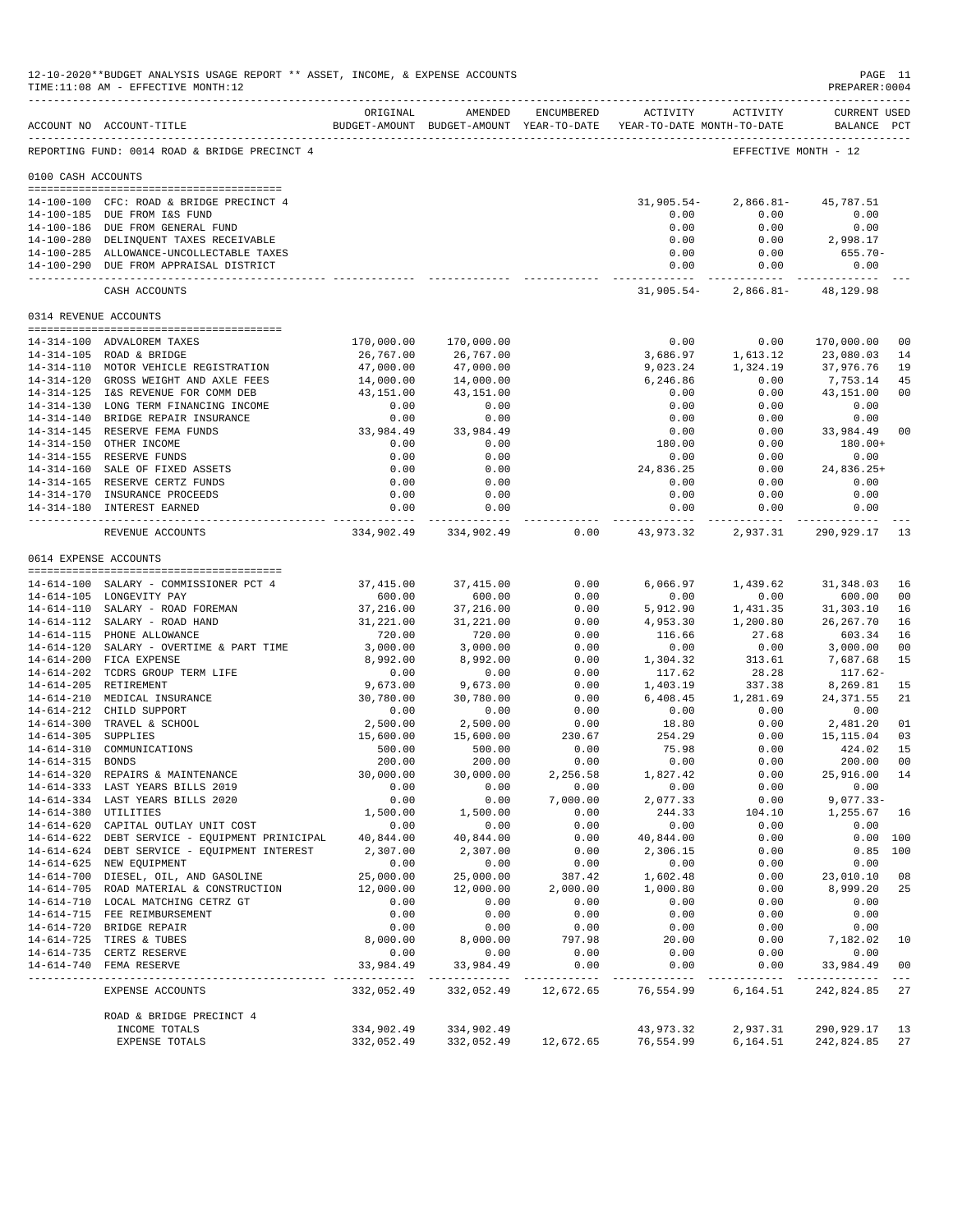|                       | 12-10-2020**BUDGET ANALYSIS USAGE REPORT ** ASSET, INCOME, & EXPENSE ACCOUNTS<br>TIME: 11:08 AM - EFFECTIVE MONTH: 12 |                                      |                                                     |            |             |                                                              | PAGE 12<br>PREPARER: 0004   |                |
|-----------------------|-----------------------------------------------------------------------------------------------------------------------|--------------------------------------|-----------------------------------------------------|------------|-------------|--------------------------------------------------------------|-----------------------------|----------------|
|                       | ACCOUNT NO ACCOUNT-TITLE                                                                                              | ORIGINAL                             | AMENDED<br>BUDGET-AMOUNT BUDGET-AMOUNT YEAR-TO-DATE | ENCUMBERED | ACTIVITY    | ACTIVITY<br>YEAR-TO-DATE MONTH-TO-DATE                       | CURRENT USED<br>BALANCE PCT |                |
|                       | REPORTING FUND: 0020 JAIL BOND I&S                                                                                    |                                      |                                                     |            |             | EFFECTIVE MONTH - 12                                         |                             |                |
| 0100 CASH ACCOUNT     |                                                                                                                       |                                      |                                                     |            |             |                                                              |                             |                |
|                       |                                                                                                                       |                                      |                                                     |            |             |                                                              |                             |                |
|                       | 20-100-190 I&S ACCOUNT JAIL BOND                                                                                      |                                      |                                                     |            |             | 85, 911, 29 37, 476, 43 413, 210, 45                         |                             |                |
|                       | 20-100-280 DELINQUENT TAXES RECEIVABLE                                                                                |                                      |                                                     |            | 0.00        | 0.00                                                         | 21,178.79                   |                |
|                       | 20-100-285 ALLOWANCE-UNCOLLETABLE TAXES                                                                               |                                      |                                                     |            | 0.00        | 0.00                                                         | $4,635.69-$                 |                |
| $20 - 100 - 290$      | DUE FROM APPRAISAL DISTRICT                                                                                           |                                      |                                                     |            | 0.00        | 0.00                                                         | 0.00                        |                |
|                       | 20-100-295 DUE FROM GENERAL FUND                                                                                      | ____________________________________ |                                                     |            | 0.00        | 0.00                                                         | 0.00<br>------------        |                |
|                       | CASH ACCOUNT                                                                                                          |                                      |                                                     |            |             | 85, 911. 29 37, 476. 43 429, 753. 55                         |                             |                |
|                       | 0315 JAIL BOND I&S REVENUE                                                                                            |                                      |                                                     |            |             |                                                              |                             |                |
|                       | 20-315-100 BOND TAXES                                                                                                 |                                      |                                                     |            |             | 464, 214.00 464, 214.00 85, 824.04 37, 476.43 378, 389.96 18 |                             |                |
|                       | 20-315-180 BOND TAXES INTEREST                                                                                        | 2,500.00                             | 2,500.00                                            |            | 87.25       |                                                              | $0.00$ 2,412.75 03          |                |
|                       |                                                                                                                       | _______________________________      |                                                     |            |             |                                                              |                             |                |
|                       | JAIL BOND I&S REVENUE                                                                                                 |                                      | 466.714.00 466.714.00                               |            |             | $0.00$ $85.911.29$ $37.476.43$ $380.802.71$ 18               |                             |                |
| 0615 EXPENSE ACCOUNTS |                                                                                                                       |                                      |                                                     |            |             |                                                              |                             |                |
|                       |                                                                                                                       |                                      |                                                     |            |             |                                                              |                             |                |
| $20 - 615 - 622$      | BOND PAYMENT PRINCIPAL                                                                                                |                                      | 320,000.00 320,000.00                               | 0.00       | 0.00        | 0.00                                                         | 320,000.00                  | 00             |
|                       | 20-615-624 BOND PAYMENT INTEREST                                                                                      | 143,869.00                           | 143,869.00                                          | 0.00       | 0.00        | 0.00                                                         | 143,869.00                  | 00             |
| $20 - 615 - 625$      | BOND WIRE TRANSFER CHARGE                                                                                             | 400.00                               | 400.00                                              | 0.00       | 0.00        | 0.00                                                         | 400.00                      | 0 <sup>0</sup> |
|                       | <b>EXPENSE ACCOUNTS</b>                                                                                               | 464,269.00                           | 464,269.00                                          | 0.00       | 0.00        |                                                              | $0.00$ $464.269.00$         | 00             |
|                       | JAIL BOND I&S                                                                                                         |                                      |                                                     |            |             |                                                              |                             |                |
|                       | INCOME TOTALS                                                                                                         |                                      | 466,714,00 466,714,00                               |            |             | 85,911.29 37,476.43 380,802.71 18                            |                             |                |
|                       | <b>EXPENSE TOTALS</b>                                                                                                 | 464,269.00                           | 464,269.00                                          |            | $0.00$ 0.00 | 0.00                                                         | 464,269.00                  | 00             |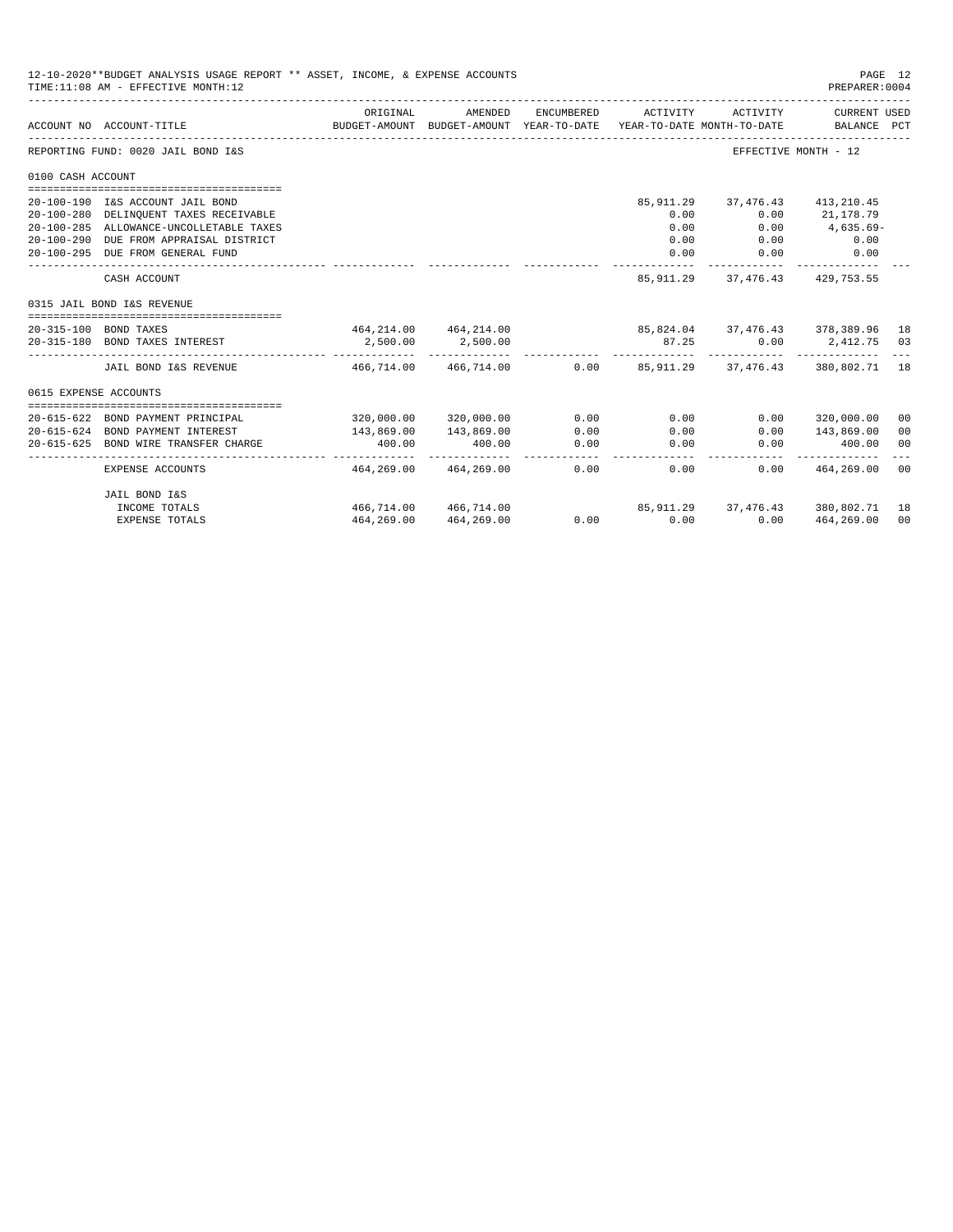|                       | 12-10-2020**BUDGET ANALYSIS USAGE REPORT ** ASSET, INCOME, & EXPENSE ACCOUNTS<br>TIME: 11:08 AM - EFFECTIVE MONTH: 12 |          |                             |      |                                                            |      | PREPARER: 0004          | PAGE 13 |
|-----------------------|-----------------------------------------------------------------------------------------------------------------------|----------|-----------------------------|------|------------------------------------------------------------|------|-------------------------|---------|
|                       | ACCOUNT NO ACCOUNT-TITLE CONTROL SUDGET-AMOUNT BUDGET-AMOUNT YEAR-TO-DATE YEAR-TO-DATE MONTH-TO-DATE BALANCE PCT      |          |                             |      | ORIGINAL AMENDED ENCUMBERED ACTIVITY ACTIVITY CURRENT USED |      |                         |         |
|                       | REPORTING FUND: 0021 LATERAL ROAD PRECINCT 1                                                                          |          |                             |      |                                                            |      | EFFECTIVE MONTH - 12    |         |
| 0100 CASH ACCOUNTS    |                                                                                                                       |          |                             |      |                                                            |      |                         |         |
|                       | 21-100-100 CFC: LATERAL ROAD PRECINCT 1                                                                               |          |                             |      |                                                            |      | 5,109.39 0.00 6,422.47  |         |
|                       | CASH ACCOUNTS                                                                                                         |          |                             |      | 5,109,39                                                   | 0.00 | 6.422.47                |         |
| 0321 REVENUE ACCOUNTS |                                                                                                                       |          |                             |      |                                                            |      |                         |         |
|                       | 21-321-190 STATE ROAD FUND                                                                                            |          | 5, 133.00 5, 133.00         |      |                                                            |      | 5,109.39 0.00 23.61 100 |         |
|                       | REVENUE ACCOUNTS                                                                                                      |          |                             |      | 5,133.00 5,133.00 0.00 5,109.39 0.00 23.61 100             |      |                         |         |
| 0621 EXPENSE ACCOUNTS |                                                                                                                       |          |                             |      |                                                            |      |                         |         |
|                       |                                                                                                                       |          |                             |      |                                                            |      |                         |         |
|                       | 21-621-333 LAST YEARS BILLS                                                                                           |          | $0.00$ $0.00$ $0.00$ $0.00$ |      | 0.00                                                       |      | $0.00$ 0.00             |         |
|                       | 21-621-700 DIESEL, OIL, AND GASOLINE 2,567.00 2,567.00                                                                |          |                             | 0.00 |                                                            | 0.00 | $0.00$ 2,567.00 00      |         |
|                       | 21-621-705 ROAD MATERIAL & CONSTRUCTION 2,566.00 2,566.00 0.00                                                        |          |                             |      | 0.00                                                       | 0.00 | 2,566.00 00             |         |
|                       | EXPENSE ACCOUNTS                                                                                                      |          | 5,133,00 5,133,00           |      | 0.00<br>0.00                                               | 0.00 | 5,133.00 00             |         |
|                       | LATERAL ROAD PRECINCT 1                                                                                               |          |                             |      |                                                            |      |                         |         |
|                       | INCOME TOTALS                                                                                                         |          |                             |      | 5,133.00 5,133.00 5,109.39                                 |      | $0.00$ 23.61 100        |         |
|                       | <b>EXPENSE TOTALS</b>                                                                                                 | 5,133.00 | 5,133.00                    |      | $0.00$ 0.00                                                | 0.00 | 5,133.00 00             |         |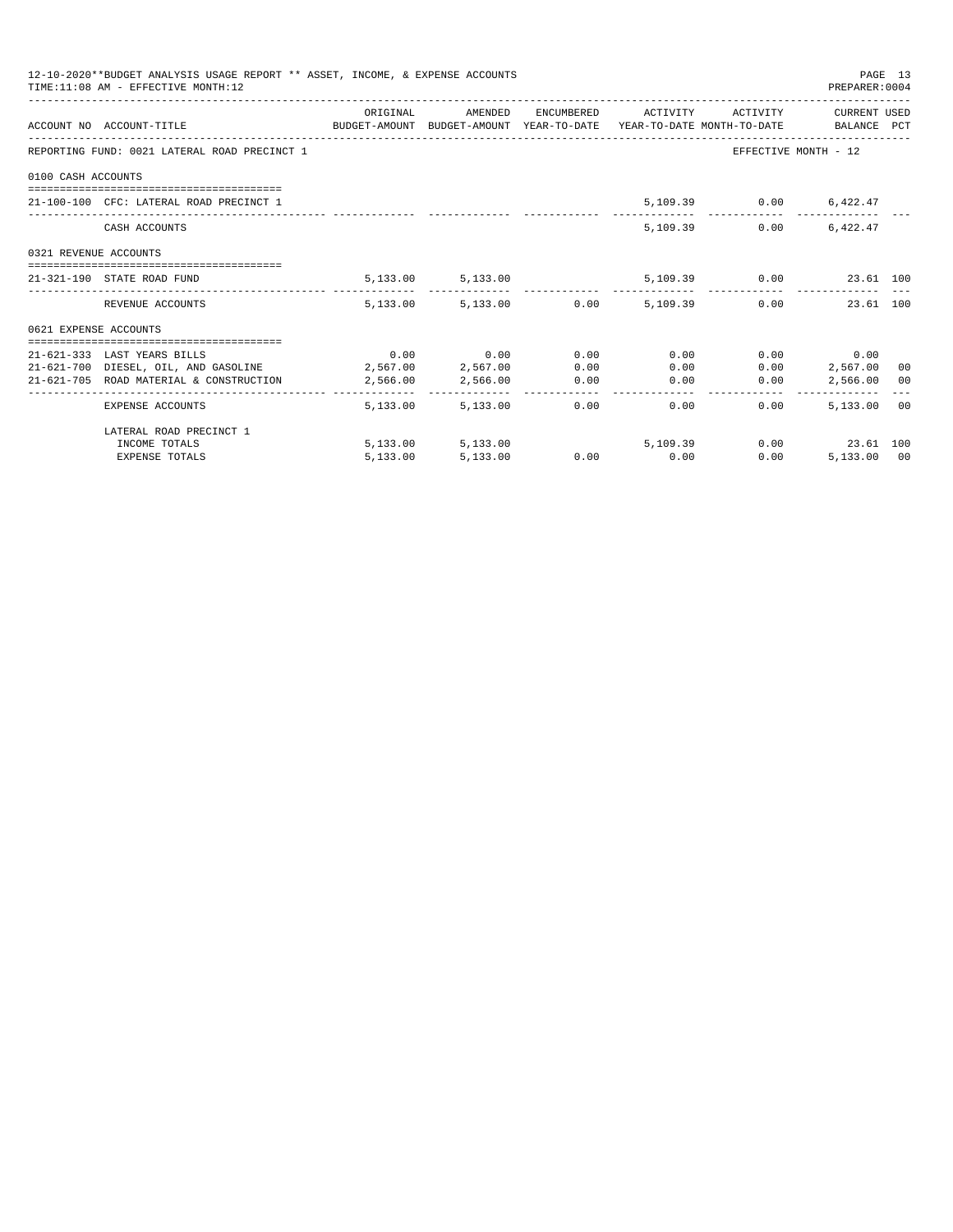|                       | 12-10-2020**BUDGET ANALYSIS USAGE REPORT ** ASSET, INCOME, & EXPENSE ACCOUNTS<br>TIME: 11:08 AM - EFFECTIVE MONTH: 12 |          |                             |                                                   |      | PAGE 14<br>PREPARER:0004 |  |
|-----------------------|-----------------------------------------------------------------------------------------------------------------------|----------|-----------------------------|---------------------------------------------------|------|--------------------------|--|
|                       | ACCOUNT NO ACCOUNT-TITLE TO BUDGET-AMOUNT BUDGET-AMOUNT YEAR-TO-DATE YEAR-TO-DATE MONTH-TO-DATE BALANCE PCT           | ORIGINAL |                             | AMENDED ENCUMBERED ACTIVITY ACTIVITY CURRENT USED |      |                          |  |
|                       | REPORTING FUND: 0022 LATERAL ROAD PRECINCT 2                                                                          |          |                             |                                                   |      | EFFECTIVE MONTH - 12     |  |
| 0100 CASH ACCOUNTS    |                                                                                                                       |          |                             |                                                   |      |                          |  |
|                       | 22-100-100 CFC: LATERAL ROAD PRECINCT 2                                                                               |          |                             |                                                   |      | 5,109.39 0.00 6,989.82   |  |
|                       | CASH ACCOUNTS                                                                                                         |          |                             | 5,109.39                                          | 0.00 | 6,989.82                 |  |
| 0322 REVENUE ACCOUNTS |                                                                                                                       |          |                             |                                                   |      |                          |  |
|                       | 22-322-190 STATE ROAD FUND                                                                                            |          | 5, 133.00 5, 133.00         |                                                   |      | 5,109.39 0.00 23.61 100  |  |
|                       | REVENUE ACCOUNTS                                                                                                      |          |                             | 5,133.00 5,133.00 0.00 5,109.39 0.00 23.61 100    |      |                          |  |
| 0622 EXPENSE ACCOUNTS |                                                                                                                       |          |                             |                                                   |      |                          |  |
|                       | 22-622-333 LAST YEARS BILLS                                                                                           |          | $0.00$ $0.00$ $0.00$ $0.00$ | 0.00                                              |      | 0.00<br>0.00             |  |
|                       | $22-622-700$ DIESEL, OIL, AND GASOLINE $2,567.00$ $2,567.00$ $0.00$                                                   |          |                             |                                                   | 0.00 | $0.00$ 2,567.00 00       |  |
|                       | 22-622-705 ROAD MATERIAL & CONSTRUCTION 2,566.00 2,566.00 2,566.00                                                    |          |                             | 0.00                                              |      | $0.00$ $0.00$ $100$      |  |
|                       | EXPENSE ACCOUNTS                                                                                                      |          | 5,133,00 5,133,00 2,566.00  | 0.00                                              | 0.00 | 2,567,00 50              |  |
|                       | LATERAL ROAD PRECINCT 2                                                                                               |          |                             |                                                   |      |                          |  |
|                       | INCOME TOTALS                                                                                                         |          |                             | 5,133.00 5,133.00 5,109.39                        |      | $0.00$ 23.61 100         |  |
|                       | <b>EXPENSE TOTALS</b>                                                                                                 | 5,133.00 | 5,133.00 2,566.00 0.00      |                                                   | 0.00 | 2,567.00 50              |  |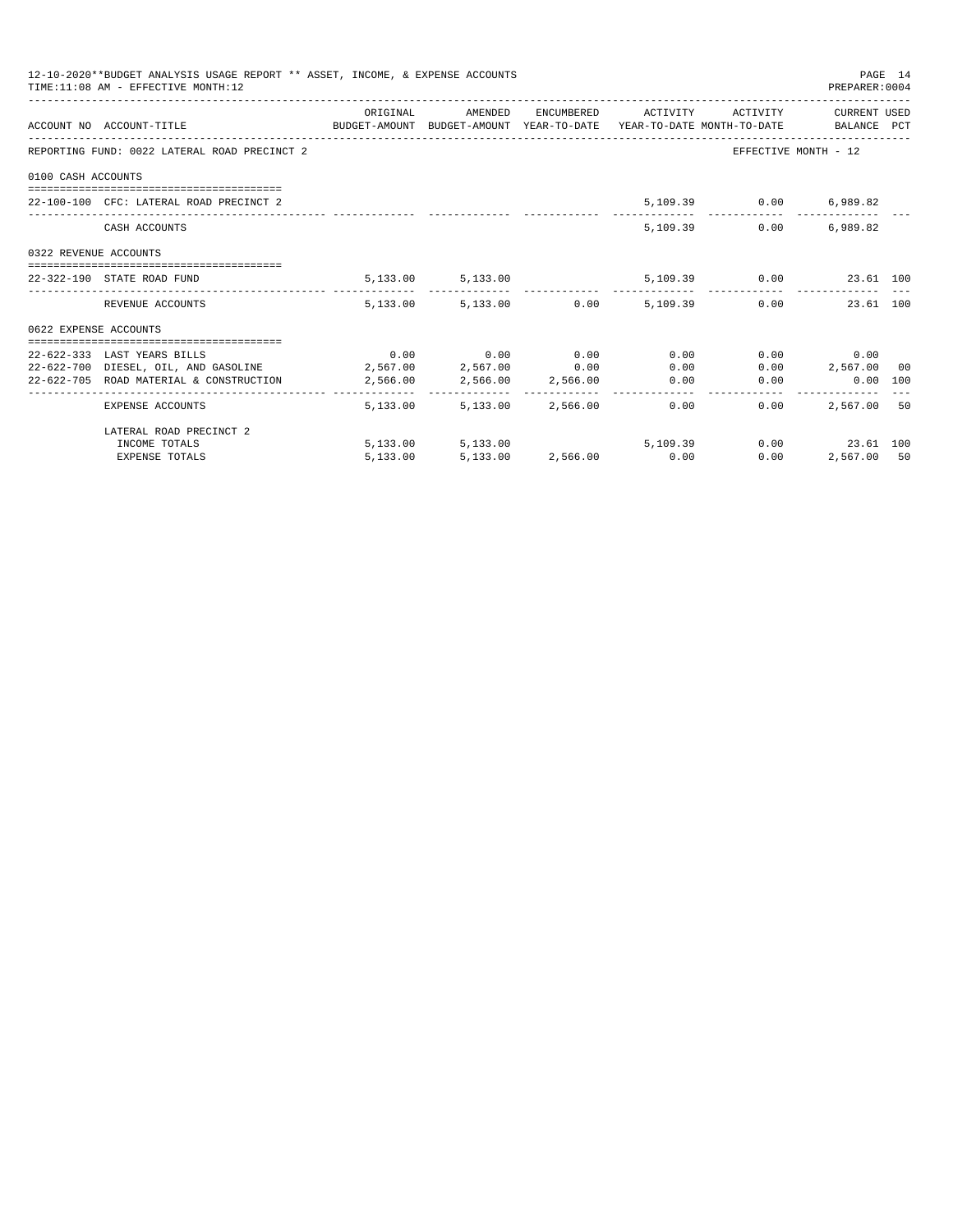|                       | 12-10-2020**BUDGET ANALYSIS USAGE REPORT ** ASSET, INCOME, & EXPENSE ACCOUNTS<br>TIME: 11:08 AM - EFFECTIVE MONTH: 12 |                                     |                                 |      |                         |                               | PREPARER: 0004                               | PAGE 15 |
|-----------------------|-----------------------------------------------------------------------------------------------------------------------|-------------------------------------|---------------------------------|------|-------------------------|-------------------------------|----------------------------------------------|---------|
|                       | ACCOUNT NO ACCOUNT-TITLE COMPUTE BUDGET-AMOUNT BUDGET-AMOUNT YEAR-TO-DATE YEAR-TO-DATE MONTH-TO-DATE BALANCE PCT      | ORIGINAL                            | AMENDED                         |      |                         | ENCUMBERED ACTIVITY ACTIVITY  | CURRENT USED                                 |         |
|                       | REPORTING FUND: 0023 LATERAL ROAD PRECINCT 3                                                                          |                                     |                                 |      |                         |                               | EFFECTIVE MONTH - 12                         |         |
| 0100 CASH ACCOUNTS    |                                                                                                                       |                                     |                                 |      |                         |                               |                                              |         |
|                       | 23-100-100 CFC: LATERAL ROAD PRECINCT 3                                                                               |                                     |                                 |      |                         | 5,109.40 0.00                 | 5,089.49                                     |         |
|                       | CASH ACCOUNTS                                                                                                         |                                     |                                 |      | 5,109.40                | 0.00                          | 5,089.49                                     |         |
| 0323 REVENUE ACCOUNTS |                                                                                                                       |                                     |                                 |      |                         |                               |                                              |         |
|                       | 23-323-190 STATE ROAD FUND                                                                                            |                                     | 5, 133.00 5, 133.00             |      |                         | 5,109.40   0.00   23.60   100 |                                              |         |
|                       | REVENUE ACCOUNTS                                                                                                      |                                     | 5,133.00 5,133.00 0.00 5,109.40 |      |                         |                               | $0.00$ and $0.00$<br>23.60 100               |         |
| 0623 EXPENSE ACCOUNTS |                                                                                                                       |                                     |                                 |      |                         |                               |                                              |         |
|                       | 23-623-700 DIESEL, OIL, AND GASOLINE                                                                                  | $2,567.00$ $2,567.00$ $0.00$ $0.00$ |                                 |      |                         | 0.00                          | 2,567.00                                     | 00      |
|                       | 23-623-705 ROAD MATERIAL & CONSTRUCTION 2.566.00                                                                      |                                     | 2,566.00                        | 0.00 | 0.00                    | 0.00                          | 2,566,00 00                                  |         |
|                       | _____________________________________<br>EXPENSE ACCOUNTS                                                             | 5,133,00                            | 5,133.00                        |      | ---------------<br>0.00 | 0.00<br>$0.00 -$              | -----------------------------<br>5,133,00 00 |         |
|                       | LATERAL ROAD PRECINCT 3                                                                                               |                                     |                                 |      |                         |                               |                                              |         |
|                       | INCOME TOTALS                                                                                                         |                                     | 5,133.00 5,133.00 5,109.40      |      |                         |                               | 0.00 23.60 100                               |         |
|                       | <b>EXPENSE TOTALS</b>                                                                                                 | 5,133.00                            | 5,133.00                        |      | $0.00$ 0.00             | 0.00                          | 5,133,00 00                                  |         |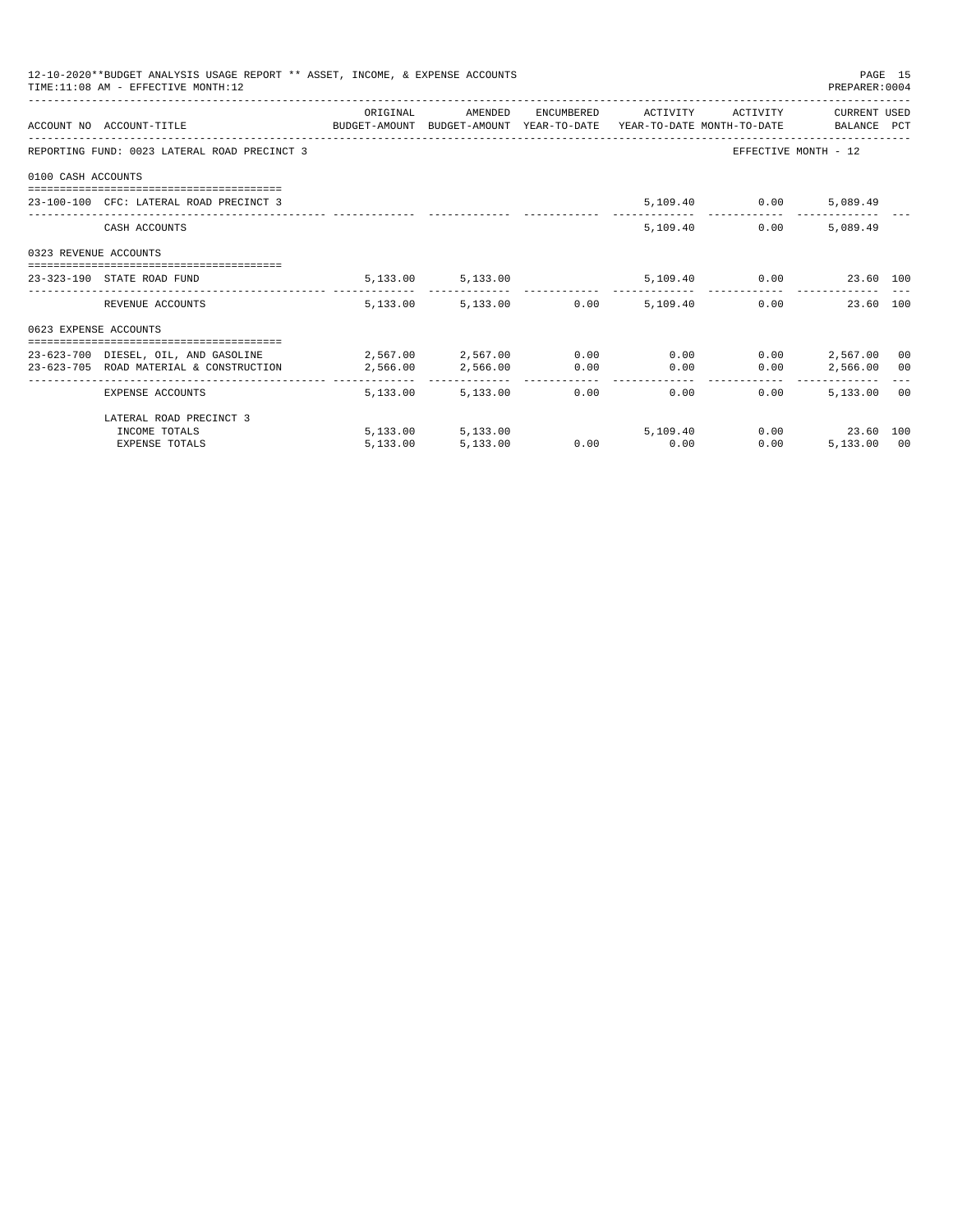|                       | 12-10-2020**BUDGET ANALYSIS USAGE REPORT ** ASSET, INCOME, & EXPENSE ACCOUNTS<br>TIME: 11:08 AM - EFFECTIVE MONTH: 12                                            |          |                                      |  |                              | PREPARER: 0004                              | PAGE 16 |
|-----------------------|------------------------------------------------------------------------------------------------------------------------------------------------------------------|----------|--------------------------------------|--|------------------------------|---------------------------------------------|---------|
|                       | ACCOUNT NO ACCOUNT-TITLE CONTROL SUDGET-AMOUNT BUDGET-AMOUNT YEAR-TO-DATE YEAR-TO-DATE MONTH-TO-DATE BALANCE PCT                                                 | ORIGINAL | AMENDED                              |  | ENCUMBERED ACTIVITY ACTIVITY | CURRENT USED                                |         |
|                       | REPORTING FUND: 0024 LATERAL ROAD PRECINCT 4                                                                                                                     |          |                                      |  |                              | EFFECTIVE MONTH - 12                        |         |
| 0100 CASH ACCOUNTS    |                                                                                                                                                                  |          |                                      |  |                              |                                             |         |
|                       | 24-100-100 CFC: LATERAL ROAD PRECINCT 4                                                                                                                          |          |                                      |  | 5,109.39 0.00 8,275.83       |                                             |         |
|                       | CASH ACCOUNTS                                                                                                                                                    |          |                                      |  | 5, 109, 39                   | $0.00$ $8.275.83$                           |         |
| 0324 REVENUE ACCOUNTS |                                                                                                                                                                  |          |                                      |  |                              |                                             |         |
|                       | 24-324-190 STATE ROAD FUND                                                                                                                                       |          | 5, 133.00 5, 133.00                  |  | 5,109.39 0.00 23.61 100      |                                             |         |
|                       | REVENUE ACCOUNTS                                                                                                                                                 |          | 5,133.00 5,133.00 0.00 5,109.39      |  |                              | 0.00<br>23.61 100                           |         |
| 0624 EXPENSE ACCOUNTS |                                                                                                                                                                  |          |                                      |  |                              |                                             |         |
|                       | 24-624-700 DIESEL, OIL, AND GASOLINE $2,567.00$ $2,567.00$ $0.00$ 0.00 0.00<br>$24-624-705$ ROAD MATERIAL & CONSTRUCTION $2,566.00$ $2,566.00$ $1,000.00$ $0.00$ |          |                                      |  |                              | $0.00$ 2,567.00 00<br>$0.00$ 1,566.00 39    |         |
|                       | EXPENSE ACCOUNTS                                                                                                                                                 |          | 5,133.00 5,133.00 1,000.00 0.00 0.00 |  | 0.00                         | ------------- --------------<br>4,133,00 19 |         |
|                       | LATERAL ROAD PRECINCT 4                                                                                                                                          |          |                                      |  |                              |                                             |         |
|                       | INCOME TOTALS                                                                                                                                                    |          | 5,133.00 5,133.00 5,109.39           |  |                              | $0.00$ 23.61 100                            |         |
|                       | <b>EXPENSE TOTALS</b>                                                                                                                                            |          | 5,133.00 5,133.00 1,000.00 0.00      |  | 0.00                         | 4,133.00 19                                 |         |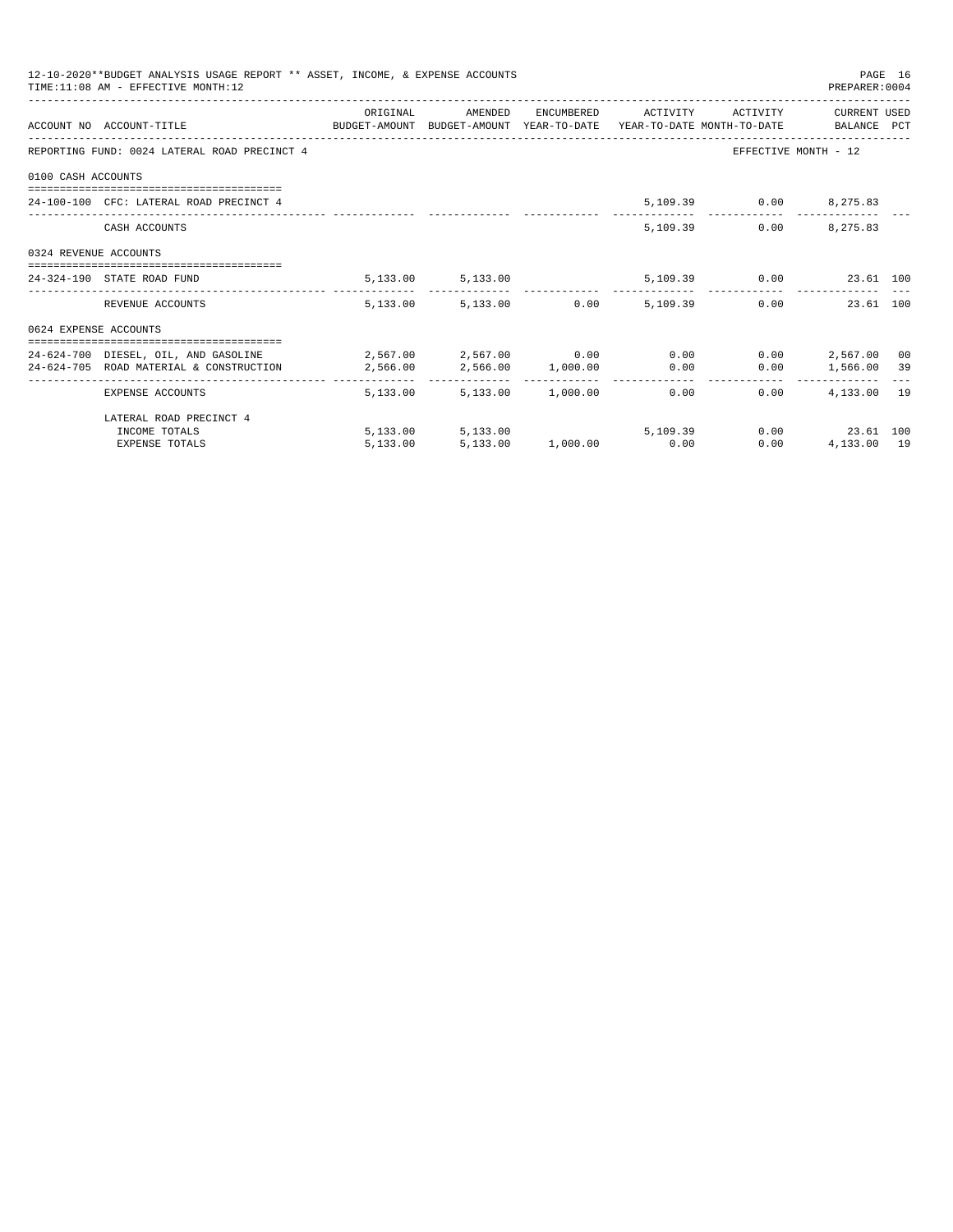| 12-10-2020**BUDGET ANALYSIS USAGE REPORT ** ASSET, INCOME, & EXPENSE ACCOUNTS<br>PAGE 17<br>TIME: 11:08 AM - EFFECTIVE MONTH: 12<br>PREPARER: 0004<br>ACTIVITY<br>ORIGINAL<br>AMENDED<br>ENCUMBERED<br>ACTIVITY<br>ACCOUNT NO ACCOUNT-TITLE<br>YEAR-TO-DATE MONTH-TO-DATE<br>BUDGET-AMOUNT BUDGET-AMOUNT YEAR-TO-DATE<br>REPORTING FUND: 0026 IT YEARLY SERVICES<br>EFFECTIVE MONTH - 12<br>0100 IT YEARLY SERVICES CASH<br>$21,516.74 - 1,407.96 - 95,596.24 -$<br>26-100-100 IT YEARLY SERVICES CASH ACCOUNT<br>21,516.74-<br>1,407.96-<br>IT YEARLY SERVICES CASH<br>0200 LIABILITY ACCOUNT<br>0.00<br>0.00<br>0.00<br>0.00<br>0.00<br>0.00<br>26-200-999 SYSTEM ADDED FUND BALANCE<br>$- - - - -$<br>$- - - - - -$<br>0.00<br>0.00<br>0.00<br>0.00<br>0.00<br>0.00<br>LIABILITY ACCOUNT<br>0330 IT YEARLY SERVICES REVENUE<br>26-330-185 IT YEARLY REVENUE<br>0.00<br>0.00<br>0.00<br>0.00<br>0.00<br>0.00<br>0.00<br>0.00<br>0.00<br>0.00<br>0.00<br>IT YEARLY SERVICES REVENUE<br>0660 IT YEARLY SERVICES EXPENSE<br>26-660-600 COPIERS & PRINTERS<br>25,000.00<br>25,000.00<br>1,067.32<br>6,785.82<br>1,407.96<br>17,146.86<br>26-660-601 BACKUP & DISASTER<br>21,780.00<br>21,780.00<br>0.00<br>0.00<br>0.00<br>21,780.00<br>0.00<br>26-660-602 CORE FIREWALL<br>4,176.00<br>4,176.00<br>0.00<br>0.00<br>4,176.00<br>26-660-603 LEC NETWORK<br>0.00<br>3,224.80<br>6,360.00<br>6,360.00<br>0.00<br>3,135.20<br>26-660-604 CH NETWORK<br>7,920.00<br>7,920.00<br>0.00<br>5,002.80<br>0.00<br>2,917.20<br>0.00<br>26-660-605 LEC SECURITY SOFTWARE<br>6,468.00<br>6,468.00<br>0.00<br>0.00<br>6,468.00<br>26-660-606 CH SECURITY SOFTWARE<br>0.00<br>0.00<br>0.00<br>5,760.00<br>5,760.00<br>5,760.00<br>26-660-607 NEW SECURE EMAIL<br>6,720.00<br>6,720.00<br>0.00<br>0.00<br>0.00<br>6,720.00<br>$26 - 660 - 608$<br>EXISTING HOST TAC WEBSITE<br>804.00<br>804.00<br>0.00<br>0.00<br>0.00<br>804.00<br>$26 - 660 - 609$<br>OFFICE 365<br>4,500.00<br>4,500.00<br>0.00<br>0.00<br>0.00<br>4,500.00<br>26-660-610 ADOBE PDF SOFTWARE<br>0.00<br>192.92<br>0.00<br>4,200.00<br>4,200.00<br>4,007.08 |            |            |          |           |          |                                    |                                  |  |
|-------------------------------------------------------------------------------------------------------------------------------------------------------------------------------------------------------------------------------------------------------------------------------------------------------------------------------------------------------------------------------------------------------------------------------------------------------------------------------------------------------------------------------------------------------------------------------------------------------------------------------------------------------------------------------------------------------------------------------------------------------------------------------------------------------------------------------------------------------------------------------------------------------------------------------------------------------------------------------------------------------------------------------------------------------------------------------------------------------------------------------------------------------------------------------------------------------------------------------------------------------------------------------------------------------------------------------------------------------------------------------------------------------------------------------------------------------------------------------------------------------------------------------------------------------------------------------------------------------------------------------------------------------------------------------------------------------------------------------------------------------------------------------------------------------------------------------------------------------------------------------------------------------------------------------------------------------------------------------------------------------------------------------------------------------------------------------------------------------------|------------|------------|----------|-----------|----------|------------------------------------|----------------------------------|--|
|                                                                                                                                                                                                                                                                                                                                                                                                                                                                                                                                                                                                                                                                                                                                                                                                                                                                                                                                                                                                                                                                                                                                                                                                                                                                                                                                                                                                                                                                                                                                                                                                                                                                                                                                                                                                                                                                                                                                                                                                                                                                                                             |            |            |          |           |          | <b>CURRENT USED</b><br>BALANCE PCT |                                  |  |
|                                                                                                                                                                                                                                                                                                                                                                                                                                                                                                                                                                                                                                                                                                                                                                                                                                                                                                                                                                                                                                                                                                                                                                                                                                                                                                                                                                                                                                                                                                                                                                                                                                                                                                                                                                                                                                                                                                                                                                                                                                                                                                             |            |            |          |           |          |                                    |                                  |  |
|                                                                                                                                                                                                                                                                                                                                                                                                                                                                                                                                                                                                                                                                                                                                                                                                                                                                                                                                                                                                                                                                                                                                                                                                                                                                                                                                                                                                                                                                                                                                                                                                                                                                                                                                                                                                                                                                                                                                                                                                                                                                                                             |            |            |          |           |          |                                    |                                  |  |
|                                                                                                                                                                                                                                                                                                                                                                                                                                                                                                                                                                                                                                                                                                                                                                                                                                                                                                                                                                                                                                                                                                                                                                                                                                                                                                                                                                                                                                                                                                                                                                                                                                                                                                                                                                                                                                                                                                                                                                                                                                                                                                             |            |            |          |           |          |                                    |                                  |  |
|                                                                                                                                                                                                                                                                                                                                                                                                                                                                                                                                                                                                                                                                                                                                                                                                                                                                                                                                                                                                                                                                                                                                                                                                                                                                                                                                                                                                                                                                                                                                                                                                                                                                                                                                                                                                                                                                                                                                                                                                                                                                                                             |            |            |          |           |          | 95,596.24-                         |                                  |  |
|                                                                                                                                                                                                                                                                                                                                                                                                                                                                                                                                                                                                                                                                                                                                                                                                                                                                                                                                                                                                                                                                                                                                                                                                                                                                                                                                                                                                                                                                                                                                                                                                                                                                                                                                                                                                                                                                                                                                                                                                                                                                                                             |            |            |          |           |          |                                    |                                  |  |
|                                                                                                                                                                                                                                                                                                                                                                                                                                                                                                                                                                                                                                                                                                                                                                                                                                                                                                                                                                                                                                                                                                                                                                                                                                                                                                                                                                                                                                                                                                                                                                                                                                                                                                                                                                                                                                                                                                                                                                                                                                                                                                             |            |            |          |           |          |                                    |                                  |  |
|                                                                                                                                                                                                                                                                                                                                                                                                                                                                                                                                                                                                                                                                                                                                                                                                                                                                                                                                                                                                                                                                                                                                                                                                                                                                                                                                                                                                                                                                                                                                                                                                                                                                                                                                                                                                                                                                                                                                                                                                                                                                                                             |            |            |          |           |          |                                    |                                  |  |
|                                                                                                                                                                                                                                                                                                                                                                                                                                                                                                                                                                                                                                                                                                                                                                                                                                                                                                                                                                                                                                                                                                                                                                                                                                                                                                                                                                                                                                                                                                                                                                                                                                                                                                                                                                                                                                                                                                                                                                                                                                                                                                             |            |            |          |           |          |                                    |                                  |  |
|                                                                                                                                                                                                                                                                                                                                                                                                                                                                                                                                                                                                                                                                                                                                                                                                                                                                                                                                                                                                                                                                                                                                                                                                                                                                                                                                                                                                                                                                                                                                                                                                                                                                                                                                                                                                                                                                                                                                                                                                                                                                                                             |            |            |          |           |          |                                    |                                  |  |
|                                                                                                                                                                                                                                                                                                                                                                                                                                                                                                                                                                                                                                                                                                                                                                                                                                                                                                                                                                                                                                                                                                                                                                                                                                                                                                                                                                                                                                                                                                                                                                                                                                                                                                                                                                                                                                                                                                                                                                                                                                                                                                             |            |            |          |           |          |                                    |                                  |  |
|                                                                                                                                                                                                                                                                                                                                                                                                                                                                                                                                                                                                                                                                                                                                                                                                                                                                                                                                                                                                                                                                                                                                                                                                                                                                                                                                                                                                                                                                                                                                                                                                                                                                                                                                                                                                                                                                                                                                                                                                                                                                                                             |            |            |          |           |          |                                    |                                  |  |
|                                                                                                                                                                                                                                                                                                                                                                                                                                                                                                                                                                                                                                                                                                                                                                                                                                                                                                                                                                                                                                                                                                                                                                                                                                                                                                                                                                                                                                                                                                                                                                                                                                                                                                                                                                                                                                                                                                                                                                                                                                                                                                             |            |            |          |           |          |                                    |                                  |  |
|                                                                                                                                                                                                                                                                                                                                                                                                                                                                                                                                                                                                                                                                                                                                                                                                                                                                                                                                                                                                                                                                                                                                                                                                                                                                                                                                                                                                                                                                                                                                                                                                                                                                                                                                                                                                                                                                                                                                                                                                                                                                                                             |            |            |          |           |          |                                    |                                  |  |
|                                                                                                                                                                                                                                                                                                                                                                                                                                                                                                                                                                                                                                                                                                                                                                                                                                                                                                                                                                                                                                                                                                                                                                                                                                                                                                                                                                                                                                                                                                                                                                                                                                                                                                                                                                                                                                                                                                                                                                                                                                                                                                             |            |            |          |           |          |                                    | 31                               |  |
|                                                                                                                                                                                                                                                                                                                                                                                                                                                                                                                                                                                                                                                                                                                                                                                                                                                                                                                                                                                                                                                                                                                                                                                                                                                                                                                                                                                                                                                                                                                                                                                                                                                                                                                                                                                                                                                                                                                                                                                                                                                                                                             |            |            |          |           |          |                                    | 0 <sub>0</sub><br>0 <sub>0</sub> |  |
|                                                                                                                                                                                                                                                                                                                                                                                                                                                                                                                                                                                                                                                                                                                                                                                                                                                                                                                                                                                                                                                                                                                                                                                                                                                                                                                                                                                                                                                                                                                                                                                                                                                                                                                                                                                                                                                                                                                                                                                                                                                                                                             |            |            |          |           |          |                                    | 49                               |  |
|                                                                                                                                                                                                                                                                                                                                                                                                                                                                                                                                                                                                                                                                                                                                                                                                                                                                                                                                                                                                                                                                                                                                                                                                                                                                                                                                                                                                                                                                                                                                                                                                                                                                                                                                                                                                                                                                                                                                                                                                                                                                                                             |            |            |          |           |          |                                    | 63                               |  |
|                                                                                                                                                                                                                                                                                                                                                                                                                                                                                                                                                                                                                                                                                                                                                                                                                                                                                                                                                                                                                                                                                                                                                                                                                                                                                                                                                                                                                                                                                                                                                                                                                                                                                                                                                                                                                                                                                                                                                                                                                                                                                                             |            |            |          |           |          |                                    | 0 <sub>0</sub>                   |  |
|                                                                                                                                                                                                                                                                                                                                                                                                                                                                                                                                                                                                                                                                                                                                                                                                                                                                                                                                                                                                                                                                                                                                                                                                                                                                                                                                                                                                                                                                                                                                                                                                                                                                                                                                                                                                                                                                                                                                                                                                                                                                                                             |            |            |          |           |          |                                    | 0 <sub>0</sub>                   |  |
|                                                                                                                                                                                                                                                                                                                                                                                                                                                                                                                                                                                                                                                                                                                                                                                                                                                                                                                                                                                                                                                                                                                                                                                                                                                                                                                                                                                                                                                                                                                                                                                                                                                                                                                                                                                                                                                                                                                                                                                                                                                                                                             |            |            |          |           |          |                                    | 0 <sub>0</sub>                   |  |
|                                                                                                                                                                                                                                                                                                                                                                                                                                                                                                                                                                                                                                                                                                                                                                                                                                                                                                                                                                                                                                                                                                                                                                                                                                                                                                                                                                                                                                                                                                                                                                                                                                                                                                                                                                                                                                                                                                                                                                                                                                                                                                             |            |            |          |           |          |                                    | 0 <sub>0</sub>                   |  |
|                                                                                                                                                                                                                                                                                                                                                                                                                                                                                                                                                                                                                                                                                                                                                                                                                                                                                                                                                                                                                                                                                                                                                                                                                                                                                                                                                                                                                                                                                                                                                                                                                                                                                                                                                                                                                                                                                                                                                                                                                                                                                                             |            |            |          |           |          |                                    | 0 <sub>0</sub>                   |  |
|                                                                                                                                                                                                                                                                                                                                                                                                                                                                                                                                                                                                                                                                                                                                                                                                                                                                                                                                                                                                                                                                                                                                                                                                                                                                                                                                                                                                                                                                                                                                                                                                                                                                                                                                                                                                                                                                                                                                                                                                                                                                                                             |            |            |          |           |          |                                    | 05                               |  |
| 26-660-611 LEC MONITOR GENERATOR                                                                                                                                                                                                                                                                                                                                                                                                                                                                                                                                                                                                                                                                                                                                                                                                                                                                                                                                                                                                                                                                                                                                                                                                                                                                                                                                                                                                                                                                                                                                                                                                                                                                                                                                                                                                                                                                                                                                                                                                                                                                            | 1,680.00   | 1,680.00   | 0.00     | 0.00      | 0.00     | 1,680.00                           | 0 <sub>0</sub>                   |  |
| 26-660-612 EST BACKUP INTERNET                                                                                                                                                                                                                                                                                                                                                                                                                                                                                                                                                                                                                                                                                                                                                                                                                                                                                                                                                                                                                                                                                                                                                                                                                                                                                                                                                                                                                                                                                                                                                                                                                                                                                                                                                                                                                                                                                                                                                                                                                                                                              | 2,400.00   | 2,400.00   | 0.00     | 0.00      | 0.00     | 2,400.00                           | 0 <sub>0</sub>                   |  |
| 26-660-613 INTERNET FOR PATROL CARS                                                                                                                                                                                                                                                                                                                                                                                                                                                                                                                                                                                                                                                                                                                                                                                                                                                                                                                                                                                                                                                                                                                                                                                                                                                                                                                                                                                                                                                                                                                                                                                                                                                                                                                                                                                                                                                                                                                                                                                                                                                                         | 2,280.00   | 2,280.00   | 0.00     | 0.00      | 0.00     | 2,280.00                           | 0 <sub>0</sub>                   |  |
| 26-660-614 INTERNET FOR SENIOR CITIZENS                                                                                                                                                                                                                                                                                                                                                                                                                                                                                                                                                                                                                                                                                                                                                                                                                                                                                                                                                                                                                                                                                                                                                                                                                                                                                                                                                                                                                                                                                                                                                                                                                                                                                                                                                                                                                                                                                                                                                                                                                                                                     | 1,200.00   | 1,200.00   | 0.00     | 0.00      | 0.00     | 1,200.00                           | 0 <sub>0</sub>                   |  |
| 26-660-615 AT& FIBER CH                                                                                                                                                                                                                                                                                                                                                                                                                                                                                                                                                                                                                                                                                                                                                                                                                                                                                                                                                                                                                                                                                                                                                                                                                                                                                                                                                                                                                                                                                                                                                                                                                                                                                                                                                                                                                                                                                                                                                                                                                                                                                     | 9,000.00   | 9,000.00   | 0.00     | 0.00      | 0.00     | 9,000.00                           | 0 <sub>0</sub>                   |  |
| 26-660-616 PHONE LINE COST                                                                                                                                                                                                                                                                                                                                                                                                                                                                                                                                                                                                                                                                                                                                                                                                                                                                                                                                                                                                                                                                                                                                                                                                                                                                                                                                                                                                                                                                                                                                                                                                                                                                                                                                                                                                                                                                                                                                                                                                                                                                                  | 5,400.00   | 5,400.00   | 0.00     | 0.00      | 0.00     | 5,400.00                           | 0 <sub>0</sub>                   |  |
| 26-660-617 SPARE SUPPLIES KEPT ON SITE                                                                                                                                                                                                                                                                                                                                                                                                                                                                                                                                                                                                                                                                                                                                                                                                                                                                                                                                                                                                                                                                                                                                                                                                                                                                                                                                                                                                                                                                                                                                                                                                                                                                                                                                                                                                                                                                                                                                                                                                                                                                      | 1,500.00   | 1,500.00   | 0.00     | 0.00      | 0.00     | 1,500.00                           | 0 <sub>0</sub>                   |  |
| 26-660-618 SUPPORT FOR IT SYSTEMS                                                                                                                                                                                                                                                                                                                                                                                                                                                                                                                                                                                                                                                                                                                                                                                                                                                                                                                                                                                                                                                                                                                                                                                                                                                                                                                                                                                                                                                                                                                                                                                                                                                                                                                                                                                                                                                                                                                                                                                                                                                                           | 38,400.00  | 38,400.00  | 0.00     | 6,400.00  | 0.00     | 32,000.00                          | 17                               |  |
| IT YEARLY SERVICES EXPENSE                                                                                                                                                                                                                                                                                                                                                                                                                                                                                                                                                                                                                                                                                                                                                                                                                                                                                                                                                                                                                                                                                                                                                                                                                                                                                                                                                                                                                                                                                                                                                                                                                                                                                                                                                                                                                                                                                                                                                                                                                                                                                  | 155,548.00 | 155,548.00 | 1,067.32 | 21,516.74 | 1,407.96 | 132,963.94                         | 15                               |  |
| IT YEARLY SERVICES                                                                                                                                                                                                                                                                                                                                                                                                                                                                                                                                                                                                                                                                                                                                                                                                                                                                                                                                                                                                                                                                                                                                                                                                                                                                                                                                                                                                                                                                                                                                                                                                                                                                                                                                                                                                                                                                                                                                                                                                                                                                                          |            |            |          |           |          |                                    |                                  |  |
| INCOME TOTALS                                                                                                                                                                                                                                                                                                                                                                                                                                                                                                                                                                                                                                                                                                                                                                                                                                                                                                                                                                                                                                                                                                                                                                                                                                                                                                                                                                                                                                                                                                                                                                                                                                                                                                                                                                                                                                                                                                                                                                                                                                                                                               | 0.00       | 0.00       |          | 0.00      | 0.00     | 0.00                               |                                  |  |
| <b>EXPENSE TOTALS</b>                                                                                                                                                                                                                                                                                                                                                                                                                                                                                                                                                                                                                                                                                                                                                                                                                                                                                                                                                                                                                                                                                                                                                                                                                                                                                                                                                                                                                                                                                                                                                                                                                                                                                                                                                                                                                                                                                                                                                                                                                                                                                       | 155,548.00 | 155,548.00 | 1,067.32 | 21,516.74 | 1,407.96 | 132,963.94                         | 15                               |  |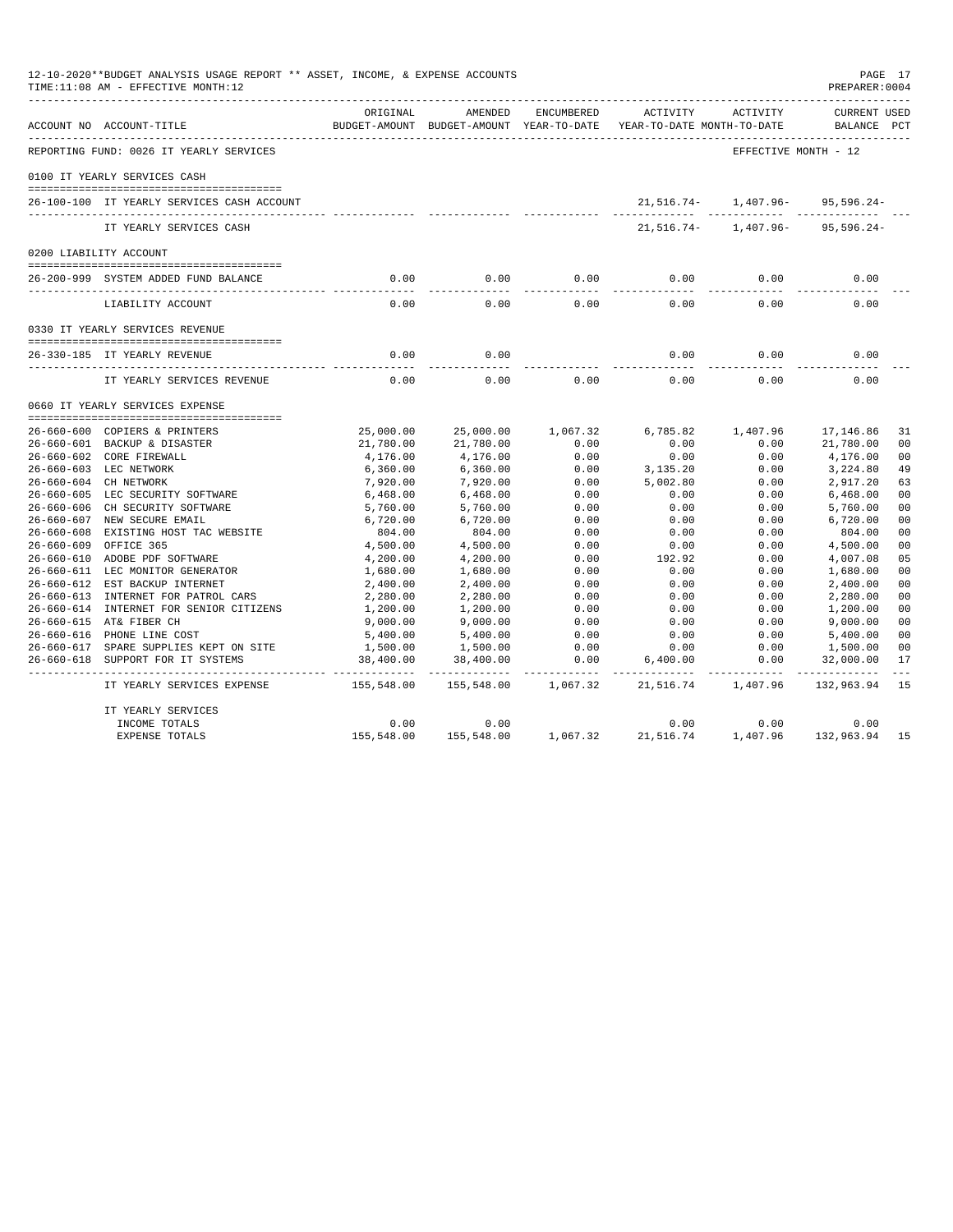| 12-10-2020**BUDGET ANALYSIS USAGE REPORT ** ASSET, INCOME, & EXPENSE ACCOUNTS<br>PAGE 18<br>TIME:11:08 AM - EFFECTIVE MONTH:12<br>PREPARER:0004<br>ENCUMBERED<br>ACTIVITY<br>ORIGINAL<br>AMENDED<br>ACTIVITY<br>BUDGET-AMOUNT BUDGET-AMOUNT YEAR-TO-DATE<br>ACCOUNT NO ACCOUNT-TITLE<br>YEAR-TO-DATE MONTH-TO-DATE<br>REPORTING FUND: 0027 IT DEPARTMENT CAPITAL NOV 2019<br>EFFECTIVE MONTH - 12<br>0100 IT CASH ACCOUNT<br>$27,681.28 - 0.00$<br>27-100-100 IT DEPARTMENT CHECKING<br>------------<br>$27.681.28 -$<br>0.00<br>IT CASH ACCOUNT<br>0200 LIABILITY ACCOUNT<br>0.00<br>0.00<br>$27,910.50 -$<br>27-200-180 ACCOUNTS PAYABLE<br>0.00<br>0.00<br>27-200-999 SYSTEM ADDED FUND BALANCE<br>0.00<br>0.00<br>0.00<br>0.00<br>0.00<br>0.00<br>0.00<br>0.00<br>0.00<br>LIABILITY ACCOUNT<br>0327 IT REVENUE ACCOUNT<br>0.00<br>0.00<br>0.00<br>0.00<br>0.00<br>27-327-180 IT INTEREST<br>0.00<br>0.00<br>0.00<br>0.00<br>0.00<br>27-327-181 IT REVENUE<br>0.00<br>0.00<br>0.00<br>0.00<br>0.00<br>0.00<br>IT REVENUE ACCOUNT<br>0627 IT EXPENSE ACCOUNT<br>0.00<br>0.00<br>0.00<br>0.00<br>0.00<br>0.00<br>27-627-333 LAST YEARS BILLS<br>0.00<br>0.00<br>0.00<br>0.00<br>0.00<br>0.00<br>27-627-621 PROJECT MANAGEMENT<br>27-627-622 NTEGRATION & SUPPORT<br>0.00<br>0.00<br>0.00<br>0.00<br>0.00<br>0.00<br>0.00<br>27-627-625 HARDWARE<br>0.00<br>8,026.99<br>107.97<br>0.00<br>7,919.02<br>27-627-626 CABLING<br>0.00<br>47,000.00<br>0.00<br>22,327.60<br>0.00<br>24,672.40<br>27-627-627 PHONE SYSTEM CHANGES<br>0.00<br>0.00<br>0.00<br>0.00<br>0.00<br>0.00<br>0.00<br>0.00<br>27-627-628 ELECTRICAL & HVAC<br>0.00<br>5,245.71<br>0.00<br>$5, 245.71 -$ |                                |      |           |      |           |      |                                    |     |
|-------------------------------------------------------------------------------------------------------------------------------------------------------------------------------------------------------------------------------------------------------------------------------------------------------------------------------------------------------------------------------------------------------------------------------------------------------------------------------------------------------------------------------------------------------------------------------------------------------------------------------------------------------------------------------------------------------------------------------------------------------------------------------------------------------------------------------------------------------------------------------------------------------------------------------------------------------------------------------------------------------------------------------------------------------------------------------------------------------------------------------------------------------------------------------------------------------------------------------------------------------------------------------------------------------------------------------------------------------------------------------------------------------------------------------------------------------------------------------------------------------------------------------------------------------------------------------------------------------------------------------------------------------------------------|--------------------------------|------|-----------|------|-----------|------|------------------------------------|-----|
|                                                                                                                                                                                                                                                                                                                                                                                                                                                                                                                                                                                                                                                                                                                                                                                                                                                                                                                                                                                                                                                                                                                                                                                                                                                                                                                                                                                                                                                                                                                                                                                                                                                                         |                                |      |           |      |           |      | <b>CURRENT USED</b><br>BALANCE PCT |     |
|                                                                                                                                                                                                                                                                                                                                                                                                                                                                                                                                                                                                                                                                                                                                                                                                                                                                                                                                                                                                                                                                                                                                                                                                                                                                                                                                                                                                                                                                                                                                                                                                                                                                         |                                |      |           |      |           |      |                                    |     |
|                                                                                                                                                                                                                                                                                                                                                                                                                                                                                                                                                                                                                                                                                                                                                                                                                                                                                                                                                                                                                                                                                                                                                                                                                                                                                                                                                                                                                                                                                                                                                                                                                                                                         |                                |      |           |      |           |      |                                    |     |
|                                                                                                                                                                                                                                                                                                                                                                                                                                                                                                                                                                                                                                                                                                                                                                                                                                                                                                                                                                                                                                                                                                                                                                                                                                                                                                                                                                                                                                                                                                                                                                                                                                                                         |                                |      |           |      |           |      | $207, 139.11 -$                    |     |
|                                                                                                                                                                                                                                                                                                                                                                                                                                                                                                                                                                                                                                                                                                                                                                                                                                                                                                                                                                                                                                                                                                                                                                                                                                                                                                                                                                                                                                                                                                                                                                                                                                                                         |                                |      |           |      |           |      | $207.139.11-$                      |     |
|                                                                                                                                                                                                                                                                                                                                                                                                                                                                                                                                                                                                                                                                                                                                                                                                                                                                                                                                                                                                                                                                                                                                                                                                                                                                                                                                                                                                                                                                                                                                                                                                                                                                         |                                |      |           |      |           |      |                                    |     |
|                                                                                                                                                                                                                                                                                                                                                                                                                                                                                                                                                                                                                                                                                                                                                                                                                                                                                                                                                                                                                                                                                                                                                                                                                                                                                                                                                                                                                                                                                                                                                                                                                                                                         |                                |      |           |      |           |      |                                    |     |
|                                                                                                                                                                                                                                                                                                                                                                                                                                                                                                                                                                                                                                                                                                                                                                                                                                                                                                                                                                                                                                                                                                                                                                                                                                                                                                                                                                                                                                                                                                                                                                                                                                                                         |                                |      |           |      |           |      |                                    |     |
|                                                                                                                                                                                                                                                                                                                                                                                                                                                                                                                                                                                                                                                                                                                                                                                                                                                                                                                                                                                                                                                                                                                                                                                                                                                                                                                                                                                                                                                                                                                                                                                                                                                                         |                                |      |           |      |           |      |                                    |     |
|                                                                                                                                                                                                                                                                                                                                                                                                                                                                                                                                                                                                                                                                                                                                                                                                                                                                                                                                                                                                                                                                                                                                                                                                                                                                                                                                                                                                                                                                                                                                                                                                                                                                         |                                |      |           |      |           |      | $27,910.50 -$                      |     |
|                                                                                                                                                                                                                                                                                                                                                                                                                                                                                                                                                                                                                                                                                                                                                                                                                                                                                                                                                                                                                                                                                                                                                                                                                                                                                                                                                                                                                                                                                                                                                                                                                                                                         |                                |      |           |      |           |      |                                    |     |
|                                                                                                                                                                                                                                                                                                                                                                                                                                                                                                                                                                                                                                                                                                                                                                                                                                                                                                                                                                                                                                                                                                                                                                                                                                                                                                                                                                                                                                                                                                                                                                                                                                                                         |                                |      |           |      |           |      |                                    |     |
|                                                                                                                                                                                                                                                                                                                                                                                                                                                                                                                                                                                                                                                                                                                                                                                                                                                                                                                                                                                                                                                                                                                                                                                                                                                                                                                                                                                                                                                                                                                                                                                                                                                                         |                                |      |           |      |           |      |                                    |     |
|                                                                                                                                                                                                                                                                                                                                                                                                                                                                                                                                                                                                                                                                                                                                                                                                                                                                                                                                                                                                                                                                                                                                                                                                                                                                                                                                                                                                                                                                                                                                                                                                                                                                         |                                |      |           |      |           |      |                                    |     |
|                                                                                                                                                                                                                                                                                                                                                                                                                                                                                                                                                                                                                                                                                                                                                                                                                                                                                                                                                                                                                                                                                                                                                                                                                                                                                                                                                                                                                                                                                                                                                                                                                                                                         |                                |      |           |      |           |      |                                    |     |
|                                                                                                                                                                                                                                                                                                                                                                                                                                                                                                                                                                                                                                                                                                                                                                                                                                                                                                                                                                                                                                                                                                                                                                                                                                                                                                                                                                                                                                                                                                                                                                                                                                                                         |                                |      |           |      |           |      |                                    |     |
|                                                                                                                                                                                                                                                                                                                                                                                                                                                                                                                                                                                                                                                                                                                                                                                                                                                                                                                                                                                                                                                                                                                                                                                                                                                                                                                                                                                                                                                                                                                                                                                                                                                                         |                                |      |           |      |           |      |                                    |     |
|                                                                                                                                                                                                                                                                                                                                                                                                                                                                                                                                                                                                                                                                                                                                                                                                                                                                                                                                                                                                                                                                                                                                                                                                                                                                                                                                                                                                                                                                                                                                                                                                                                                                         |                                |      |           |      |           |      |                                    |     |
|                                                                                                                                                                                                                                                                                                                                                                                                                                                                                                                                                                                                                                                                                                                                                                                                                                                                                                                                                                                                                                                                                                                                                                                                                                                                                                                                                                                                                                                                                                                                                                                                                                                                         |                                |      |           |      |           |      |                                    |     |
|                                                                                                                                                                                                                                                                                                                                                                                                                                                                                                                                                                                                                                                                                                                                                                                                                                                                                                                                                                                                                                                                                                                                                                                                                                                                                                                                                                                                                                                                                                                                                                                                                                                                         |                                |      |           |      |           |      |                                    |     |
|                                                                                                                                                                                                                                                                                                                                                                                                                                                                                                                                                                                                                                                                                                                                                                                                                                                                                                                                                                                                                                                                                                                                                                                                                                                                                                                                                                                                                                                                                                                                                                                                                                                                         |                                |      |           |      |           |      |                                    | 01  |
|                                                                                                                                                                                                                                                                                                                                                                                                                                                                                                                                                                                                                                                                                                                                                                                                                                                                                                                                                                                                                                                                                                                                                                                                                                                                                                                                                                                                                                                                                                                                                                                                                                                                         |                                |      |           |      |           |      |                                    | 48  |
|                                                                                                                                                                                                                                                                                                                                                                                                                                                                                                                                                                                                                                                                                                                                                                                                                                                                                                                                                                                                                                                                                                                                                                                                                                                                                                                                                                                                                                                                                                                                                                                                                                                                         |                                |      |           |      |           |      |                                    |     |
|                                                                                                                                                                                                                                                                                                                                                                                                                                                                                                                                                                                                                                                                                                                                                                                                                                                                                                                                                                                                                                                                                                                                                                                                                                                                                                                                                                                                                                                                                                                                                                                                                                                                         | 27-627-629 CONTRACT PAY-OFF    | 0.00 | 1,946.50  | 0.00 | 0.00      | 0.00 | 1,946.50                           | 00  |
| $27 - 627 - 630$                                                                                                                                                                                                                                                                                                                                                                                                                                                                                                                                                                                                                                                                                                                                                                                                                                                                                                                                                                                                                                                                                                                                                                                                                                                                                                                                                                                                                                                                                                                                                                                                                                                        | PROJECT INTEGRATION & SUPPORT  | 0.00 | 1,325.00  | 0.00 | 0.00      | 0.00 | 1,325.00                           | -00 |
|                                                                                                                                                                                                                                                                                                                                                                                                                                                                                                                                                                                                                                                                                                                                                                                                                                                                                                                                                                                                                                                                                                                                                                                                                                                                                                                                                                                                                                                                                                                                                                                                                                                                         |                                |      |           |      |           |      |                                    |     |
|                                                                                                                                                                                                                                                                                                                                                                                                                                                                                                                                                                                                                                                                                                                                                                                                                                                                                                                                                                                                                                                                                                                                                                                                                                                                                                                                                                                                                                                                                                                                                                                                                                                                         | IT EXPENSE ACCOUNT             | 0.00 | 58,298.49 | 0.00 | 27,681.28 | 0.00 | 30,617.21 47                       |     |
|                                                                                                                                                                                                                                                                                                                                                                                                                                                                                                                                                                                                                                                                                                                                                                                                                                                                                                                                                                                                                                                                                                                                                                                                                                                                                                                                                                                                                                                                                                                                                                                                                                                                         | IT DEPARTMENT CAPITAL NOV 2019 |      |           |      |           |      |                                    |     |
|                                                                                                                                                                                                                                                                                                                                                                                                                                                                                                                                                                                                                                                                                                                                                                                                                                                                                                                                                                                                                                                                                                                                                                                                                                                                                                                                                                                                                                                                                                                                                                                                                                                                         | INCOME TOTALS                  | 0.00 | 0.00      |      | 0.00      | 0.00 | 0.00                               |     |
|                                                                                                                                                                                                                                                                                                                                                                                                                                                                                                                                                                                                                                                                                                                                                                                                                                                                                                                                                                                                                                                                                                                                                                                                                                                                                                                                                                                                                                                                                                                                                                                                                                                                         | <b>EXPENSE TOTALS</b>          | 0.00 | 58,298.49 | 0.00 | 27.681.28 | 0.00 | 30.617.21 47                       |     |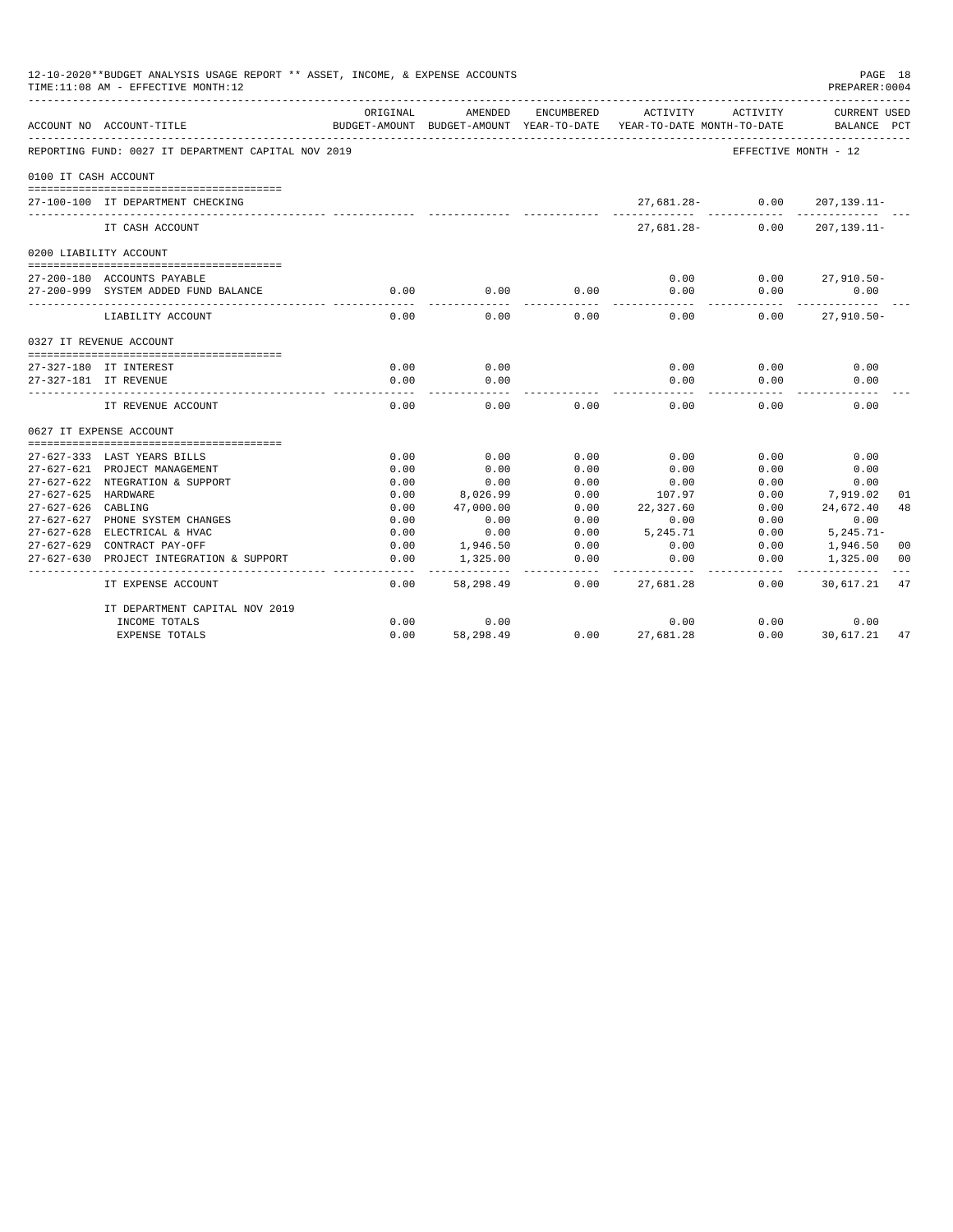|                       | 12-10-2020**BUDGET ANALYSIS USAGE REPORT ** ASSET, INCOME, & EXPENSE ACCOUNTS<br>TIME:11:08 AM - EFFECTIVE MONTH:12 |                                                                                  |                    |             |                      |          | PAGE 19<br>PREPARER: 0004   |  |
|-----------------------|---------------------------------------------------------------------------------------------------------------------|----------------------------------------------------------------------------------|--------------------|-------------|----------------------|----------|-----------------------------|--|
|                       | ACCOUNT NO ACCOUNT-TITLE                                                                                            | OR TGTNAL<br>BUDGET-AMOUNT BUDGET-AMOUNT YEAR-TO-DATE YEAR-TO-DATE MONTH-TO-DATE | AMENDED            | ENCUMBERED  | ACTIVITY             | ACTIVITY | CURRENT USED<br>BALANCE PCT |  |
|                       | REPORTING FUND: 0028 CONTINGENCY FUND                                                                               |                                                                                  |                    |             |                      |          | EFFECTIVE MONTH - 12        |  |
| 0100 CONTINGENCY CASH |                                                                                                                     |                                                                                  |                    |             |                      |          |                             |  |
|                       | 28-100-100 CONTINGENCY FUND CHECKING                                                                                | 0.00                                                                             | 0.00               | ----------- | 0.00<br>------------ | 0.00     | 0.00                        |  |
|                       | CONTINGENCY CASH                                                                                                    | 0.00                                                                             | 0.00               | 0.00        | 0.00                 | 0.00     | 0.00                        |  |
| 0200 LIABILITY        |                                                                                                                     |                                                                                  |                    |             |                      |          |                             |  |
|                       | 28-200-999 SYSTEM ADDED FUND BALANCE                                                                                | 0.00                                                                             | 0.00               | 0.00        | 0.00                 | 0.00     | 0.00                        |  |
|                       | LIABILITY                                                                                                           | 0.00                                                                             | 0.00               | 0.00        | 0.00                 | 0.00     | 0.00                        |  |
|                       | 0328 CONTIGENCY REVENUE                                                                                             |                                                                                  |                    |             |                      |          |                             |  |
|                       | 28-328-100 WIND TAX REVENUE                                                                                         | 0.00                                                                             | 0.00               |             | 0.00                 | 0.00     | 0.00                        |  |
|                       | CONTIGENCY REVENUE                                                                                                  | 0.00                                                                             | 0.00               | 0.00        | 0.00                 | 0.00     | 0.00                        |  |
|                       | 0628 CONTIGENCY EXPENSE                                                                                             |                                                                                  |                    |             |                      |          |                             |  |
|                       | 28-628-628 CONTIGENCY MISC EXPENSE                                                                                  |                                                                                  | 5,967.00 25,267.00 | 0.00        | 0.00                 |          | $0.00$ 25,267.00 00         |  |
|                       | CONTIGENCY EXPENSE                                                                                                  |                                                                                  | 5,967.00 25,267.00 | 0.00        | 0.00                 | 0.00     | 25,267.00 00                |  |
|                       | CONTINGENCY FUND                                                                                                    |                                                                                  |                    |             |                      |          |                             |  |
|                       | INCOME TOTALS                                                                                                       | 0.00                                                                             | 0.00               |             | 0.00                 |          | 0.00<br>0.00                |  |
|                       | <b>EXPENSE TOTALS</b>                                                                                               | 5,967,00                                                                         | 25,267.00          | 0.00        | 0.00                 | 0.00     | 25,267.00 00                |  |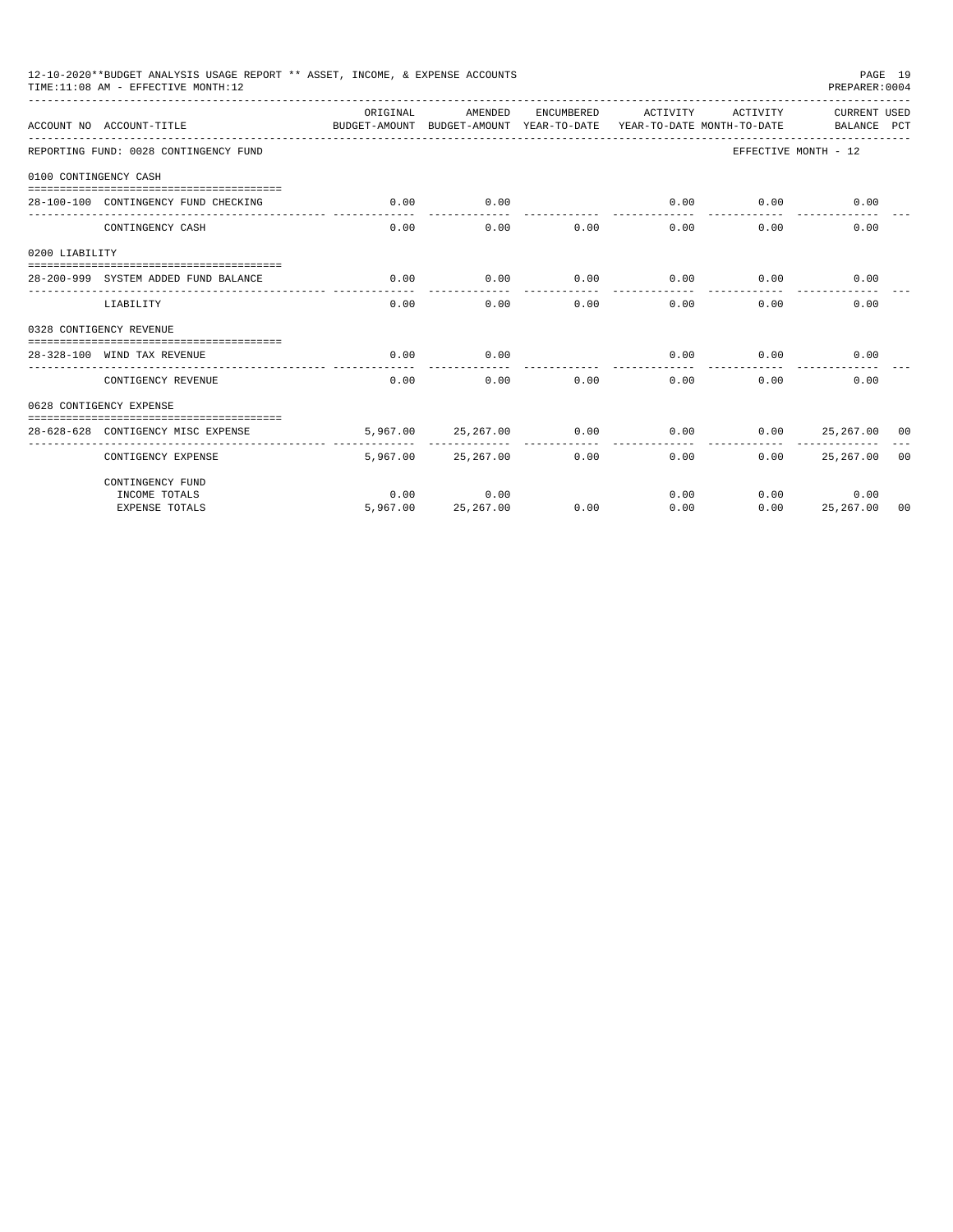|                       | 12-10-2020**BUDGET ANALYSIS USAGE REPORT ** ASSET, INCOME, & EXPENSE ACCOUNTS<br>TIME: 11:08 AM - EFFECTIVE MONTH: 12 |          |                             |             |                                                                                                                              |                        | PAGE 20<br>PREPARER:0004 |     |
|-----------------------|-----------------------------------------------------------------------------------------------------------------------|----------|-----------------------------|-------------|------------------------------------------------------------------------------------------------------------------------------|------------------------|--------------------------|-----|
|                       | ACCOUNT NO ACCOUNT-TITLE                                                                                              | ORIGINAL | AMENDED                     |             | ENCUMBERED ACTIVITY ACTIVITY CURRENT USED<br>BUDGET-AMOUNT BUDGET-AMOUNT YEAR-TO-DATE YEAR-TO-DATE MONTH-TO-DATE BALANCE PCT |                        |                          |     |
|                       | REPORTING FUND: 0029 COUNTY COURT REPORTER FUND                                                                       |          |                             |             |                                                                                                                              | EFFECTIVE MONTH - 12   |                          |     |
| 0100 CASH ACCOUNTS    |                                                                                                                       |          |                             |             |                                                                                                                              |                        |                          |     |
|                       |                                                                                                                       |          |                             |             |                                                                                                                              |                        |                          |     |
|                       | 29-100-100 COUNTY COURT REPORTER                                                                                      |          |                             |             |                                                                                                                              | $13.45 - 2.00 - 26.78$ |                          |     |
|                       | CASH ACCOUNTS                                                                                                         |          |                             |             |                                                                                                                              | $2.00 -$<br>$13.45-$   | 26.78                    |     |
|                       | 0200 SYSTEM ADDED DEPARTMENT                                                                                          |          |                             |             |                                                                                                                              |                        |                          |     |
|                       | 29-200-999 SYSTEM ADDED FUND BALANCE                                                                                  | 0.00     | 0.00                        | ----------- | $0.00$ $0.00$ $0.00$ $0.00$                                                                                                  | ------------           | 0.00                     |     |
|                       | SYSTEM ADDED DEPARTMENT                                                                                               |          | ------------<br>$0.00$ 0.00 |             | 0.00<br>0.00                                                                                                                 | 0.00                   | 0.00                     |     |
| 0390 REVENUE          |                                                                                                                       |          |                             |             |                                                                                                                              |                        |                          |     |
|                       | 29-390-390 COUNTY CLERK REPORTER FEES                                                                                 | 25.00    | 25.00                       |             |                                                                                                                              | 13.45 2.00 11.55 54    |                          |     |
|                       | REVENUE                                                                                                               | 25.00    | ---------                   | 25.00 0.00  | ------------<br>13.45                                                                                                        | 2.00                   | 11.55                    | 54  |
| 0690 EXPENSE ACCOUNTS |                                                                                                                       |          |                             |             |                                                                                                                              |                        |                          |     |
|                       | 29-690-395 COURT REPORTER EXPENSE                                                                                     | 0.00     | 0.00                        |             | $0.00$ $0.00$ $0.00$ $0.00$                                                                                                  |                        | 0.00                     |     |
|                       | <b>EXPENSE ACCOUNTS</b>                                                                                               | 0.00     |                             | 0.00        | 0.00<br>0.00                                                                                                                 | 0.00                   | 0.00                     |     |
|                       |                                                                                                                       |          |                             |             |                                                                                                                              |                        |                          |     |
|                       | COUNTY COURT REPORTER FUND                                                                                            |          |                             |             |                                                                                                                              |                        |                          |     |
|                       | INCOME TOTALS                                                                                                         | 25.00    | 25.00                       |             | 13.45                                                                                                                        |                        | 2.00 11.55               | -54 |
|                       | <b>EXPENSE TOTALS</b>                                                                                                 | 0.00     | 0.00                        | 0.00        | 0.00                                                                                                                         | 0.00                   | 0.00                     |     |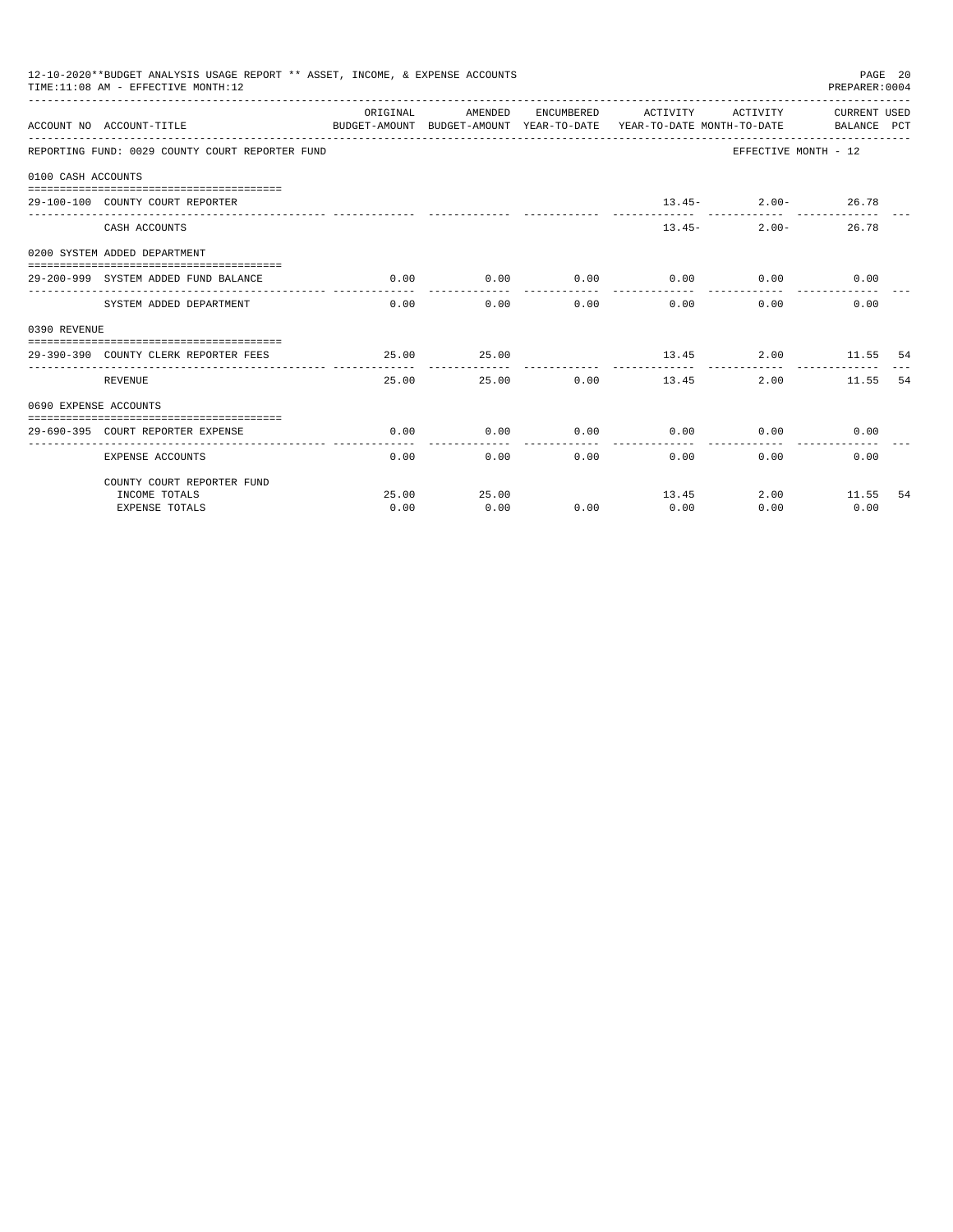|                       | 12-10-2020**BUDGET ANALYSIS USAGE REPORT ** ASSET, INCOME, & EXPENSE ACCOUNTS<br>TIME: 11:08 AM - EFFECTIVE MONTH: 12     |                |                |             |                     |                                            | PAGE 21<br>PREPARER:0004 |     |
|-----------------------|---------------------------------------------------------------------------------------------------------------------------|----------------|----------------|-------------|---------------------|--------------------------------------------|--------------------------|-----|
|                       | ACCOUNT NO ACCOUNT-TITLE CONTROL CONTROLLER TO BUDGET-AMOUNT BUDGET-AMOUNT YEAR-TO-DATE YEAR-TO-DATE MONTH-TO-DATE        | ORIGINAL       | AMENDED        |             | ENCUMBERED ACTIVITY |                                            | ACTIVITY CURRENT USED    |     |
|                       | REPORTING FUND: 0030 COURT RECORDS PRESERVATION FUND                                                                      |                |                |             |                     | EFFECTIVE MONTH - 12                       |                          |     |
| 0100 CASH ACCOUNTS    |                                                                                                                           |                |                |             |                     |                                            |                          |     |
|                       | 30-100-100 CFC: COURT RECORDS PRES FUND<br>30-100-230 DISTRICT CREDIT CARD ACCOUNT<br>30-100-231 COUNTY CLERK CREDIT CARD |                |                |             | 20.00<br>30.00      | 60.00   0.00   5,062.67<br>0.00<br>10.00   | 70.00<br>30.00           |     |
|                       | CASH ACCOUNTS                                                                                                             |                |                |             | 110.00              | _________________________________<br>10.00 | 5,162.67                 |     |
| 0330 REVENUE ACCOUNTS |                                                                                                                           |                |                |             |                     |                                            |                          |     |
|                       | 30-330-180 INTEREST EARNED<br>30-330-730 RECORDS PRESERVATION FEES                                                        | 0.00<br>500.00 | 0.00<br>500.00 |             | 60.00               | $0.00$ $0.00$ $0.00$<br>10.00              | 440.00 12                |     |
|                       | REVENUE ACCOUNTS                                                                                                          | 500.00         |                | 500.00 0.00 | 60.00               | 10.00                                      | 440.00                   | 12  |
| 0730 EXPENSE ACCOUNTS |                                                                                                                           |                |                |             |                     |                                            |                          |     |
|                       | 30-730-730 RECORDS PRES EXPENSES                                                                                          | 0.00           | 0.00           | 0.00        | $0.00$ 0.00         |                                            | 0.00                     |     |
|                       | <b>EXPENSE ACCOUNTS</b>                                                                                                   | 0.00           | 0.00           | 0.00        | 0.00                | 0.00                                       | 0.00                     |     |
|                       | COURT RECORDS PRESERVATION FUND                                                                                           |                |                |             |                     |                                            |                          |     |
|                       | INCOME TOTALS<br><b>EXPENSE TOTALS</b>                                                                                    | 500.00<br>0.00 | 500.00<br>0.00 | 0.00        | 0.00                | 60.00 10.00 440.00<br>0.00                 | 0.00                     | -12 |
|                       |                                                                                                                           |                |                |             |                     |                                            |                          |     |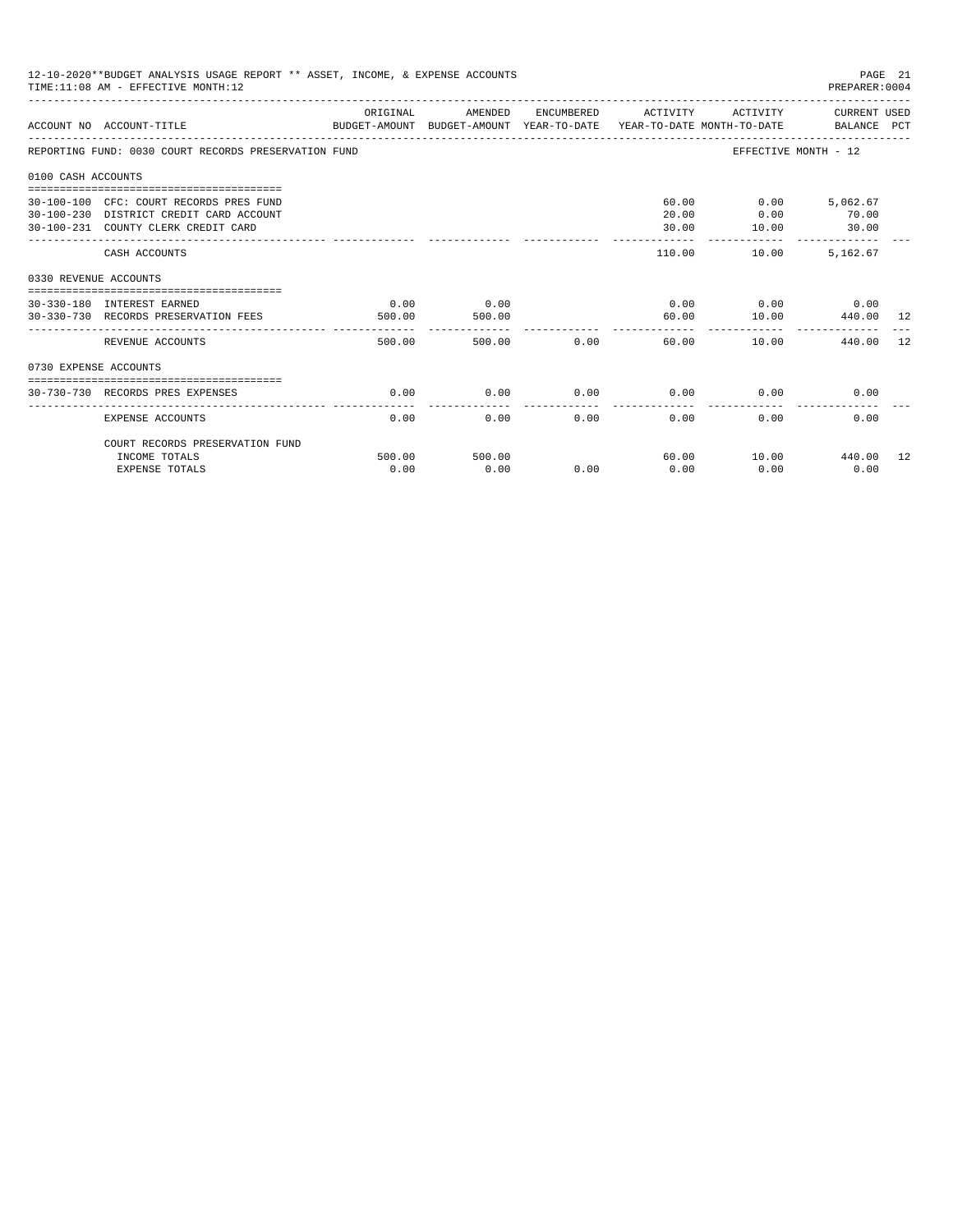|                       | 12-10-2020**BUDGET ANALYSIS USAGE REPORT ** ASSET, INCOME, & EXPENSE ACCOUNTS<br>TIME: 11:08 AM - EFFECTIVE MONTH: 12 |                                                                                             |                                |                       |              |                                           | PREPARER: 0004       | PAGE 22 |
|-----------------------|-----------------------------------------------------------------------------------------------------------------------|---------------------------------------------------------------------------------------------|--------------------------------|-----------------------|--------------|-------------------------------------------|----------------------|---------|
|                       | ACCOUNT NO ACCOUNT-TITLE                                                                                              | ORIGINAL<br>BUDGET-AMOUNT BUDGET-AMOUNT YEAR-TO-DATE YEAR-TO-DATE MONTH-TO-DATE BALANCE PCT | AMENDED                        |                       |              | ENCUMBERED ACTIVITY ACTIVITY CURRENT USED |                      |         |
|                       | REPORTING FUND: 0031 COUNTY JURY FUND                                                                                 |                                                                                             |                                |                       |              |                                           | EFFECTIVE MONTH - 12 |         |
| 0100 CASH ACCOUNTS    |                                                                                                                       |                                                                                             |                                |                       |              |                                           |                      |         |
|                       | 31-100-100 COUNTY CLERK JURY FEES                                                                                     |                                                                                             |                                |                       |              | 4.49 0.67                                 | 8.93                 |         |
|                       | CASH ACCOUNTS                                                                                                         |                                                                                             |                                |                       |              | 0.67<br>4.49                              | 8.93                 |         |
|                       | 0200 SYSTEM ADDED DEPARTMENT                                                                                          |                                                                                             |                                |                       |              |                                           |                      |         |
|                       | 31-200-999 SYSTEM ADDED FUND BALANCE                                                                                  | 0.00                                                                                        | 0.00                           | . _ _ _ _ _ _ _ _ _ _ | ------------ | $0.00$ $0.00$ $0.00$ $0.00$               | 0.00                 |         |
|                       | SYSTEM ADDED DEPARTMENT                                                                                               |                                                                                             | -------------<br>$0.00$ $0.00$ |                       | 0.00         | 0.00<br>$0.00 -$                          | 0.00                 |         |
| 0380 REVENUE ACCOUNTS |                                                                                                                       |                                                                                             |                                |                       |              |                                           |                      |         |
|                       | 31-380-380 COUNTY CLERK JURY FEES                                                                                     | 10.00                                                                                       | 10.00                          |                       |              | 4.49 0.67                                 | 5.51 45              |         |
|                       | REVENUE ACCOUNTS                                                                                                      | 10.00                                                                                       |                                | $10.00$ 0.00          | 4.49         |                                           | 5.51<br>0.67         | 45      |
| 0680 EXPENSE ACCOUNTS |                                                                                                                       |                                                                                             |                                |                       |              |                                           |                      |         |
|                       | 31-680-680 COUNTY PETIT JURY                                                                                          | 0.00                                                                                        | 0.00                           | 0.00                  |              | $0.00$ $0.00$                             | 0.00                 |         |
|                       | <b>EXPENSE ACCOUNTS</b>                                                                                               | 0.00                                                                                        |                                | 0.00                  | 0.00         | 0.00                                      | 0.00<br>0.00         |         |
|                       | COUNTY JURY FUND                                                                                                      |                                                                                             |                                |                       |              |                                           |                      |         |
|                       | INCOME TOTALS                                                                                                         | 10.00                                                                                       | 10.00                          |                       | 4.49         |                                           | 0.67<br>5.51         | 45      |
|                       | <b>EXPENSE TOTALS</b>                                                                                                 | 0.00                                                                                        | 0.00                           | 0.00                  | 0.00         | 0.00                                      | 0.00                 |         |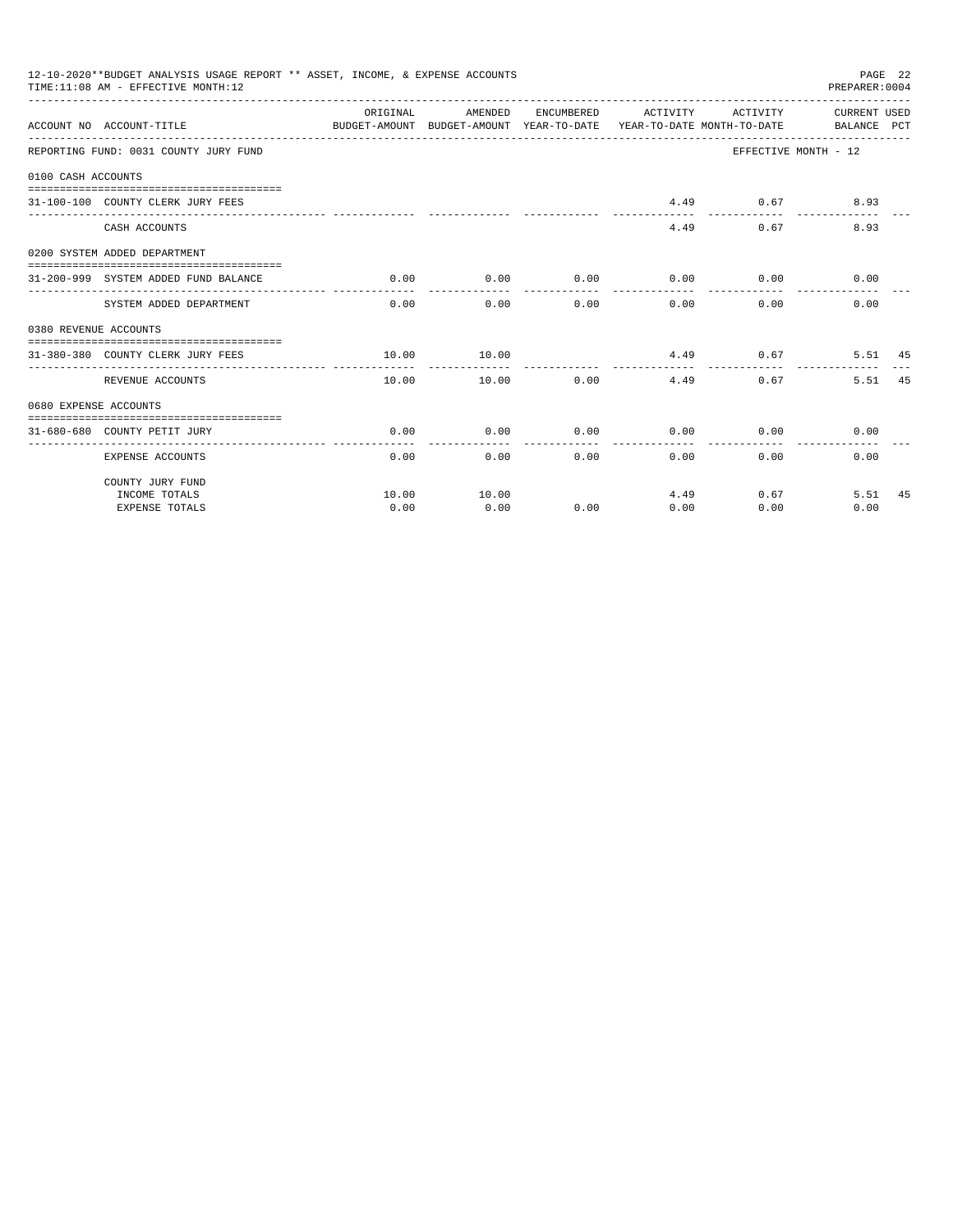|                       | 12-10-2020**BUDGET ANALYSIS USAGE REPORT ** ASSET, INCOME, & EXPENSE ACCOUNTS<br>TIME: 11:08 AM - EFFECTIVE MONTH: 12   |               |               |               |                     |                                           | PAGE 23<br>PREPARER: 0004   |
|-----------------------|-------------------------------------------------------------------------------------------------------------------------|---------------|---------------|---------------|---------------------|-------------------------------------------|-----------------------------|
|                       | BUDGET-AMOUNT BUDGET-AMOUNT YEAR-TO-DATE  YEAR-TO-DATE MONTH-TO-DATE     BALANCE PCT<br>ACCOUNT NO ACCOUNT-TITLE        | ORIGINAL      | AMENDED       |               | ENCUMBERED ACTIVITY |                                           | ACTIVITY CURRENT USED       |
|                       | REPORTING FUND: 0033 C&D COURT TECHNOLOGY FUND                                                                          |               |               |               |                     | EFFECTIVE MONTH - 12                      |                             |
| 0100 CASH ACCOUNTS    |                                                                                                                         |               |               |               |                     |                                           |                             |
|                       | 33-100-100 CFC: C&D COURT TECHNOLOGY FUND<br>33-100-230 DISTRICT CLERK CC ACCOUNT<br>33-100-231 COUNTY CLERK CC ACCOUNT |               |               |               | 0.00<br>0.00        | 20.77<br>0.00<br>0.00                     | 2.66 602.48<br>0.00<br>0.00 |
|                       | CASH ACCOUNTS                                                                                                           |               |               |               | 20.77               | 2.66                                      | 602.48                      |
| 0333 REVENUE ACCOUNTS |                                                                                                                         |               |               |               |                     |                                           |                             |
|                       | 33-333-180 INTEREST EARNED<br>33-333-733 C&D COURT TECH FEES                                                            | 0.00<br>50.00 | 0.00<br>50.00 |               |                     | $0.00$ $0.00$ $0.00$ $0.00$<br>20.77 2.66 | 29.23 42                    |
|                       | REVENUE ACCOUNTS                                                                                                        | 50.00         |               | 50.00 0.00    |                     | 20.77<br>2.66                             | 42<br>29.23                 |
| 0733 EXPENSE ACCOUNTS |                                                                                                                         |               |               |               |                     |                                           |                             |
|                       | 33-733-733 C&D COURT TECH EXPENSES                                                                                      | 50.00         | 50.00         |               |                     | $0.00$ $0.00$ $0.00$ $0.00$               | 50.00 00                    |
|                       | EXPENSE ACCOUNTS                                                                                                        | 50.00         |               | 50.00<br>0.00 | 0.00                | 0.00                                      | 0 <sub>0</sub><br>50.00     |
|                       | C&D COURT TECHNOLOGY FUND<br>INCOME TOTALS                                                                              | 50.00         | 50.00         |               |                     | 20.77                                     | 2.66<br>29.23<br>42         |
|                       | <b>EXPENSE TOTALS</b>                                                                                                   | 50.00         | 50.00         | 0.00          | 0.00                | 0.00                                      | 50.00<br>00                 |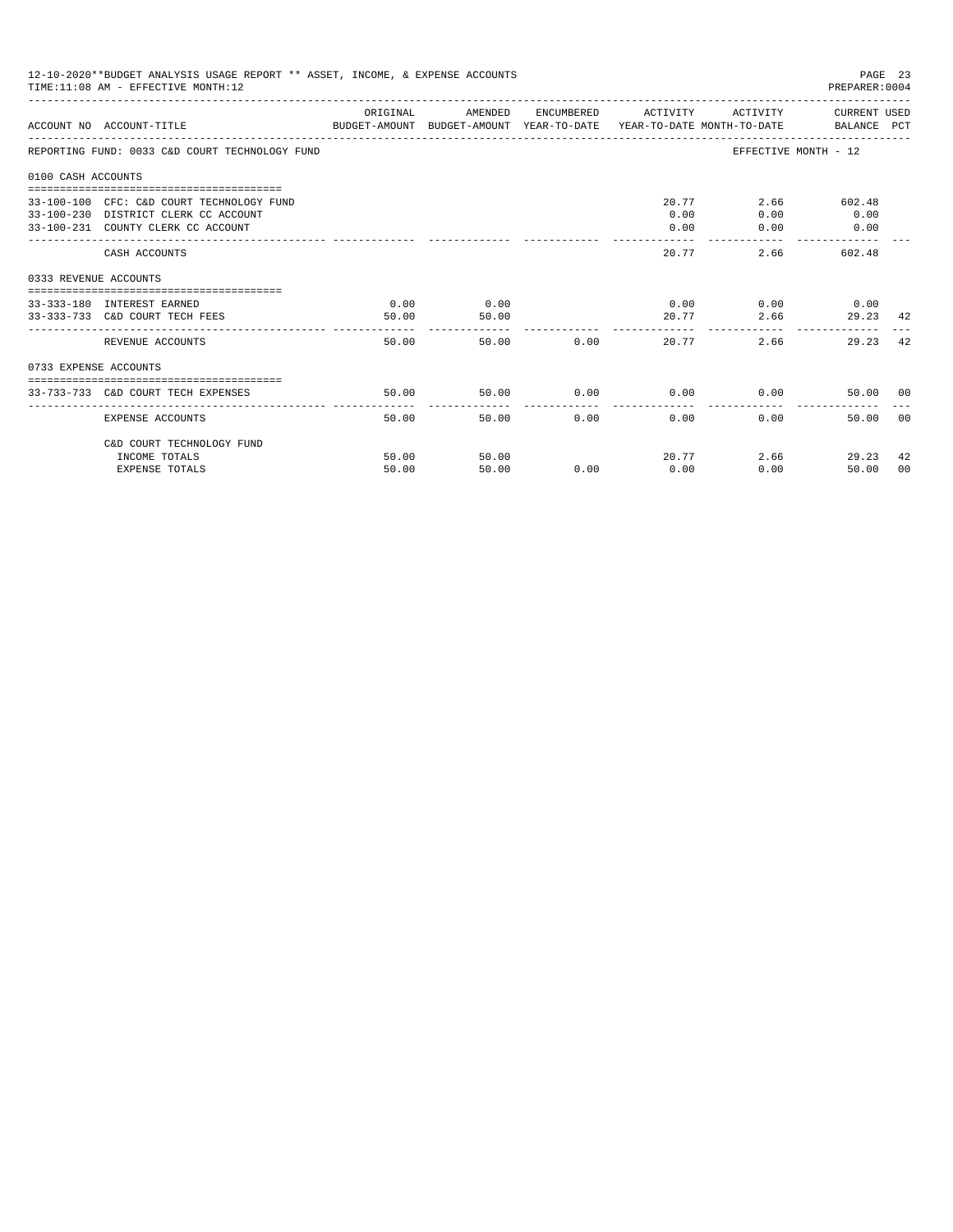|                       | 12-10-2020**BUDGET ANALYSIS USAGE REPORT ** ASSET, INCOME, & EXPENSE ACCOUNTS<br>TIME: 11:08 AM - EFFECTIVE MONTH: 12 |                      |                |      |                     |               | PAGE 24<br>PREPARER: 0004 |    |
|-----------------------|-----------------------------------------------------------------------------------------------------------------------|----------------------|----------------|------|---------------------|---------------|---------------------------|----|
|                       | ACCOUNT NO ACCOUNT-TITLE<br>BUDGET-AMOUNT BUDGET-AMOUNT YEAR-TO-DATE YEAR-TO-DATE MONTH-TO-DATE BALANCE PCT           | ORIGINAL             | AMENDED        |      | ENCUMBERED ACTIVITY |               | ACTIVITY CURRENT USED     |    |
|                       | REPORTING FUND: 0036 DISTRICT COURT RECORDS TECH FUND                                                                 |                      |                |      |                     |               | EFFECTIVE MONTH - 12      |    |
| 0100 CASH ACCOUNTS    |                                                                                                                       |                      |                |      |                     |               |                           |    |
|                       | 36-100-100 CFC: DIST COURT RECORDS TECH FUND<br>36-100-230 DISTRICT CLERK CC ACCOUNT                                  |                      |                |      | 30.00               | 50.00<br>0.00 | $0.00$ 4,461.71<br>30.00  |    |
|                       | CASH ACCOUNTS                                                                                                         |                      |                |      | 80.00               | 0.00          | 4,491.71                  |    |
| 0336 REVENUE ACCOUNTS |                                                                                                                       |                      |                |      |                     |               |                           |    |
|                       | 36-336-180 INTEREST EARNED<br>36-336-736 DIST COURT REC TECH FEES                                                     | 0.00<br>400.00       | 0.00<br>400.00 |      | 0.00<br>40.00       | 0.00          | $0.00$ 0.00<br>360.00 10  |    |
|                       | ------------------------<br>REVENUE ACCOUNTS                                                                          | ----------<br>400.00 | 400.00         | 0.00 | 40.00               |               | 360.00<br>0.00            | 10 |
| 0736 EXPENSE ACCOUNTS |                                                                                                                       |                      |                |      |                     |               |                           |    |
|                       | 36-736-736 DIST COURT REC TECH EXPENSES                                                                               | 0.00                 | 0.00           | 0.00 | 0.00                |               | 0.00<br>0.00              |    |
|                       | EXPENSE ACCOUNTS                                                                                                      | 0.00                 | 0.00           | 0.00 | 0.00                | 0.00          | 0.00                      |    |
|                       | DISTRICT COURT RECORDS TECH FUND                                                                                      |                      |                |      |                     |               |                           |    |
|                       | INCOME TOTALS<br><b>EXPENSE TOTALS</b>                                                                                | 400.00<br>0.00       | 400.00<br>0.00 | 0.00 | 40.00<br>0.00       | 0.00          | $0.00$ 360.00 10<br>0.00  |    |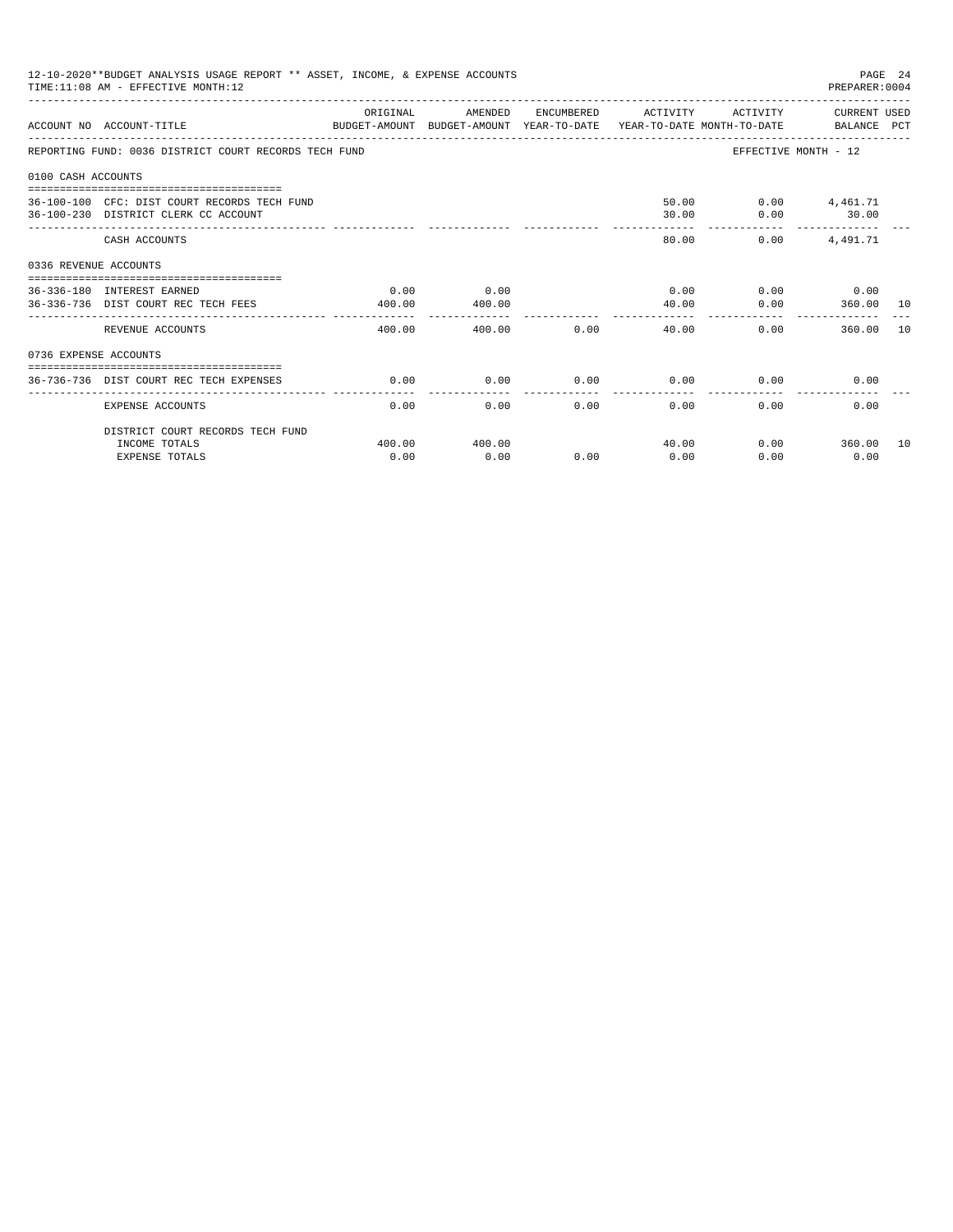|                    | 12-10-2020**BUDGET ANALYSIS USAGE REPORT ** ASSET, INCOME, & EXPENSE ACCOUNTS<br>TIME: 11:08 AM - EFFECTIVE MONTH: 12 |           |                        |            |                      |          | PREPARER: 0004                                                                                   | PAGE 25 |
|--------------------|-----------------------------------------------------------------------------------------------------------------------|-----------|------------------------|------------|----------------------|----------|--------------------------------------------------------------------------------------------------|---------|
|                    | ACCOUNT NO ACCOUNT-TITLE<br>BUDGET-AMOUNT BUDGET-AMOUNT YEAR-TO-DATE YEAR-TO-DATE MONTH-TO-DATE BALANCE PCT           | OR TGTNAL | AMENDED                | ENCUMBERED | ACTIVITY             | ACTIVITY | CURRENT USED                                                                                     |         |
|                    | REPORTING FUND: 0039 COMMISSARY PROFIT ACCOUNT                                                                        |           |                        |            |                      |          | EFFECTIVE MONTH - 12                                                                             |         |
| 0100 CASH ACCOUNTS |                                                                                                                       |           |                        |            |                      |          |                                                                                                  |         |
|                    | 39-100-170 COMMISSARY CHECKING                                                                                        |           |                        |            | 0.76                 |          |                                                                                                  |         |
|                    | CASH ACCOUNTS                                                                                                         |           |                        |            | 0.76                 | 0.00     | 3,297.00                                                                                         |         |
|                    | 0300 COMMISSARY REVENUE ACCOUNT                                                                                       |           |                        |            |                      |          |                                                                                                  |         |
|                    | 39-300-110 REVENUE COMMISSARY                                                                                         | 700.00    | 700.00                 |            | 0.00                 |          |                                                                                                  |         |
|                    | 39-300-120 INTEREST EARNED                                                                                            | 22.00     | 22.00<br>------------- |            | 0.76<br>------------ | 0.00     | $0.00$ 3,297.00<br>$0.00$ 700.00 00<br>21.24 03<br>________________________________<br>721.24 00 |         |
|                    | COMMISSARY REVENUE ACCOUNT                                                                                            | 722.00    | 722.00                 | 0.00       | 0.76                 | 0.00     |                                                                                                  |         |
|                    | 0400 COMMISSARY EXPENSE                                                                                               |           |                        |            |                      |          |                                                                                                  |         |
| 39-400-110 EXPENSE |                                                                                                                       | 0.00      | 0.00                   | 0.00       | 0.00                 | 0.00     | 0.00                                                                                             |         |
|                    | COMMISSARY EXPENSE                                                                                                    | 0.00      | 0.00                   | 0.00       | -------<br>0.00      | 0.00     | 0.00                                                                                             |         |
|                    | COMMISSARY PROFIT ACCOUNT                                                                                             |           |                        |            |                      |          |                                                                                                  |         |
|                    | INCOME TOTALS                                                                                                         | 722.00    | 722.00                 |            | 0.76                 |          | $0.00$ $721.24$ 00                                                                               |         |
|                    | <b>EXPENSE TOTALS</b>                                                                                                 | 0.00      | 0.00                   | 0.00       | 0.00                 | 0.00     | 0.00                                                                                             |         |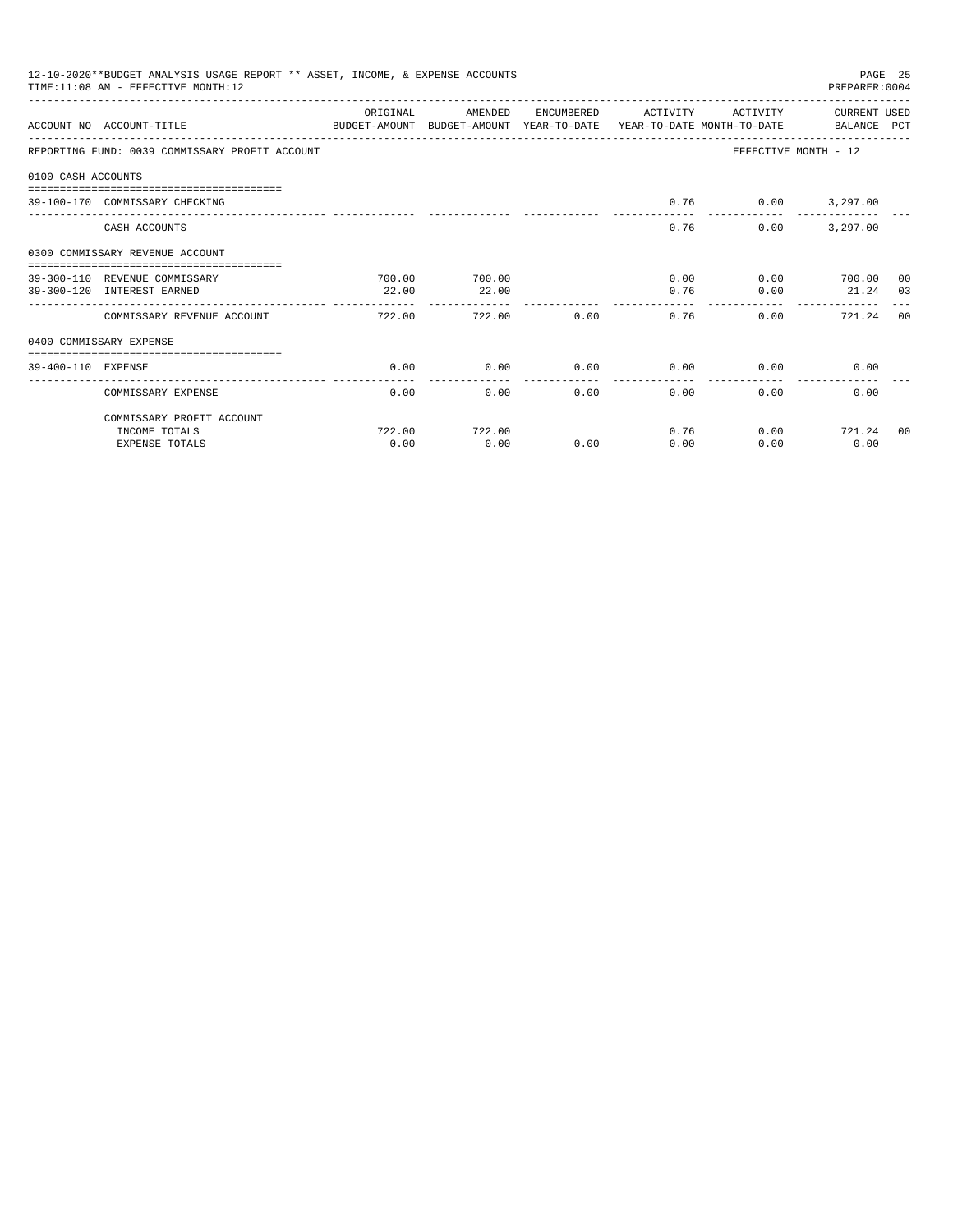| 12-10-2020**BUDGET ANALYSIS USAGE REPORT ** ASSET, INCOME, & EXPENSE ACCOUNTS<br>PAGE 26<br>TIME: 11:08 AM - EFFECTIVE MONTH: 12<br>PREPARER: 0004<br>ORIGINAL<br>AMENDED<br>ENCUMBERED ACTIVITY<br>ACTIVITY<br>CURRENT USED<br>ACCOUNT NO ACCOUNT-TITLE<br>BUDGET-AMOUNT BUDGET-AMOUNT YEAR-TO-DATE YEAR-TO-DATE MONTH-TO-DATE BALANCE PCT<br>REPORTING FUND: 0040 ELECTION SERVICE CONTRACT FUND<br>EFFECTIVE MONTH - 12<br>0100 CASH ACCOUNTS<br>861.77 0.00 1,944.10<br>40-100-100 CFC: ELECTION SERVICES CONT FUND<br>861.77<br>$0.00$ 1,944.10<br>CASH ACCOUNTS<br>0340 REVENUE ACCOUNTS<br>0.00<br>$0.00$ $0.00$ $0.00$<br>0.00<br>40-340-180 INTEREST EARNED<br>$0.00$ 400.00 00<br>40-340-740 ELECTION SERVICE REVENUES<br>400.00<br>0.00<br>400.00<br>0.00<br>0.00<br>REVENUE ACCOUNTS<br>400.00<br>400.00<br>0.00<br>400.00<br>- 00<br>0740 EXPENSE ACCOUNTS<br>$1.400.00$ $1.400.00$ $0.00$ $391.36$ $0.00$ $1.008.64$ $28$<br>40-740-740 ELECTION SERVICE EXPENSES<br>-------------<br>------------ |          |                   |      |        |        |                 |    |
|------------------------------------------------------------------------------------------------------------------------------------------------------------------------------------------------------------------------------------------------------------------------------------------------------------------------------------------------------------------------------------------------------------------------------------------------------------------------------------------------------------------------------------------------------------------------------------------------------------------------------------------------------------------------------------------------------------------------------------------------------------------------------------------------------------------------------------------------------------------------------------------------------------------------------------------------------------------------------------------------------------------|----------|-------------------|------|--------|--------|-----------------|----|
|                                                                                                                                                                                                                                                                                                                                                                                                                                                                                                                                                                                                                                                                                                                                                                                                                                                                                                                                                                                                                  |          |                   |      |        |        |                 |    |
|                                                                                                                                                                                                                                                                                                                                                                                                                                                                                                                                                                                                                                                                                                                                                                                                                                                                                                                                                                                                                  |          |                   |      |        |        |                 |    |
|                                                                                                                                                                                                                                                                                                                                                                                                                                                                                                                                                                                                                                                                                                                                                                                                                                                                                                                                                                                                                  |          |                   |      |        |        |                 |    |
|                                                                                                                                                                                                                                                                                                                                                                                                                                                                                                                                                                                                                                                                                                                                                                                                                                                                                                                                                                                                                  |          |                   |      |        |        |                 |    |
|                                                                                                                                                                                                                                                                                                                                                                                                                                                                                                                                                                                                                                                                                                                                                                                                                                                                                                                                                                                                                  |          |                   |      |        |        |                 |    |
|                                                                                                                                                                                                                                                                                                                                                                                                                                                                                                                                                                                                                                                                                                                                                                                                                                                                                                                                                                                                                  |          |                   |      |        |        |                 |    |
|                                                                                                                                                                                                                                                                                                                                                                                                                                                                                                                                                                                                                                                                                                                                                                                                                                                                                                                                                                                                                  |          |                   |      |        |        |                 |    |
|                                                                                                                                                                                                                                                                                                                                                                                                                                                                                                                                                                                                                                                                                                                                                                                                                                                                                                                                                                                                                  |          |                   |      |        |        |                 |    |
|                                                                                                                                                                                                                                                                                                                                                                                                                                                                                                                                                                                                                                                                                                                                                                                                                                                                                                                                                                                                                  |          |                   |      |        |        |                 |    |
|                                                                                                                                                                                                                                                                                                                                                                                                                                                                                                                                                                                                                                                                                                                                                                                                                                                                                                                                                                                                                  |          |                   |      |        |        |                 |    |
|                                                                                                                                                                                                                                                                                                                                                                                                                                                                                                                                                                                                                                                                                                                                                                                                                                                                                                                                                                                                                  |          |                   |      |        |        |                 |    |
| EXPENSE ACCOUNTS                                                                                                                                                                                                                                                                                                                                                                                                                                                                                                                                                                                                                                                                                                                                                                                                                                                                                                                                                                                                 |          | 1,400.00 1,400.00 | 0.00 |        | 391.36 | $0.00$ 1,008.64 | 28 |
| ELECTION SERVICE CONTRACT FUND                                                                                                                                                                                                                                                                                                                                                                                                                                                                                                                                                                                                                                                                                                                                                                                                                                                                                                                                                                                   |          |                   |      |        |        |                 |    |
| INCOME TOTALS                                                                                                                                                                                                                                                                                                                                                                                                                                                                                                                                                                                                                                                                                                                                                                                                                                                                                                                                                                                                    |          | 400.00 400.00     |      |        | 0.00   | $0.00$ 400.00   | 00 |
| <b>EXPENSE TOTALS</b>                                                                                                                                                                                                                                                                                                                                                                                                                                                                                                                                                                                                                                                                                                                                                                                                                                                                                                                                                                                            | 1,400.00 | 1,400.00          | 0.00 | 391.36 | 0.00   | 1,008.64        | 28 |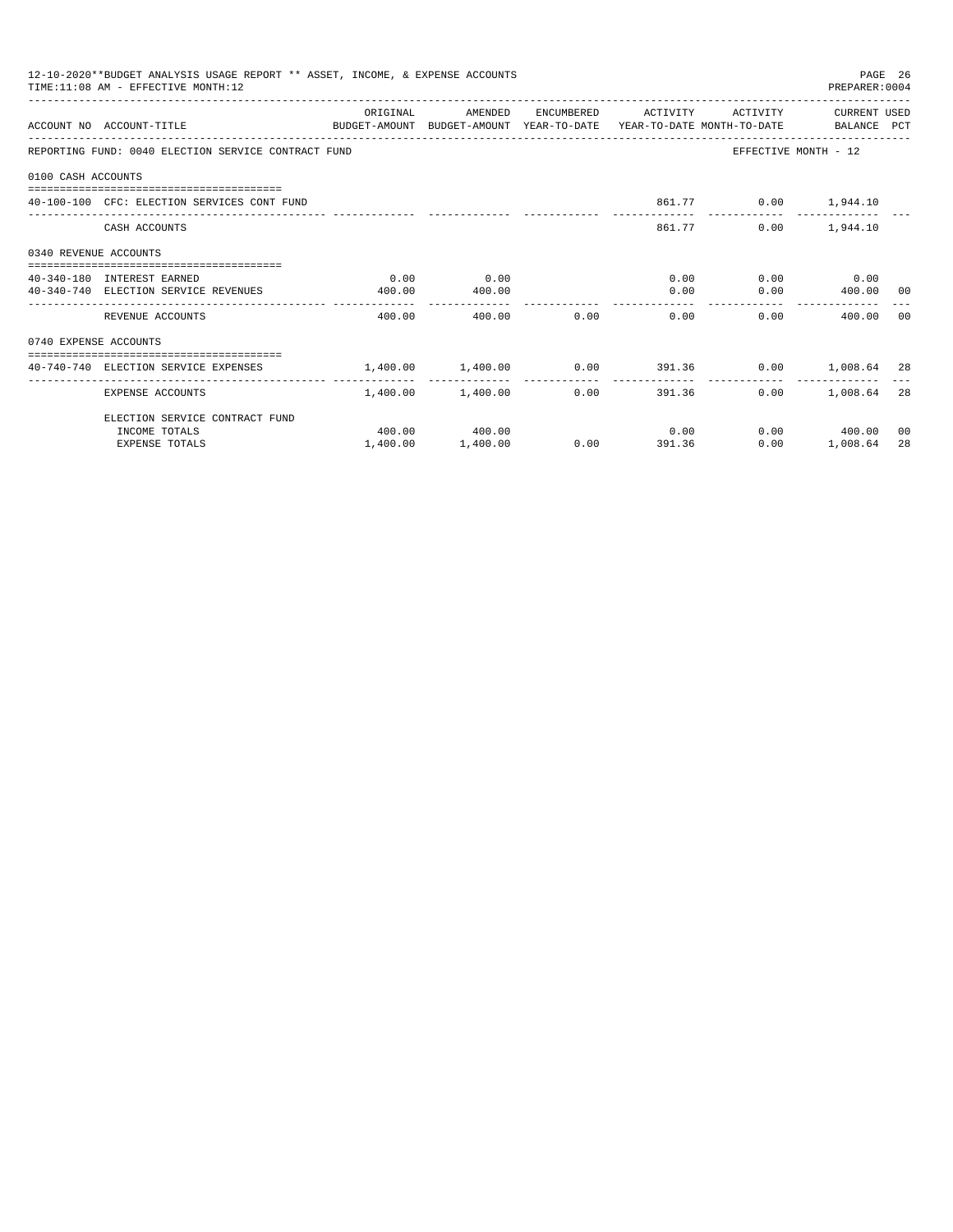|                       | 12-10-2020**BUDGET ANALYSIS USAGE REPORT ** ASSET, INCOME, & EXPENSE ACCOUNTS<br>TIME:11:08 AM - EFFECTIVE MONTH:12 |           |                      |            |                                                                                 |                                                                        | PAGE 27<br>PREPARER: 0004   |     |
|-----------------------|---------------------------------------------------------------------------------------------------------------------|-----------|----------------------|------------|---------------------------------------------------------------------------------|------------------------------------------------------------------------|-----------------------------|-----|
|                       | ACCOUNT NO ACCOUNT-TITLE                                                                                            | ORIGINAL  | AMENDED              | ENCUMBERED | ACTIVITY<br>BUDGET-AMOUNT BUDGET-AMOUNT YEAR-TO-DATE YEAR-TO-DATE MONTH-TO-DATE | ACTIVITY                                                               | CURRENT USED<br>BALANCE PCT |     |
|                       | REPORTING FUND: 0050 COUNTY CLERK ARCHIVES FUND                                                                     |           |                      |            |                                                                                 | EFFECTIVE MONTH - 12                                                   |                             |     |
| 0100 CASH ACCOUNTS    |                                                                                                                     |           |                      |            |                                                                                 |                                                                        |                             |     |
|                       | 50-100-100 CFC: COUNTY CLERK ARCHIVES FUND<br>50-100-231 COUNTY CLERK CC ACCOUNT                                    |           |                      |            | --------------                                                                  | 1,553.03 186.65 70,283.06<br>110.00    10.00    110.00<br>____________ | -------------               |     |
|                       | CASH ACCOUNTS                                                                                                       |           |                      |            | 1,663.03                                                                        |                                                                        | 196.65 70,393.06            |     |
| 0350 REVENUE ACCOUNTS |                                                                                                                     |           |                      |            |                                                                                 |                                                                        |                             |     |
|                       | 50-350-180 INTEREST EARNED                                                                                          | 0.00      | 0.00                 |            |                                                                                 | $0.00$ $0.00$ $0.00$ $0.00$                                            |                             |     |
|                       | 50-350-750 COUNTY CLERK ARCHIVE FEES 15,000.00                                                                      |           | 15,000.00            |            |                                                                                 | $4,550.00$ $770.00$ $10,450.00$ $30$                                   |                             |     |
|                       | REVENUE ACCOUNTS                                                                                                    |           | ______________       |            | $15,000.00$ $15,000.00$ $0.00$ $4,550.00$ $770.00$ $10,450.00$                  | _______________________________                                        |                             | 30  |
| 0750 EXPENSE ACCOUNTS |                                                                                                                     |           |                      |            |                                                                                 |                                                                        |                             |     |
| $50 - 750 - 110$      |                                                                                                                     |           | 25,000.00 25,000.00  | 0.00       |                                                                                 |                                                                        |                             | -11 |
| $50 - 750 - 200$      | COUNTY CLERK ADMIN ASSISTANT<br>FICA EXPENSE                                                                        | 2,800.00  | 2,800.00             | 0.00       | 2,783.88 673.88 22,216.12<br>213.00                                             | 51.56                                                                  | 2,587.00                    | 08  |
| $50 - 750 - 202$      | TCDRS GROUP TERM LIFE                                                                                               | 0.00      | 0.00                 | 0.00       | 19.22                                                                           | 4.65                                                                   | $19.22 -$                   |     |
|                       | 50-750-205 RETIREMENT EXPENSE                                                                                       | 2,800.00  | 2,800.00             | 0.00       | 229.11                                                                          |                                                                        | 55.46 2,570.89              | 08  |
| $50 - 750 - 750$      | COUNTY CLERK ARCHIVE EXPENSES                                                                                       | 0.00      | 0.00                 | 0.00       | 0.00                                                                            | 0.00                                                                   | 0.00                        |     |
|                       | <b>EXPENSE ACCOUNTS</b>                                                                                             | 30,600.00 | 30,600.00            | 0.00       | 3, 245. 21                                                                      | 785.55                                                                 | 27,354.79                   | -11 |
|                       | COUNTY CLERK ARCHIVES FUND                                                                                          |           |                      |            |                                                                                 |                                                                        |                             |     |
|                       | INCOME TOTALS                                                                                                       |           | 15,000.00  15,000.00 |            |                                                                                 | 4,550.00 770.00 10,450.00                                              |                             | 30  |
|                       | <b>EXPENSE TOTALS</b>                                                                                               | 30,600.00 | 30,600.00            | 0.00       | 3,245.21                                                                        | 785.55                                                                 | 27,354.79                   | 11  |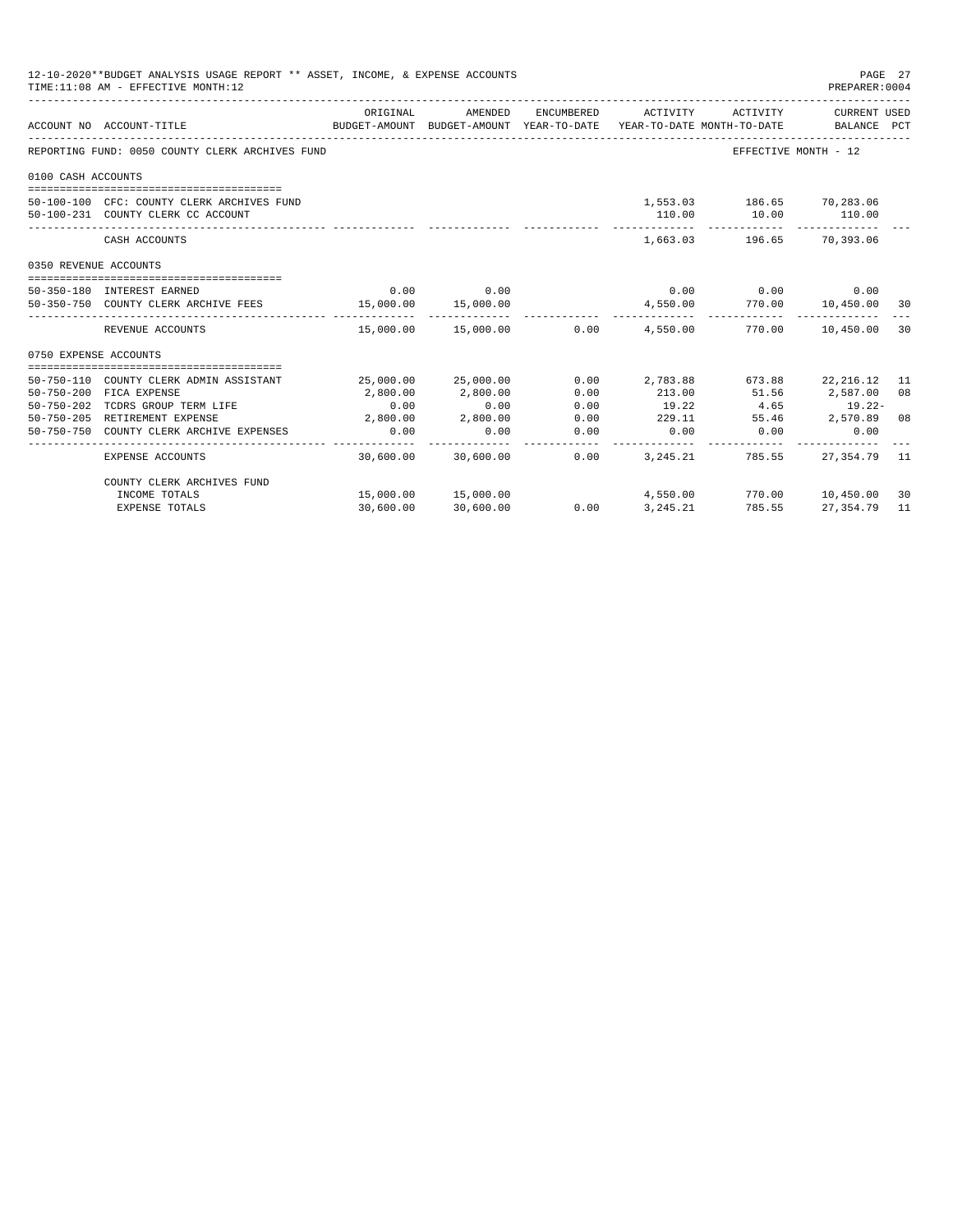|                       | 12-10-2020**BUDGET ANALYSIS USAGE REPORT ** ASSET, INCOME, & EXPENSE ACCOUNTS<br>TIME: 11:08 AM - EFFECTIVE MONTH: 12 |          |         |               |       |       |                                                                                                                                                                                                                                                                                                                                                              |  |
|-----------------------|-----------------------------------------------------------------------------------------------------------------------|----------|---------|---------------|-------|-------|--------------------------------------------------------------------------------------------------------------------------------------------------------------------------------------------------------------------------------------------------------------------------------------------------------------------------------------------------------------|--|
|                       | ACCOUNT NO ACCOUNT-TITLE COMPUTER ANOUNT BUDGET-AMOUNT HEAR-TO-DATE YEAR-TO-DATE MONTH-TO-DATE BALANCE PCT            | ORIGINAL | AMENDED |               |       |       |                                                                                                                                                                                                                                                                                                                                                              |  |
|                       | REPORTING FUND: 0053 JUDICIAL TRAINING FUND                                                                           |          |         |               |       |       |                                                                                                                                                                                                                                                                                                                                                              |  |
| 0100 CASH ACCOUNTS    |                                                                                                                       |          |         |               |       |       |                                                                                                                                                                                                                                                                                                                                                              |  |
|                       |                                                                                                                       |          |         |               |       |       |                                                                                                                                                                                                                                                                                                                                                              |  |
|                       | 53-100-100 JUDICIAL TRAINING FUND                                                                                     |          |         |               |       |       |                                                                                                                                                                                                                                                                                                                                                              |  |
|                       | 53-100-231 COUNTY CLERK CC ACCOUNT                                                                                    |          |         |               | 15.00 |       | PAGE 28<br>PREPARER: 0004<br>ENCUMBERED ACTIVITY ACTIVITY CURRENT USED<br>EFFECTIVE MONTH - 12<br>10.00   0.00   911.01<br>5.00<br>15.00<br>5.00<br>926.01<br>$0.00$ $0.00$ $0.00$ $0.00$<br>5.00<br>40.00 27<br>5.00<br>2.7<br>40.00<br>$0.00$ $0.00$ $0.00$ $0.00$<br>55.00 00<br>$0.00 -$<br>55.00<br>- 0.0<br>5.00<br>40.00<br>27<br>0.00<br>55.00<br>00 |  |
|                       | CASH ACCOUNTS                                                                                                         |          |         |               |       | 25.00 |                                                                                                                                                                                                                                                                                                                                                              |  |
| 0353 REVENUE ACCOUNTS |                                                                                                                       |          |         |               |       |       |                                                                                                                                                                                                                                                                                                                                                              |  |
|                       | 53-353-180 INTEREST EARNED                                                                                            | 0.00     | 0.00    |               |       |       |                                                                                                                                                                                                                                                                                                                                                              |  |
|                       | 53-353-753 JUDICIAL TRAINING FEES                                                                                     | 55.00    | 55.00   |               | 15.00 |       |                                                                                                                                                                                                                                                                                                                                                              |  |
|                       |                                                                                                                       | -------  |         |               |       |       |                                                                                                                                                                                                                                                                                                                                                              |  |
|                       | REVENUE ACCOUNTS                                                                                                      | 55.00    |         | 55.00         | 0.00  | 15.00 |                                                                                                                                                                                                                                                                                                                                                              |  |
| 0753 EXPENSE ACCOUNTS |                                                                                                                       |          |         |               |       |       |                                                                                                                                                                                                                                                                                                                                                              |  |
|                       |                                                                                                                       |          |         |               |       |       |                                                                                                                                                                                                                                                                                                                                                              |  |
|                       | 53-753-753 JUDICIAL TRAINING EXPENSES                                                                                 | 55.00    | 55.00   |               |       |       |                                                                                                                                                                                                                                                                                                                                                              |  |
|                       | EXPENSE ACCOUNTS                                                                                                      | 55.00    |         | 0.00<br>55.00 | 0.00  |       |                                                                                                                                                                                                                                                                                                                                                              |  |
|                       | JUDICIAL TRAINING FUND                                                                                                |          |         |               |       |       |                                                                                                                                                                                                                                                                                                                                                              |  |
|                       | INCOME TOTALS                                                                                                         | 55.00    | 55.00   |               | 15.00 |       |                                                                                                                                                                                                                                                                                                                                                              |  |
|                       | <b>EXPENSE TOTALS</b>                                                                                                 | 55.00    | 55.00   | 0.00          | 0.00  |       |                                                                                                                                                                                                                                                                                                                                                              |  |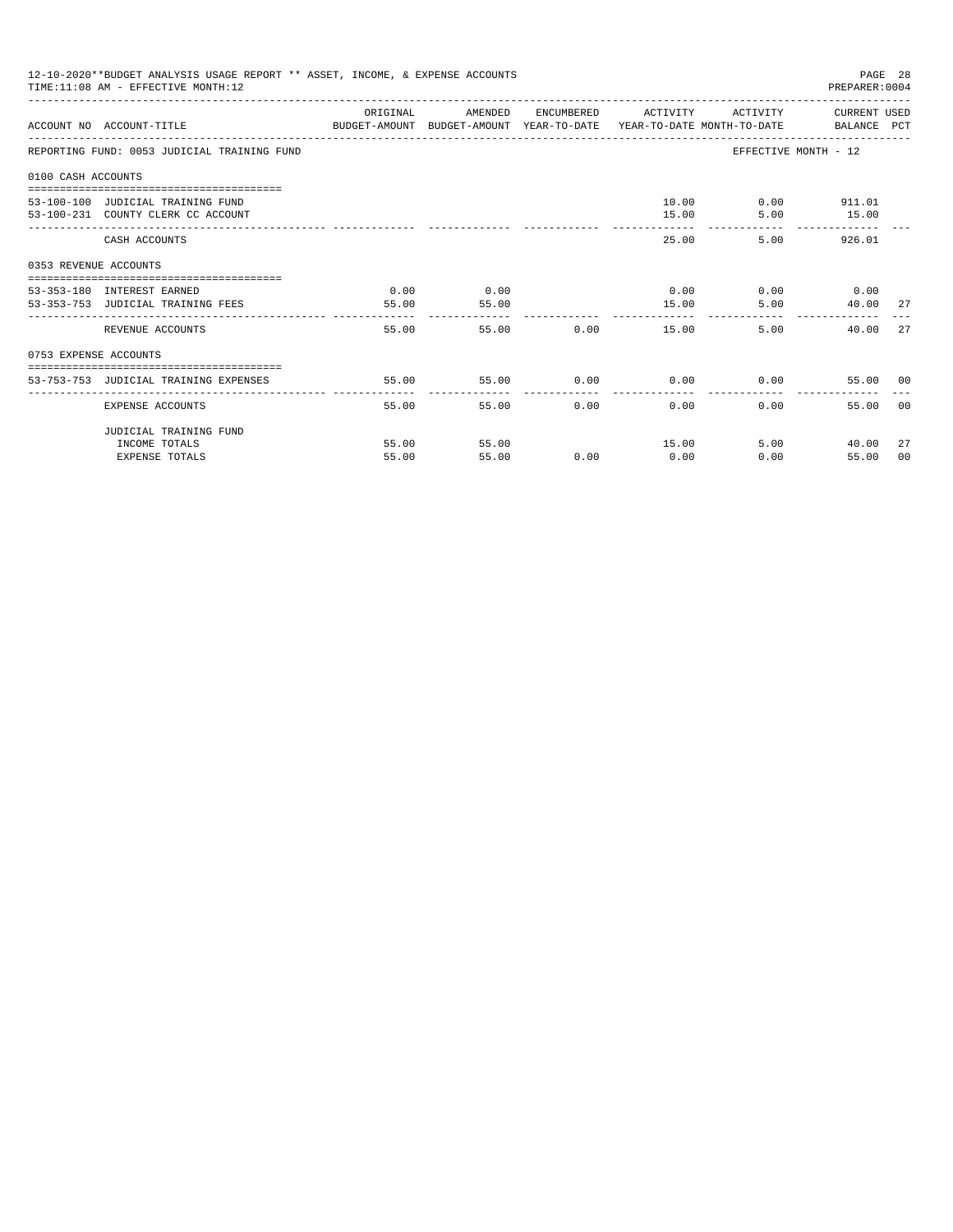|                       | 12-10-2020**BUDGET ANALYSIS USAGE REPORT ** ASSET, INCOME, & EXPENSE ACCOUNTS<br>PAGE 29<br>TIME:11:08 AM - EFFECTIVE MONTH:12<br>PREPARER: 0004 |           |                                                                                |             |                      |                           |                                                                                                                                                                                                                                                                                                                                                                                                                                                                                                                                                                                                                              |    |  |
|-----------------------|--------------------------------------------------------------------------------------------------------------------------------------------------|-----------|--------------------------------------------------------------------------------|-------------|----------------------|---------------------------|------------------------------------------------------------------------------------------------------------------------------------------------------------------------------------------------------------------------------------------------------------------------------------------------------------------------------------------------------------------------------------------------------------------------------------------------------------------------------------------------------------------------------------------------------------------------------------------------------------------------------|----|--|
|                       | ACCOUNT NO ACCOUNT-TITLE<br>--------------------------------------                                                                               | ORIGINAL  | AMENDED<br>BUDGET-AMOUNT BUDGET-AMOUNT YEAR-TO-DATE YEAR-TO-DATE MONTH-TO-DATE | ENCUMBERED  | ACTIVITY             |                           |                                                                                                                                                                                                                                                                                                                                                                                                                                                                                                                                                                                                                              |    |  |
|                       | REPORTING FUND: 0056 COUNTY CLERK PRESERVATION FUND                                                                                              |           |                                                                                |             |                      |                           |                                                                                                                                                                                                                                                                                                                                                                                                                                                                                                                                                                                                                              |    |  |
| 0100 CASH ACCOUNTS    |                                                                                                                                                  |           |                                                                                |             |                      |                           |                                                                                                                                                                                                                                                                                                                                                                                                                                                                                                                                                                                                                              |    |  |
|                       |                                                                                                                                                  |           |                                                                                |             |                      |                           |                                                                                                                                                                                                                                                                                                                                                                                                                                                                                                                                                                                                                              |    |  |
|                       | 56-100-100 CFC: COUNTY CLERK PRESERVATION                                                                                                        |           |                                                                                |             |                      |                           |                                                                                                                                                                                                                                                                                                                                                                                                                                                                                                                                                                                                                              |    |  |
|                       | 56-100-231 COUNTY CLERK CC ACCOUNT                                                                                                               |           |                                                                                |             | 95.00<br>----------- |                           |                                                                                                                                                                                                                                                                                                                                                                                                                                                                                                                                                                                                                              |    |  |
|                       | CASH ACCOUNTS                                                                                                                                    |           |                                                                                |             |                      |                           |                                                                                                                                                                                                                                                                                                                                                                                                                                                                                                                                                                                                                              |    |  |
| 0356 REVENUE ACCOUNTS |                                                                                                                                                  |           |                                                                                |             |                      |                           |                                                                                                                                                                                                                                                                                                                                                                                                                                                                                                                                                                                                                              |    |  |
|                       |                                                                                                                                                  |           |                                                                                |             |                      |                           |                                                                                                                                                                                                                                                                                                                                                                                                                                                                                                                                                                                                                              |    |  |
|                       | 56-356-180 INTEREST EARNED                                                                                                                       | 0.00      | 0.00                                                                           |             |                      |                           |                                                                                                                                                                                                                                                                                                                                                                                                                                                                                                                                                                                                                              |    |  |
|                       | 56-356-756 COUNTY CLERK PRESERVATION FEES 18,000.00 18,000.00                                                                                    |           |                                                                                |             |                      |                           |                                                                                                                                                                                                                                                                                                                                                                                                                                                                                                                                                                                                                              |    |  |
|                       | 56-356-757 PRESERVATION VS HB 1744                                                                                                               | 222.00    | 222.00                                                                         |             | ----------           |                           | ACTIVITY<br>CURRENT USED<br>BALANCE PCT<br>EFFECTIVE MONTH - 12<br>2,587.86 779.66 28,994.64<br>1.00<br>95.00<br>2,682.86 780.66 29,089.64<br>$\begin{array}{cccc} & 0.00 & & 0.00 & & 0.00 \\ 4,698.79 & & 776.66 & & 13,301.21 \\ & 35.00 & & 4.00 & & 187.00 \end{array}$<br>26<br>187.00 16<br>_______________________________<br>$18,222.00$ $18,222.00$ $0.00$ $4,733.79$ $780.66$ $13,488.21$<br>-26<br>$0.00$ 15,000.00<br>0 <sub>0</sub><br>0.00<br>500.00<br>0 <sup>0</sup><br>0 <sup>0</sup><br>0.00<br>500.00<br>0.00<br>2,077.93-<br>5,000.00<br>0.00<br>0 <sup>0</sup><br>0.00<br>0.00<br>0.00<br>18,922.07 10 |    |  |
|                       | REVENUE ACCOUNTS                                                                                                                                 |           |                                                                                |             |                      |                           |                                                                                                                                                                                                                                                                                                                                                                                                                                                                                                                                                                                                                              |    |  |
| 0756 EXPENSE ACCOUNTS |                                                                                                                                                  |           |                                                                                |             |                      |                           |                                                                                                                                                                                                                                                                                                                                                                                                                                                                                                                                                                                                                              |    |  |
|                       |                                                                                                                                                  |           |                                                                                |             |                      |                           |                                                                                                                                                                                                                                                                                                                                                                                                                                                                                                                                                                                                                              |    |  |
|                       | 56-756-110 COUNTY CLERK ADMIN ASSISTANT                                                                                                          |           | 15,000.00 15,000.00                                                            | 0.00        | 0.00                 |                           |                                                                                                                                                                                                                                                                                                                                                                                                                                                                                                                                                                                                                              |    |  |
|                       | 56-756-200 FICA EXPENSE                                                                                                                          | 500.00    | 500.00                                                                         | 0.00        | 0.00                 |                           |                                                                                                                                                                                                                                                                                                                                                                                                                                                                                                                                                                                                                              |    |  |
|                       | 56-756-205 RETIREMENT EXPENSE                                                                                                                    | 500.00    | 500.00                                                                         | 0.00        | 0.00                 |                           |                                                                                                                                                                                                                                                                                                                                                                                                                                                                                                                                                                                                                              |    |  |
|                       | 56-756-334 LAST YEARS BILLS 2020                                                                                                                 | 0.00      | 0.00                                                                           | 0.00        | 2,077.93             |                           |                                                                                                                                                                                                                                                                                                                                                                                                                                                                                                                                                                                                                              |    |  |
|                       | 56-756-756 COUNTY CLERK PRESERVATION EXPENSE 5,000.00 5,000.00                                                                                   |           |                                                                                | 0.00        | 0.00                 |                           |                                                                                                                                                                                                                                                                                                                                                                                                                                                                                                                                                                                                                              |    |  |
|                       | 56-756-757 PRESERVATION VS HB 1744                                                                                                               | 0.00      | 0.00                                                                           | 0.00        | 0.00                 |                           |                                                                                                                                                                                                                                                                                                                                                                                                                                                                                                                                                                                                                              |    |  |
|                       | EXPENSE ACCOUNTS                                                                                                                                 |           | $21.000.00$ $21.000.00$ $0.00$ $2.077.93$                                      | ----------- |                      |                           |                                                                                                                                                                                                                                                                                                                                                                                                                                                                                                                                                                                                                              |    |  |
|                       | COUNTY CLERK PRESERVATION FUND                                                                                                                   |           |                                                                                |             |                      |                           |                                                                                                                                                                                                                                                                                                                                                                                                                                                                                                                                                                                                                              |    |  |
|                       | INCOME TOTALS                                                                                                                                    |           | 18,222.00 18,222.00                                                            |             |                      | 4,733.79 780.66 13,488.21 |                                                                                                                                                                                                                                                                                                                                                                                                                                                                                                                                                                                                                              | 26 |  |
|                       | <b>EXPENSE TOTALS</b>                                                                                                                            | 21,000.00 | 21,000.00                                                                      | 0.00        | 2,077.93             | 0.00                      | 18,922.07                                                                                                                                                                                                                                                                                                                                                                                                                                                                                                                                                                                                                    | 10 |  |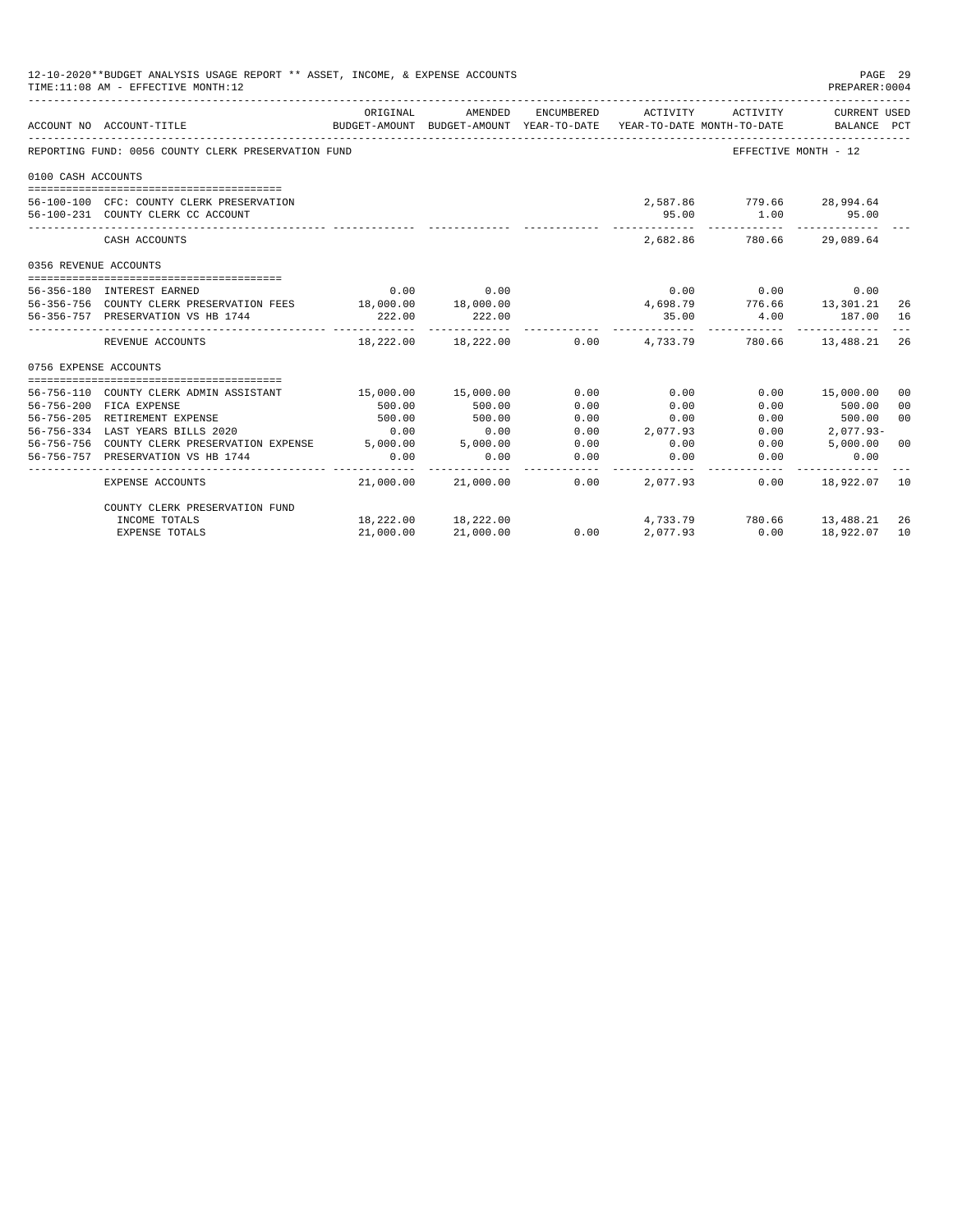|                       | 12-10-2020**BUDGET ANALYSIS USAGE REPORT ** ASSET, INCOME, & EXPENSE ACCOUNTS<br>TIME: 11:08 AM - EFFECTIVE MONTH: 12 |                                                                                                  |         |             |                       |                             | PAGE 30<br>PREPARER: 0004 |     |
|-----------------------|-----------------------------------------------------------------------------------------------------------------------|--------------------------------------------------------------------------------------------------|---------|-------------|-----------------------|-----------------------------|---------------------------|-----|
|                       | ACCOUNT NO ACCOUNT-TITLE                                                                                              | ORIGINAL<br>BUDGET-AMOUNT BUDGET-AMOUNT YEAR-TO-DATE  YEAR-TO-DATE MONTH-TO-DATE     BALANCE PCT | AMENDED |             | ENCUMBERED ACTIVITY   |                             | ACTIVITY CURRENT USED     |     |
|                       | REPORTING FUND: 0060 LAW LIBRARY FUND                                                                                 |                                                                                                  |         |             |                       | EFFECTIVE MONTH - 12        |                           |     |
| 0100 CASH ACCOUNTS    |                                                                                                                       |                                                                                                  |         |             |                       |                             |                           |     |
|                       |                                                                                                                       |                                                                                                  |         |             |                       |                             |                           |     |
|                       | 60-100-100 CFC: LAW LIBRARY                                                                                           |                                                                                                  |         |             | 210.00                |                             | $0.00$ 12,871.51          |     |
|                       | 60-100-230 DISTRICT CLERK CC ACCOUNT<br>60-100-231 COUNTY CLERK CC ACCOUNT                                            |                                                                                                  |         |             | 70.00<br>105.00       | 0.00<br>35.00               | 70.00                     |     |
|                       |                                                                                                                       |                                                                                                  |         |             | ----------            |                             | 105.00                    |     |
|                       | CASH ACCOUNTS                                                                                                         |                                                                                                  |         |             | 385.00                |                             | 35.00 13,046.51           |     |
| 0360 REVENUE ACCOUNTS |                                                                                                                       |                                                                                                  |         |             |                       |                             |                           |     |
|                       |                                                                                                                       |                                                                                                  |         |             |                       |                             |                           |     |
|                       | 60-360-180 INTEREST EARNED                                                                                            | 0.00                                                                                             | 0.00    |             |                       | $0.00$ $0.00$ $0.00$ $0.00$ |                           |     |
|                       | 60-360-760 LAW LIBRARY FEES                                                                                           | 900.00                                                                                           | 900.00  |             | 210.00<br>___________ | 35.00                       | 690.00                    | -23 |
|                       | REVENUE ACCOUNTS                                                                                                      | 900.00                                                                                           |         | 900.00 0.00 | 210.00                | 35.00                       | 690.00                    | 23  |
| 0760 EXPENSE ACCOUNTS |                                                                                                                       |                                                                                                  |         |             |                       |                             |                           |     |
|                       |                                                                                                                       |                                                                                                  |         |             |                       |                             |                           |     |
|                       | 60-760-760 LAW LIBRARY EXPENSES                                                                                       | 900.00                                                                                           | 900.00  | 0.00        | 0.00                  | 0.00                        | 900.00 00                 |     |
|                       | EXPENSE ACCOUNTS                                                                                                      | 900.00                                                                                           | 900.00  | 0.00        | 0.00                  | 0.00                        | 900.00                    | 00  |
|                       | LAW LIBRARY FUND                                                                                                      |                                                                                                  |         |             |                       |                             |                           |     |
|                       | INCOME TOTALS                                                                                                         | 900.00                                                                                           | 900.00  |             | 210.00                | 35.00                       | 690.00                    | 23  |
|                       | <b>EXPENSE TOTALS</b>                                                                                                 | 900.00                                                                                           | 900.00  | 0.00        | 0.00                  | 0.00                        | 900.00                    | 00  |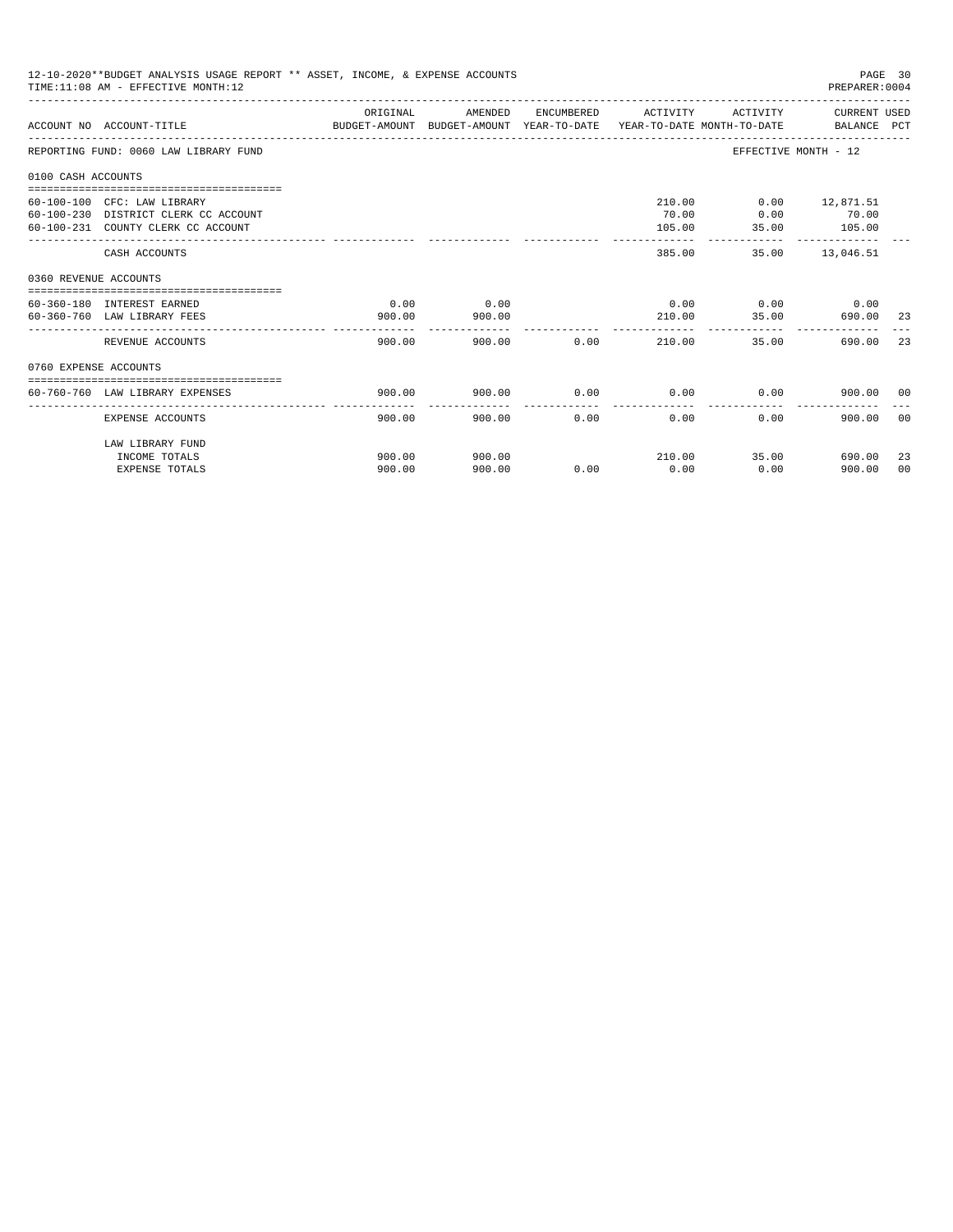| 12-10-2020**BUDGET ANALYSIS USAGE REPORT ** ASSET, INCOME, & EXPENSE ACCOUNTS<br>PAGE 31<br>TIME: 11:08 AM - EFFECTIVE MONTH: 12<br>PREPARER: 0004 |                                                                                     |                |                                                                                |                                                                                                                                                                                                                                                                                                                                                                                                      |                  |                             |                                  |    |
|----------------------------------------------------------------------------------------------------------------------------------------------------|-------------------------------------------------------------------------------------|----------------|--------------------------------------------------------------------------------|------------------------------------------------------------------------------------------------------------------------------------------------------------------------------------------------------------------------------------------------------------------------------------------------------------------------------------------------------------------------------------------------------|------------------|-----------------------------|----------------------------------|----|
|                                                                                                                                                    | ACCOUNT NO ACCOUNT-TITLE                                                            | ORIGINAL       | AMENDED<br>BUDGET-AMOUNT BUDGET-AMOUNT YEAR-TO-DATE YEAR-TO-DATE MONTH-TO-DATE | ENCUMBERED                                                                                                                                                                                                                                                                                                                                                                                           | ACTIVITY         | ACTIVITY                    | CURRENT USED<br>BALANCE PCT      |    |
|                                                                                                                                                    | REPORTING FUND: 0063 DISTRICT CLERK ARCHIVE FUND                                    |                |                                                                                |                                                                                                                                                                                                                                                                                                                                                                                                      |                  | EFFECTIVE MONTH - 12        |                                  |    |
| 0100 CASH ACCOUNTS                                                                                                                                 |                                                                                     |                |                                                                                |                                                                                                                                                                                                                                                                                                                                                                                                      |                  |                             |                                  |    |
|                                                                                                                                                    | 63-100-100 CFC: DISTRICT CLERK PRESERVATION<br>63-100-230 DISTRICT CLERK CC ACCOUNT |                |                                                                                |                                                                                                                                                                                                                                                                                                                                                                                                      | 10.00            | 21.78 0.00 1,660.10<br>0.00 | 10.00                            |    |
|                                                                                                                                                    | CASH ACCOUNTS                                                                       |                |                                                                                |                                                                                                                                                                                                                                                                                                                                                                                                      | 31.78            |                             | -------------<br>$0.00$ 1.670.10 |    |
| 0363 REVENUE ACCOUNTS                                                                                                                              |                                                                                     |                |                                                                                |                                                                                                                                                                                                                                                                                                                                                                                                      |                  |                             |                                  |    |
|                                                                                                                                                    |                                                                                     |                |                                                                                |                                                                                                                                                                                                                                                                                                                                                                                                      |                  |                             |                                  |    |
|                                                                                                                                                    | 63-363-180 INTEREST EARNED                                                          | 0.00<br>125.00 | 0.00<br>125.00                                                                 |                                                                                                                                                                                                                                                                                                                                                                                                      | 0.00             | 0.00                        | 0.00<br>108.22 13                |    |
|                                                                                                                                                    | 63-363-763 DIST CLERK PRESERVATION FEES<br>63-363-764 DIST CLERK CHILD SUPPORT      | 0.00           | 0.00                                                                           |                                                                                                                                                                                                                                                                                                                                                                                                      | 16.78<br>0.00    | 0.00<br>0.00                | 0.00                             |    |
|                                                                                                                                                    |                                                                                     |                |                                                                                |                                                                                                                                                                                                                                                                                                                                                                                                      |                  |                             |                                  |    |
|                                                                                                                                                    | 63-363-765 UNALLOCATED COURT COSTS BEFORE 03                                        | 0.00           | 0.00<br>----------                                                             |                                                                                                                                                                                                                                                                                                                                                                                                      | 0.00<br>-------- | 0.00                        | 0.00                             |    |
|                                                                                                                                                    | REVENUE ACCOUNTS                                                                    | 125.00         | 125.00                                                                         | 0.00                                                                                                                                                                                                                                                                                                                                                                                                 | 16.78            | 0.00                        | 108.22                           | 13 |
| 0763 EXPENSE ACCOUNTS                                                                                                                              |                                                                                     |                |                                                                                |                                                                                                                                                                                                                                                                                                                                                                                                      |                  |                             |                                  |    |
|                                                                                                                                                    |                                                                                     |                |                                                                                |                                                                                                                                                                                                                                                                                                                                                                                                      |                  |                             |                                  |    |
|                                                                                                                                                    | 63-763-763 DIST CLERK PRESERVATION EXPENSE                                          | 0.00           | 0.00                                                                           | 0.00                                                                                                                                                                                                                                                                                                                                                                                                 | 0.00             | 0.00                        | 0.00                             |    |
|                                                                                                                                                    | 63-763-764 DIST CLERK CHILD SUPPORT                                                 | 0.00           | 0.00                                                                           | 0.00                                                                                                                                                                                                                                                                                                                                                                                                 | 0.00             | 0.00                        | 0.00                             |    |
|                                                                                                                                                    | 63-763-765 UNALLOCATED COURT COSTS BEFORE 03                                        | 0.00           | 0.00<br>.                                                                      | 0.00<br>$\frac{1}{2} \frac{1}{2} \frac{1}{2} \frac{1}{2} \frac{1}{2} \frac{1}{2} \frac{1}{2} \frac{1}{2} \frac{1}{2} \frac{1}{2} \frac{1}{2} \frac{1}{2} \frac{1}{2} \frac{1}{2} \frac{1}{2} \frac{1}{2} \frac{1}{2} \frac{1}{2} \frac{1}{2} \frac{1}{2} \frac{1}{2} \frac{1}{2} \frac{1}{2} \frac{1}{2} \frac{1}{2} \frac{1}{2} \frac{1}{2} \frac{1}{2} \frac{1}{2} \frac{1}{2} \frac{1}{2} \frac{$ | 0.00<br>-------  | 0.00                        | 0.00                             |    |
|                                                                                                                                                    | <b>EXPENSE ACCOUNTS</b>                                                             | 0.00           | 0.00                                                                           | 0.00                                                                                                                                                                                                                                                                                                                                                                                                 | 0.00             | 0.00                        | 0.00                             |    |
|                                                                                                                                                    | DISTRICT CLERK ARCHIVE FUND                                                         |                |                                                                                |                                                                                                                                                                                                                                                                                                                                                                                                      |                  |                             |                                  |    |
|                                                                                                                                                    | INCOME TOTALS                                                                       | 125.00         | 125.00                                                                         |                                                                                                                                                                                                                                                                                                                                                                                                      | 16.78            |                             | $0.00$ 108.22 13                 |    |
|                                                                                                                                                    | <b>EXPENSE TOTALS</b>                                                               | 0.00           | 0.00                                                                           | 0.00                                                                                                                                                                                                                                                                                                                                                                                                 | 0.00             | 0.00                        | 0.00                             |    |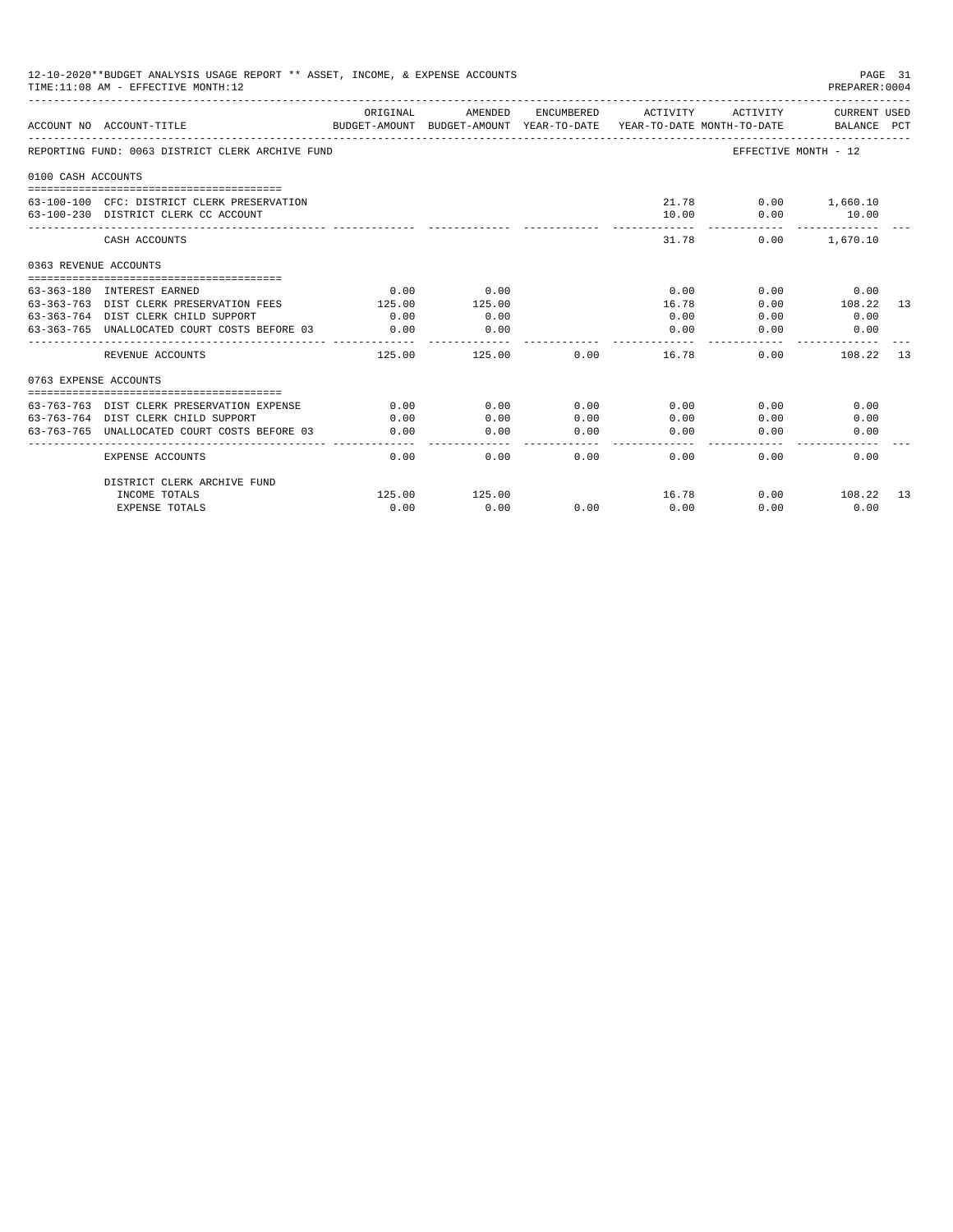|                       | 12-10-2020**BUDGET ANALYSIS USAGE REPORT ** ASSET, INCOME, & EXPENSE ACCOUNTS<br>PAGE 32<br>TIME: 11:08 AM - EFFECTIVE MONTH: 12<br>PREPARER: 0004<br>CURRENT USED<br>ORIGINAL<br>AMENDED<br>ENCUMBERED<br>ACTIVITY<br>ACTIVITY<br>BUDGET-AMOUNT BUDGET-AMOUNT YEAR-TO-DATE YEAR-TO-DATE MONTH-TO-DATE BALANCE PCT<br>ACCOUNT NO ACCOUNT-TITLE<br>REPORTING FUND: 0066 COURTHOUSE SECURITY FUND<br>EFFECTIVE MONTH - 12<br>0100 CASH ACCOUNTS<br>655.57<br>84.49 28,890.05<br>66-100-100 CFC: COURTHOUSE SECURITY<br>66-100-230 DISTRICT CLERK CC ACCOUNT<br>10.00<br>0.00<br>10.00<br>66-100-231 COUNTY CLERK CC ACCOUNT<br>23.00<br>5.00<br>23.00<br>30.86<br>175.21<br>66-100-232 JP ACCOUNT<br>175.21<br>CASH ACCOUNTS<br>863.78<br>120.35<br>29,098.26 |           |                         |                        |                       |                                       |                            |      |
|-----------------------|-------------------------------------------------------------------------------------------------------------------------------------------------------------------------------------------------------------------------------------------------------------------------------------------------------------------------------------------------------------------------------------------------------------------------------------------------------------------------------------------------------------------------------------------------------------------------------------------------------------------------------------------------------------------------------------------------------------------------------------------------------------|-----------|-------------------------|------------------------|-----------------------|---------------------------------------|----------------------------|------|
|                       |                                                                                                                                                                                                                                                                                                                                                                                                                                                                                                                                                                                                                                                                                                                                                             |           |                         |                        |                       |                                       |                            |      |
|                       |                                                                                                                                                                                                                                                                                                                                                                                                                                                                                                                                                                                                                                                                                                                                                             |           |                         |                        |                       |                                       |                            |      |
|                       |                                                                                                                                                                                                                                                                                                                                                                                                                                                                                                                                                                                                                                                                                                                                                             |           |                         |                        |                       |                                       |                            |      |
|                       |                                                                                                                                                                                                                                                                                                                                                                                                                                                                                                                                                                                                                                                                                                                                                             |           |                         |                        |                       |                                       |                            |      |
|                       |                                                                                                                                                                                                                                                                                                                                                                                                                                                                                                                                                                                                                                                                                                                                                             |           |                         |                        |                       |                                       |                            |      |
| 0366 REVENUE ACCOUNTS |                                                                                                                                                                                                                                                                                                                                                                                                                                                                                                                                                                                                                                                                                                                                                             |           |                         |                        |                       |                                       |                            |      |
|                       | 66-366-180 INTEREST EARNED<br>66-366-766 COURTHOUSE SECURITY FEES 3,000.00                                                                                                                                                                                                                                                                                                                                                                                                                                                                                                                                                                                                                                                                                  | 0.00      | 0.00<br>3,000.00        |                        | 726.72                | $0.00$ $0.00$ $0.00$ $0.00$<br>120.35 | 2,273.28 24                |      |
|                       | REVENUE ACCOUNTS                                                                                                                                                                                                                                                                                                                                                                                                                                                                                                                                                                                                                                                                                                                                            | 3.000.00  | 3,000.00                |                        | $0.00$ and $0.00$     | 726.72<br>120.35                      | 2, 273.28                  | 24   |
| 0766 EXPENSE ACCOUNTS |                                                                                                                                                                                                                                                                                                                                                                                                                                                                                                                                                                                                                                                                                                                                                             |           |                         |                        |                       |                                       |                            |      |
|                       | 66-766-766 COURTHOUSE SECURITY EXPENSES                                                                                                                                                                                                                                                                                                                                                                                                                                                                                                                                                                                                                                                                                                                     |           | 60,000.00 60,000.00     |                        | $0.00$ 0.00           | 0.00                                  | 60,000.00 00               |      |
|                       | EXPENSE ACCOUNTS                                                                                                                                                                                                                                                                                                                                                                                                                                                                                                                                                                                                                                                                                                                                            |           | $60,000.00$ $60,000.00$ | --------------<br>0.00 | -------------<br>0.00 | $0.00 -$                              | -------------<br>60,000.00 | - 00 |
|                       | COURTHOUSE SECURITY FUND                                                                                                                                                                                                                                                                                                                                                                                                                                                                                                                                                                                                                                                                                                                                    |           |                         |                        |                       |                                       |                            |      |
|                       | INCOME TOTALS                                                                                                                                                                                                                                                                                                                                                                                                                                                                                                                                                                                                                                                                                                                                               |           | 3,000.00 3,000.00       |                        | 726.72                |                                       | 120.35 2.273.28            | 24   |
|                       | <b>EXPENSE TOTALS</b>                                                                                                                                                                                                                                                                                                                                                                                                                                                                                                                                                                                                                                                                                                                                       | 60,000.00 | 60,000.00               | 0.00                   | 0.00                  | 0.00                                  | 60,000.00                  | 00   |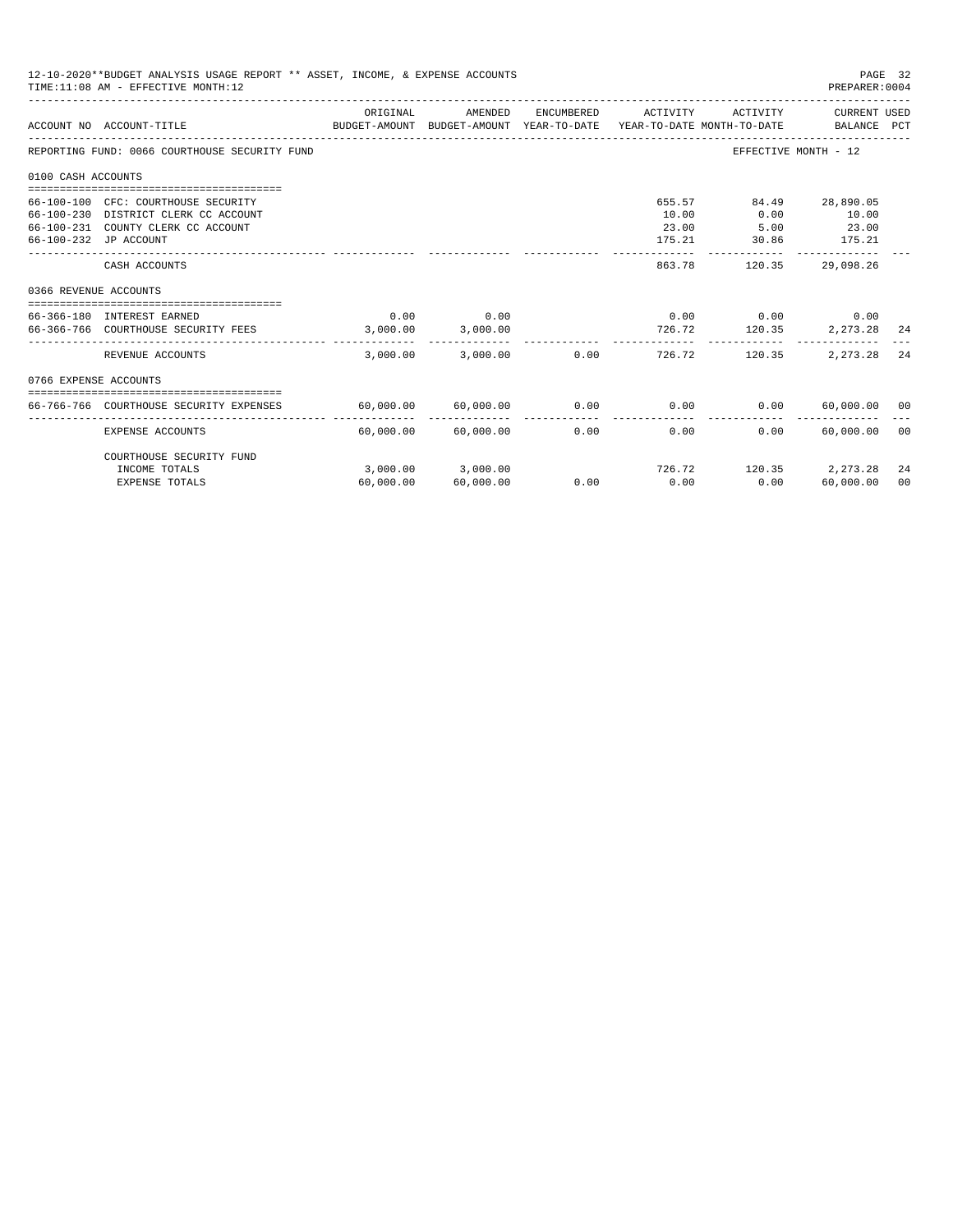|                       | 12-10-2020**BUDGET ANALYSIS USAGE REPORT ** ASSET, INCOME, & EXPENSE ACCOUNTS<br>PAGE 33<br>TIME: 11:08 AM - EFFECTIVE MONTH: 12<br>PREPARER:0004<br>ORIGINAL<br>ACTIVITY CURRENT USED<br>AMENDED<br>ENCUMBERED ACTIVITY |                |                |             |                           |                                       |                                                    |    |  |
|-----------------------|--------------------------------------------------------------------------------------------------------------------------------------------------------------------------------------------------------------------------|----------------|----------------|-------------|---------------------------|---------------------------------------|----------------------------------------------------|----|--|
|                       | ACCOUNT NO ACCOUNT-TITLE COMPUTE SUDGET-AMOUNT BUDGET-AMOUNT VEAR-TO-DATE VEAR-TO-DATE MONTH-TO-DATE BALANCE PCT                                                                                                         |                |                |             |                           |                                       |                                                    |    |  |
|                       | REPORTING FUND: 0068 COUNTY PRESERVATION FUND                                                                                                                                                                            |                |                |             |                           |                                       | EFFECTIVE MONTH - 12                               |    |  |
| 0100 CASH ACCOUNTS    |                                                                                                                                                                                                                          |                |                |             |                           |                                       |                                                    |    |  |
|                       | 68-100-100 CFC: COUNTY PRESERVATION<br>68-100-230 DISTRICT CLERK CC ACCOUNT<br>68-100-231 COUNTY CLERK CC ACCOUNT                                                                                                        |                |                |             | 10.00<br>15.00<br>------- | 45.98<br>0.00<br>5.00<br>------------ | $0.00$ 3,740.13<br>10.00<br>15.00<br>------------- |    |  |
|                       | CASH ACCOUNTS                                                                                                                                                                                                            |                |                |             | 70.98                     | 5.00                                  | 3,765.13                                           |    |  |
| 0368 REVENUE ACCOUNTS |                                                                                                                                                                                                                          |                |                |             |                           |                                       |                                                    |    |  |
|                       | 68-368-180 INTEREST EARNED<br>68-368-768 COUNTY PRESERVATION FEES                                                                                                                                                        | 0.00<br>300.00 | 0.00<br>300.00 |             | 0.00                      | 45.98                                 | $0.00$ 0.00<br>5.00 254.02 15                      |    |  |
|                       | REVENUE ACCOUNTS                                                                                                                                                                                                         | 300.00         | ------------   | 300.00 0.00 |                           | 5.00<br>45.98                         | -----------------------------<br>254.02            | 15 |  |
| 0768 EXPENSE ACCOUNTS |                                                                                                                                                                                                                          |                |                |             |                           |                                       |                                                    |    |  |
|                       | 68-768-768 COUNTY PRESERVATION EXPENSES                                                                                                                                                                                  | 0.00           | 0.00           | 0.00        | 0.00                      | 0.00                                  | 0.00                                               |    |  |
|                       | <b>EXPENSE ACCOUNTS</b>                                                                                                                                                                                                  | 0.00           | 0.00           | 0.00        | 0.00                      | 0.00                                  | 0.00                                               |    |  |
|                       | COUNTY PRESERVATION FUND                                                                                                                                                                                                 |                |                |             |                           |                                       |                                                    |    |  |
|                       | INCOME TOTALS                                                                                                                                                                                                            | 300.00         | 300.00         |             | 45.98                     |                                       | 5.00<br>254.02 15                                  |    |  |
|                       | <b>EXPENSE TOTALS</b>                                                                                                                                                                                                    | 0.00           | 0.00           | 0.00        | 0.00                      | 0.00                                  | 0.00                                               |    |  |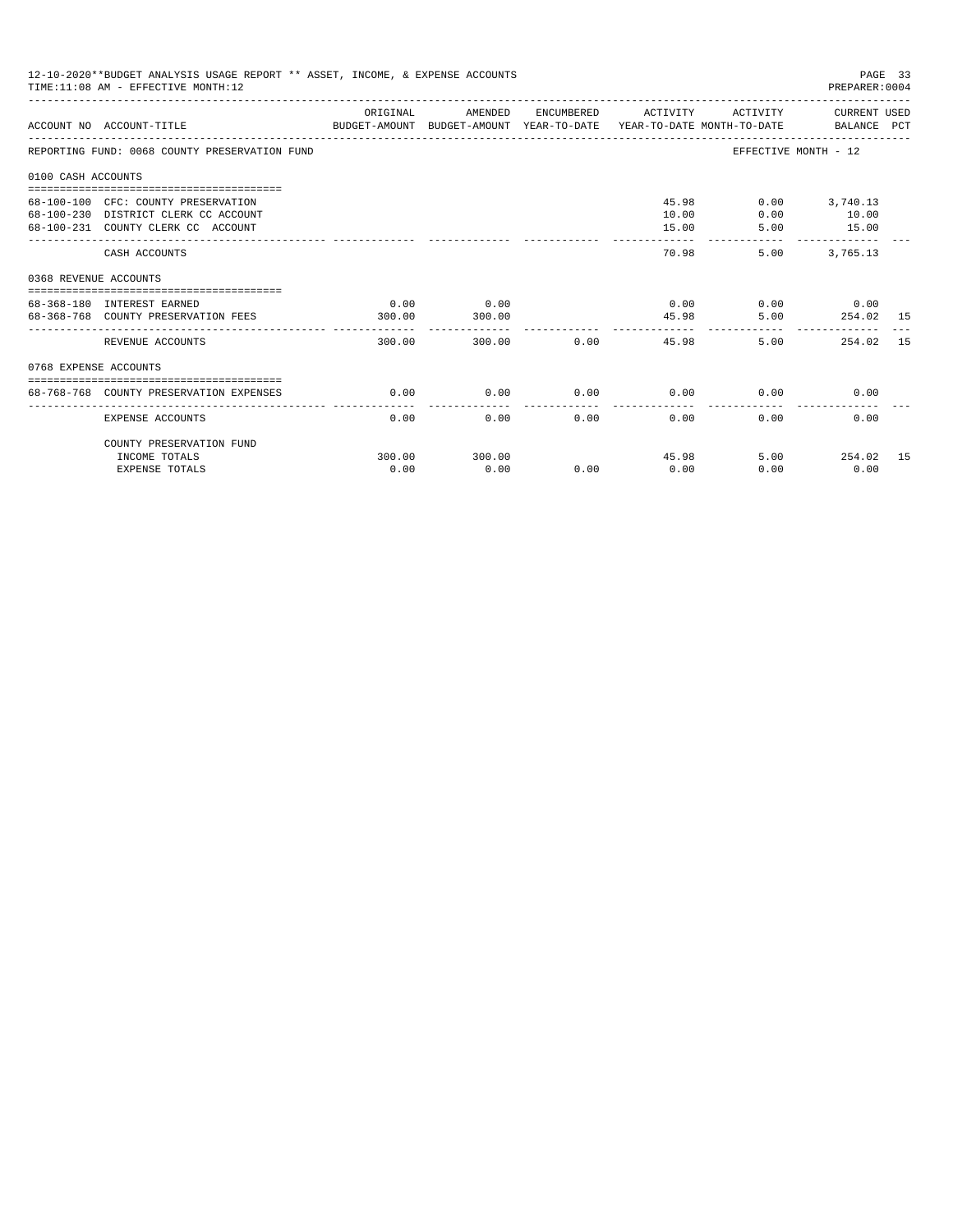|                       | 12-10-2020**BUDGET ANALYSIS USAGE REPORT ** ASSET, INCOME, & EXPENSE ACCOUNTS<br>PAGE 34<br>TIME: 11:08 AM - EFFECTIVE MONTH: 12<br>PREPARER: 0004<br>CURRENT USED |            |                   |            |                                                             |                          |                    |    |  |  |  |
|-----------------------|--------------------------------------------------------------------------------------------------------------------------------------------------------------------|------------|-------------------|------------|-------------------------------------------------------------|--------------------------|--------------------|----|--|--|--|
|                       | ACCOUNT NO ACCOUNT-TITLE<br>BUDGET-AMOUNT BUDGET-AMOUNT YEAR-TO-DATE YEAR-TO-DATE MONTH-TO-DATE   BALANCE PCT                                                      | ORIGINAL   | AMENDED           | ENCUMBERED | ACTIVITY                                                    | ACTIVITY                 |                    |    |  |  |  |
|                       | REPORTING FUND: 0070 INMATE PHONE FUND PROFIT ACCOUNT                                                                                                              |            |                   |            |                                                             | EFFECTIVE MONTH - 12     |                    |    |  |  |  |
|                       |                                                                                                                                                                    |            |                   |            |                                                             |                          |                    |    |  |  |  |
| 0100 CASH ACCOUNTS    |                                                                                                                                                                    |            |                   |            |                                                             |                          |                    |    |  |  |  |
|                       | 70-100-100 CFC: INMATE PHONE FUND                                                                                                                                  |            |                   |            |                                                             | $0.00$ $0.00$ $4,210.36$ |                    |    |  |  |  |
|                       | CASH ACCOUNTS                                                                                                                                                      |            |                   |            | 0.00                                                        | 0.00                     | 4,210.36           |    |  |  |  |
| 0370 REVENUE ACCOUNTS |                                                                                                                                                                    |            |                   |            |                                                             |                          |                    |    |  |  |  |
|                       | 70-370-180 INTEREST EARNED                                                                                                                                         | 0.00       | 0.00              |            | 0.00                                                        |                          | $0.00$ 0.00        |    |  |  |  |
|                       | 70-370-770 INMATE PHONE REVENUES                                                                                                                                   | 1, 200, 00 | 1,200.00          |            | 0.00                                                        |                          | $0.00$ 1,200.00 00 |    |  |  |  |
|                       | REVENUE ACCOUNTS                                                                                                                                                   |            |                   |            | $1,200.00$ $1,200.00$ $0.00$ $0.00$                         | 0.00                     | 1,200.00 00        |    |  |  |  |
| 0770 EXPENSE ACCOUNTS |                                                                                                                                                                    |            |                   |            |                                                             |                          |                    |    |  |  |  |
|                       | ----------------------------------<br>70-770-770 INMATE PHONE EXPENSES                                                                                             |            |                   |            | $1,200.00$ $1,200.00$ $0.00$ $0.00$ $0.00$ $1,200.00$ $0.0$ |                          |                    |    |  |  |  |
|                       | EXPENSE ACCOUNTS                                                                                                                                                   | --------   | 1,200.00 1,200.00 |            | -------------<br>0.00<br>0.00                               | 0.00                     | 1,200.00 00        |    |  |  |  |
|                       | INMATE PHONE FUND PROFIT ACCOUNT                                                                                                                                   |            |                   |            |                                                             |                          |                    |    |  |  |  |
|                       | INCOME TOTALS                                                                                                                                                      |            | 1,200.00 1,200.00 |            | 0.00                                                        |                          | $0.00$ 1,200.00    | 00 |  |  |  |
|                       | <b>EXPENSE TOTALS</b>                                                                                                                                              | 1,200.00   | 1,200.00          | 0.00       | 0.00                                                        | 0.00                     | 1,200.00           | 00 |  |  |  |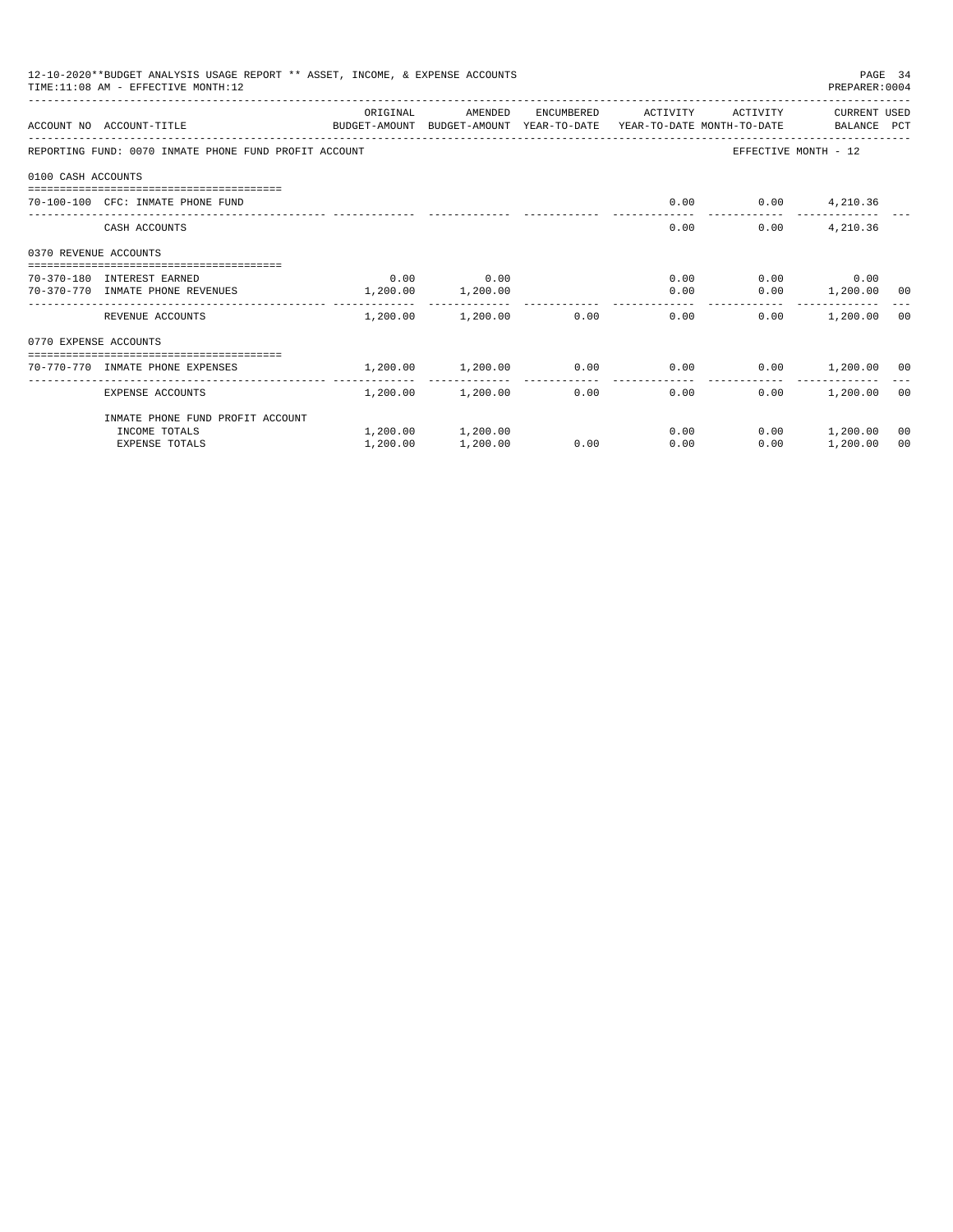|                       | 12-10-2020**BUDGET ANALYSIS USAGE REPORT ** ASSET, INCOME, & EXPENSE ACCOUNTS<br>TIME: 11:08 AM - EFFECTIVE MONTH: 12 |               |              |              |                |                      | PREPARER: 0004 | PAGE 35 |
|-----------------------|-----------------------------------------------------------------------------------------------------------------------|---------------|--------------|--------------|----------------|----------------------|----------------|---------|
|                       |                                                                                                                       | ORIGINAL      | AMENDED      | ENCUMBERED   | ACTIVITY       | ACTIVITY             | CURRENT USED   |         |
|                       | ACCOUNT NO ACCOUNT-TITLE COMPUTER ANOUNT BUDGET-AMOUNT HEAR-TO-DATE YEAR-TO-DATE MONTH-TO-DATE BALANCE PCT            |               |              |              |                |                      |                |         |
|                       | REPORTING FUND: 0072 HOT CHECK FUND                                                                                   |               |              |              |                | EFFECTIVE MONTH - 12 |                |         |
| 0100 CASH ACCOUNTS    |                                                                                                                       |               |              |              |                |                      |                |         |
|                       | 72-100-100 CFC: HOT CHECK FUND                                                                                        |               |              |              | 0.00           | $0.00$ 2,766.07      |                |         |
|                       | CASH ACCOUNTS                                                                                                         |               |              |              | 0.00           | 0.00                 | 2,766.07       |         |
| 0372 REVENUE ACCOUNTS |                                                                                                                       |               |              |              |                |                      |                |         |
|                       | 72-372-180 INTEREST EARNED                                                                                            | 0.00          | 0.00         |              | 0.00           |                      | $0.00$ 0.00    |         |
|                       | 72-372-772 HOT CHECK REVENUES                                                                                         | 600.00        | 600.00       |              | 0.00           | 0.00                 | 600.00 00      |         |
|                       | REVENUE ACCOUNTS                                                                                                      | 600.00        |              | 600.00 0.00  | 0.00           | 0.00                 | 600.00         | ററ      |
| 0772 EXPENSE ACCOUNTS |                                                                                                                       |               |              |              |                |                      |                |         |
|                       | =================================<br>72-772-772 HOT CHECK EXPENSES                                                    | 540.00        | 540.00       |              | $0.00$ 0.00    | $0.00$ and $0.00$    | 540.00 00      |         |
|                       |                                                                                                                       | ------------- | ------------ | ------------ | -------------- |                      |                |         |
|                       | EXPENSE ACCOUNTS                                                                                                      | 540.00        | 540.00       |              | 0.00<br>0.00   | 0.00                 | 540.00         | - 0.0   |
|                       | HOT CHECK FUND                                                                                                        |               |              |              |                |                      |                |         |
|                       | INCOME TOTALS                                                                                                         | 600.00        | 600.00       |              | 0.00           | 0.00                 | 600.00         | 00      |
|                       | <b>EXPENSE TOTALS</b>                                                                                                 | 540.00        | 540.00       | 0.00         | 0.00           | 0.00                 | 540.00         | 00      |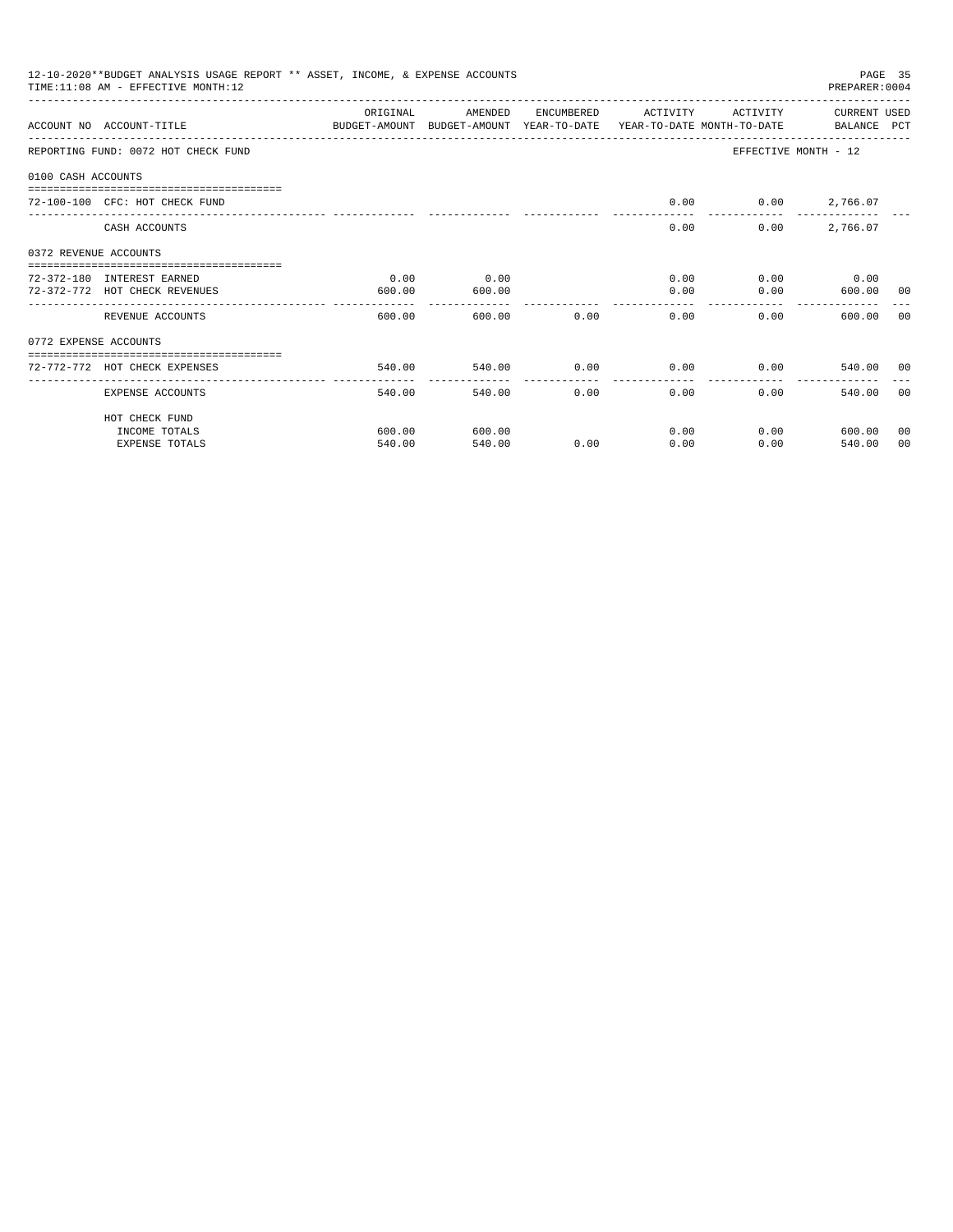|                       | 12-10-2020**BUDGET ANALYSIS USAGE REPORT ** ASSET, INCOME, & EXPENSE ACCOUNTS<br>PAGE 36<br>PREPARER: 0004<br>TIME:11:08 AM - EFFECTIVE MONTH:12<br>ORIGINAL<br>AMENDED<br>ENCUMBERED<br>ACTIVITY<br>ACTIVITY<br>CURRENT USED<br>BUDGET-AMOUNT BUDGET-AMOUNT YEAR-TO-DATE YEAR-TO-DATE MONTH-TO-DATE<br>ACCOUNT NO ACCOUNT-TITLE<br>BALANCE PCT<br>REPORTING FUND: 0074 BAIL BOND FUND<br>EFFECTIVE MONTH - 12<br>0100 CASH ACCOUNTS<br>360.00- 0.00 33,855.98<br>74-100-100 CFC: BAIL BOND FUND<br>210.00 210.00 210.00<br>74-100-232 JP CREDIT CARD ACCOUNT<br>$150.00 -$<br>210.00 34,065.98<br>CASH ACCOUNTS<br>0374 REVENUE ACCOUNTS<br>0.00<br>0.00<br>0.00<br>0.00<br>0.00<br>74-374-180 INTEREST EARNED<br>300.00<br>300.00<br>74-374-774 BAIL BOND FEES<br>300.00<br>0.00<br>0.00<br>00<br>0.00<br>74-374-775 SALE OF ESTRAY<br>0.00<br>0.00<br>0.00<br>0.00<br>74-374-776 CASH BOND'S<br>6.000.00<br>6.000.00<br>210.00<br>210.00<br>5,790.00 04 |                        |                            |                 |                      |                                   |               |     |
|-----------------------|------------------------------------------------------------------------------------------------------------------------------------------------------------------------------------------------------------------------------------------------------------------------------------------------------------------------------------------------------------------------------------------------------------------------------------------------------------------------------------------------------------------------------------------------------------------------------------------------------------------------------------------------------------------------------------------------------------------------------------------------------------------------------------------------------------------------------------------------------------------------------------------------------------------------------------------------------------|------------------------|----------------------------|-----------------|----------------------|-----------------------------------|---------------|-----|
|                       |                                                                                                                                                                                                                                                                                                                                                                                                                                                                                                                                                                                                                                                                                                                                                                                                                                                                                                                                                            |                        |                            |                 |                      |                                   |               |     |
|                       |                                                                                                                                                                                                                                                                                                                                                                                                                                                                                                                                                                                                                                                                                                                                                                                                                                                                                                                                                            |                        |                            |                 |                      |                                   |               |     |
|                       |                                                                                                                                                                                                                                                                                                                                                                                                                                                                                                                                                                                                                                                                                                                                                                                                                                                                                                                                                            |                        |                            |                 |                      |                                   |               |     |
|                       |                                                                                                                                                                                                                                                                                                                                                                                                                                                                                                                                                                                                                                                                                                                                                                                                                                                                                                                                                            |                        |                            |                 |                      |                                   |               |     |
|                       |                                                                                                                                                                                                                                                                                                                                                                                                                                                                                                                                                                                                                                                                                                                                                                                                                                                                                                                                                            |                        |                            |                 |                      |                                   |               |     |
|                       |                                                                                                                                                                                                                                                                                                                                                                                                                                                                                                                                                                                                                                                                                                                                                                                                                                                                                                                                                            |                        |                            |                 |                      |                                   |               |     |
|                       |                                                                                                                                                                                                                                                                                                                                                                                                                                                                                                                                                                                                                                                                                                                                                                                                                                                                                                                                                            |                        |                            |                 |                      |                                   |               |     |
|                       |                                                                                                                                                                                                                                                                                                                                                                                                                                                                                                                                                                                                                                                                                                                                                                                                                                                                                                                                                            |                        |                            |                 |                      |                                   |               |     |
|                       |                                                                                                                                                                                                                                                                                                                                                                                                                                                                                                                                                                                                                                                                                                                                                                                                                                                                                                                                                            |                        |                            |                 |                      |                                   |               |     |
|                       |                                                                                                                                                                                                                                                                                                                                                                                                                                                                                                                                                                                                                                                                                                                                                                                                                                                                                                                                                            |                        |                            |                 |                      |                                   |               |     |
|                       |                                                                                                                                                                                                                                                                                                                                                                                                                                                                                                                                                                                                                                                                                                                                                                                                                                                                                                                                                            |                        |                            |                 |                      |                                   |               |     |
|                       |                                                                                                                                                                                                                                                                                                                                                                                                                                                                                                                                                                                                                                                                                                                                                                                                                                                                                                                                                            |                        |                            |                 |                      |                                   |               |     |
|                       |                                                                                                                                                                                                                                                                                                                                                                                                                                                                                                                                                                                                                                                                                                                                                                                                                                                                                                                                                            |                        | -------------              |                 | ---------            | _________________________________ |               |     |
|                       | REVENUE ACCOUNTS                                                                                                                                                                                                                                                                                                                                                                                                                                                                                                                                                                                                                                                                                                                                                                                                                                                                                                                                           |                        | 6,300.00 6,300.00 0.00     |                 | 210.00               | 210.00                            | 6.090.00      | 0.3 |
| 0774 EXPENSE ACCOUNTS |                                                                                                                                                                                                                                                                                                                                                                                                                                                                                                                                                                                                                                                                                                                                                                                                                                                                                                                                                            |                        |                            |                 |                      |                                   |               |     |
|                       |                                                                                                                                                                                                                                                                                                                                                                                                                                                                                                                                                                                                                                                                                                                                                                                                                                                                                                                                                            |                        |                            |                 |                      |                                   |               |     |
|                       | 74-774-774 BAIL BOND EXPENSES                                                                                                                                                                                                                                                                                                                                                                                                                                                                                                                                                                                                                                                                                                                                                                                                                                                                                                                              | 25.00                  | 25.00                      | 0.00            | 0.00                 | 0.00                              | 25.00 00      |     |
|                       | 74-774-775 SALE OF ESTRAY                                                                                                                                                                                                                                                                                                                                                                                                                                                                                                                                                                                                                                                                                                                                                                                                                                                                                                                                  | 0.00                   | 0.00                       | 0.00            | 0.00                 | 0.00                              | 0.00          |     |
|                       | 74-774-776 CASH BOND EXPENSES                                                                                                                                                                                                                                                                                                                                                                                                                                                                                                                                                                                                                                                                                                                                                                                                                                                                                                                              | 6.000.00<br>---------- | 6.000.00<br>-------------- | 0.00<br>------- | 360.00<br>---------- | 0.00                              | 5,640,00 06   |     |
|                       | <b>EXPENSE ACCOUNTS</b>                                                                                                                                                                                                                                                                                                                                                                                                                                                                                                                                                                                                                                                                                                                                                                                                                                                                                                                                    | 6.025.00               | 6,025.00                   | 0.00            | 360.00               | 0.00                              | 5,665.00      | 06  |
|                       | BAIL BOND FUND                                                                                                                                                                                                                                                                                                                                                                                                                                                                                                                                                                                                                                                                                                                                                                                                                                                                                                                                             |                        |                            |                 |                      |                                   |               |     |
|                       | INCOME TOTALS                                                                                                                                                                                                                                                                                                                                                                                                                                                                                                                                                                                                                                                                                                                                                                                                                                                                                                                                              |                        | 6,300.00 6,300.00          |                 |                      | 210.00 210.00                     | $6,090.00$ 03 |     |
|                       | <b>EXPENSE TOTALS</b>                                                                                                                                                                                                                                                                                                                                                                                                                                                                                                                                                                                                                                                                                                                                                                                                                                                                                                                                      | 6,025.00               | 6,025.00                   | 0.00            | 360.00               | 0.00                              | 5,665.00      | 06  |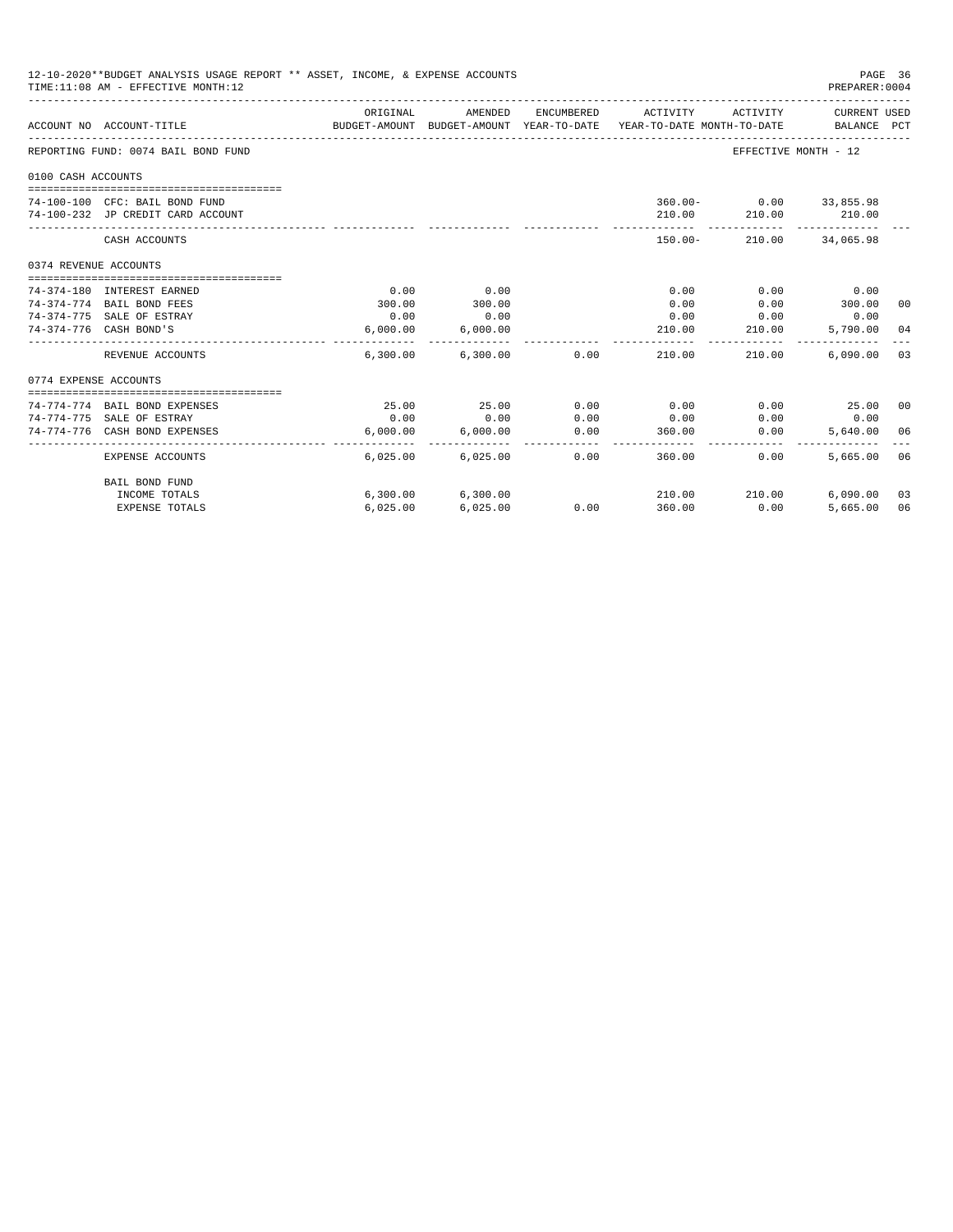| 12-10-2020**BUDGET ANALYSIS USAGE REPORT ** ASSET, INCOME, & EXPENSE ACCOUNTS<br>PAGE 37<br>TIME: 11:08 AM - EFFECTIVE MONTH: 12<br>PREPARER: 0004<br>ENCUMBERED<br>ORIGINAL<br>AMENDED<br>ACTIVITY<br>ACTIVITY<br>CURRENT USED<br>BUDGET-AMOUNT BUDGET-AMOUNT YEAR-TO-DATE<br>YEAR-TO-DATE MONTH-TO-DATE<br>BALANCE PCT<br>ACCOUNT NO ACCOUNT-TITLE<br>REPORTING FUND: 0076 STATE CRIMINAL & CIVIL FEES FUND<br>EFFECTIVE MONTH - 12<br>0100 CASH ACCOUNTS<br>3, 257.01-252.25 74, 494.95<br>76-100-100 CFC: STATE CRIMINAL & CIVIL FEES<br>284.00 0.00<br>284.00<br>76-100-230 DISTRICT CLERK CC ACCOUNT<br>153.80 502.20<br>745.08 4,516.08<br>76-100-231 COUNTY CLERK CC ACCOUNT<br>502.20<br>76-100-232 JP CC ACCOUNT<br>4,516.08<br>2,045.27 1,151.13 79,797.23<br>CASH ACCOUNTS<br>0376 REVENUE ACCOUNTS<br>76-376-180 INTEREST EARNED<br>0.00<br>0.00<br>0.00<br>0.00<br>0.00<br>0.00<br>0.00<br>76-376-701 DELINQUENT CASES<br>0.00<br>0.00<br>0.00<br>140.00<br>200.00<br>76-376-702 GUARDIANSHIP<br>200.00<br>60.00<br>20.00<br>$6.00$<br>500.00<br>$500$<br>5.00<br>76-376-703 DC-CAR-BVS TO TX VITAL STATISTICS<br>0.00<br>0.00<br>6.00<br>340.30<br>159.70<br>76-376-704 PARKS & WILDLIFE<br>0.00<br>76-376-705 JP OMNI FEE<br>300.00<br>300.00<br>30.00<br>0.00<br>270.00<br>0.00<br>0.00<br>0.00<br>76-376-706 OLD DRUG COURT<br>0.00<br>0.00<br>89.61 13.34 89.61+<br>0.00<br>76-376-707 NEW SPECIALITY COURT 1-1-2020<br>0.00<br>1, 117.79 42, 212.45<br>6,787.55<br>76-376-776 STATE FEE CRIMINAL & CIVIL<br>49,000.00<br>49,000.00<br>.<br>50,006.00 0.00<br>7,126.86 1,151.13 42,879.14<br>50,006.00<br>REVENUE ACCOUNTS<br>0776 EXPENSE ACCOUNTS<br>0.00<br>0.00<br>1,000.00<br>0.00<br>76-776-701 DELINOUENT CASES<br>1,000.00<br>1,000.00<br>10.98<br>12.81<br>76-776-703 DC-CAR-BVS TO TX VITAL STATISTICS<br>120.00<br>120.00<br>0.00<br>96.21<br>76-776-704 PARKS & WILDLIFE<br>1,500.00<br>1,500.00<br>0.00<br>0.00<br>0.00<br>1,500.00<br>18.00<br>76-776-705 JP OMNI EXPENSE<br>0.00<br>90.00<br>90.00<br>0.00<br>72.00<br>76-776-706 OLD DRUG COURT<br>0.00<br>0.00<br>0.00<br>0.00<br>0.00<br>0.00<br>76-776-707 NEW SPECIALITY COURT 1-1-2020<br>0.00<br>0.00<br>0.00<br>0.00<br>0.00<br>0.00 |                                       |           |                |                          |                         |                                |                           |          |
|--------------------------------------------------------------------------------------------------------------------------------------------------------------------------------------------------------------------------------------------------------------------------------------------------------------------------------------------------------------------------------------------------------------------------------------------------------------------------------------------------------------------------------------------------------------------------------------------------------------------------------------------------------------------------------------------------------------------------------------------------------------------------------------------------------------------------------------------------------------------------------------------------------------------------------------------------------------------------------------------------------------------------------------------------------------------------------------------------------------------------------------------------------------------------------------------------------------------------------------------------------------------------------------------------------------------------------------------------------------------------------------------------------------------------------------------------------------------------------------------------------------------------------------------------------------------------------------------------------------------------------------------------------------------------------------------------------------------------------------------------------------------------------------------------------------------------------------------------------------------------------------------------------------------------------------------------------------------------------------------------------------------------------------------------------------------------------------------------------------------------------------------------------------------------------------------------------------------------------|---------------------------------------|-----------|----------------|--------------------------|-------------------------|--------------------------------|---------------------------|----------|
|                                                                                                                                                                                                                                                                                                                                                                                                                                                                                                                                                                                                                                                                                                                                                                                                                                                                                                                                                                                                                                                                                                                                                                                                                                                                                                                                                                                                                                                                                                                                                                                                                                                                                                                                                                                                                                                                                                                                                                                                                                                                                                                                                                                                                                |                                       |           |                |                          |                         |                                |                           |          |
|                                                                                                                                                                                                                                                                                                                                                                                                                                                                                                                                                                                                                                                                                                                                                                                                                                                                                                                                                                                                                                                                                                                                                                                                                                                                                                                                                                                                                                                                                                                                                                                                                                                                                                                                                                                                                                                                                                                                                                                                                                                                                                                                                                                                                                |                                       |           |                |                          |                         |                                |                           |          |
|                                                                                                                                                                                                                                                                                                                                                                                                                                                                                                                                                                                                                                                                                                                                                                                                                                                                                                                                                                                                                                                                                                                                                                                                                                                                                                                                                                                                                                                                                                                                                                                                                                                                                                                                                                                                                                                                                                                                                                                                                                                                                                                                                                                                                                |                                       |           |                |                          |                         |                                |                           |          |
|                                                                                                                                                                                                                                                                                                                                                                                                                                                                                                                                                                                                                                                                                                                                                                                                                                                                                                                                                                                                                                                                                                                                                                                                                                                                                                                                                                                                                                                                                                                                                                                                                                                                                                                                                                                                                                                                                                                                                                                                                                                                                                                                                                                                                                |                                       |           |                |                          |                         |                                |                           |          |
|                                                                                                                                                                                                                                                                                                                                                                                                                                                                                                                                                                                                                                                                                                                                                                                                                                                                                                                                                                                                                                                                                                                                                                                                                                                                                                                                                                                                                                                                                                                                                                                                                                                                                                                                                                                                                                                                                                                                                                                                                                                                                                                                                                                                                                |                                       |           |                |                          |                         |                                |                           |          |
|                                                                                                                                                                                                                                                                                                                                                                                                                                                                                                                                                                                                                                                                                                                                                                                                                                                                                                                                                                                                                                                                                                                                                                                                                                                                                                                                                                                                                                                                                                                                                                                                                                                                                                                                                                                                                                                                                                                                                                                                                                                                                                                                                                                                                                |                                       |           |                |                          |                         |                                |                           |          |
|                                                                                                                                                                                                                                                                                                                                                                                                                                                                                                                                                                                                                                                                                                                                                                                                                                                                                                                                                                                                                                                                                                                                                                                                                                                                                                                                                                                                                                                                                                                                                                                                                                                                                                                                                                                                                                                                                                                                                                                                                                                                                                                                                                                                                                |                                       |           |                |                          |                         |                                |                           |          |
|                                                                                                                                                                                                                                                                                                                                                                                                                                                                                                                                                                                                                                                                                                                                                                                                                                                                                                                                                                                                                                                                                                                                                                                                                                                                                                                                                                                                                                                                                                                                                                                                                                                                                                                                                                                                                                                                                                                                                                                                                                                                                                                                                                                                                                |                                       |           |                |                          |                         |                                |                           |          |
|                                                                                                                                                                                                                                                                                                                                                                                                                                                                                                                                                                                                                                                                                                                                                                                                                                                                                                                                                                                                                                                                                                                                                                                                                                                                                                                                                                                                                                                                                                                                                                                                                                                                                                                                                                                                                                                                                                                                                                                                                                                                                                                                                                                                                                |                                       |           |                |                          |                         |                                |                           |          |
|                                                                                                                                                                                                                                                                                                                                                                                                                                                                                                                                                                                                                                                                                                                                                                                                                                                                                                                                                                                                                                                                                                                                                                                                                                                                                                                                                                                                                                                                                                                                                                                                                                                                                                                                                                                                                                                                                                                                                                                                                                                                                                                                                                                                                                |                                       |           |                |                          |                         |                                |                           |          |
|                                                                                                                                                                                                                                                                                                                                                                                                                                                                                                                                                                                                                                                                                                                                                                                                                                                                                                                                                                                                                                                                                                                                                                                                                                                                                                                                                                                                                                                                                                                                                                                                                                                                                                                                                                                                                                                                                                                                                                                                                                                                                                                                                                                                                                |                                       |           |                |                          |                         |                                |                           |          |
|                                                                                                                                                                                                                                                                                                                                                                                                                                                                                                                                                                                                                                                                                                                                                                                                                                                                                                                                                                                                                                                                                                                                                                                                                                                                                                                                                                                                                                                                                                                                                                                                                                                                                                                                                                                                                                                                                                                                                                                                                                                                                                                                                                                                                                |                                       |           |                |                          |                         |                                |                           |          |
|                                                                                                                                                                                                                                                                                                                                                                                                                                                                                                                                                                                                                                                                                                                                                                                                                                                                                                                                                                                                                                                                                                                                                                                                                                                                                                                                                                                                                                                                                                                                                                                                                                                                                                                                                                                                                                                                                                                                                                                                                                                                                                                                                                                                                                |                                       |           |                |                          |                         |                                |                           | 30       |
|                                                                                                                                                                                                                                                                                                                                                                                                                                                                                                                                                                                                                                                                                                                                                                                                                                                                                                                                                                                                                                                                                                                                                                                                                                                                                                                                                                                                                                                                                                                                                                                                                                                                                                                                                                                                                                                                                                                                                                                                                                                                                                                                                                                                                                |                                       |           |                |                          |                         |                                |                           | 00       |
|                                                                                                                                                                                                                                                                                                                                                                                                                                                                                                                                                                                                                                                                                                                                                                                                                                                                                                                                                                                                                                                                                                                                                                                                                                                                                                                                                                                                                                                                                                                                                                                                                                                                                                                                                                                                                                                                                                                                                                                                                                                                                                                                                                                                                                |                                       |           |                |                          |                         |                                |                           | 32       |
|                                                                                                                                                                                                                                                                                                                                                                                                                                                                                                                                                                                                                                                                                                                                                                                                                                                                                                                                                                                                                                                                                                                                                                                                                                                                                                                                                                                                                                                                                                                                                                                                                                                                                                                                                                                                                                                                                                                                                                                                                                                                                                                                                                                                                                |                                       |           |                |                          |                         |                                |                           | 10       |
|                                                                                                                                                                                                                                                                                                                                                                                                                                                                                                                                                                                                                                                                                                                                                                                                                                                                                                                                                                                                                                                                                                                                                                                                                                                                                                                                                                                                                                                                                                                                                                                                                                                                                                                                                                                                                                                                                                                                                                                                                                                                                                                                                                                                                                |                                       |           |                |                          |                         |                                |                           |          |
|                                                                                                                                                                                                                                                                                                                                                                                                                                                                                                                                                                                                                                                                                                                                                                                                                                                                                                                                                                                                                                                                                                                                                                                                                                                                                                                                                                                                                                                                                                                                                                                                                                                                                                                                                                                                                                                                                                                                                                                                                                                                                                                                                                                                                                |                                       |           |                |                          |                         |                                |                           |          |
|                                                                                                                                                                                                                                                                                                                                                                                                                                                                                                                                                                                                                                                                                                                                                                                                                                                                                                                                                                                                                                                                                                                                                                                                                                                                                                                                                                                                                                                                                                                                                                                                                                                                                                                                                                                                                                                                                                                                                                                                                                                                                                                                                                                                                                |                                       |           |                |                          |                         |                                |                           | 14       |
|                                                                                                                                                                                                                                                                                                                                                                                                                                                                                                                                                                                                                                                                                                                                                                                                                                                                                                                                                                                                                                                                                                                                                                                                                                                                                                                                                                                                                                                                                                                                                                                                                                                                                                                                                                                                                                                                                                                                                                                                                                                                                                                                                                                                                                |                                       |           |                |                          |                         |                                |                           | 14       |
|                                                                                                                                                                                                                                                                                                                                                                                                                                                                                                                                                                                                                                                                                                                                                                                                                                                                                                                                                                                                                                                                                                                                                                                                                                                                                                                                                                                                                                                                                                                                                                                                                                                                                                                                                                                                                                                                                                                                                                                                                                                                                                                                                                                                                                |                                       |           |                |                          |                         |                                |                           |          |
|                                                                                                                                                                                                                                                                                                                                                                                                                                                                                                                                                                                                                                                                                                                                                                                                                                                                                                                                                                                                                                                                                                                                                                                                                                                                                                                                                                                                                                                                                                                                                                                                                                                                                                                                                                                                                                                                                                                                                                                                                                                                                                                                                                                                                                |                                       |           |                |                          |                         |                                |                           |          |
|                                                                                                                                                                                                                                                                                                                                                                                                                                                                                                                                                                                                                                                                                                                                                                                                                                                                                                                                                                                                                                                                                                                                                                                                                                                                                                                                                                                                                                                                                                                                                                                                                                                                                                                                                                                                                                                                                                                                                                                                                                                                                                                                                                                                                                |                                       |           |                |                          |                         |                                |                           | 00<br>20 |
|                                                                                                                                                                                                                                                                                                                                                                                                                                                                                                                                                                                                                                                                                                                                                                                                                                                                                                                                                                                                                                                                                                                                                                                                                                                                                                                                                                                                                                                                                                                                                                                                                                                                                                                                                                                                                                                                                                                                                                                                                                                                                                                                                                                                                                |                                       |           |                |                          |                         |                                |                           | 00       |
|                                                                                                                                                                                                                                                                                                                                                                                                                                                                                                                                                                                                                                                                                                                                                                                                                                                                                                                                                                                                                                                                                                                                                                                                                                                                                                                                                                                                                                                                                                                                                                                                                                                                                                                                                                                                                                                                                                                                                                                                                                                                                                                                                                                                                                |                                       |           |                |                          |                         |                                |                           | 20       |
|                                                                                                                                                                                                                                                                                                                                                                                                                                                                                                                                                                                                                                                                                                                                                                                                                                                                                                                                                                                                                                                                                                                                                                                                                                                                                                                                                                                                                                                                                                                                                                                                                                                                                                                                                                                                                                                                                                                                                                                                                                                                                                                                                                                                                                |                                       |           |                |                          |                         |                                |                           |          |
|                                                                                                                                                                                                                                                                                                                                                                                                                                                                                                                                                                                                                                                                                                                                                                                                                                                                                                                                                                                                                                                                                                                                                                                                                                                                                                                                                                                                                                                                                                                                                                                                                                                                                                                                                                                                                                                                                                                                                                                                                                                                                                                                                                                                                                |                                       |           |                |                          |                         |                                |                           |          |
|                                                                                                                                                                                                                                                                                                                                                                                                                                                                                                                                                                                                                                                                                                                                                                                                                                                                                                                                                                                                                                                                                                                                                                                                                                                                                                                                                                                                                                                                                                                                                                                                                                                                                                                                                                                                                                                                                                                                                                                                                                                                                                                                                                                                                                | 76-776-776 STATE FEE CRIMINAL & CIVIL | 47,000.00 | 47,000.00      | 5.00                     | 8,394.88                | 0.00                           | 38,600.12                 | 18       |
|                                                                                                                                                                                                                                                                                                                                                                                                                                                                                                                                                                                                                                                                                                                                                                                                                                                                                                                                                                                                                                                                                                                                                                                                                                                                                                                                                                                                                                                                                                                                                                                                                                                                                                                                                                                                                                                                                                                                                                                                                                                                                                                                                                                                                                | EXPENSE ACCOUNTS                      | 49,710.00 | .<br>49,710.00 | _______________<br>17.81 | ___________<br>8,423.86 | ---------<br>0.00              | ------------<br>41,268.33 | 17       |
|                                                                                                                                                                                                                                                                                                                                                                                                                                                                                                                                                                                                                                                                                                                                                                                                                                                                                                                                                                                                                                                                                                                                                                                                                                                                                                                                                                                                                                                                                                                                                                                                                                                                                                                                                                                                                                                                                                                                                                                                                                                                                                                                                                                                                                | STATE CRIMINAL & CIVIL FEES FUND      |           |                |                          |                         |                                |                           |          |
|                                                                                                                                                                                                                                                                                                                                                                                                                                                                                                                                                                                                                                                                                                                                                                                                                                                                                                                                                                                                                                                                                                                                                                                                                                                                                                                                                                                                                                                                                                                                                                                                                                                                                                                                                                                                                                                                                                                                                                                                                                                                                                                                                                                                                                | INCOME TOTALS                         | 50,006.00 | 50,006.00      |                          |                         | 7,126.86 1,151.13 42,879.14 14 |                           |          |
|                                                                                                                                                                                                                                                                                                                                                                                                                                                                                                                                                                                                                                                                                                                                                                                                                                                                                                                                                                                                                                                                                                                                                                                                                                                                                                                                                                                                                                                                                                                                                                                                                                                                                                                                                                                                                                                                                                                                                                                                                                                                                                                                                                                                                                | <b>EXPENSE TOTALS</b>                 | 49,710.00 | 49,710.00      | 17.81                    | 8,423.86                | 0.00                           | 41,268.33                 | -17      |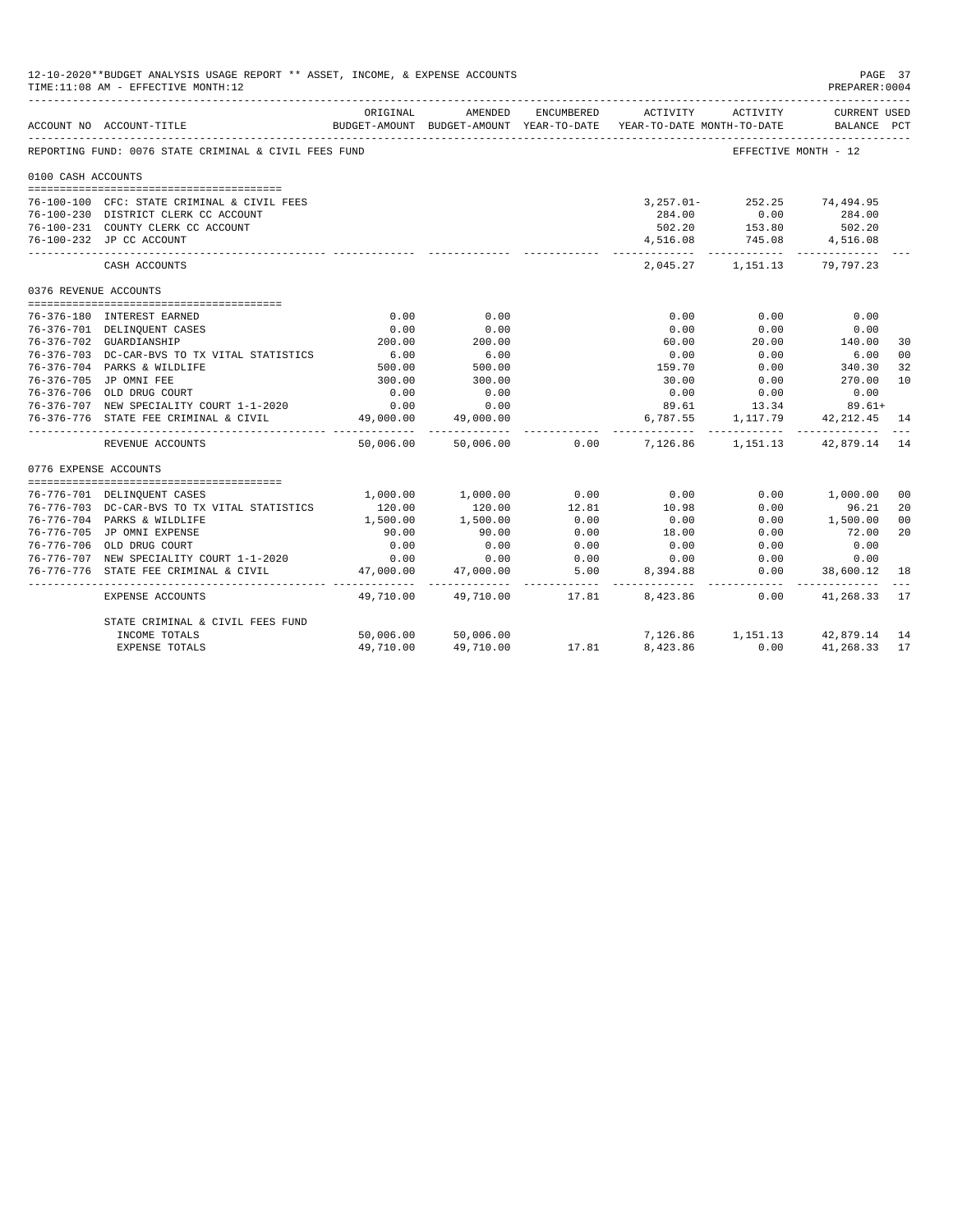|                     | 12-10-2020**BUDGET ANALYSIS USAGE REPORT ** ASSET, INCOME, & EXPENSE ACCOUNTS<br>TIME:11:08 AM - EFFECTIVE MONTH:12 |                              |                                                                                |                                                                                                                                                                                                                                                                                                                                                                                                      |                                                                                                                                                                                                                                                                                                                                                                                                           |                         | PREPARER: 0004                     | PAGE 38        |
|---------------------|---------------------------------------------------------------------------------------------------------------------|------------------------------|--------------------------------------------------------------------------------|------------------------------------------------------------------------------------------------------------------------------------------------------------------------------------------------------------------------------------------------------------------------------------------------------------------------------------------------------------------------------------------------------|-----------------------------------------------------------------------------------------------------------------------------------------------------------------------------------------------------------------------------------------------------------------------------------------------------------------------------------------------------------------------------------------------------------|-------------------------|------------------------------------|----------------|
|                     | ACCOUNT NO ACCOUNT-TITLE                                                                                            | ORIGINAL                     | AMENDED<br>BUDGET-AMOUNT BUDGET-AMOUNT YEAR-TO-DATE YEAR-TO-DATE MONTH-TO-DATE | ENCUMBERED                                                                                                                                                                                                                                                                                                                                                                                           |                                                                                                                                                                                                                                                                                                                                                                                                           | ACTIVITY ACTIVITY       | <b>CURRENT USED</b><br>BALANCE PCT |                |
|                     | REPORTING FUND: 0078 SENIOR CITIZENS FUND                                                                           |                              |                                                                                |                                                                                                                                                                                                                                                                                                                                                                                                      |                                                                                                                                                                                                                                                                                                                                                                                                           | EFFECTIVE MONTH - 12    |                                    |                |
| 0100 CASH ACCOUNTS  |                                                                                                                     |                              |                                                                                |                                                                                                                                                                                                                                                                                                                                                                                                      |                                                                                                                                                                                                                                                                                                                                                                                                           |                         |                                    |                |
|                     | 78-100-100 CFC: SENIOR CITIZENS                                                                                     |                              |                                                                                |                                                                                                                                                                                                                                                                                                                                                                                                      | $241.51-$                                                                                                                                                                                                                                                                                                                                                                                                 |                         | $1,633.51 - 154,652.73 -$          |                |
|                     | CASH ACCOUNTS                                                                                                       |                              |                                                                                |                                                                                                                                                                                                                                                                                                                                                                                                      | $241.51 -$                                                                                                                                                                                                                                                                                                                                                                                                | $1.633.51-$             | 154,652.73-                        |                |
|                     |                                                                                                                     |                              |                                                                                |                                                                                                                                                                                                                                                                                                                                                                                                      |                                                                                                                                                                                                                                                                                                                                                                                                           |                         |                                    |                |
|                     | 0200 LIABILITY ACCOUNTS                                                                                             |                              |                                                                                |                                                                                                                                                                                                                                                                                                                                                                                                      |                                                                                                                                                                                                                                                                                                                                                                                                           |                         |                                    |                |
|                     | 78-200-180 ACCOUNTS PAYABLE                                                                                         |                              |                                                                                |                                                                                                                                                                                                                                                                                                                                                                                                      | 0.00<br>----------                                                                                                                                                                                                                                                                                                                                                                                        | 0.00<br>-----------     | $7.00 -$<br>-----------            |                |
|                     | LIABILITY ACCOUNTS                                                                                                  |                              |                                                                                |                                                                                                                                                                                                                                                                                                                                                                                                      | 0.00                                                                                                                                                                                                                                                                                                                                                                                                      | 0.00                    | $7.00 -$                           |                |
|                     | 0378 REVENUE ACCOUNTS                                                                                               |                              |                                                                                |                                                                                                                                                                                                                                                                                                                                                                                                      |                                                                                                                                                                                                                                                                                                                                                                                                           |                         |                                    |                |
|                     | 78-378-160 SALE OF FIXED ASSETS                                                                                     | 0.00                         | 0.00                                                                           |                                                                                                                                                                                                                                                                                                                                                                                                      | 0.00                                                                                                                                                                                                                                                                                                                                                                                                      | 0.00                    | 0.00                               |                |
|                     | 78-378-180 INTEREST EARNED                                                                                          | 0.00                         | 0.00                                                                           |                                                                                                                                                                                                                                                                                                                                                                                                      | 0.00                                                                                                                                                                                                                                                                                                                                                                                                      | 0.00                    | 0.00                               |                |
|                     | 78-378-710 WCTCOG PROGRAM                                                                                           | 22,000.00                    | 22,000.00                                                                      |                                                                                                                                                                                                                                                                                                                                                                                                      | 8,246.43                                                                                                                                                                                                                                                                                                                                                                                                  | 0.00                    | 13,753.57                          | 37             |
|                     | 78-378-711 DEPT OF HUMAN RESOURCES                                                                                  | 0.00                         | 0.00                                                                           |                                                                                                                                                                                                                                                                                                                                                                                                      | 0.00                                                                                                                                                                                                                                                                                                                                                                                                      | 0.00                    | 0.00                               |                |
|                     | 78-378-712 FOOD DONATIONS                                                                                           | 6,500.00                     | 6,500.00                                                                       |                                                                                                                                                                                                                                                                                                                                                                                                      | 1,075.95                                                                                                                                                                                                                                                                                                                                                                                                  | 140.90                  | 5,424.05                           | 17             |
|                     | 78-378-713 BUILDING RENT                                                                                            | 25.00                        | 25.00                                                                          |                                                                                                                                                                                                                                                                                                                                                                                                      | 0.00                                                                                                                                                                                                                                                                                                                                                                                                      | 0.00                    | 25.00                              | 0 <sup>0</sup> |
|                     | 78-378-714 DEPT OF AGING & DISABILITY                                                                               | 15,000.00                    | 15,000.00                                                                      |                                                                                                                                                                                                                                                                                                                                                                                                      | 2,224.89                                                                                                                                                                                                                                                                                                                                                                                                  | 0.00                    | 12,775.11                          | 15             |
|                     | 78-378-715 GIFT DONATIONS                                                                                           | 2,500.00                     | 2,500.00                                                                       |                                                                                                                                                                                                                                                                                                                                                                                                      | 2,170.00                                                                                                                                                                                                                                                                                                                                                                                                  | 0.00                    | 330.00                             | 87             |
|                     | 78-378-716 OTHER INCOME                                                                                             | 50.00                        | 50.00                                                                          |                                                                                                                                                                                                                                                                                                                                                                                                      | 0.00                                                                                                                                                                                                                                                                                                                                                                                                      | 0.00                    | 50.00                              | 0 <sup>0</sup> |
|                     | 78-378-815 INCOME FROM OTHER FUNDS                                                                                  | 0.00                         | 0.00                                                                           |                                                                                                                                                                                                                                                                                                                                                                                                      | 0.00                                                                                                                                                                                                                                                                                                                                                                                                      | 0.00                    | 0.00                               |                |
|                     | ___________________________<br>REVENUE ACCOUNTS                                                                     | . _ _ _ _ _ _ _<br>46,075.00 | $- - - - -$<br>46,075.00                                                       | 0.00                                                                                                                                                                                                                                                                                                                                                                                                 | $\frac{1}{2} \frac{1}{2} \frac{1}{2} \frac{1}{2} \frac{1}{2} \frac{1}{2} \frac{1}{2} \frac{1}{2} \frac{1}{2} \frac{1}{2} \frac{1}{2} \frac{1}{2} \frac{1}{2} \frac{1}{2} \frac{1}{2} \frac{1}{2} \frac{1}{2} \frac{1}{2} \frac{1}{2} \frac{1}{2} \frac{1}{2} \frac{1}{2} \frac{1}{2} \frac{1}{2} \frac{1}{2} \frac{1}{2} \frac{1}{2} \frac{1}{2} \frac{1}{2} \frac{1}{2} \frac{1}{2} \frac{$<br>13,717.27 | $- - - - - -$<br>140.90 | ------<br>32,357.73                | 30             |
|                     | 0778 EXPENSE ACCOUNTS                                                                                               |                              |                                                                                |                                                                                                                                                                                                                                                                                                                                                                                                      |                                                                                                                                                                                                                                                                                                                                                                                                           |                         |                                    |                |
|                     |                                                                                                                     |                              |                                                                                |                                                                                                                                                                                                                                                                                                                                                                                                      |                                                                                                                                                                                                                                                                                                                                                                                                           |                         |                                    |                |
|                     | 78-778-100 SALARY - GENERAL PAYROLL                                                                                 | 23,983.00                    | 23,983.00                                                                      | 0.00                                                                                                                                                                                                                                                                                                                                                                                                 | 3,887.26                                                                                                                                                                                                                                                                                                                                                                                                  | 922.40                  | 20,095.74                          | 16             |
|                     | 78-778-105 LONGEVITY PAY                                                                                            | 750.00                       | 750.00                                                                         | 0.00                                                                                                                                                                                                                                                                                                                                                                                                 | 0.00                                                                                                                                                                                                                                                                                                                                                                                                      | 0.00                    | 750.00                             | 0 <sub>0</sub> |
|                     | 78-778-110 SALARY - FULL TIME (PART TIME)                                                                           | 33,813.00                    | 33,813.00                                                                      | 0.00                                                                                                                                                                                                                                                                                                                                                                                                 | 5,400.75                                                                                                                                                                                                                                                                                                                                                                                                  | 1,239.75                | 28, 412.25                         | 16             |
|                     | 78-778-200 FICA EXPENSE                                                                                             | 4,757.00                     | 4,757.00                                                                       | 0.00                                                                                                                                                                                                                                                                                                                                                                                                 | 710.52                                                                                                                                                                                                                                                                                                                                                                                                    | 165.40                  | 4,046.48                           | 15             |
|                     | 78-778-202 TCDRS GROUP TERM LIFE                                                                                    | 0.00                         | 0.00                                                                           | 0.00                                                                                                                                                                                                                                                                                                                                                                                                 | 64.04<br>764.36                                                                                                                                                                                                                                                                                                                                                                                           | 14.91<br>177.93         | $64.04-$                           | 17             |
| 78-778-300 TRAVEL   | 78-778-205 RETIREMENT                                                                                               | 4,587.00<br>1,500.00         | 4,587.00<br>1,500.00                                                           | 0.00<br>46.00                                                                                                                                                                                                                                                                                                                                                                                        | 0.00                                                                                                                                                                                                                                                                                                                                                                                                      | 0.00                    | 3,822.64<br>1,454.00               | 03             |
| 78-778-305 SUPPLIES |                                                                                                                     | 2,000.00                     | 2,000.00                                                                       | 902.30                                                                                                                                                                                                                                                                                                                                                                                               | 52.66                                                                                                                                                                                                                                                                                                                                                                                                     | 0.00                    | 1,045.04                           | 48             |
|                     | 78-778-310 COMMUNICATIONS                                                                                           | 1,300.00                     | 1,300.00                                                                       | 0.00                                                                                                                                                                                                                                                                                                                                                                                                 | 198.17                                                                                                                                                                                                                                                                                                                                                                                                    | 0.00                    | 1,101.83                           | 15             |
|                     | 78-778-320 REPAIRS & MAINTENANCE                                                                                    | 2,000.00                     | 2,000.00                                                                       | 0.00                                                                                                                                                                                                                                                                                                                                                                                                 | 75.00                                                                                                                                                                                                                                                                                                                                                                                                     | 0.00                    | 1,925.00                           | 04             |
|                     | 78-778-333 LAST YEARS BILLS                                                                                         | 0.00                         | 0.00                                                                           | 0.00                                                                                                                                                                                                                                                                                                                                                                                                 | 0.00                                                                                                                                                                                                                                                                                                                                                                                                      | 0.00                    | 0.00                               |                |
|                     | 78-778-334 LAST YEARS BILLS 2020                                                                                    | 0.00                         | 0.00                                                                           | 125.00                                                                                                                                                                                                                                                                                                                                                                                               | 242.70                                                                                                                                                                                                                                                                                                                                                                                                    | 0.00                    | $367.70 -$                         |                |
|                     | 78-778-380 UTILITIES                                                                                                | 6,500.00                     | 6,500.00                                                                       | 0.00                                                                                                                                                                                                                                                                                                                                                                                                 | 840.85                                                                                                                                                                                                                                                                                                                                                                                                    | 0.00                    | 5,659.15                           | 13             |
|                     | 78-778-400 NEW EQUIPMENT                                                                                            | 5,450.00                     | 5,450.00                                                                       | 0.00                                                                                                                                                                                                                                                                                                                                                                                                 | 0.00                                                                                                                                                                                                                                                                                                                                                                                                      | 0.00                    | 5,450.00                           | 0 <sup>0</sup> |
|                     | 78-778-680 VAN EXPENSE                                                                                              | 4,500.00                     | 4,500.00                                                                       | 188.71                                                                                                                                                                                                                                                                                                                                                                                               | 862.81                                                                                                                                                                                                                                                                                                                                                                                                    | 0.00                    | 3,448.48                           | 23             |
|                     | 78-778-685 NEW VAN - BUDGET AMENDMENT 2019                                                                          | 0.00                         | 0.00                                                                           | 0.00                                                                                                                                                                                                                                                                                                                                                                                                 | 0.00                                                                                                                                                                                                                                                                                                                                                                                                      | 0.00                    | 0.00                               |                |
|                     | 78-778-690 EDIBLE GOODS                                                                                             | 25,000.00                    | 25,000.00                                                                      | 3,939.64                                                                                                                                                                                                                                                                                                                                                                                             | 1,527.26                                                                                                                                                                                                                                                                                                                                                                                                  | 0.00                    | 19,533.10                          | 22             |
|                     | 78-778-692 PAPER GOODS                                                                                              | 7,900.00                     | 7,900.00                                                                       | 487.32                                                                                                                                                                                                                                                                                                                                                                                               | 378.59                                                                                                                                                                                                                                                                                                                                                                                                    | 0.00                    | 7,034.09                           | 11             |
|                     | 78-778-693 GIFT EXPENSE                                                                                             | 300.00<br>.                  | 300.00<br>. _ _ _ _ _ _ _ _                                                    | 0.00<br>$\frac{1}{2} \frac{1}{2} \frac{1}{2} \frac{1}{2} \frac{1}{2} \frac{1}{2} \frac{1}{2} \frac{1}{2} \frac{1}{2} \frac{1}{2} \frac{1}{2} \frac{1}{2} \frac{1}{2} \frac{1}{2} \frac{1}{2} \frac{1}{2} \frac{1}{2} \frac{1}{2} \frac{1}{2} \frac{1}{2} \frac{1}{2} \frac{1}{2} \frac{1}{2} \frac{1}{2} \frac{1}{2} \frac{1}{2} \frac{1}{2} \frac{1}{2} \frac{1}{2} \frac{1}{2} \frac{1}{2} \frac{$ | 0.00                                                                                                                                                                                                                                                                                                                                                                                                      | 0.00<br>-----           | 300.00                             | 0 <sub>0</sub> |
|                     | EXPENSE ACCOUNTS                                                                                                    | 124,340.00                   | 124,340.00                                                                     | 5,688.97                                                                                                                                                                                                                                                                                                                                                                                             | 15,004.97                                                                                                                                                                                                                                                                                                                                                                                                 | 2,520.39                | 103,646.06                         | 17             |
|                     | SENIOR CITIZENS FUND                                                                                                |                              |                                                                                |                                                                                                                                                                                                                                                                                                                                                                                                      |                                                                                                                                                                                                                                                                                                                                                                                                           |                         |                                    |                |
|                     | INCOME TOTALS                                                                                                       | 46,075.00                    | 46,075.00                                                                      |                                                                                                                                                                                                                                                                                                                                                                                                      | 13,717.27                                                                                                                                                                                                                                                                                                                                                                                                 | 140.90                  | 32,357.73                          | 30             |
|                     | EXPENSE TOTALS                                                                                                      | 124,340.00                   | 124,340.00                                                                     | 5,688.97                                                                                                                                                                                                                                                                                                                                                                                             | 15,004.97                                                                                                                                                                                                                                                                                                                                                                                                 | 2,520.39                | 103,646.06                         | 17             |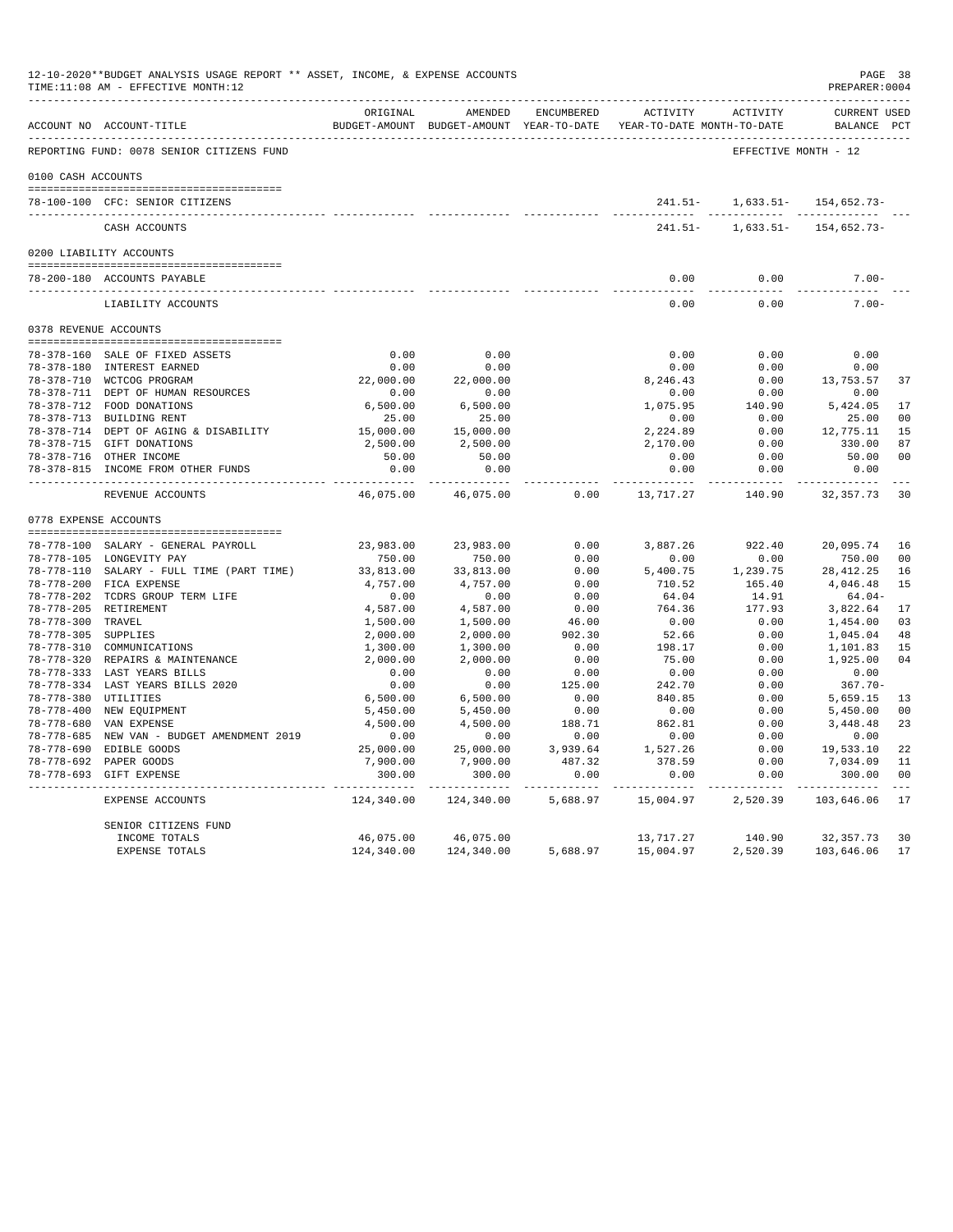|                       | 12-10-2020**BUDGET ANALYSIS USAGE REPORT ** ASSET, INCOME, & EXPENSE ACCOUNTS<br>TIME: 11:08 AM - EFFECTIVE MONTH: 12 |          |                        |              |                                                             |                          | PAGE 39<br>PREPARER: 0004 |    |
|-----------------------|-----------------------------------------------------------------------------------------------------------------------|----------|------------------------|--------------|-------------------------------------------------------------|--------------------------|---------------------------|----|
|                       |                                                                                                                       | ORIGINAL | AMENDED                | ENCUMBERED   | ACTIVITY                                                    | ACTIVITY                 | CURRENT USED              |    |
|                       | ACCOUNT NO ACCOUNT-TITLE COMPUTE BUDGET-AMOUNT BUDGET-AMOUNT YEAR-TO-DATE YEAR-TO-DATE MONTH-TO-DATE BALANCE PCT      |          |                        |              |                                                             |                          |                           |    |
|                       | REPORTING FUND: 0080 LEOSE GRANT FUND                                                                                 |          |                        |              |                                                             | EFFECTIVE MONTH - 12     |                           |    |
| 0100 CASH ACCOUNTS    |                                                                                                                       |          |                        |              |                                                             |                          |                           |    |
|                       | 80-100-100 CFC: LEOSE GRANT CHECKING                                                                                  |          |                        |              |                                                             | $0.00$ $0.00$ $3,787.10$ |                           |    |
|                       | CASH ACCOUNTS                                                                                                         |          |                        |              | 0.00                                                        | 0.00                     | 3,787.10                  |    |
| 0380 REVENUE ACCOUNTS |                                                                                                                       |          |                        |              |                                                             |                          |                           |    |
|                       | 80-380-180 INTEREST EARNED                                                                                            | 0.00     | 0.00                   |              | 0.00                                                        |                          | $0.00$ 0.00               |    |
|                       | 80-380-800 LEOSE GRANT REVENUES                                                                                       | 1,500.00 | 1,500.00               |              | 0.00                                                        |                          | $0.00$ 1,500.00 00        |    |
|                       | REVENUE ACCOUNTS                                                                                                      |          | 1,500.00 1,500.00 0.00 |              | 0.00                                                        | 0.00                     | 1,500.00 00               |    |
| 0800 EXPENSE ACCOUNTS |                                                                                                                       |          |                        |              |                                                             |                          |                           |    |
|                       | ------------------------------------<br>80-800-800 LEOSE GRANT EXPENSES                                               |          |                        |              | $1,500.00$ $1,500.00$ $0.00$ $0.00$ $0.00$ $1,500.00$ $0.0$ |                          |                           |    |
|                       |                                                                                                                       | -------- | ------------           | ------------ | --------------                                              |                          |                           |    |
|                       | EXPENSE ACCOUNTS                                                                                                      |          | 1,500.00 1,500.00      |              | 0.00<br>0.00                                                | 0.00                     | 1,500.00 00               |    |
|                       | LEOSE GRANT FUND                                                                                                      |          |                        |              |                                                             |                          |                           |    |
|                       | INCOME TOTALS                                                                                                         |          | 1,500.00 1,500.00      |              | 0.00                                                        |                          | $0.00$ 1,500.00           | 00 |
|                       | <b>EXPENSE TOTALS</b>                                                                                                 | 1,500.00 | 1,500.00               | 0.00         | 0.00                                                        | 0.00                     | 1,500.00                  | 00 |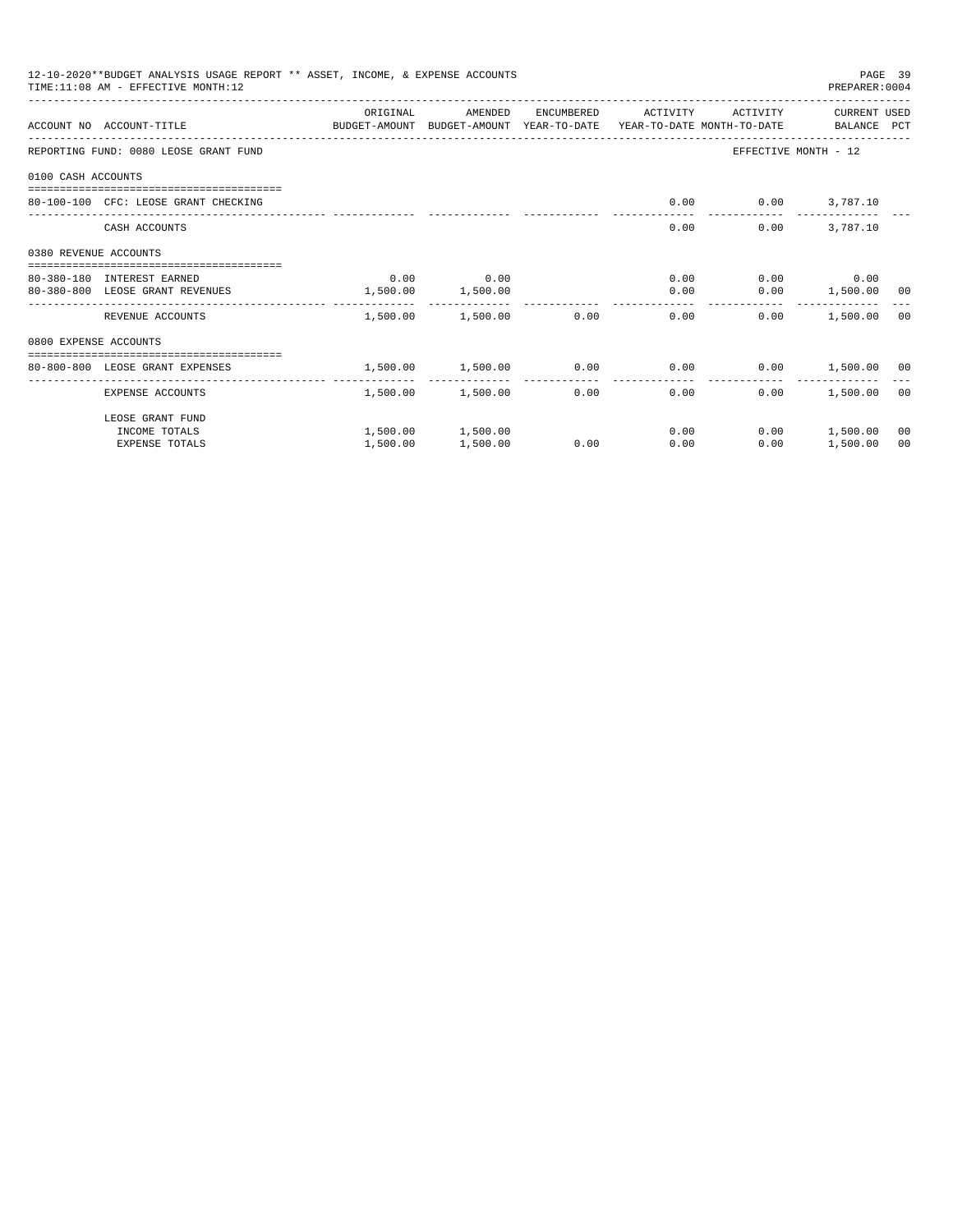|                       | 12-10-2020**BUDGET ANALYSIS USAGE REPORT ** ASSET, INCOME, & EXPENSE ACCOUNTS<br>TIME: 11:08 AM - EFFECTIVE MONTH: 12 |          |                                     |      |      |                                             | PREPARER: 0004                                         | PAGE 40 |
|-----------------------|-----------------------------------------------------------------------------------------------------------------------|----------|-------------------------------------|------|------|---------------------------------------------|--------------------------------------------------------|---------|
|                       | ACCOUNT NO ACCOUNT-TITLE CONTROL SUDGET-AMOUNT BUDGET-AMOUNT YEAR-TO-DATE YEAR-TO-DATE MONTH-TO-DATE BALANCE PCT      | ORIGINAL |                                     |      |      |                                             | AMENDED ENCUMBERED ACTIVITY ACTIVITY CURRENTUSED       |         |
|                       | REPORTING FUND: 0082 JUSTICE COURT TECHNOLOGY FUND                                                                    |          |                                     |      |      |                                             | EFFECTIVE MONTH - 12                                   |         |
| 0100 CASH ACCOUNTS    |                                                                                                                       |          |                                     |      |      |                                             |                                                        |         |
|                       | 82-100-100 CFC: JUSTICE COURT TECH CHECKING<br>82-100-232 JP CC ACCOUNT                                               |          |                                     |      |      | 114.33 1.48 7,862.05<br>151.20 25.19 151.20 |                                                        |         |
|                       | CASH ACCOUNTS                                                                                                         |          |                                     |      |      | 265.53                                      | 26.67 8,013.25                                         |         |
| 0380 REVENUE ACCOUNTS |                                                                                                                       |          |                                     |      |      |                                             |                                                        |         |
|                       | 82-380-180 INTEREST EARNED                                                                                            |          | $0.00$ 0.00                         |      |      |                                             | $0.00$ $0.00$ $0.00$ $0.00$                            |         |
|                       | 82-380-820 JUSTICE COURT TECH FEES 1,200.00 1,200.00                                                                  |          |                                     |      |      |                                             | 168.75 26.67 1,031.25 14                               |         |
|                       | REVENUE ACCOUNTS                                                                                                      |          | $1,200.00$ $1,200.00$ 0.00 $168.75$ |      |      |                                             | 26.67 1.031.25 14                                      |         |
| 0820 EXPENSE ACCOUNTS |                                                                                                                       |          |                                     |      |      |                                             |                                                        |         |
|                       |                                                                                                                       |          |                                     |      |      |                                             |                                                        |         |
|                       | 82-820-333 LAST YEARS BILLS                                                                                           |          | $0.00$ $0.00$ $0.00$ $0.00$ $0.00$  |      |      |                                             | $0.00$ 0.00                                            |         |
|                       | 82-820-820 JUSTICE COURT TECH EXPENSES $1,500.00$ $1,500.00$ $0.00$ $0.00$                                            |          |                                     |      |      |                                             | $0.00$ 1,500.00 00                                     |         |
|                       | EXPENSE ACCOUNTS                                                                                                      |          | $1,500.00$ $1,500.00$ $0.00$ $0.00$ |      |      |                                             | 0.00<br>1,500.00 00                                    |         |
|                       | JUSTICE COURT TECHNOLOGY FUND                                                                                         |          |                                     |      |      |                                             |                                                        |         |
|                       | INCOME TOTALS                                                                                                         |          |                                     |      |      |                                             | $1,200.00$ $1,200.00$ $168.75$ $26.67$ $1,031.25$ $14$ |         |
|                       | <b>EXPENSE TOTALS</b>                                                                                                 | 1,500.00 | 1,500.00                            | 0.00 | 0.00 | 0.00                                        | 1,500.00                                               | 00      |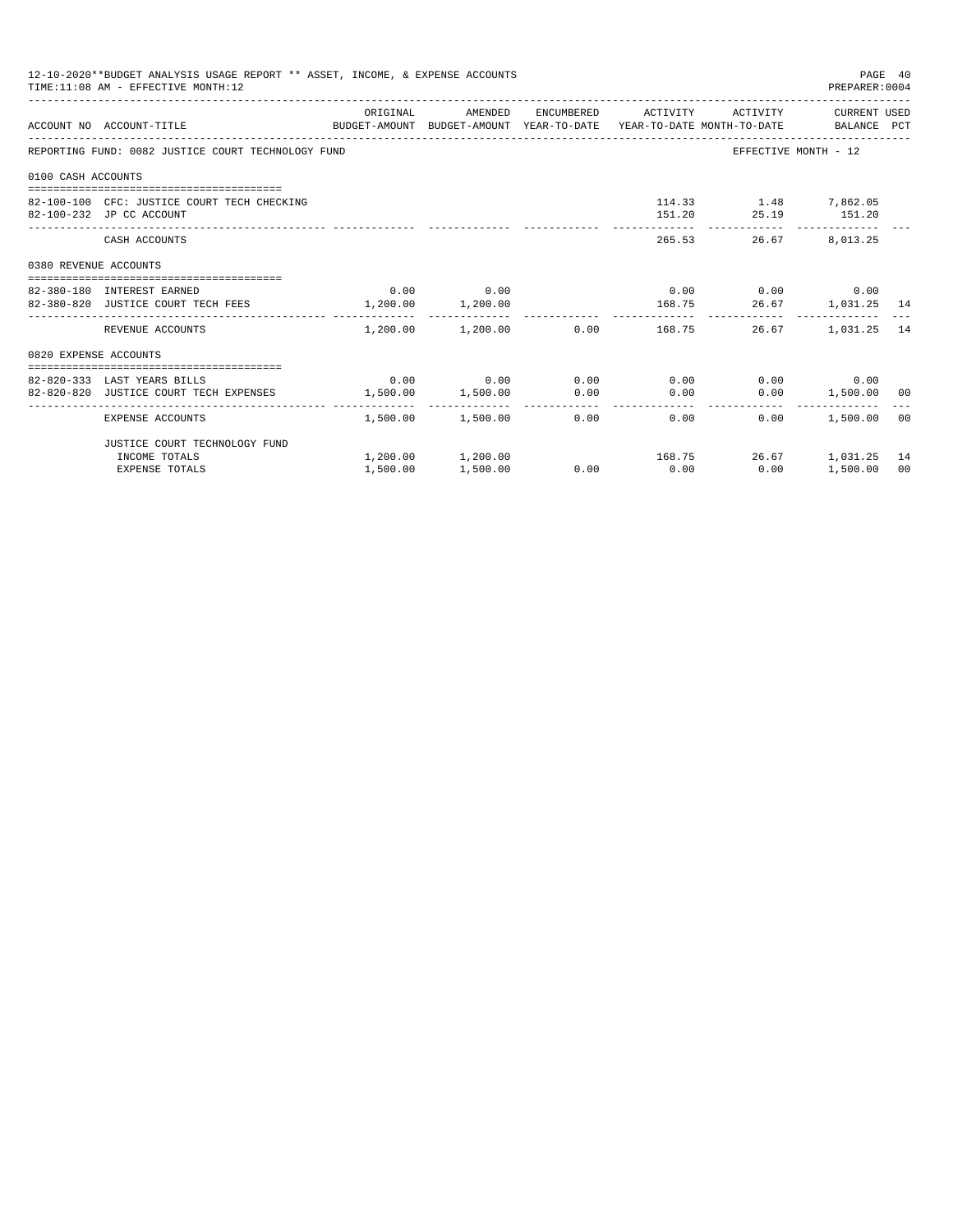|                       | 12-10-2020**BUDGET ANALYSIS USAGE REPORT ** ASSET, INCOME, & EXPENSE ACCOUNTS<br>PAGE 41<br>TIME: 11:08 AM - EFFECTIVE MONTH: 12<br>PREPARER: 0004 |                                                                                 |                     |                               |                                           |                         |                                        |    |  |  |
|-----------------------|----------------------------------------------------------------------------------------------------------------------------------------------------|---------------------------------------------------------------------------------|---------------------|-------------------------------|-------------------------------------------|-------------------------|----------------------------------------|----|--|--|
|                       | ACCOUNT NO ACCOUNT-TITLE                                                                                                                           | BUDGET-AMOUNT BUDGET-AMOUNT YEAR-TO-DATE YEAR-TO-DATE MONTH-TO-DATE BALANCE PCT |                     |                               |                                           |                         |                                        |    |  |  |
|                       | REPORTING FUND: 0084 FC DRUG FORFEITURE FUND                                                                                                       |                                                                                 |                     |                               |                                           |                         | EFFECTIVE MONTH - 12                   |    |  |  |
| 0100 CASH ACCOUNTS    |                                                                                                                                                    |                                                                                 |                     |                               |                                           |                         |                                        |    |  |  |
|                       |                                                                                                                                                    |                                                                                 |                     |                               |                                           |                         |                                        |    |  |  |
|                       | 84-100-100 CFC: FC DRUG FORFEITURE CHECKING                                                                                                        |                                                                                 |                     |                               |                                           | $1,555.20 - 0.00$ 0.00  |                                        |    |  |  |
|                       | 84-100-150 CFC: FC DRUG FORFEITURE CHECKING                                                                                                        |                                                                                 |                     |                               |                                           | 1,566.47 0.00 45,401.02 |                                        |    |  |  |
|                       | CASH ACCOUNTS                                                                                                                                      |                                                                                 |                     |                               | 11.27                                     |                         | $0.00$ 45,401.02                       |    |  |  |
| 0384 REVENUE ACCOUNTS |                                                                                                                                                    |                                                                                 |                     |                               |                                           |                         |                                        |    |  |  |
|                       |                                                                                                                                                    |                                                                                 |                     |                               |                                           |                         |                                        |    |  |  |
|                       | 84-384-180 INTEREST EARNED                                                                                                                         |                                                                                 | 350.00 350.00       |                               | $11.27$ 0.00 338.73 03                    |                         |                                        |    |  |  |
|                       | 84-384-840 FC DRUG FORFEITURE REVENUES 43,000.00 43,000.00                                                                                         |                                                                                 |                     |                               | 1,555.20<br>------------                  |                         | $0.00$ $41,444.80$ $04$                |    |  |  |
|                       | REVENUE ACCOUNTS                                                                                                                                   |                                                                                 |                     |                               | $43,350.00$ $43,350.00$ $0.00$ $1,566.47$ |                         | $0.00$ $41,783.53$ 04                  |    |  |  |
| 0840 EXPENSE ACCOUNTS |                                                                                                                                                    |                                                                                 |                     |                               |                                           |                         |                                        |    |  |  |
|                       |                                                                                                                                                    |                                                                                 |                     |                               |                                           |                         |                                        |    |  |  |
|                       | 84-840-110 ADMIN ASSISTANT - SUPPLEMENT                                                                                                            | 0.00                                                                            | 0.00                | 0.00                          | 0.00                                      | 0.00                    | 0.00                                   |    |  |  |
|                       | 84-840-200 FICA EXPENSE                                                                                                                            | 0.00                                                                            | 0.00                | 0.00                          | 0.00                                      | 0.00                    | 0.00                                   |    |  |  |
|                       | 84-840-205 RETIREMENT EXPENSE                                                                                                                      | 0.00                                                                            | 0.00                | 0.00                          | 0.00                                      | 0.00                    | 0.00                                   |    |  |  |
| $84 - 840 - 210$      | MEDICAL INSURANCE                                                                                                                                  | 0.00                                                                            | 0.00                | 0.00                          | 0.00                                      |                         | 0.00<br>0.00                           |    |  |  |
|                       | 84-840-333 LAST YEARS BILLS                                                                                                                        |                                                                                 |                     |                               | $0.00$ $0.00$ $0.00$ $0.00$ $0.00$        |                         | 0.00<br>0.00                           |    |  |  |
|                       | 84-840-840 FC DRUG FORFEITURE EXPENSES                                                                                                             |                                                                                 | 43,000.00 43,000.00 | _____________________________ | 650.00 1,555.20<br>. <u>.</u>             | ----------- .           | $0.00$ $40,794.80$ 05<br>------------- |    |  |  |
|                       | EXPENSE ACCOUNTS                                                                                                                                   |                                                                                 |                     |                               | 43,000.00  43,000.00  650.00  1,555.20    | 0.00                    | 40,794.80 05                           |    |  |  |
|                       | FC DRUG FORFEITURE FUND                                                                                                                            |                                                                                 |                     |                               |                                           |                         |                                        |    |  |  |
|                       | INCOME TOTALS                                                                                                                                      |                                                                                 | 43,350.00 43,350.00 | 650.00                        | 1,566.47                                  |                         | $0.00$ $41.783.53$ 04                  |    |  |  |
|                       | EXPENSE TOTALS                                                                                                                                     | 43,000.00                                                                       | 43,000.00           | 650.00                        | 1,555.20                                  | 0.00                    | 40,794.80                              | 05 |  |  |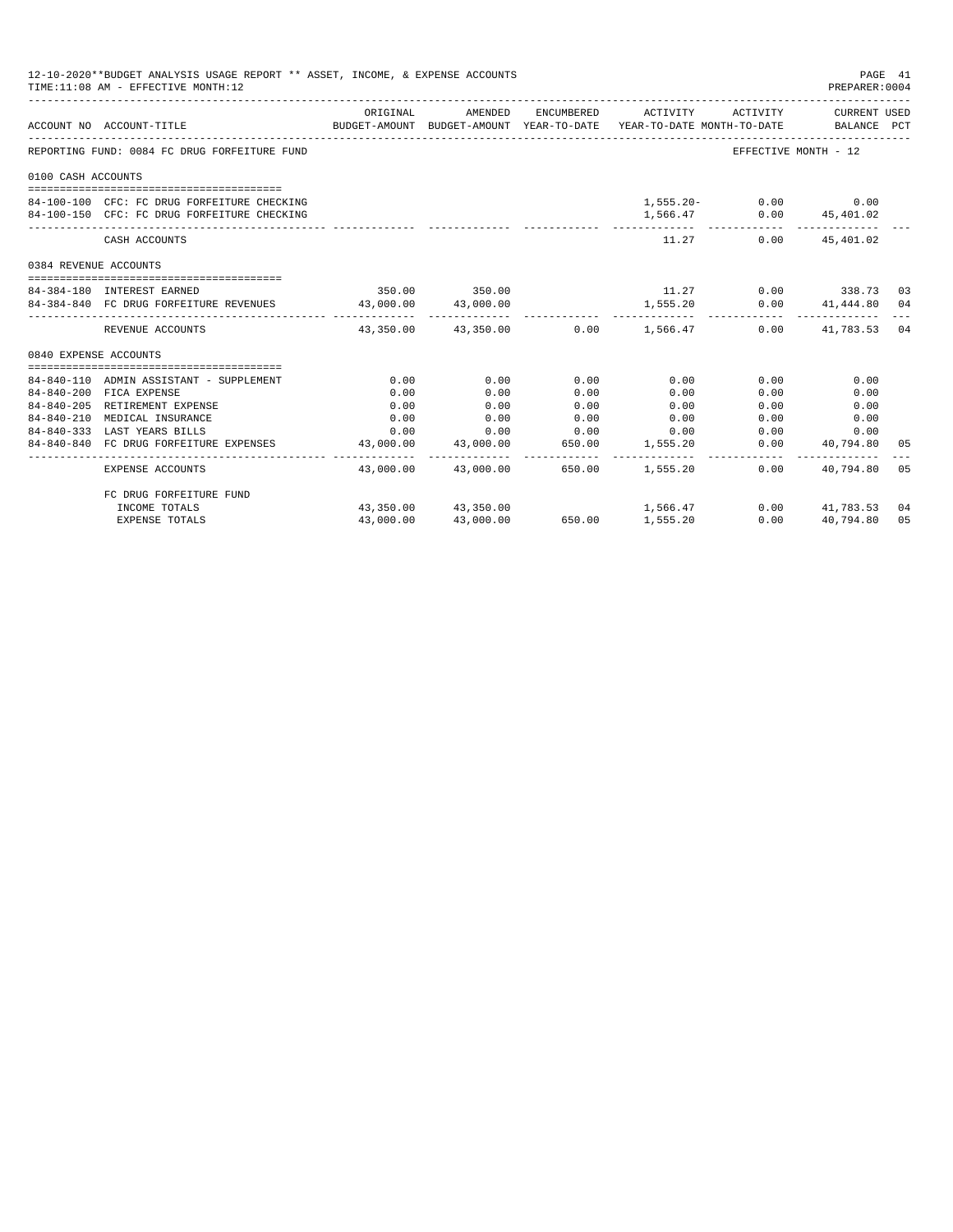| 12-10-2020**BUDGET ANALYSIS USAGE REPORT ** ASSET, INCOME, & EXPENSE ACCOUNTS<br>PAGE 42<br>TIME: 11:08 AM - EFFECTIVE MONTH: 12<br>PREPARER: 0004 |                                   |                                                                                             |                   |      |      |                                                               |              |     |  |
|----------------------------------------------------------------------------------------------------------------------------------------------------|-----------------------------------|---------------------------------------------------------------------------------------------|-------------------|------|------|---------------------------------------------------------------|--------------|-----|--|
|                                                                                                                                                    | ACCOUNT NO ACCOUNT-TITLE          | ORIGINAL<br>BUDGET-AMOUNT BUDGET-AMOUNT YEAR-TO-DATE YEAR-TO-DATE MONTH-TO-DATE BALANCE PCT | AMENDED           |      |      | ENCUMBERED ACTIVITY ACTIVITY CURRENT USED                     |              |     |  |
|                                                                                                                                                    | REPORTING FUND: 0088 AIRPORT FUND |                                                                                             |                   |      |      | EFFECTIVE MONTH - 12                                          |              |     |  |
| 0100 CASH ACCOUNTS                                                                                                                                 |                                   |                                                                                             |                   |      |      |                                                               |              |     |  |
|                                                                                                                                                    | 88-100-100 CFC - AIRPORT FUND     |                                                                                             |                   |      |      | 976.00 1,059.00 8,839.74-                                     |              |     |  |
|                                                                                                                                                    | CASH ACCOUNTS                     |                                                                                             |                   |      |      | 976.00 1,059.00 8,839.74-                                     |              |     |  |
| 0380 REVENUE ACCOUNTS                                                                                                                              |                                   |                                                                                             |                   |      |      |                                                               |              |     |  |
|                                                                                                                                                    | 88-380-180 INTEREST EARNED        |                                                                                             | $0.00$ 0.00       |      |      | $0.00$ $0.00$ $0.00$ $0.00$                                   |              |     |  |
|                                                                                                                                                    | 88-380-810 AIRPORT REVENUES       |                                                                                             | 5,500.00 5,500.00 |      |      | $1,100.00$ $1,100.00$ $4,400.00$ $20$                         |              |     |  |
|                                                                                                                                                    | REVENUE ACCOUNTS                  |                                                                                             |                   |      |      | $5.500.00$ $5.500.00$ $0.00$ $1.100.00$ $1.100.00$ $4.400.00$ |              | 2.0 |  |
| 0800 EXPENSE ACCOUNTS                                                                                                                              |                                   |                                                                                             |                   |      |      |                                                               |              |     |  |
|                                                                                                                                                    |                                   |                                                                                             |                   |      |      |                                                               |              |     |  |
|                                                                                                                                                    | 88-800-120 PART TIME SALARY       | 0.00                                                                                        | 0.00              | 0.00 | 0.00 | 0.00                                                          | 0.00         |     |  |
|                                                                                                                                                    | 88-800-200 FICA - EMPLOYER MATCH  | 0.00                                                                                        | 0.00              | 0.00 | 0.00 | 0.00                                                          | 0.00<br>0.00 |     |  |
|                                                                                                                                                    | 88-800-810 AIRPORT EXPENSES       |                                                                                             |                   |      |      | $5,500.00$ $5,500.00$ $744.55$ $124.00$ $41.00$               | 4,631.45 16  |     |  |
|                                                                                                                                                    | EXPENSE ACCOUNTS                  |                                                                                             |                   |      |      | 5,500.00 5,500.00 744.55 124.00 41.00                         | 4,631,45 16  |     |  |
|                                                                                                                                                    | AIRPORT FUND                      |                                                                                             |                   |      |      |                                                               |              |     |  |
|                                                                                                                                                    | INCOME TOTALS                     |                                                                                             |                   |      |      | 5,500.00 5,500.00 1,100.00 1,100.00                           | 4,400.00     | 20  |  |
|                                                                                                                                                    | <b>EXPENSE TOTALS</b>             |                                                                                             |                   |      |      | 5,500.00 5,500.00 744.55 124.00 41.00                         | 4,631.45     | 16  |  |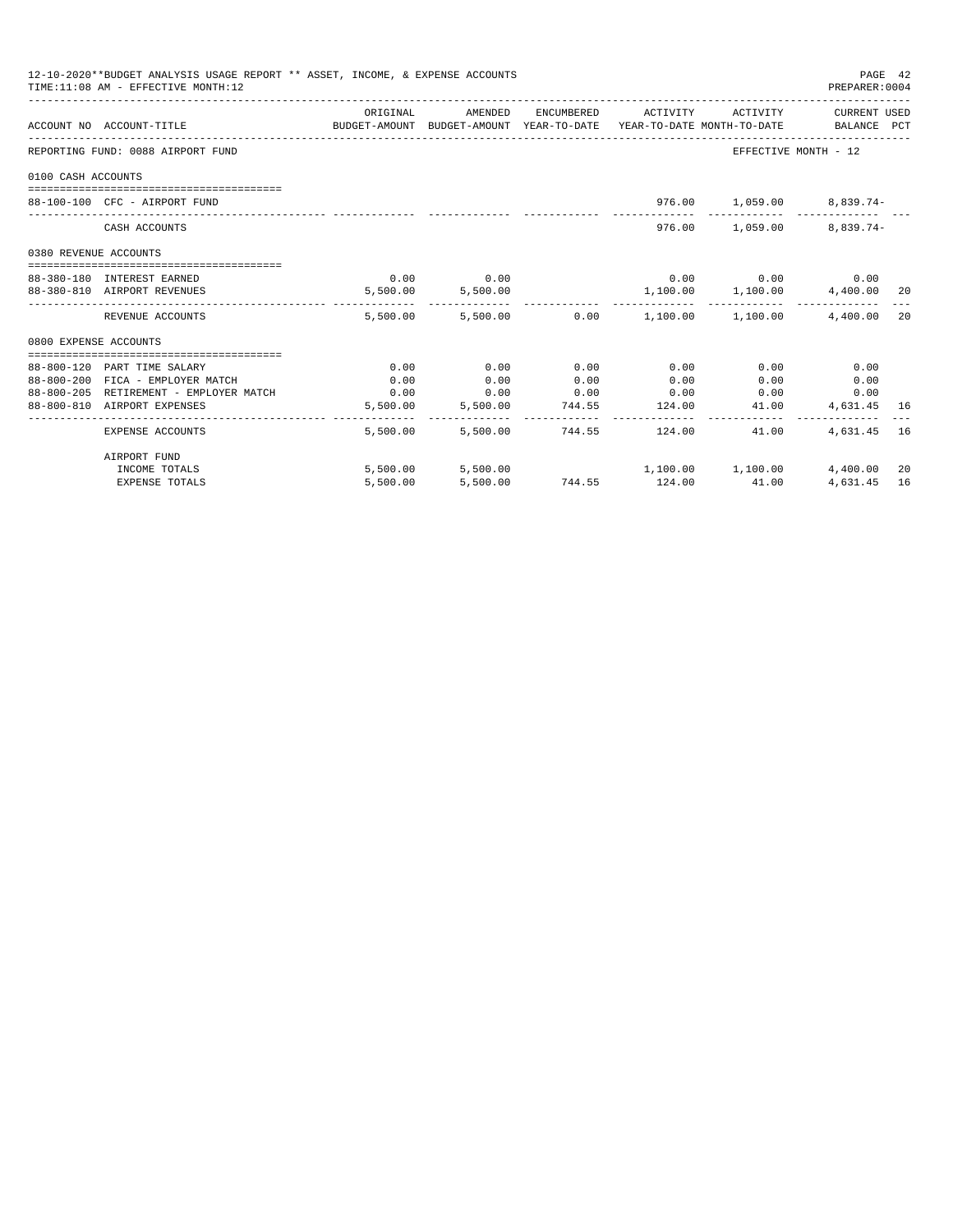|                       | 12-10-2020**BUDGET ANALYSIS USAGE REPORT ** ASSET, INCOME, & EXPENSE ACCOUNTS<br>PAGE 43<br>TIME: 11:08 AM - EFFECTIVE MONTH: 12<br>PREPARER: 0004 |                                 |                                                                  |      |                     |                |                                     |  |  |  |
|-----------------------|----------------------------------------------------------------------------------------------------------------------------------------------------|---------------------------------|------------------------------------------------------------------|------|---------------------|----------------|-------------------------------------|--|--|--|
|                       | ACCOUNT NO ACCOUNT-TITLE<br>BUDGET-AMOUNT                                                                                                          | ORIGINAL                        | AMENDED<br>BUDGET-AMOUNT YEAR-TO-DATE YEAR-TO-DATE MONTH-TO-DATE |      | ENCUMBERED ACTIVITY | ACTIVITY       | CURRENT USED<br>BALANCE PCT         |  |  |  |
|                       | REPORTING FUND: 0092 PRE-TRIAL DIVERSION PROGRAM                                                                                                   |                                 |                                                                  |      |                     |                | EFFECTIVE MONTH - 12                |  |  |  |
| 0100 CASH ACCOUNTS    |                                                                                                                                                    |                                 |                                                                  |      |                     |                |                                     |  |  |  |
|                       | ==============================                                                                                                                     |                                 |                                                                  |      |                     |                |                                     |  |  |  |
|                       | 92-100-100 PRE-TRIAL CHECKING                                                                                                                      |                                 |                                                                  |      | 0.00                |                | $0.00$ 0.00                         |  |  |  |
|                       | 92-100-222 PRE-TRIAL CHECKING                                                                                                                      | ---------------- -------------- |                                                                  |      | 508.01              |                | $0.00$ $32,155.61$<br>------------- |  |  |  |
|                       | CASH ACCOUNTS                                                                                                                                      |                                 |                                                                  |      |                     | 508.01         | $0.00$ 32.155.61                    |  |  |  |
| 0399 REVENUE ACCOUNTS |                                                                                                                                                    |                                 |                                                                  |      |                     |                |                                     |  |  |  |
|                       | --------------------------------                                                                                                                   |                                 |                                                                  |      |                     |                |                                     |  |  |  |
|                       | 92-399-180 INTEREST EARNED<br>92-399-920 PRE-TRIAL FEES                                                                                            | 7,000.00                        | 200.00 200.00                                                    |      | 8.01<br>500.00      |                | $0.00$ 191.99 04                    |  |  |  |
|                       |                                                                                                                                                    | .                               | 7,000.00<br>-------------                                        |      |                     | 0.00           | 6,500.00 07                         |  |  |  |
|                       | REVENUE ACCOUNTS                                                                                                                                   | 7.200.00                        | 7,200.00                                                         | 0.00 |                     | 508.01<br>0.00 | 6,691.99 07                         |  |  |  |
| 0929 EXPENSE ACCOUNT  |                                                                                                                                                    |                                 |                                                                  |      |                     |                |                                     |  |  |  |
|                       |                                                                                                                                                    |                                 |                                                                  |      |                     |                |                                     |  |  |  |
|                       | 92-929-929 PRE-TRIAL EXPENSE                                                                                                                       | 0.00                            | 0.00                                                             | 0.00 | 0.00                | 0.00           | 0.00                                |  |  |  |
|                       | EXPENSE ACCOUNT                                                                                                                                    | 0.00                            | 0.00                                                             | 0.00 | 0.00                | 0.00           | 0.00                                |  |  |  |
|                       | PRE-TRIAL DIVERSION PROGRAM                                                                                                                        |                                 |                                                                  |      |                     |                |                                     |  |  |  |
|                       | INCOME TOTALS                                                                                                                                      |                                 | 7,200.00 7,200.00                                                |      | 508.01              | 0.00           | 6,691.99 07                         |  |  |  |
|                       | <b>EXPENSE TOTALS</b>                                                                                                                              | 0.00                            | 0.00                                                             | 0.00 | 0.00                | 0.00           | 0.00                                |  |  |  |